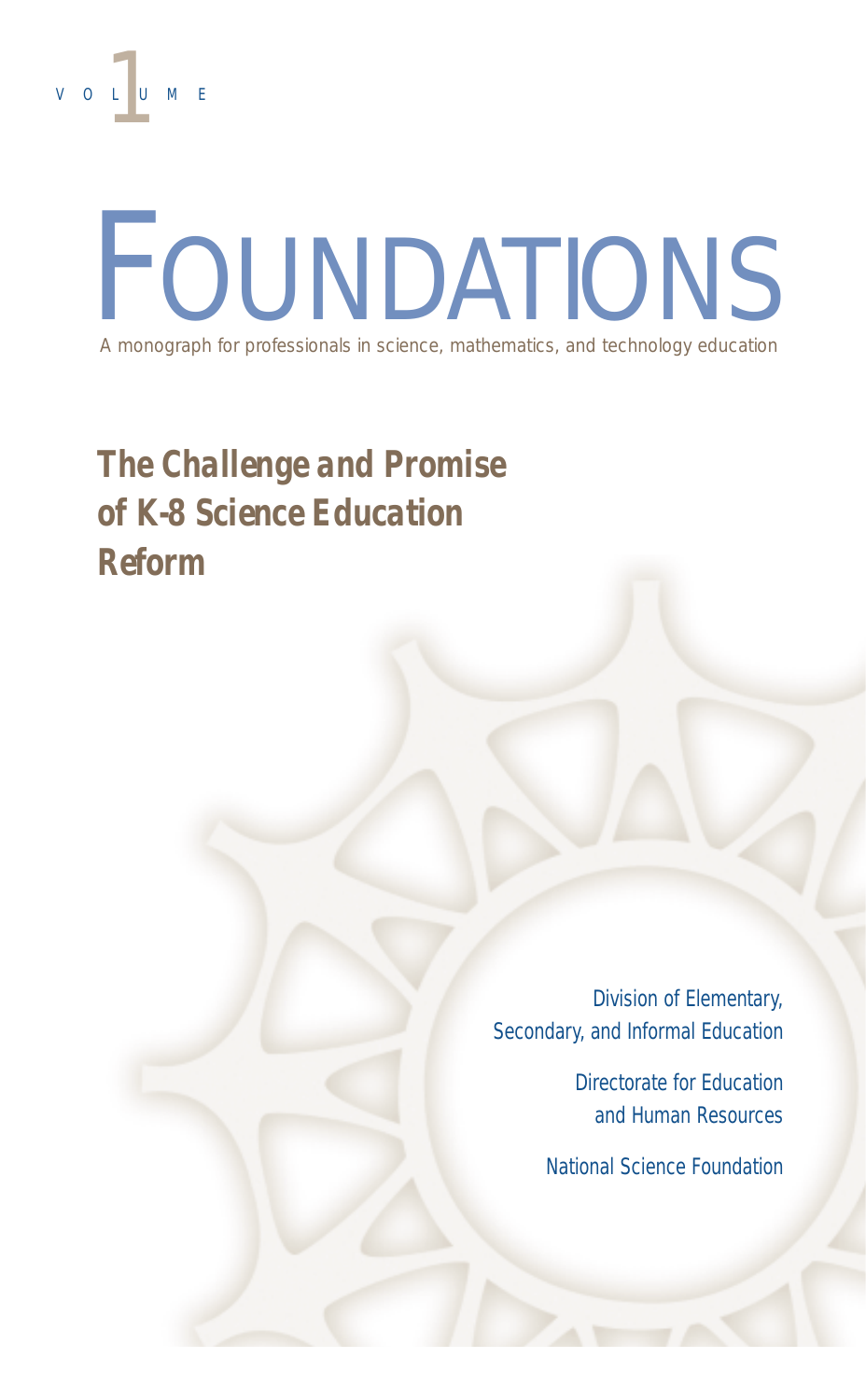# FOUNDATIONS

A monograph for professionals in science, mathematics, and technology education

## *The Challenge and Promise of K-8 Science Education Reform*

Division of Elementary, Secondary, and Informal Education

Directorate for Education and Human Resources

National Science Foundation

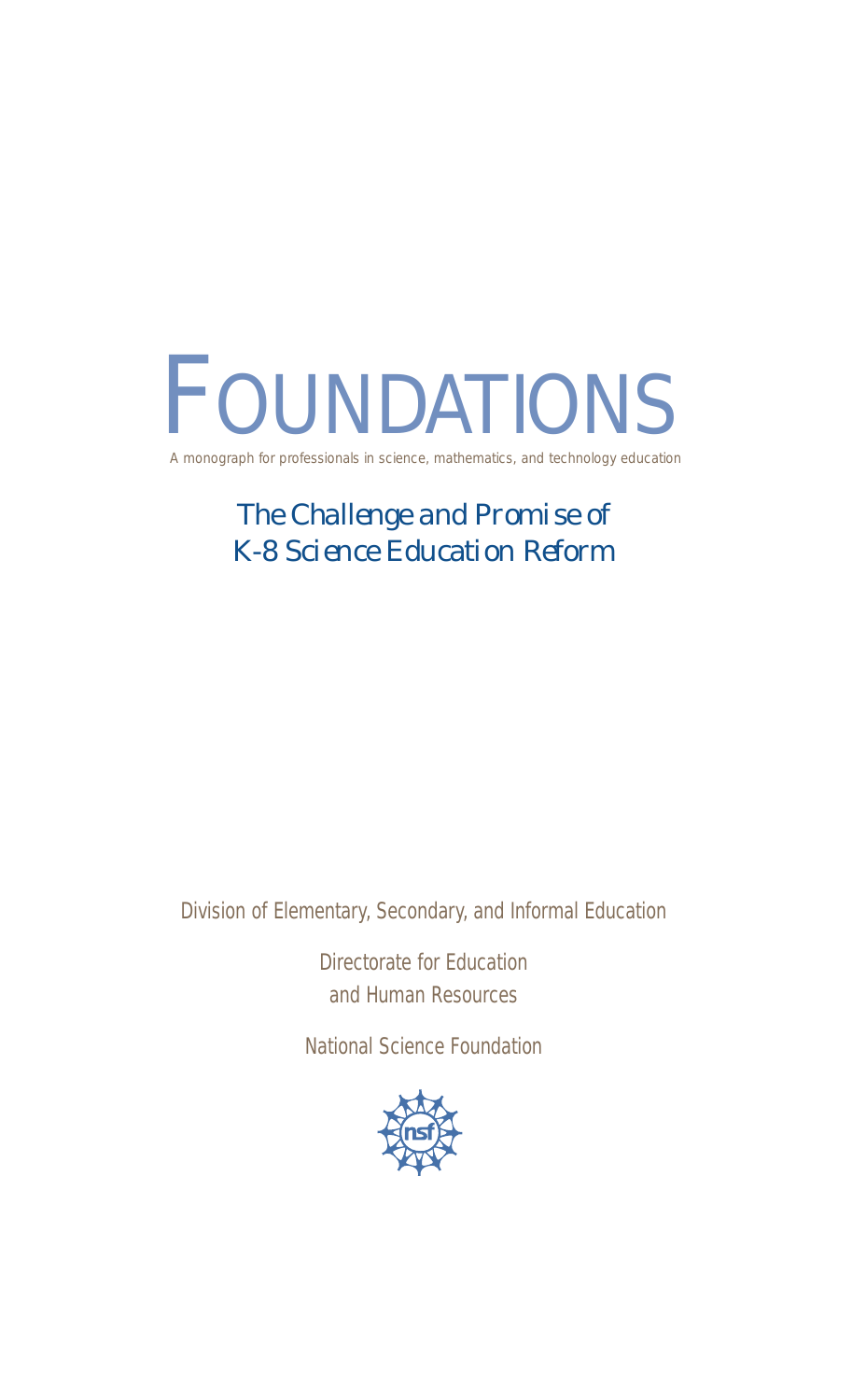

# A **ABOUT FOUNDATIONS**

FOUNDATIONS is a monograph series published by the National Science Foundation's Division of Elementary, Secondary, and Informal Education (ESIE) in conjunction with the Division of Research, Evaluation and Communication (REC) to serve those working to better science, mathematics, and technology education in this nation. FOUNDATIONS supports education reform by communicating lessons that have been learned from ESIE projects and activities to others in the field who may use and adapt them to build effective educational improvement strategies in their own classrooms and communities. Like the foundation of a schoolhouse, home, or other place of learning, the strength of what is above ground depends on the structural soundness of what lies below. FOUNDATIONS will unearth the strategies that enable effective educational improvement at the K-12 level to take place. Welcome to FOUNDATIONS…



FOUNDATIONS examines opportunities and challenges for those at the front line of science education in elementary and middle schools. Designed as a resource for teachers and administrators who have not yet implemented a program of inquiry-based science education, this volume serves neither as a textbook nor as the final word on the subject. It is rather a short introduction for those beginning the complex and difficult journey of science education reform based on the experiences of educators working in the field today.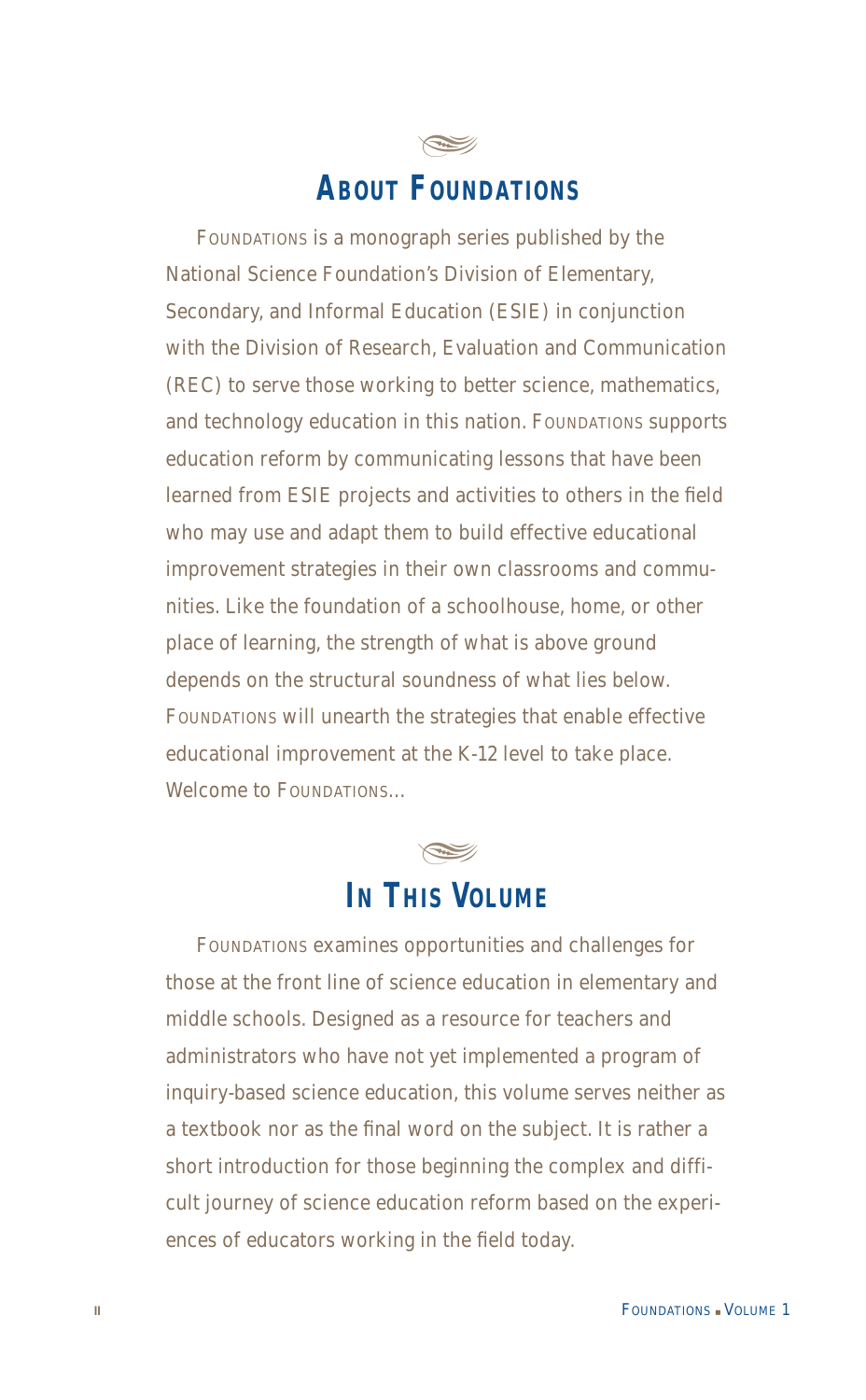## **A LETTER FROM THE DIVISION DIRECTOR**



Dear Friends and Colleagues:

Our mission in the Division of Elementary, Secondary, and Informal Education is to improve teaching and learning in school settings—prekindergarten through the 12th grade—and to increase and improve the opportunities for all people to explore science, mathematics, and technology beyond the school setting. Our goal for Foundations is to embed lessons of reform, not in the language of research, but in the language of real people in real places. We expect future issues of FOUNDATIONS will address each of the major goals for our Division:

- Develop and implement high-quality instructional materials;
- Provide stimulating environments outside of school that increase the appreciation and understanding of science, mathematics, and technology and their applications;
- Recognize excellence among teachers and students and enhance the status and visibility of the teaching profession;
- Promote interest in and pursuit of scientific and technical fields;
- Provide research experiences in science and mathematics for teachers and students; and
- Create networks of talented teachers and students who can serve as resources for others nationwide.

We believe this issue to be apropos of an inaugural issue—it focuses on many aspects of engaging a system of education (such as a district or other entity) through a concept so basic to the reform agenda—inquiry-based learning.

Finally, thanks to the efforts of CUSER, the Center for Urban Science Education Reform, many leaders engaged in reform have shared their experiences with the intent of supporting your efforts to improve science education.

margaret B. Cozzen

Margaret B. Cozzens Division Director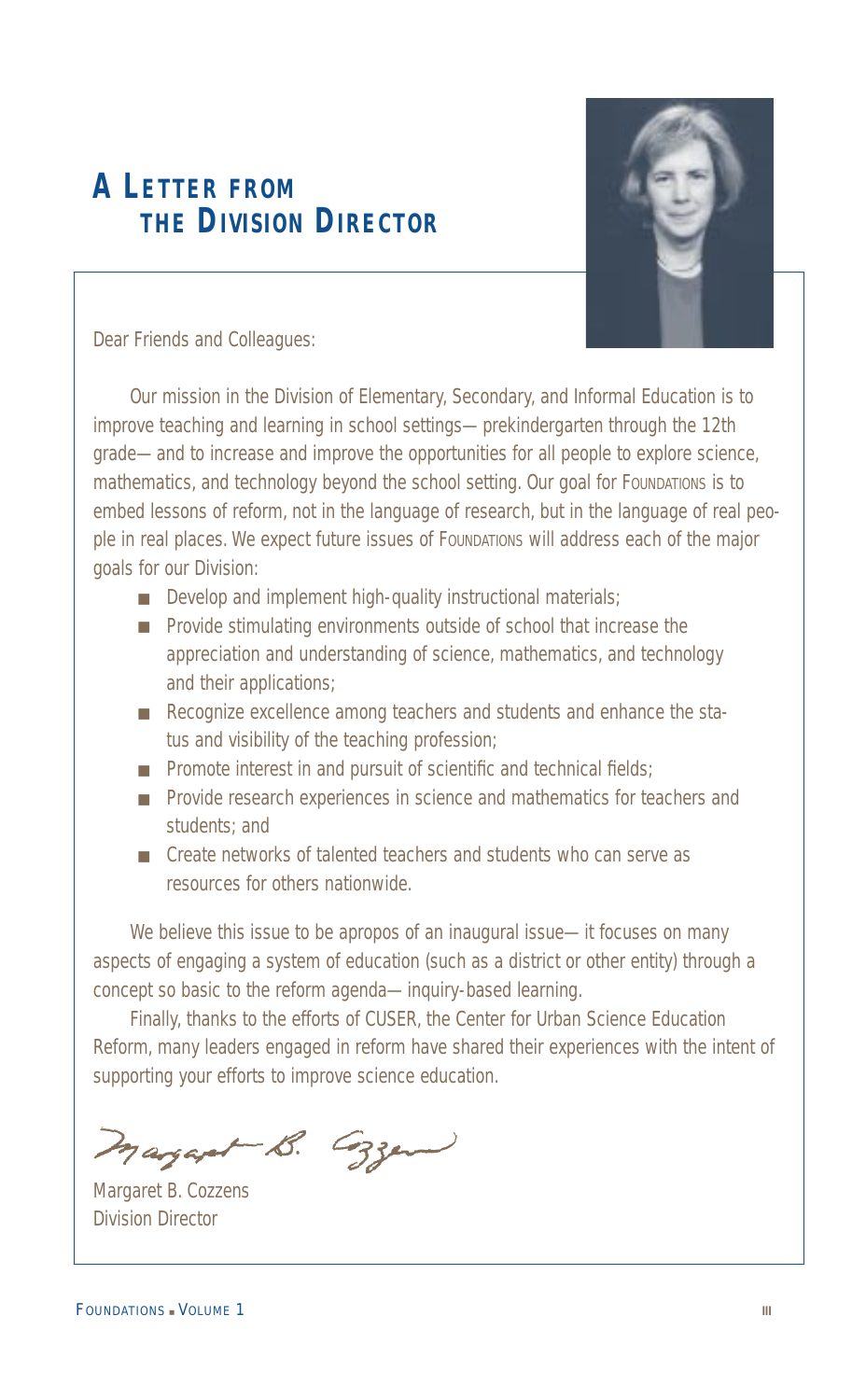### **ACKNOWLEDGMENTS**

FOUNDATIONS is published by the Division of Elementary, Secondary, and Informal Education under the direction of Margaret B. Cozzens, Division Director. The series is edited by James S. Dietz, Division of Research, Evaluation and Communication and produced under contract with Westat, Inc.

This issue of FOUNDATIONS is the product of a long-term collaboration between the Center for Urban Science Education Reform (CUSER)—a branch of the Center for Science Education at the Education Development Center, Inc., of Newton, Massachusetts—and the National Science Foundation (NSF). CUSER provides opportunities for a group of school systems engaged in science education reform to improve their programs by learning from each other.

Jeanne Rose Century, Karen Worth, Barbara Brauner Berns, Michele Brusch, Joe Flynn, Judith Opert Sandler, Erica Fields, Doris Santamaria, and Sarah Davis, all from Center for Science Education, collaborated in writing the various chapters of this issue with editorial assistance provided by Ed Miller. The authors worked in cooperation with Susan Snyder, Section Head, Grades K-8 Education, NSF, in designing the purpose, outline, and content of the issue.

For more information about elementary and secondary education, please contact:

Division of Elementary, Secondary, and Informal Education 4201 Wilson Boulevard Room 885 Arlington, VA 22230 (703) 306-1620

gmcgrude@nsf.gov http://www.ehr.nsf.gov/EHR/ESIE/index.html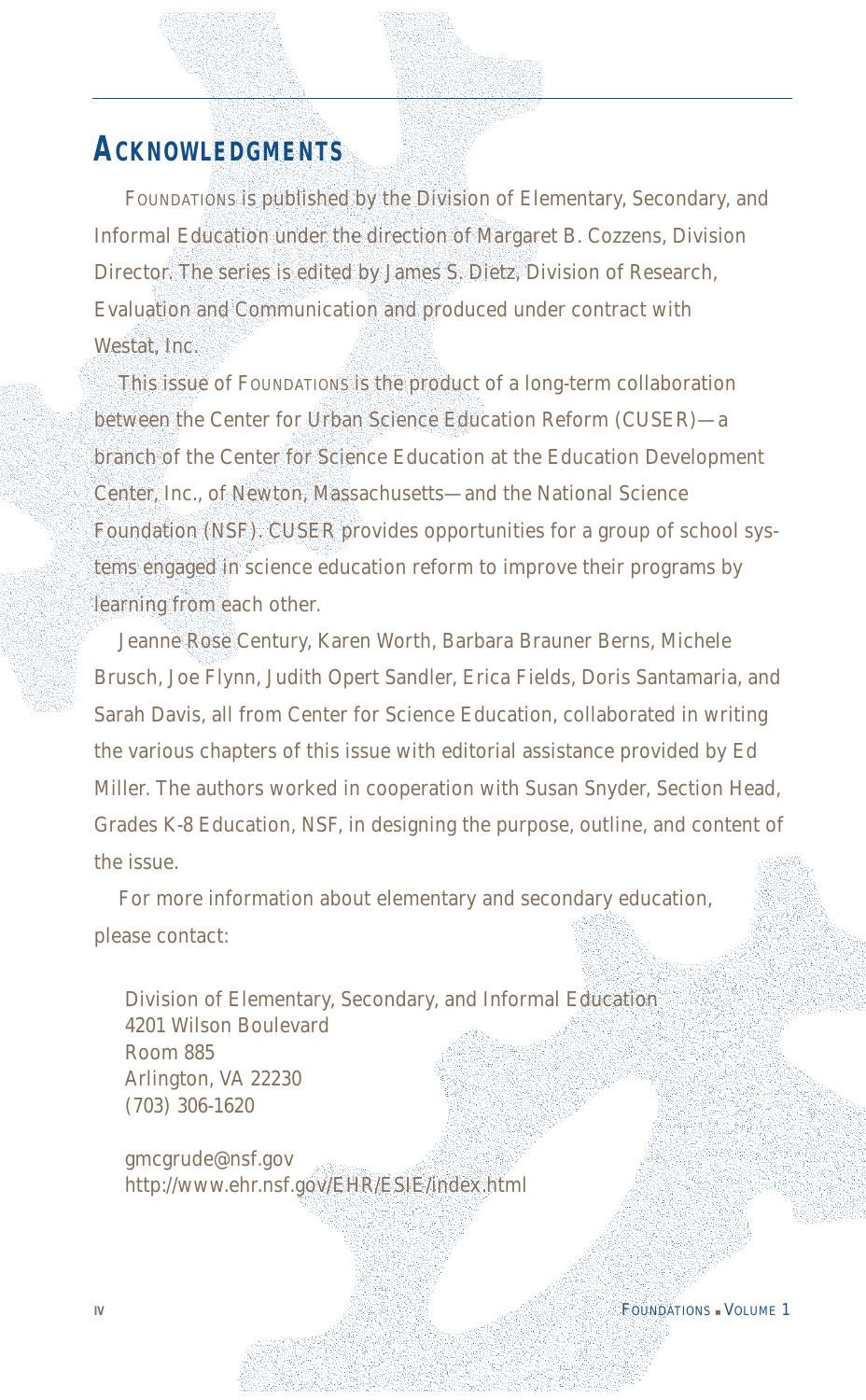# **TABLE OF CONTENTS**

| 1. The Challenge and Promise of K-8 Science Reform  1 |  |
|-------------------------------------------------------|--|
|                                                       |  |
|                                                       |  |
|                                                       |  |
|                                                       |  |
|                                                       |  |
|                                                       |  |
|                                                       |  |
|                                                       |  |
|                                                       |  |
|                                                       |  |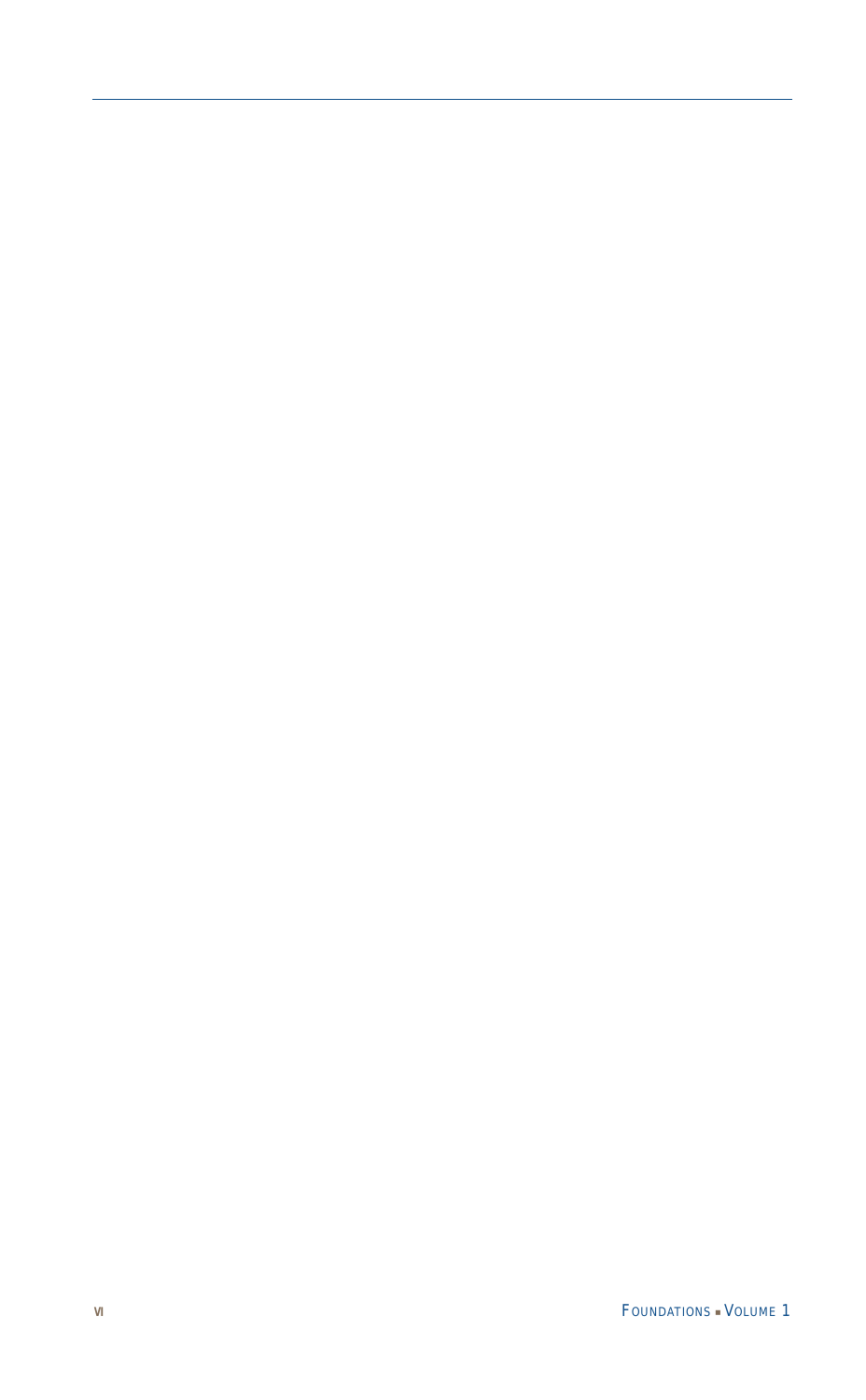### **PREFACE**

This monograph is for teachers and district administrators who want to create inquiry-based science programs in their schools. It is but a cursory introduction to the complex challenges of science education reform told through the experiences of others. In the pages that follow, practitioners and policymakers seasoned in reform share their thoughts with the hope of supporting those about to embark on similar journeys. By focusing on the actual experiences of real people in real places, this volume attempts to bring life to the abstract language of reform.

CHAPTER 1 sets the groundwork for the concept of "systemic" change that undergirds the volume thereafter—that is, teaching and learning are part of a complex, interactive system previously misrepresented or underestimated by simplistic and disjointed reform models of the past. The chapter sheds light on why reform efforts that focused on just one or a few components of the system (e.g., curriculum, assessment, professional development) did not succeed or could not be sustained. In spite of the cynicism generated by these past failures, the chapter presents an optimistic, but practical vision of science education reform.

CHAPTER 2 examines what effective science education looks like in real classrooms and describes with concrete examples the practices that do and do not reflect high-quality inquiry-based teaching. It lays out the general direction of current reform efforts: moving from a focus on textbooks and disconnected facts toward direct and coherent exploration of science concepts through active student learning.

CHAPTERS 3 through 8 discuss some of the major elements of change in the system and process of education: planning, leadership, curriculum and assessment, professional development, financing, and collaborations. These chapters explore aspects of reform that are most important for educators who are just beginning a reform process. They are designed only as starting points. CHAPTER 9 focuses on the issue of equity, which infuses each of the other topics in this monograph. It raises a number of difficult questions that practitioners continue to struggle with today in every community across this nation.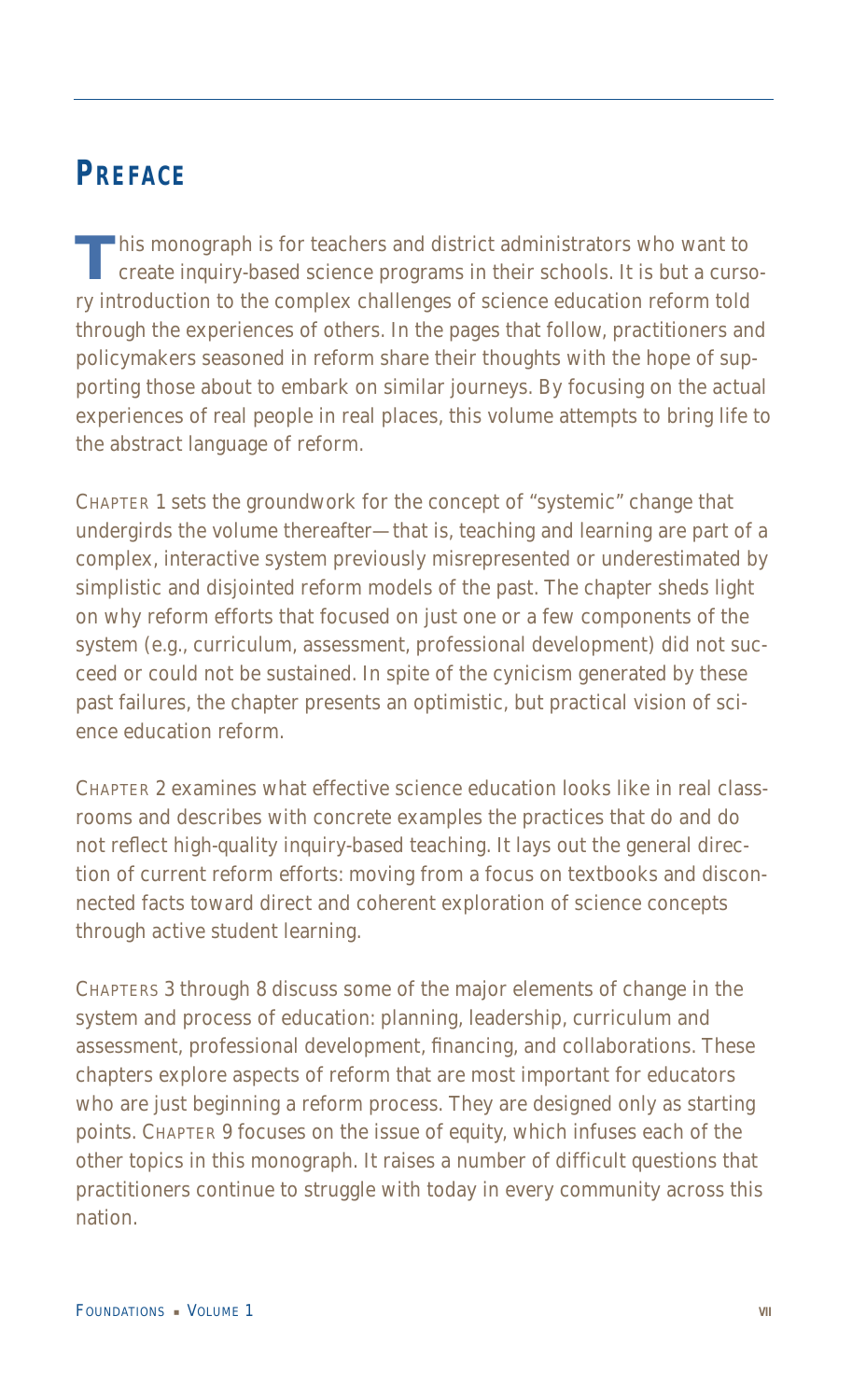Each chapter highlights communities that are actively engaged in science education reform. Contact information is provided for the reader who wishes to know more. Most chapters include a set of references and suggested readings including guides for understanding inquiry-based science education, innovations in classroom practice and professional development, and criteria for selecting instructional materials.

CHAPTER 10, the postscript, poses topics in need of more thought and experimentation. Issues such as effective use of technology, strengthening teacher preparation programs, and methods for evaluating the success of these reforms present interesting challenges for even the most experienced educators.

For the reader contemplating a program of reform, we hope that this document will provide a concrete foundation. But, even for those that have already begun the process, it may ignite ideas that lead in new directions. Ultimately we hope that you, the reader, will go beyond that which is written here—to rewrite these pages with new and better answers to these challenges and the many more that await all of us.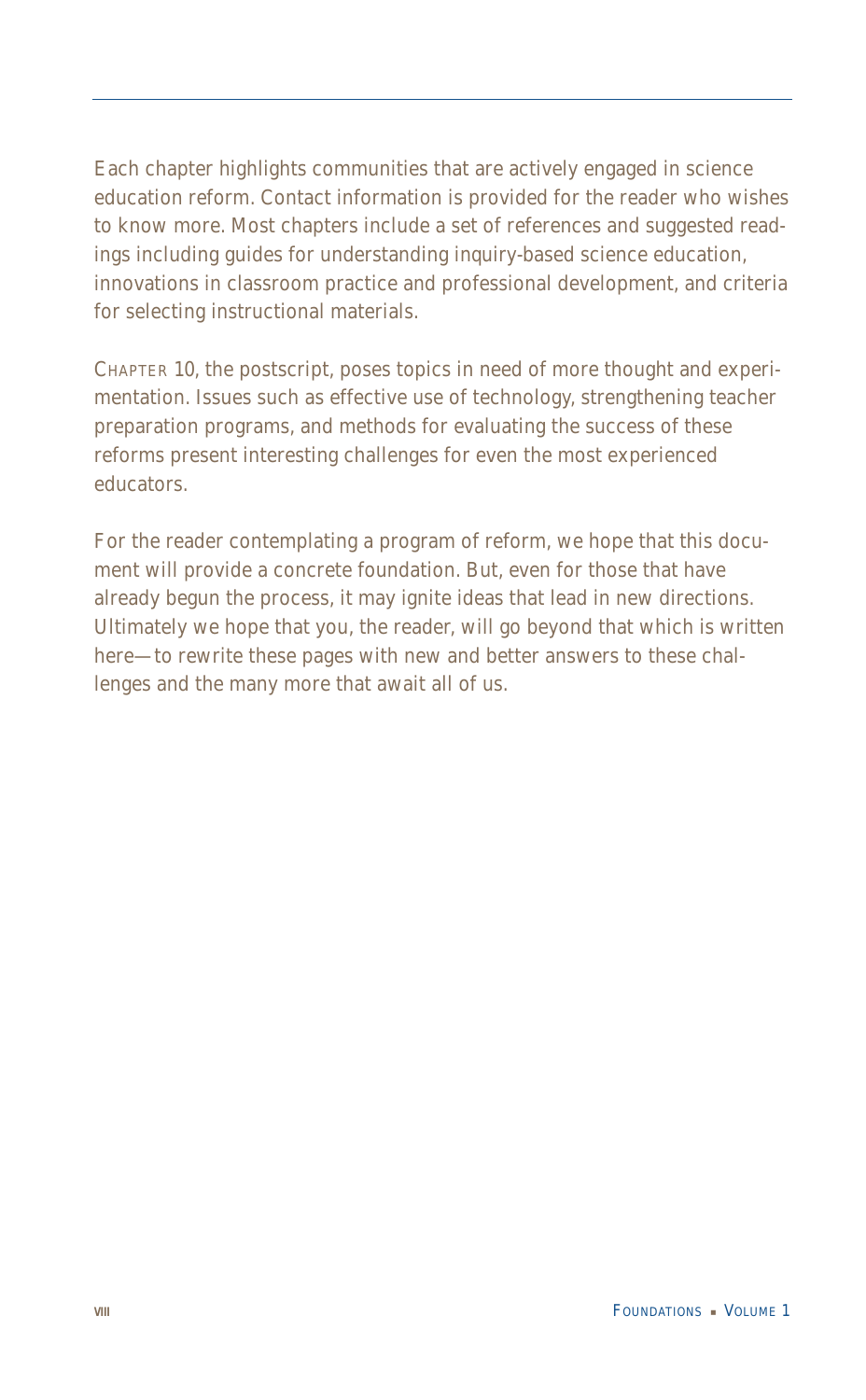#### C H A P T E R 1

# **The Challenge and Promise of K-8 Science Reform**

**N** ew York Times Magazine reporter Sara Mosle captured the current of national debate about school reform in her October 27, 1996, cover story on teaching third graders why things float. Mosle told of her experience teaching science to students in a poor New York City neighborhood school. Describing what sounded like a chaotic classroom "experiment," students were supposed to construct boats from clay, aluminum foil, or paper and test their buoyancy in plastic tubs of water.

This, according to Mosle, was an example of "hands-on inquiry" science. The philosophy behind the approach was "sound enough," Mosle noted, "Kids would act like real scientists, collect and interpret data, learn the laws of nature through observation and then write up reports about what they had discovered. But the theory, as is often the case, foundered on the hard rocks of practice."

Working with 32 unruly students and no aide, water sloshed out of the tubs and wet clay and muddy hands got on everything. Most of the other teachers, she later learned, simply demonstrated the experiment in front of the class and could not believe she was actually letting the students do it themselves.

Mosle concluded in her article, "What Really Matters in Education," that what her students really needed was not playtime with wet clay but "exposure to scientific vocabulary" and a tough, comprehensive curriculum that would provide them with a wealth of factual knowledge on a wide range of subjects. Only then could these children—many with limited command of English—begin to compete with their middle-class, suburban counterparts.

"I despaired at the discrepancy between what they [the children of her middle-class friends] and my students knew, and doubted that 'boats' was going to help bridge the gap. I began to yearn for the kind of textbooks that I had once loved as a kid: big, beautiful books that I liked just holding, smoothing down their shiny pages of colorful illustrations and photographs," wrote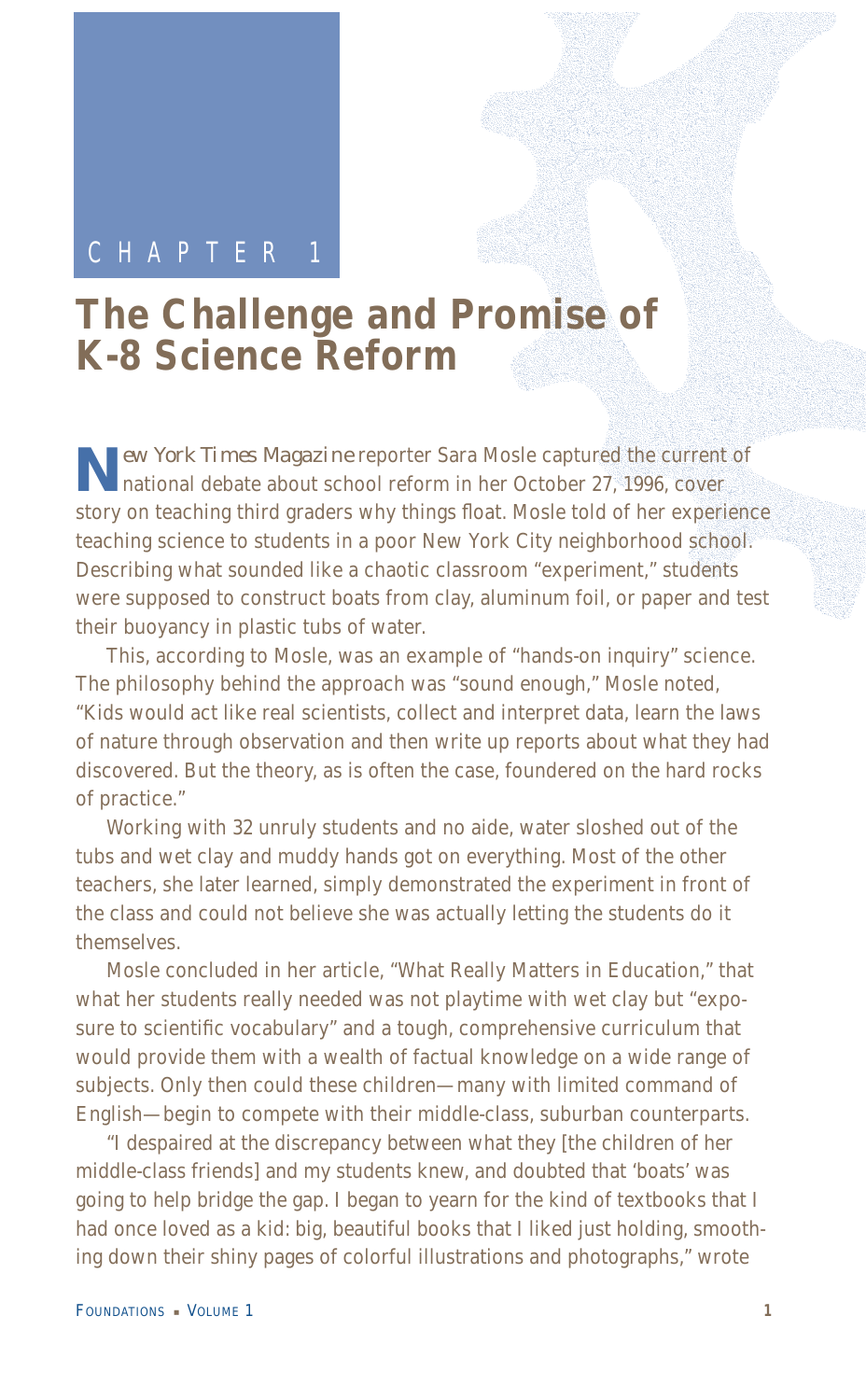Mosle. She went on to argue that the answer to the problem of U.S. public education lies in strict, explicit national standards and a national curriculum, "set in Washington, and monitored in every town and city through testing."

Mosle's argument most likely made a lot of sense to many readers of the *Times Magazine*. They probably associated the boats experiment with other ideas about "child-centered" classrooms in which kids "have fun" and learn to "feel good about themselves." These ideas, often discredited in political discourse and in the public mind, are seen as diametrically opposite to the traditional values of the schools most adults remember attending—where the

*If changes are to be long lasting, each and every component part of the system must be irreversibly and permanently altered.*

standards were tough and unambiguous and the answers to questions were either right or wrong and could be found in the back of the textbook.

But, what most of Mosle's readers probably did not realize was the fundamental irony in her story. Although the *boats* unit was certainly hands-on, it was not an example of inquiry-based science teaching. (See CHAPTER 2 for a more detailed explanation.) Instead, it

was an illustration of what happens when an ill-conceived effort at curriculum reform is imposed on underprepared and undersupported teachers working in difficult conditions. Every third-grade teacher in the district was required to teach *boats.* Mosle, like many other well-intentioned teachers, may have lacked critical supports necessary to make inquiry-based science pay off, such as assistance in teaching science content within the process of discovery, organizing a lesson for a large group of students, or teaching children how to collaborate. It is little wonder that her lesson "foundered."

The deeper moral to her story lies in a more subtle sermon on the nature of change: there are too many complex, interconnected problems present for any one, simple solution—like the introduction of a new curriculum—to alter the fundamental dynamics of teaching and learning in the overall education system or even a single classroom for that matter. Unfortunately, her prescription of a national curriculum incorporates the same failing and is, ultimately, a seductive simplification of what is really needed to transform America's public schools.

What is the answer then? Clear standards for science education (and in the other disciplines as well) that give life and meaning to classroom prac-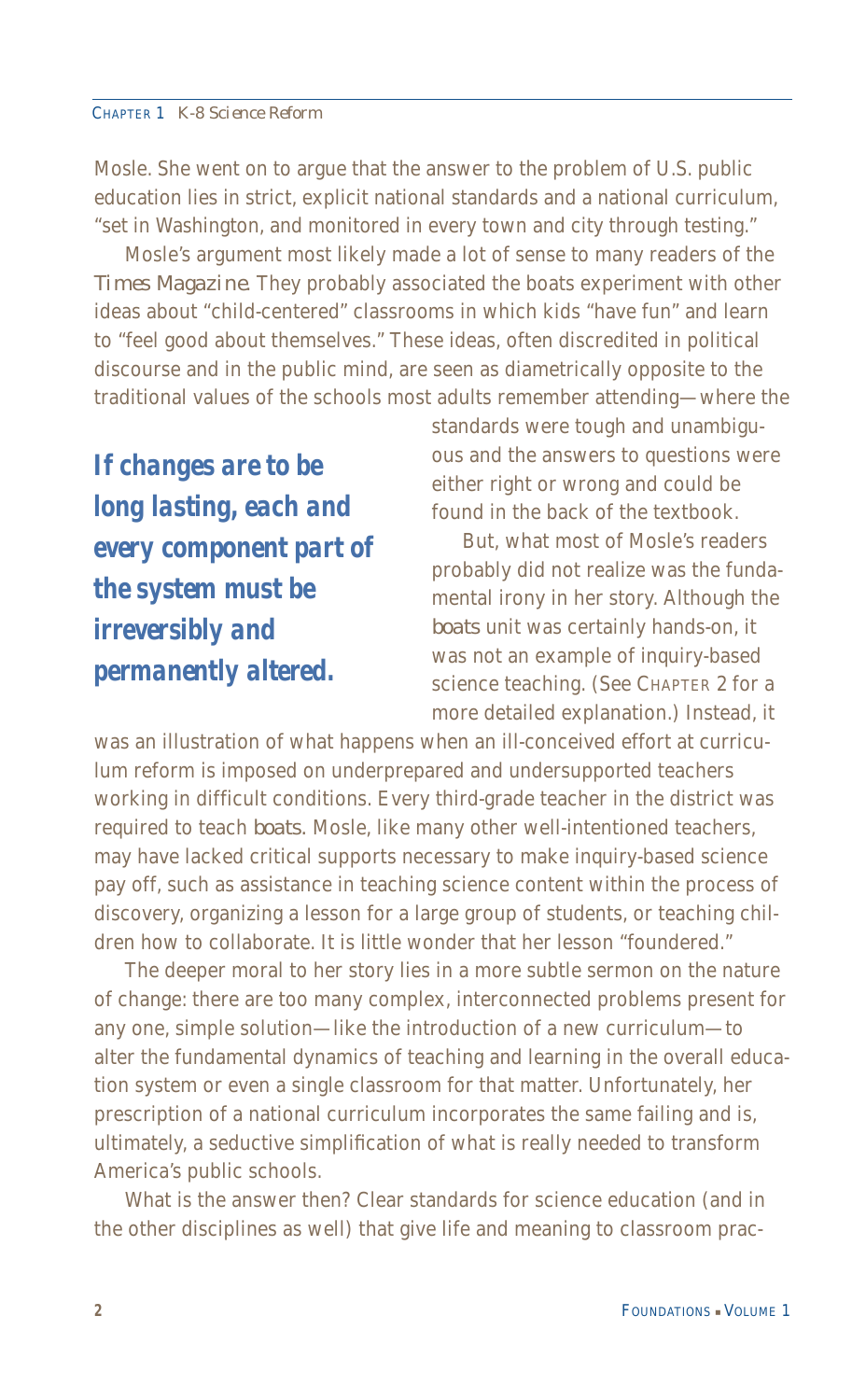#### CHAPTER 1 *K-8 Science Reform*

tice are an important *part* of the answer, but real, sustainable change demands much more:

- A transformation of people's beliefs about science education wellinformed by the processes of science and by our evolving understanding of children's ability to learn complex, thought-provoking material;
- The creation in each district and school of a clear vision of effective science teaching and a set of goals that reflects this evolving knowledge;
- High-quality instructional materials that support a coherent presentation of important science concepts—and the resources necessary to make those materials available to every student;
- New kinds of tests that more accurately measure students' deep understanding of ideas, not just their short-term recall of facts;
- A long-term commitment of professional development to a generation of educators capable of turning this vision of teaching and learning into reality;
- A broadening of public understanding and support for effective science education and the development of community partnerships that spur schools, universities, museums, foundations, and corporations to work toward common goals;
- Steadfast support from district administrators and policymakers who recognize the crucial importance of local school-based initiatives;
- Enlightened leadership that understands how all of these factors affect and depend on each other; and
- All of these changes happening at the same time.

This is the soul of a systemic approach to science education reform: a wide-angle view of school change that sees all aspects of the system as a whole. It recognizes that if changes are to be long lasting, each and every component part of the system must be irreversibly and permanently altered.

We know this to be true in part because of the work of many scholars and researchers and from past experiences with science education reform. Susan Fuhrman and Diane Massell of the Consortium for Policy Research in Education describe how promising reforms falter for lack of "coherence" that is, an integrated, comprehensive approach to change in which all of the components are organized around a clear set of desired outcomes and a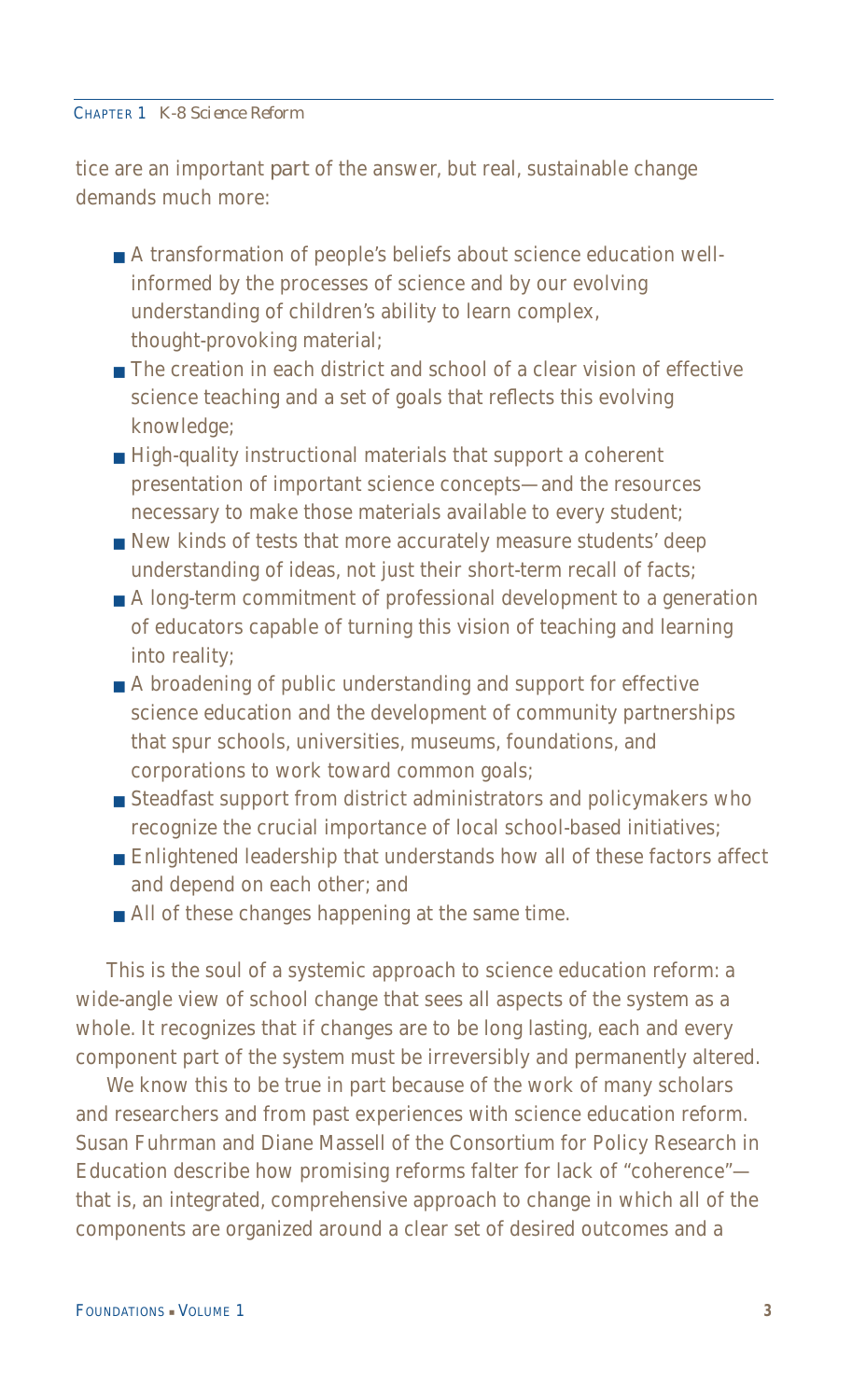common vision. David Tyack and William Tobin of Stanford University have written about the ways that innovations in teaching are often selectively implemented and ultimately trivialized. Reformers who wish to avoid this fate, they argue, must reach beyond the schools themselves "to involve the public in a broad commitment to change."

Earlier reform efforts reflected their contemporary currents of educational policymaking and politics. In the 1960s and 1970s they focused on equity

*Because the concept of systemic reform is complex and abstract, educators and scholars find it hard to portray it in terms that resonate with average citizens.*

and the reallocation of funds to schools in low-income communities. In the 1980s they focused first on *excellence* and later on the demands of teachers for increased authority and control over classroom practice. Although these efforts produced individual success stories in isolated schools and communities, the overall impact was negligible on the large majority of schools and school systems.

Educators today face public

demands for action that are even more urgent than the warnings of the famous 1983 report "A Nation at Risk." Evidence of student achievement in mathematics and science suggests that the gaps between the *haves* and the *have-nots* remain—especially when one compares white students with students of color. Changes in the U.S. and world economies have made better quality science education a requisite for students at all levels of society if they are to have a chance of prospering in the work force. Isolated successes in education reform are not enough to sustain progress. Changes must take root in every community and must reach the great majority of students.

One of the most daunting obstacles to change is the widespread cynicism among teachers about almost any new school reform effort. Robert Hampel of the University of Delaware has described how teachers typically break into factions whenever schools face deep, systemwide change. The *vanguard* teachers—those most committed to change—never make up more than 25 percent of the faculty, he reports, and often end up pitted against the cynics, those most outspoken in their skepticism. The resulting divisiveness and bad feelings can easily sink the most promising reform effort.

Educators who want to promote effective and lasting improvements need to recognize that there are legitimate reasons for some of this cynicism.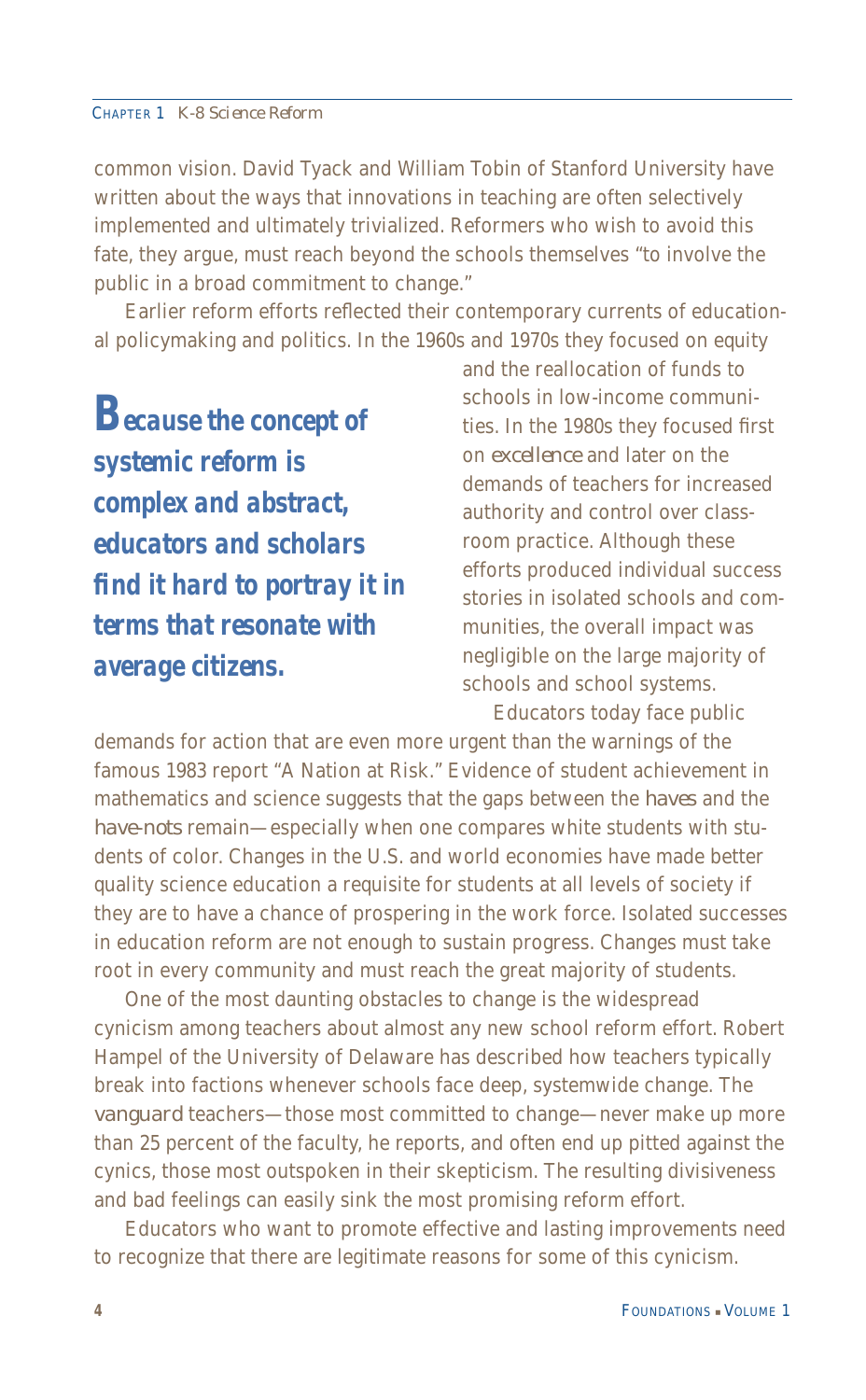#### CHAPTER 1 *K-8 Science Reform*

Many teachers have seen waves of reform come and go over the years and have poured their energies into those efforts, only to see them washed away by the next wave. In this sense, skepticism about reform is not simply a matter of stubbornness, insecurity, or laziness—it is a sign of an under-the-surface yearning for changes that are meaningful, not ephemeral. The enlightened leader will find ways to harness the energy of skeptics—by demonstrating, for example, their own steadfast commitment to change even in the face of severe setbacks and disappointments.

Systemic reform of science education is not easy, but there are real reasons for optimism at this juncture. Though there are no guarantees of success, we now have a more realistic picture of the dynamics of change than we have ever had before. Knowing how hard the work will be is in itself an advantage; it thwarts unrealistic expectations. We have some encouraging evidence from the field, as the following chapters of this volume will show. No one has as yet put all the pieces together, but a picture is taking shape that is captured by the many school districts that have made significant progress.

Because the concept of systemic reform is complex and abstract, educators and scholars find it hard to portray it in terms that resonate with average citizens. The phrase *systemic reform* itself, is now widely overused and in danger of becoming a cliché, hollow in meaning. Sara Mosle's *New York Times Magazine* article is evidence of how words like *hands-on* and *inquiry*, which represent important positive concepts to science educators, can easily be associated with poor teaching and misguided ideas in the public mind. Once these perceptions are imprinted in the minds of parents and opinion-leaders, it becomes difficult to undo them.

Widespread support for quality science education hinges on creating a more informative dialogue between educators, researchers, and the public. Educators especially must avoid formulaic jargon and use more direct, clear language in making the case for science education reform. All sides must be willing to engage in a full and open debate about what works and what does not work in school reform.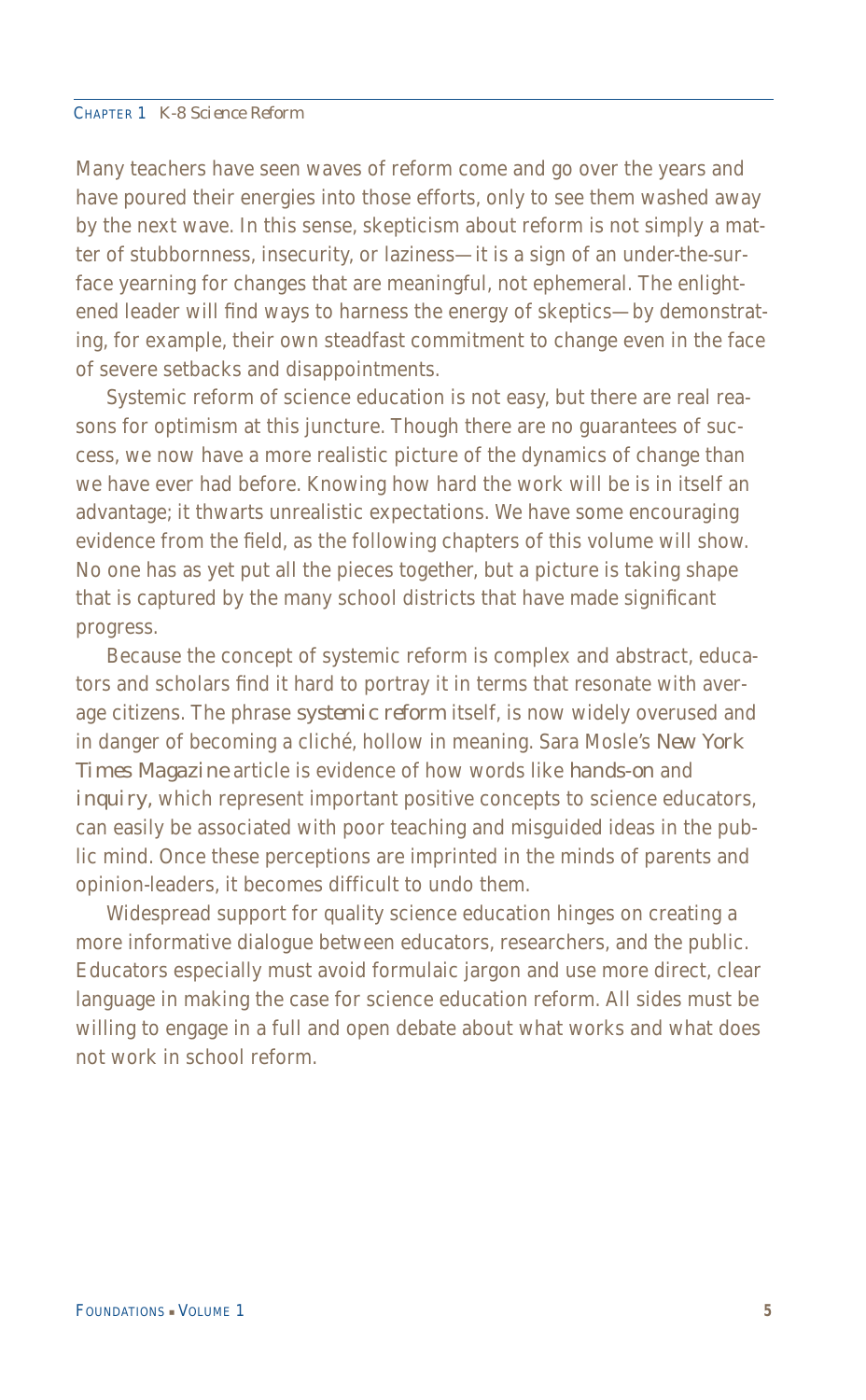#### CHAPTER 1 *K-8 Science Reform*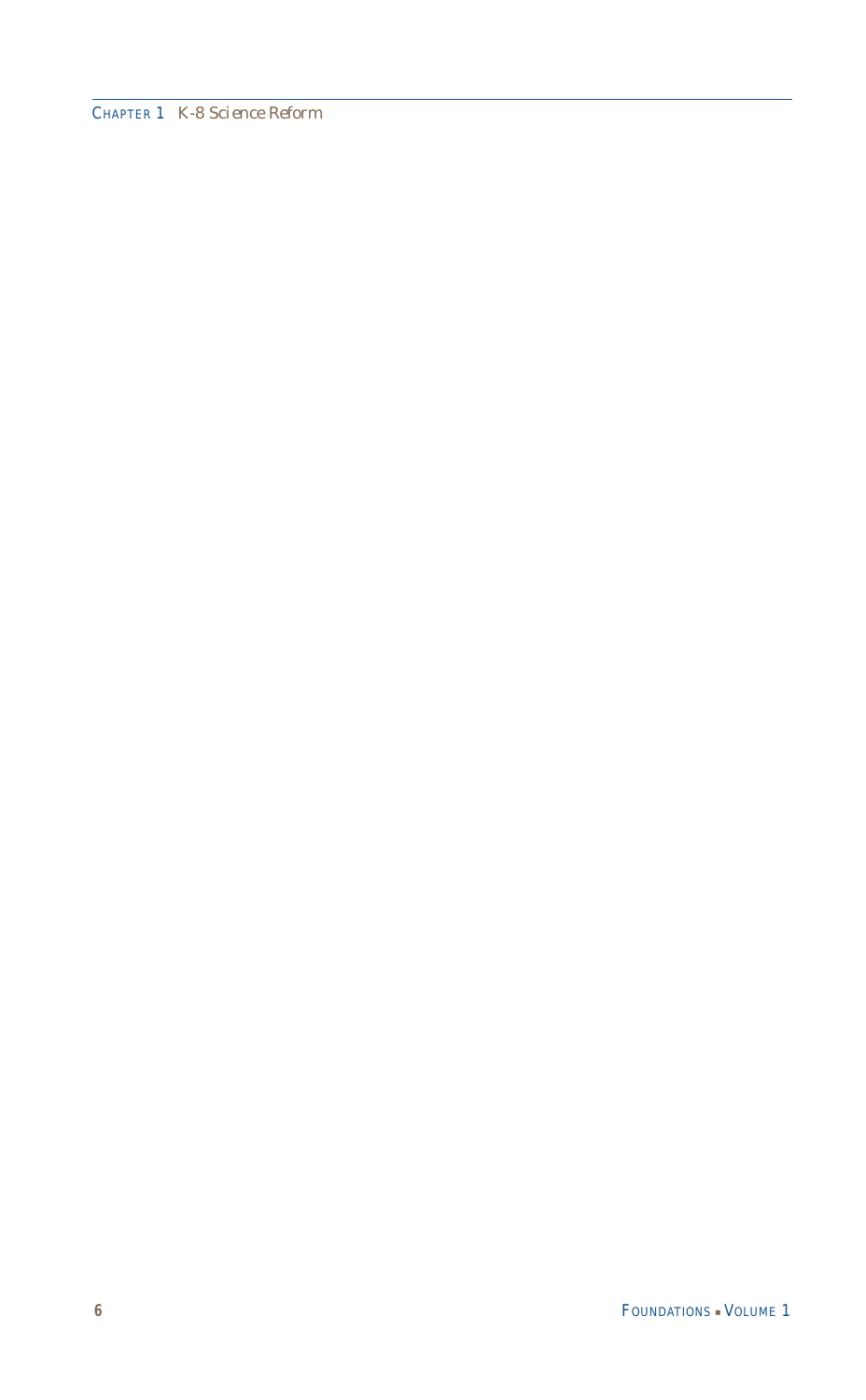# **A Vision of Effective Science Education**

 $\bullet\bullet\bullet\bullet\bullet\bullet\bullet\bullet$  nquiry is a multifaceted activity that involves making observations; posing questions; examining books and other sources of information to see Ing questions; examining books and other sources of information to see what is already known; planning and conducting investigations; reviewing what is already known in light of experimental evidence; using tools to gather, analyze, and interpret data; proposing answers, explanations, and predictions; and communicating the results," states the National Science Education Standards published in 1996 by the National Academy of Science.

*Inquiry,* this simple three-syllable word requires a paragraph to explain and a vision to make real. Indeed, the phrase "inquiry-based science education" appears everywhere in the language educators use to redefine the teaching of science. The older approach to science teaching emphasized the end point of scientific investigations embodied in facts and truths of the textbook. Students memorized vocabulary, facts, and formulae. They viewed demonstrations and repeated canned exercises, calling them "laboratory experiments."

Instead, *inquiry teaching* leads students to build their understanding of fundamental scientific ideas through direct experience with materials, by consulting books, other resources, and experts, and through argument and debate among themselves. All this takes place under the leadership of the classroom teacher.

This process of inquiry is modeled on the scientist's method of discovery. It views science as a constructed set of theories and ideas based on the physical world, rather than as a collection of irrefutable, disconnected facts. It focuses on asking questions, considering alternative explanations, and weighing evidence. It includes high expectations for students to acquire factual knowledge, but it expects more from them than the mere storage and retrieval of information.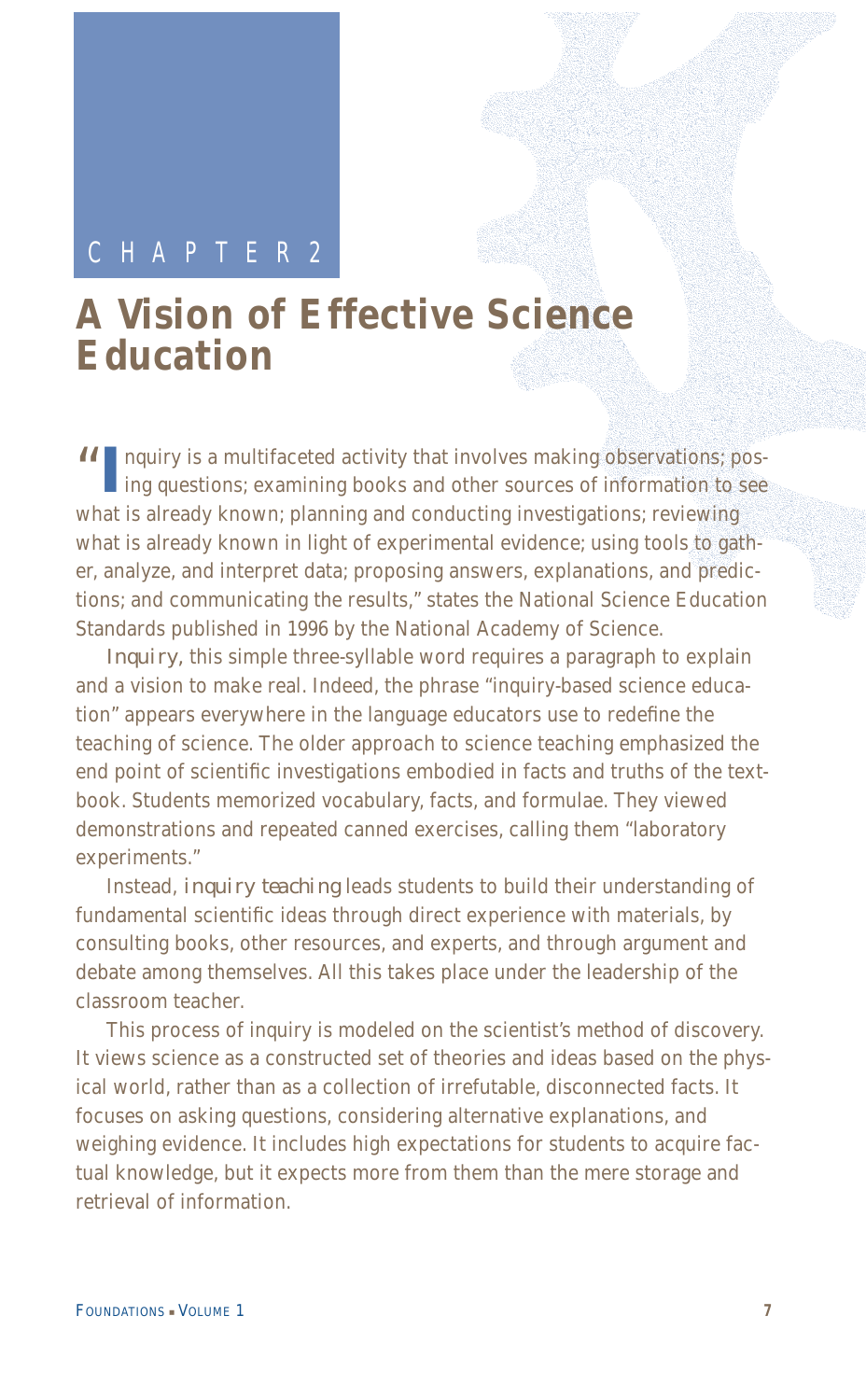#### The Challenge

Inquiry-based teaching is a challenge. Contrary to the claims of some critics, it is not a relinquishing of the teacher's role, nor is it simply *messing about* with materials. It is highly structured teaching—but structured to allow students to behave in a most fundamental human way, to be inquisitive. It requires a teacher who is knowledgeable about scientific content and pedagogy, significant blocks of dedicated classroom time, a system that supports the teacher's own learning, and high-quality materials and curricula. In schools where attempts to implement inquiry-based science education have failed, it is often because one or more of these essential elements are missing. In these instances, the rhetoric and superficial trappings of reform can take the place of real change.

Hands-on science is not necessarily good science, as evidenced in Mrs.  $Glassboro's<sup>1</sup> elementary school classroom:$ 

Today and for the next several weeks, the children will be studying organisms and their needs. The topic this week is worms. The children have read a book about worms and they are writing stories about their feelings for worms to go with the pictures they have drawn of worms in the school yard. On Friday, Mrs. Glassboro brings in a few worms. The children sit in a circle on the floor, watch the worms, and discuss what they look like and what they are doing. They pass the worms around for all to touch. At the end of the day the worms go back outdoors and the study of worms is complete.

Although one might claim that this teacher is using hands-on methods, many of the important characteristics of inquiry and effective science teaching are absent, rendering the exercise nearly meaningless for the children. The teacher offers the students direct experience with worms only as the capstone of the exercise. No unifying science concepts about living organisms guide the teaching or learning, nor are any generalizations postulated or tested—only topics relating to the specific characteristics of the earthworm are discussed. There is little opportunity for students to formulate and ask questions, to help shape their own learning, or to debate their ideas with each other. Rather than building an understanding of basic concepts about

 $1$  The names used for the three teachers in this section—Mrs. Glassboro, Mr. Johnson, and Ms. Hernandez—are fictitious, made up only for the purpose of illustration.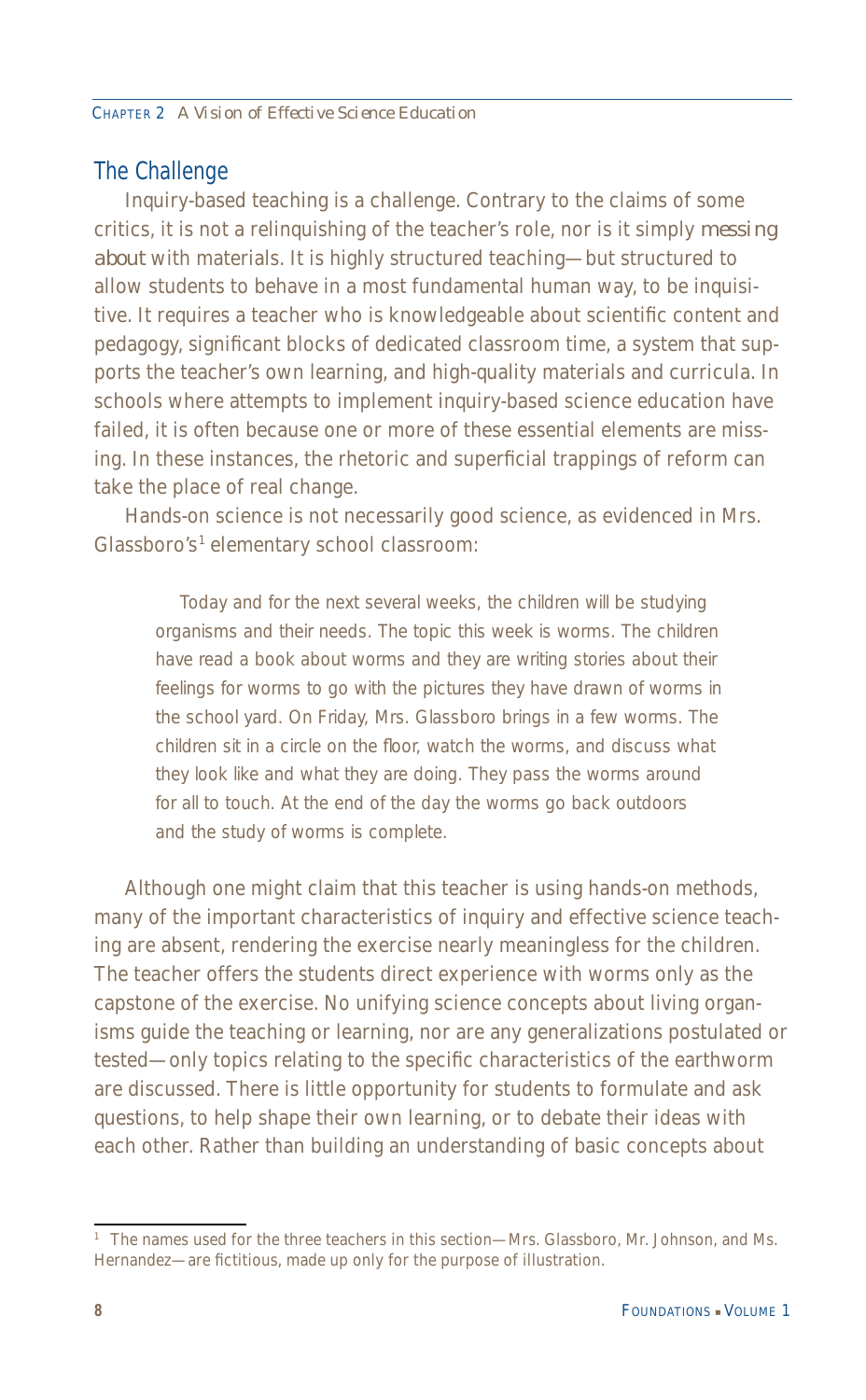living things, they finish their science unit simply having learned a few facts about worms.

In Mr. Johnson's class, the hands-on unit with worms can also be improved:

After recess, the students express an interest in worms they found in the playground. Mr. Johnson provides a box and some soil for the worms in a corner of the room. When the children have activity time they are free to investigate the worms. Some of them pull worms from the box and look at them with a magnifying glass, others try to make them race, still others try to feed them bits of food. The teacher places books about worms nearby. Over the 3 weeks that the worms are in the classroom, Mr. Johnson periodically asks the children to report what they have seen or done with the worms, which he charts on an easel for all to see. Twice he asks that the worms be the subject of his students' daily journals. At the end of 3 weeks, the children release the creatures in the playground, concluding the unit on earthworms.

Again, too few of the critical components of effective science teaching are present in Mr. Johnson's classroom to consider this a successful inquirybased learning experience. While the students had an opportunity to explore and investigate the worms—3 weeks is a sufficient block of time—the teacher provided almost no guidance, had no clear set of conceptual goals, and had no coherent plan to make the hands-on unit work.

As is clear from the tale of Mr. Johnson's class, not all student questions, observations, and investigations result in worthwhile learning pursuits. It is up to the teacher to provide structure to the students' inquiry and to support their exploration of only those questions that will yield valuable insights into the scientific concepts under discussion.

In yet another classroom, Ms. Hernandez' second-graders have been working on an interdisciplinary thematic unit on world environments and endangered species. However, sometimes themes can obscure the underlying scientific concepts.

After reading a chapter in the textbook, the children were put in groups of four and asked to choose a specific environment to illustrate. Six large paintings now adorn the windows, labeled "tundra," "plains," "woodland," "desert," "rain forest," and "alpine." During the second week of the unit, the teacher selected a few activities on habitats so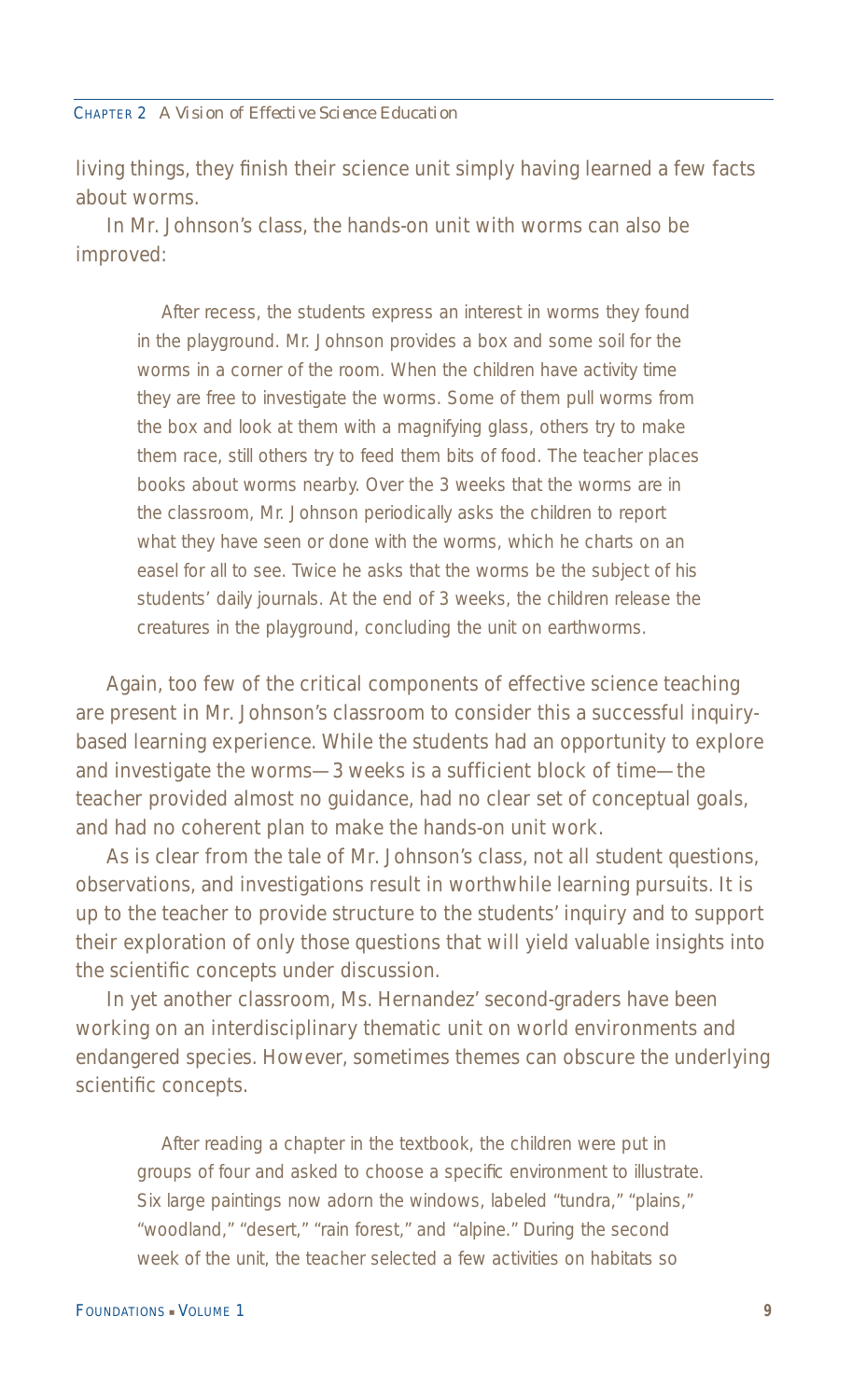the students could discuss the concept of completeness and examine their local environment.

Later, the class turned to endangered species. Each group selected a species as the subject of a research project; the resulting mini-reports and diagrams are posted on the classroom bulletin board. As a finale, the students are making their classroom into a rain forest. A tape plays rain forest noises. Books are strewn about. One group of students cuts large tropical trees out of butcher paper. Another makes long, hanging vines. A third paints life-size, parrot-like birds a brilliant red. The work is done. The children are ready to invite their parents and schoolmates to visit the rain forest.

Ms. Hernandez' classroom exhibits some components of inquiry-based science, but the emphasis and focus are not appropriate for the developmental age of the children. Students of this age find it difficult to deeply understand themes of endangered species and world environments. The intellectual scale of the effort is immense; the global distances tremendous. Likewise, there are countless scientific lessons crammed in among the vines, plants, and animals without a critical focus on a tightly knit set of basic ideas.

Although built on hands-on activities, there is no process of inquiry forming the lesson's base. The children have not had the opportunity to investigate these ideas through direct experience. Their learning stems only from secondary sources. The time spent doing scientific investigations and developing an understanding of habitats and their relationships to organisms—both critical to understanding extinction—is small compared to the time spent reproducing words, pictures, and diagrams from library and other materials. Moreover, although connected in a broad sense, the activities do not interlock in ways that permit the understanding of larger, more profound scientific principles.

#### The Promise

What does an effective inquiry-based science class look like? Ms. Strom uses a well-designed curriculum guide to teach a unit on habitats. Ms. Hudicourt-Barnes leads her students down the path of a lengthy and fruitful investigation by asking a good question about drinking water. Both examples demonstrate what inquiry-based science education can and should be.<sup>2</sup>

Ms. Strom's goal for the unit on habitats is to reinforce her third graders' growing knowledge of the basic needs of living things while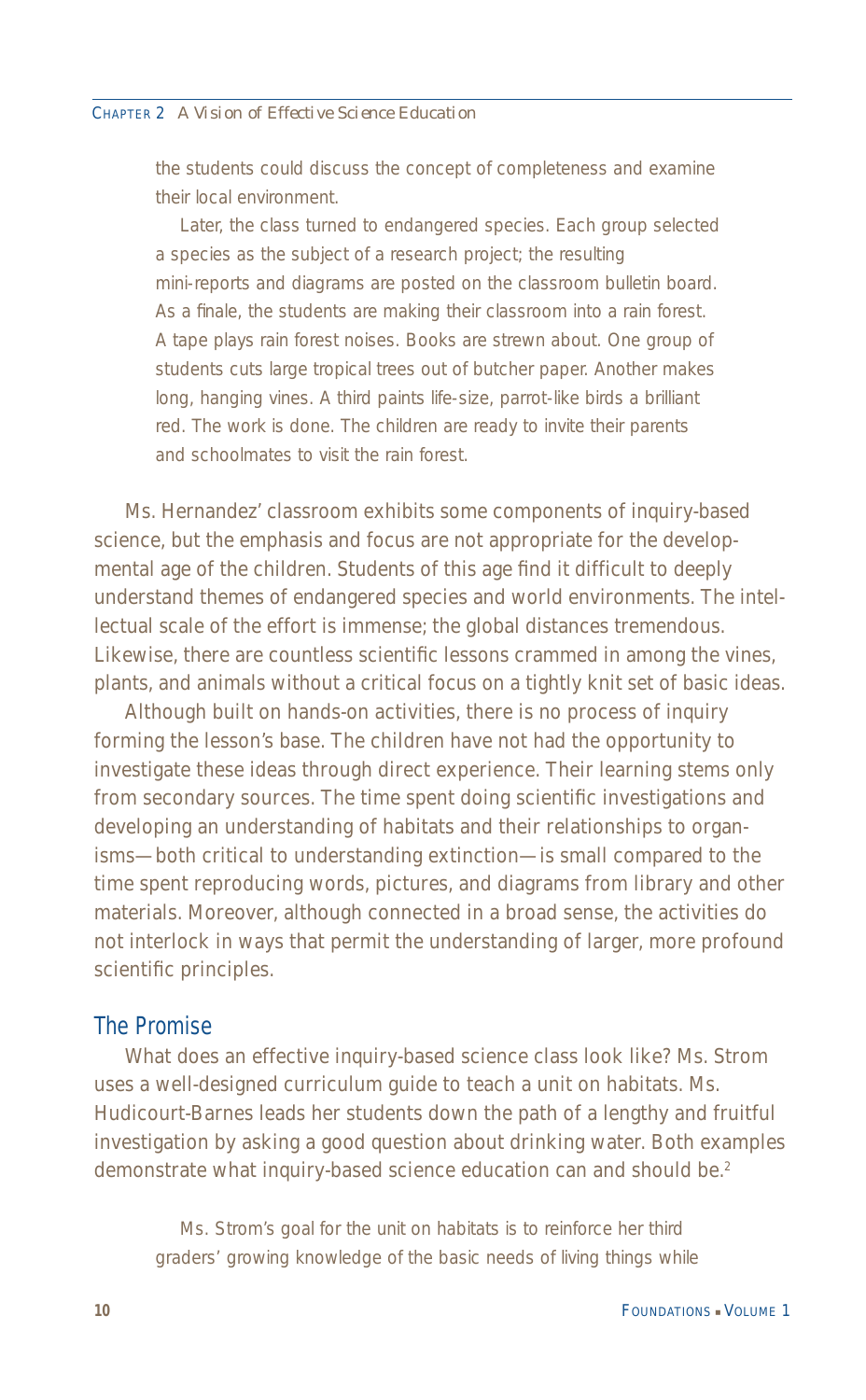developing in the students a basic understanding of the relationship between an organism and its habitat. As an initial part of the 6-week unit, students investigated habitats around the school, focusing their attention on a few organisms.

By the fourth week of the unit, they have reviewed the basic needs of living things and have, by beginning with themselves and their own needs, explored the idea of complete and incomplete habitats. Then, in small groups, they looked closely at the needs and habitats of living organisms found within 2-foot-square plots in the area around the school. Through small- and large-group discussions, the recording of observations and data in their science notebooks, trips to the media center for reference books and other resources, and consultations with scientists over the Internet, the children's ideas began to crystallize. They began seeing how organisms are adapted to conditions in their habitat and how those habitats provide the organism with the resources necessary to meet its basic needs.

On this particular day, Ms. Strom begins a component of the unit in which the students will build small terraria to temporarily house insects they have seen outdoors. The terraria will allow the students to study more closely how organisms are adapted to habitats. She begins with a discussion of the project and guides the students into thinking about a number of issues as they plan to construct the temporary homes. As Ms. Strom reviews with the students what they have learned, she is also assessing her students' readiness to pull together the knowledge gained over the past few weeks.

The students then divide into their groups to decide which creatures they will collect and to plan terraria to meet the creatures' needs. Toward the end of class, the groups present their ideas and terrarium designs to each other for class discussion and critique. Ms. Strom takes an active role in this discussion, raising critical questions. Several of the groups revise and refine their plans. Later, they gather the materials and capture the creatures. Over the next four classes the students

<sup>2</sup> Portions of this section have been taken, with permission, verbatim from a report titled "Cheche Konnen: Scientific Sense-making in Bilingual Education" in *Hands On* (Spring 1992, Vol. 15, No. 1), a newsletter produced by TERC, an organization that works to improve education. The report was written by Ann Rosebery, Beth Warren, Faith Conant, and Josiane Hudicourt-Barnes about work done under the auspices of the Cheche-Konnen project by Ms. Hudicourt-Barnes' Haitian-Creole bilingual classroom at the Graham and Parks Alternative Public School in Cambridge, MA. The other teacher mentioned in this section—Ms. Strom—is fictitious, made up only for the purpose of illustration.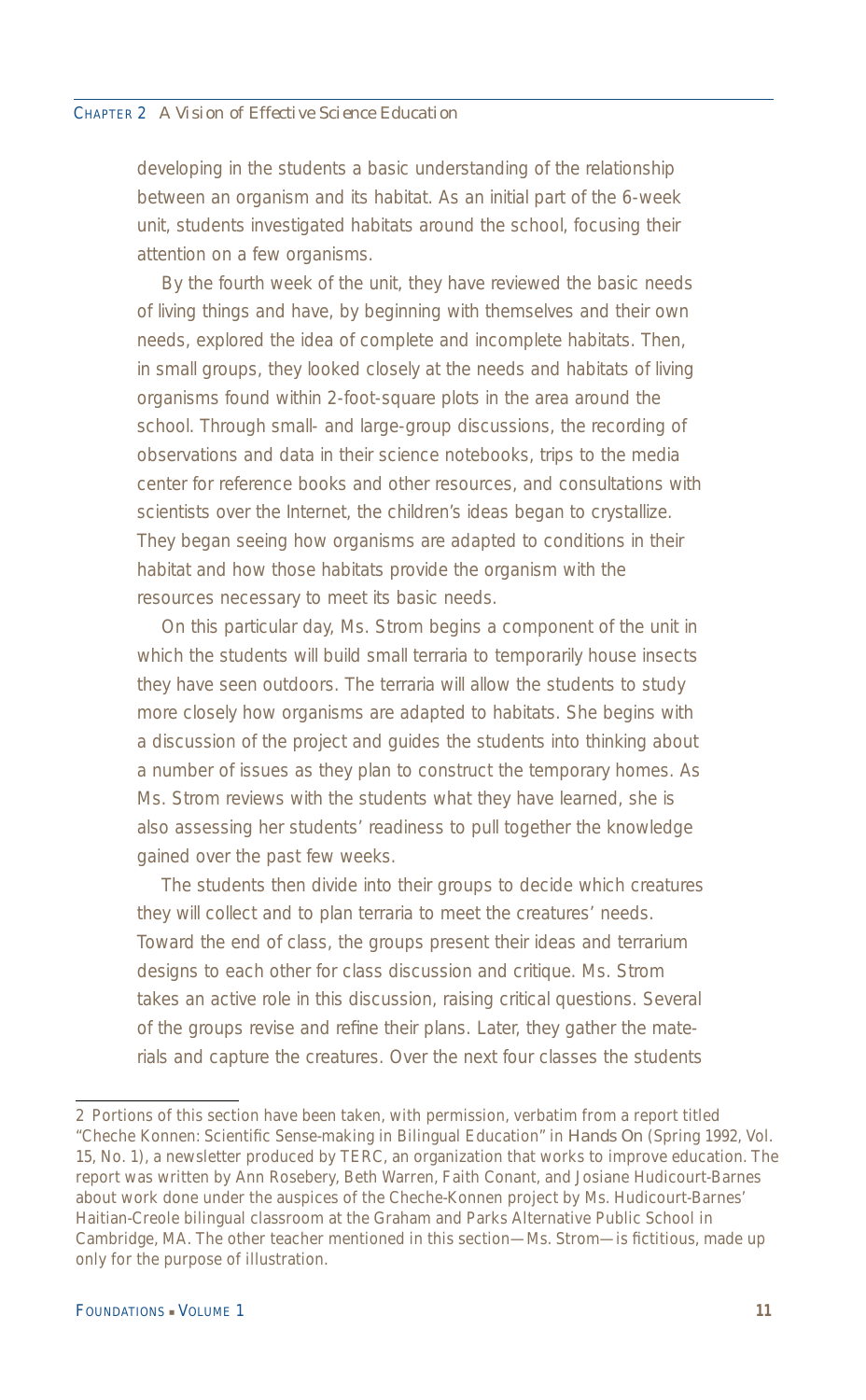will observe their creatures closely, both within their temporary homes and in small bug boxes. At the conclusion of the exercise the student teams will present what they have learned, the class will discuss their findings, Ms. Strom will bring conceptual closure to the project, and the creatures will then be released into their natural habitats.

Ms. Strom's classroom demonstrates important characteristics of inquiry-based science teaching. Using a written guide from an established curriculum, she carefully follows the story line so that her students' understanding of the underlying biological concepts builds logically in both scope and sequence. The students' inquiry is supported through secondary sources such as electronic media. Their investigations begin by making connections to their own environment.

She is careful to allow time for the students to make entries in their notebooks and to discuss their work in both small and large groups. This, together with her constant informal interventions with students, allows her to continuously assess the children's state of knowledge and to alter her pacing of the unit accordingly.

Ms. Strom's third-grade class has been able to make logical conclusions about habitats based on their own direct experience in this tightly designed unit. For Ms. Hudicourt-Barnes' older students, inquiry takes on more advanced features, a more open direction, and proves itself to be a matter of taste.

Ms. Hudicourt-Barnes, teacher of a combined seventh- and eighth-grade bilingual class of Haitian youngsters, watched as her students streamed in from gym class one February day only to race off to a far-away third-floor water fountain. She wondered why no one stopped to drink from the much closer, first-floor fountain. After observing the same behavior several times, she asked a few of the students why. All instantly replied that the water was "better" on the third floor. Ms. Hudicourt-Barnes challenged them to prove that this belief, apparently shared by most of the seventh and eighth grade, was really true; and if true, to explain why.

The students set out to determine if they really preferred the third-floor water by designing a blind taste test of water samples from the first-, second-, and third-floor fountains. They found that two-thirds of them chose the water from the first floor in the blind test, although every one of them had previously claimed to prefer the third-floor's water.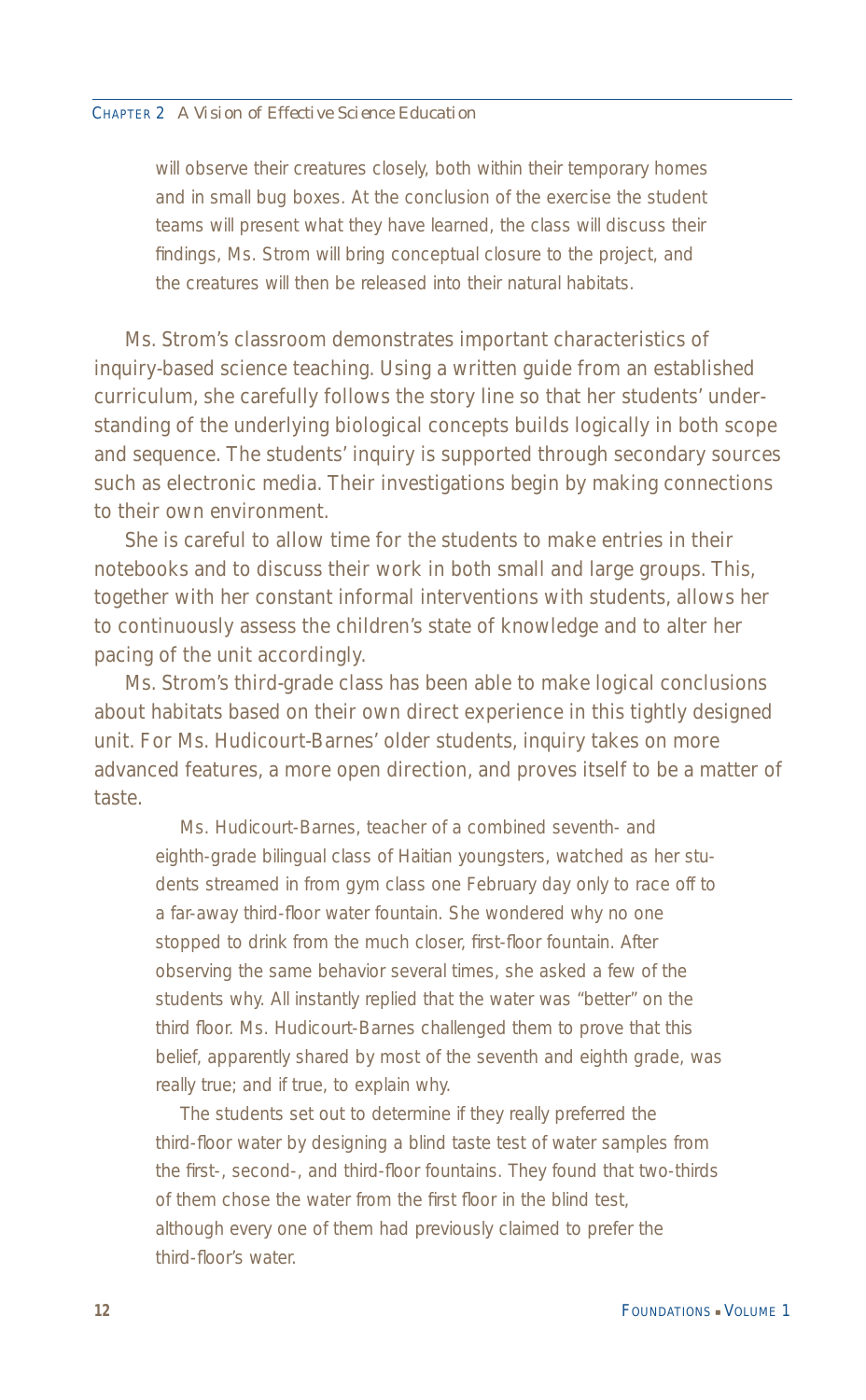The students did not believe their results. Further discussion revealed that the kids firmly believed that the first-floor fountain was the worst because "all the little kids slobber in it." (The first-floor fountain is near the kindergarten and first-grade classrooms.) Ms. Hudicourt-Barnes was also suspicious of the test results, because she had expected no differences among the three fountains. These suspicions motivated the class to conduct a second taste test with a larger sample of tasters drawn from the other seventh- and eighth-grade classes.

The students decided where, when, and how to run the experiment. They discussed methodological issues: how to collect the water, how to hide the identity of the sources, and, crucially, how many fountains to include in the test. They decided to draw from the same three fountains as before, so they could compare results of the two rounds of tests. They worried about bias in the voting process: what if some students voted more than once? Each student took responsibility for a piece of the experiment. About 40 students from other classes participated. When the data were analyzed, the results were similar to the earlier test: 88 percent of the students thought they preferred water from the third floor, but in the test, 55 percent actually chose the water from the first floor.

Faced with this evidence, the students' suspicion turned to curiosity. Why was the water from the first-floor fountain preferred? How could they determine the cause of the preference? Earlier in the year the class had completed a unit on water and the water cycle. In conjunction with the unit they had worked with the local water resources agency and studied where their water came from and how it was cleaned and monitored. They had the tools and understanding to apply to this new problem, and decided to analyze the school's water along several dimensions, including acidity, salinity, temperature, and bacteria levels.

They found that all the fountains had unacceptably high levels of bacteria. In fact, the popular third-floor fountain had the highest bacteria count of the lot. They also found that the water on the first floor was 20 degrees cooler than the water on the other floors. Based on these findings, they concluded that temperature was probably a deciding factor in the blind taste-test results. They theorized that the water was cooled naturally as it sat in the city's underground pipes and warmed as it flowed from the basement to the third floor.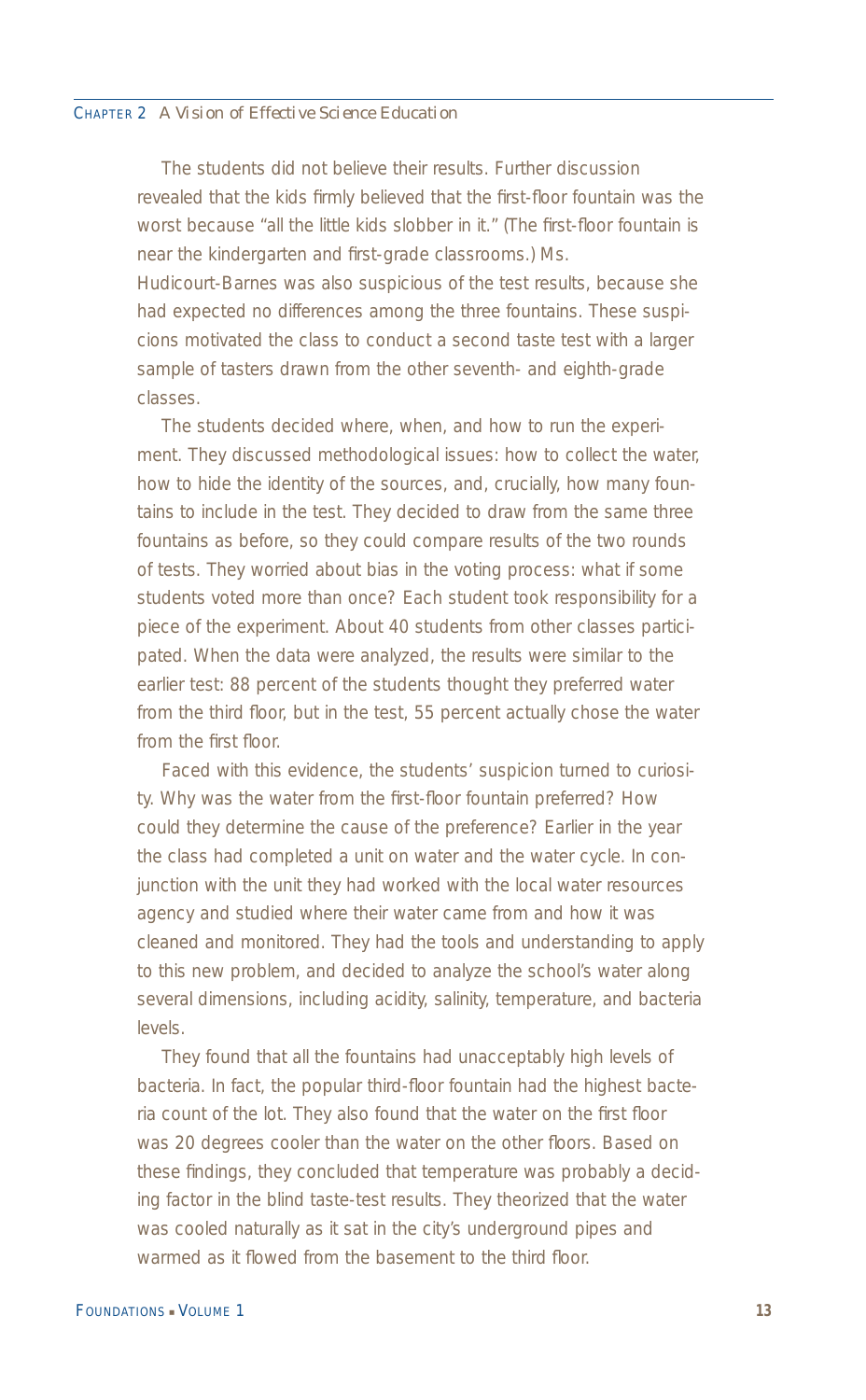Ms. Hudicourt-Barnes was delighted with what had come from the initial taste-test idea. Her students had eagerly used computers to analyze their data and write their reports. She was also pleased by the level and quality of interaction between her bilingual class and the monolingual classes.

Ms. Hudicourt-Barnes has a year-long planned science curriculum, including the study of water. But her plan is flexible enough to allow students to pursue an unplanned inquiry in considerable depth. Her classroom offers the materials and tools needed for investigations. She is willing to share responsibility for learning with her students, thereby encouraging

#### **CHANGING EMPHASES**

The *National Science Education Standards* envision change throughout the system. The teaching standards encompass the following changes in emphases:

| Less Emphasis On                                                              | <b>More Emphasis On</b>                                                                                 |
|-------------------------------------------------------------------------------|---------------------------------------------------------------------------------------------------------|
| Treating all students alike and responding to<br>the group as a whole         | Understanding and responding to individual<br>student's interests, strengths, experiences,<br>and needs |
| Rigidly following curriculum                                                  | Selecting and adapting curriculum                                                                       |
| Focusing on student acquisition of<br>information                             | Focusing on student understanding and use<br>of scientific knowledge, ideas, and inquiry<br>processes   |
| Presenting scientific knowledge through<br>lecture, text, and demonstration   | Guiding students in active and extended<br>scientific inquiry                                           |
| Asking for recitation of acquired knowledge                                   | Providing opportunities for scientific<br>discussion and debate among students                          |
| Testing students for factual information at<br>the end of the unit or chapter | Continuously assessing student<br>understanding                                                         |
| Maintaining responsibility and authority                                      | Sharing responsibility for learning with<br>students                                                    |
| Supporting competition                                                        | Supporting a classroom community with<br>cooperation, shared responsibility, and<br>respect             |
| Working alone                                                                 | Working with other teachers to enhance the<br>science program                                           |

National Research Council. (1996). *National Science Education Standards.* Washington, DC: National Academy Press.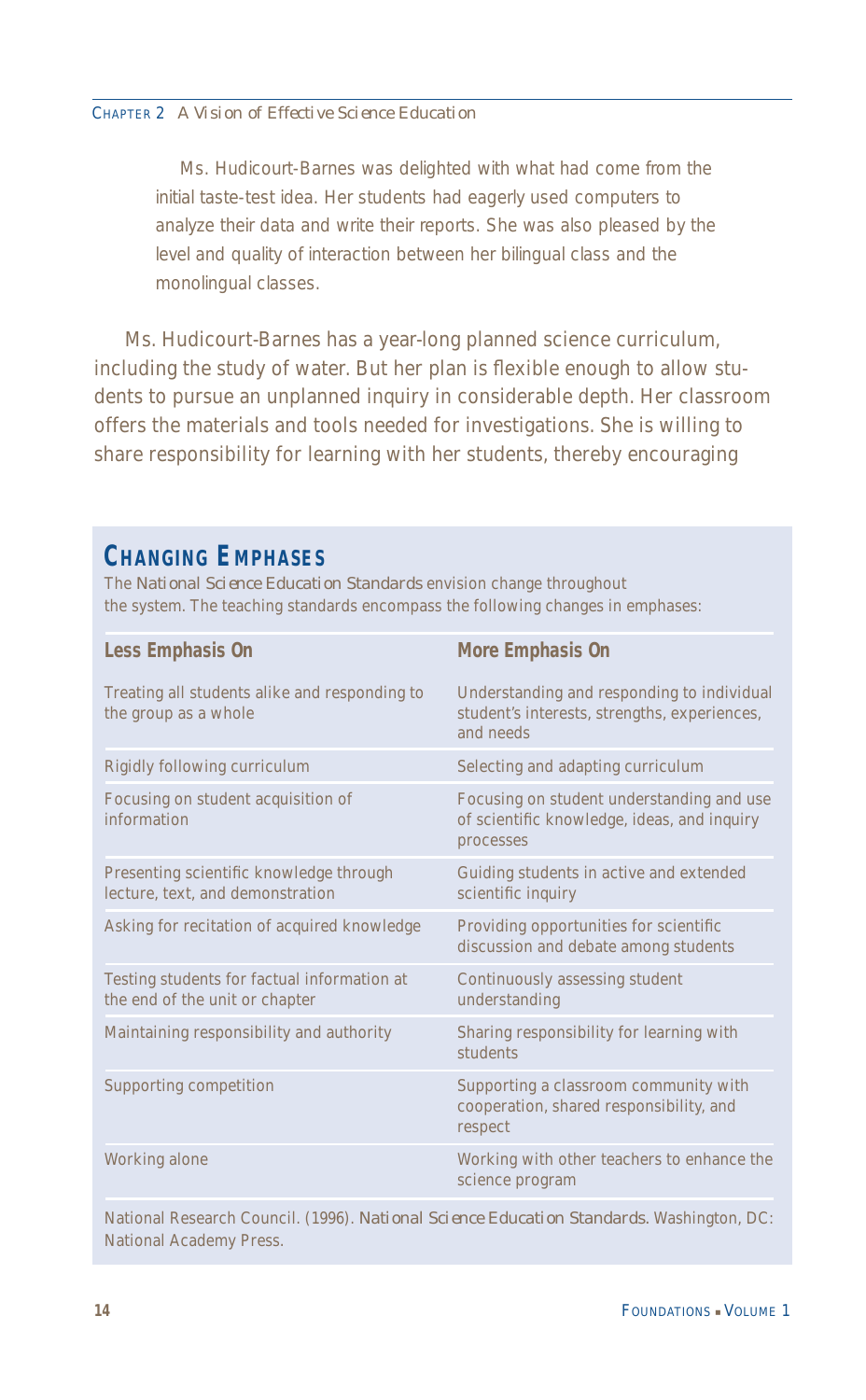thought and reflection, but she also questions and challenges their work and demands evidence and argument to support their assertions.

#### The Debate Continues

A vigorous debate is currently under way about the most effective ways to teach science. Two critical areas in this debate are the importance of content versus process and the nature of effective instruction. E. D. Hirsch, author of *The Schools We Need,* argues that content has taken a back seat to process in progressive education, and that so-called direct instruction is preferable to inquiry-based teaching. In an issue of the *American Educator* he attacks constructivist reforms and cites research to demonstrate the superiority of direct instruction and the acquisition of factual knowledge.

*The current inquiry-based science reform effort values depth of understanding of basic concepts, learning the process of scientific inquiry, and students' assuming significant responsibility for their own learning.*

"The only general principle that seems to emerge from process-outcome research on pedagogy," writes Hirsch, "is that focused and guided instruction is far more effective than naturalistic, discovery, learn at your own pace instruction." He argues the need for students to learn substantial content and not simply the process of science and how to learn. "The conclusion from cognitive research," he states, "shows that there is an unavoidable interdependence between rational and factual knowledge and that teaching a broad range of factual knowledge is essential to effective thinking both within domains and among domains" (Hirsch, 1996).

Hirsch is certainly not wrong, but he and other critics are in danger of setting up a false dichotomy of content versus process. Neither is the answer. Teaching that concentrates solely on one and ignores the other is not helpful to students.

Science teaching embraces a wide range of methods. At one end of the continuum is the classroom in which knowledge is defined by the text and students learn from readings and lectures. Their success depends on understanding the requirements of the teacher and learning terms and formulae. On the other end of the continuum is open exploration of materials with little guidance or structure. Hirsch does not advocate the first extreme; he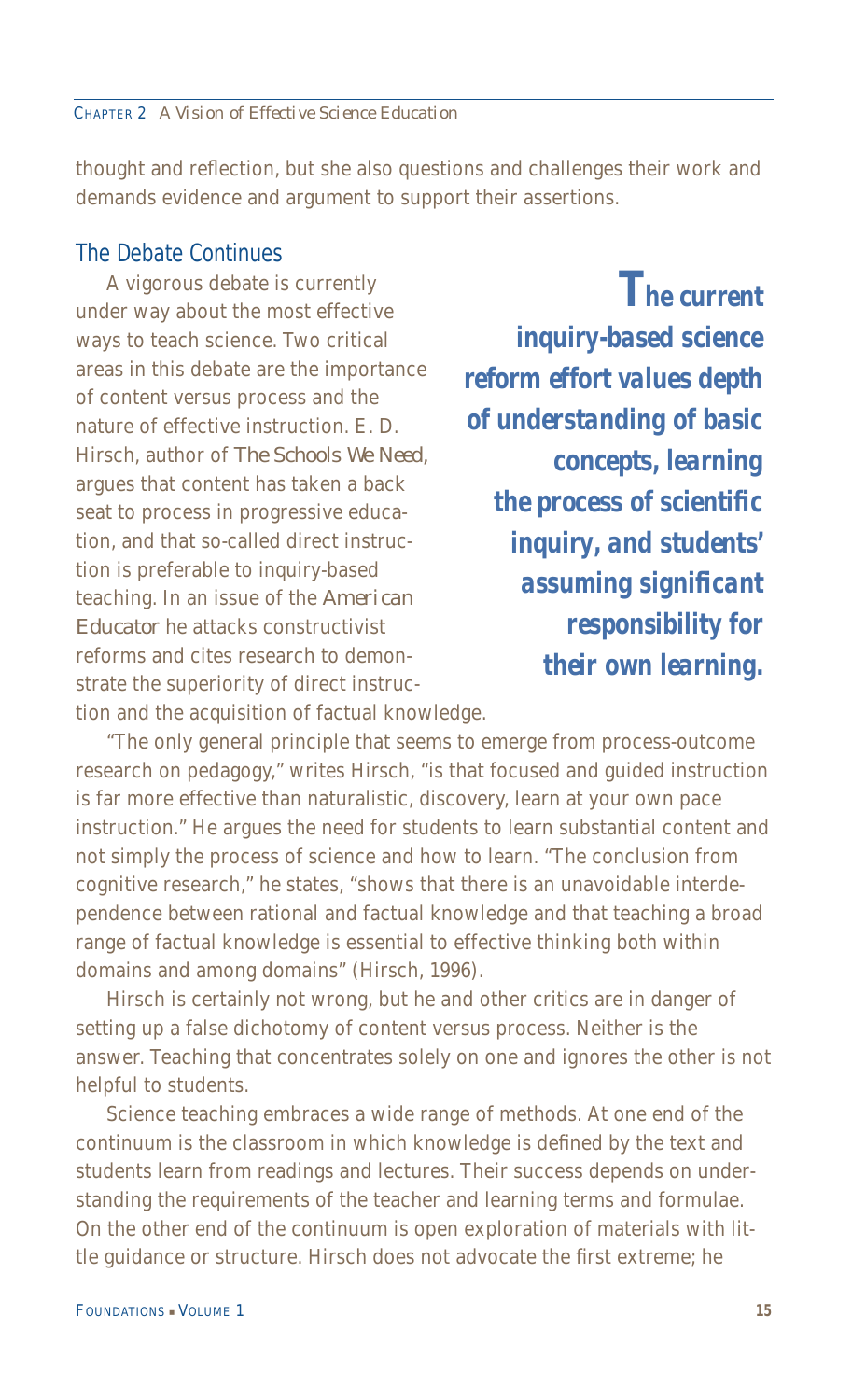admits a place for inquiry in science education and the need for students to take some responsibility for their learning. Responsible reformers also dismiss the extremes in favor of the middle ground, suggesting that the current changes in science teaching involve a shifting of emphasis along this continuum. The National Science Education Standards call for more or less emphasis on certain instructional strategies as they advocate this move down the continuum.

The heart of the disagreement is about where the proper balance should be. Those who see a need for more emphasis on content will give students less time for investigation, debate, and argument than those who value these processes and who aim for deeper understanding of fewer topics. The latter will give more time to small-group work, argument, and debate, and less time to textbooks and library research.

The current inquiry-based science reform effort values depth of understanding of basic concepts, learning the process of scientific inquiry, and students' assuming significant responsibility for their own learning. There is a balance of content and process in inquiry-based science, but teachers who hold these values may differ in their methods. The character of each classroom emerges from the decisions of teachers and from the rich diversity of individual children, communities, and school systems.

It is not enough for reform-minded educators to turn to the standards, to the research, or to a particular curriculum for answers. We see today many examples of good inquiry-based science teaching, but also many examples of "hollow inquiry," practice that is called inquiry but has few of its essential characteristics. Educators must first understand their own values and engage in their own inquiry—to develop a deep understanding of their communities' needs and goals for rich, vital science education.

#### **References**

Hirsch, E.D. (1996). Reality's revenge: Research and ideology. *American Educator,* Fall: 4-6, 31-46.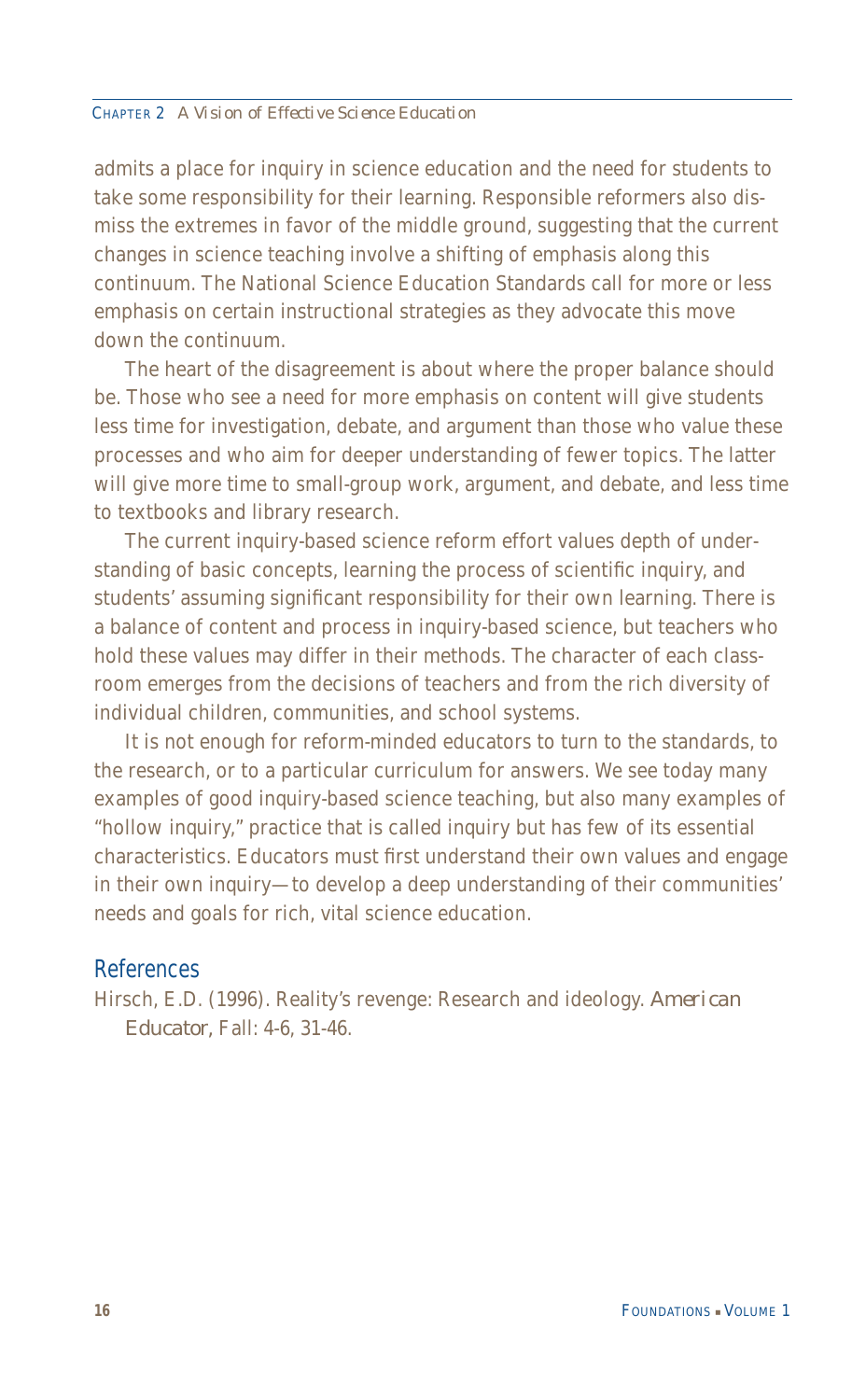# **Planning for Change**

**T** he bridge connecting the vision for reform with all other parts of the system—leadership, curriculum, instruction, assessment, professional development, finance, evaluation, and equity—is the plan for change.

Continuous, thoughtful planning can help launch the vision, keep participants on track, and keep short- and long-term goals in constant view. The process requires planners to reflect on their work and to involve diverse stakeholders. The result is a clear sense of group purpose, shared expectations, and ultimately a higher level of support and *buy-in* for the reform effort.

*Valuable plans are the result of a cross-section of people, inside and outside the school system, working together with a common goal.*

The most valuable plans for science education reform build upon other strategic planning efforts in the district. The ones most likely to be taken seriously are those that are integrated with other major district efforts. There may be many existing plans or a set of planning efforts taking place simultaneously in a school or district on any number of topics such as desegregation, special education, magnet schools, bilingual

education, performance-based accreditation, program quality review, and efforts to improve students' test scores. But, to become a truly successful venture, science education reform planning must become part of the whole, rather than an add-on. The goal is clear: ease the work of educators, do not make it more difficult.

Valuable plans are the result of a cross-section of people, inside and outside the school system, working together with a common goal of improving all students' access to high-quality science programs. Planning by a leadership team—involving the district's educators, policymakers, parents,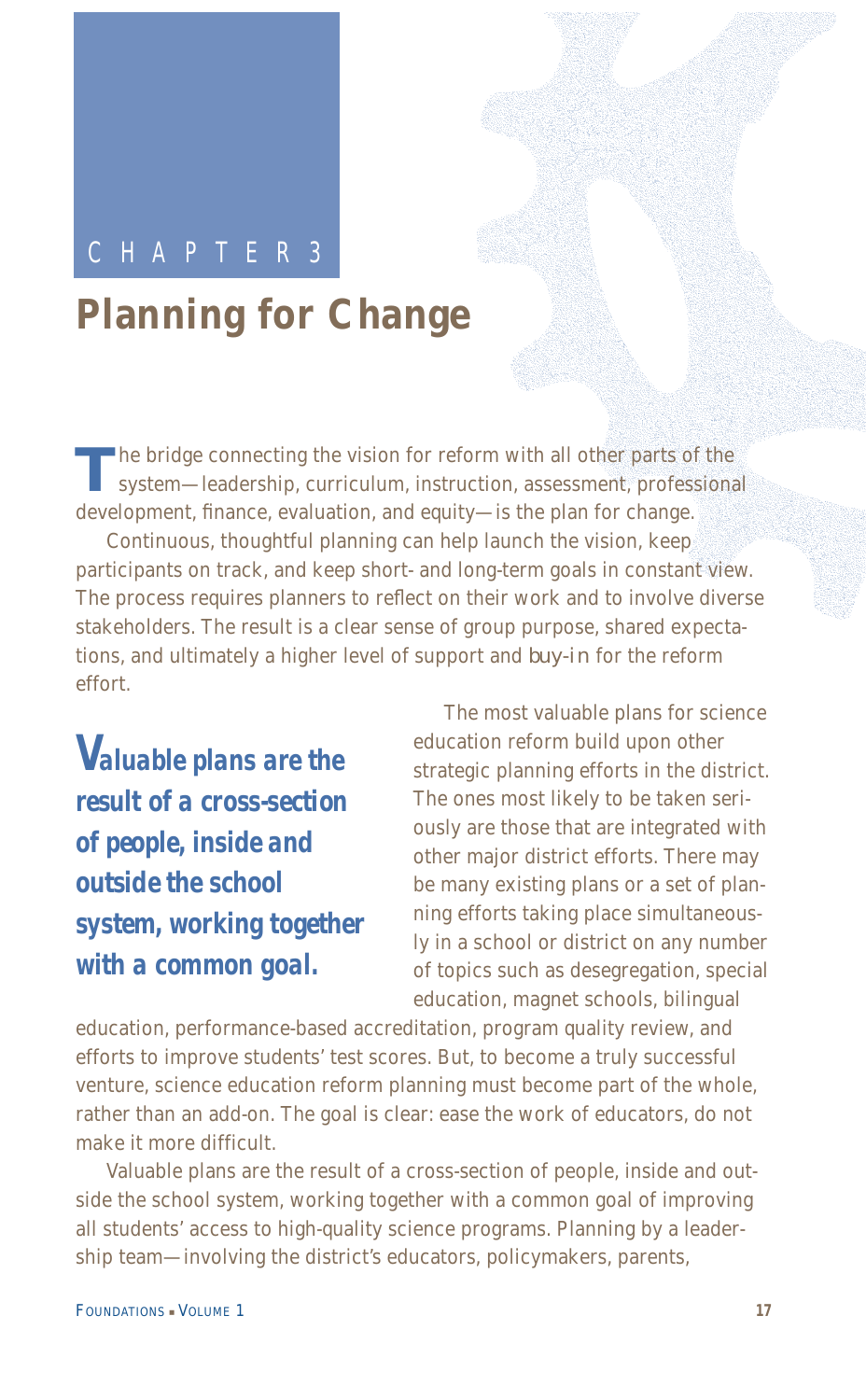community representatives, and often university faculty—typically focuses on developing

- a vision:
- goals and objectives for inquiry-based instruction;
- an overall approach and specific steps for district and school implementation;
- a district framework that outlines what students should know;
- a process for evaluating progress toward program and student goals using a range of methods including student outcome data; and
- a realistic timetable.

In places where science reform is progressing, there is usually a comprehensive long-range plan. Unfortunately, there are still too few examples of successes within these long-range reform efforts because many have only recently been launched. But if there is any single lesson to be learned from them, it is that there is no single *right* approach. Effective plans reflect the uniqueness of their communities—their problems and resources. This is not to say that nothing is known about what leads to successful planning. Much has been learned from the experiences of those who have gone before. Their recommendations and cautions should be considered when planning reform.

#### *Planning teams should begin by examining practices, policies, programs, and research that can inform the district's thinking and decisionmaking about science reform.*

The best district-wide planning approaches tap the unique expertise of team members and reflect the district's own way of doing things. However, practitioners have identified several activities that are valuable for everyone because they help to determine district needs and the strategies school systems can use to meet initial goals for science education reform. It is usually important to give attention to the national context as well as the state's and district's unique situation, history, current status, and resources available for science education.

To assess the national situation, districts can examine national standards for science as well as the most recent and compelling research on child learning, instructional strategies, and assessment. Planning team members often identify and, if possible, visit districts across the country that are implementing inquiry-based science programs—particularly those districts that have similar student populations or those that have made science a high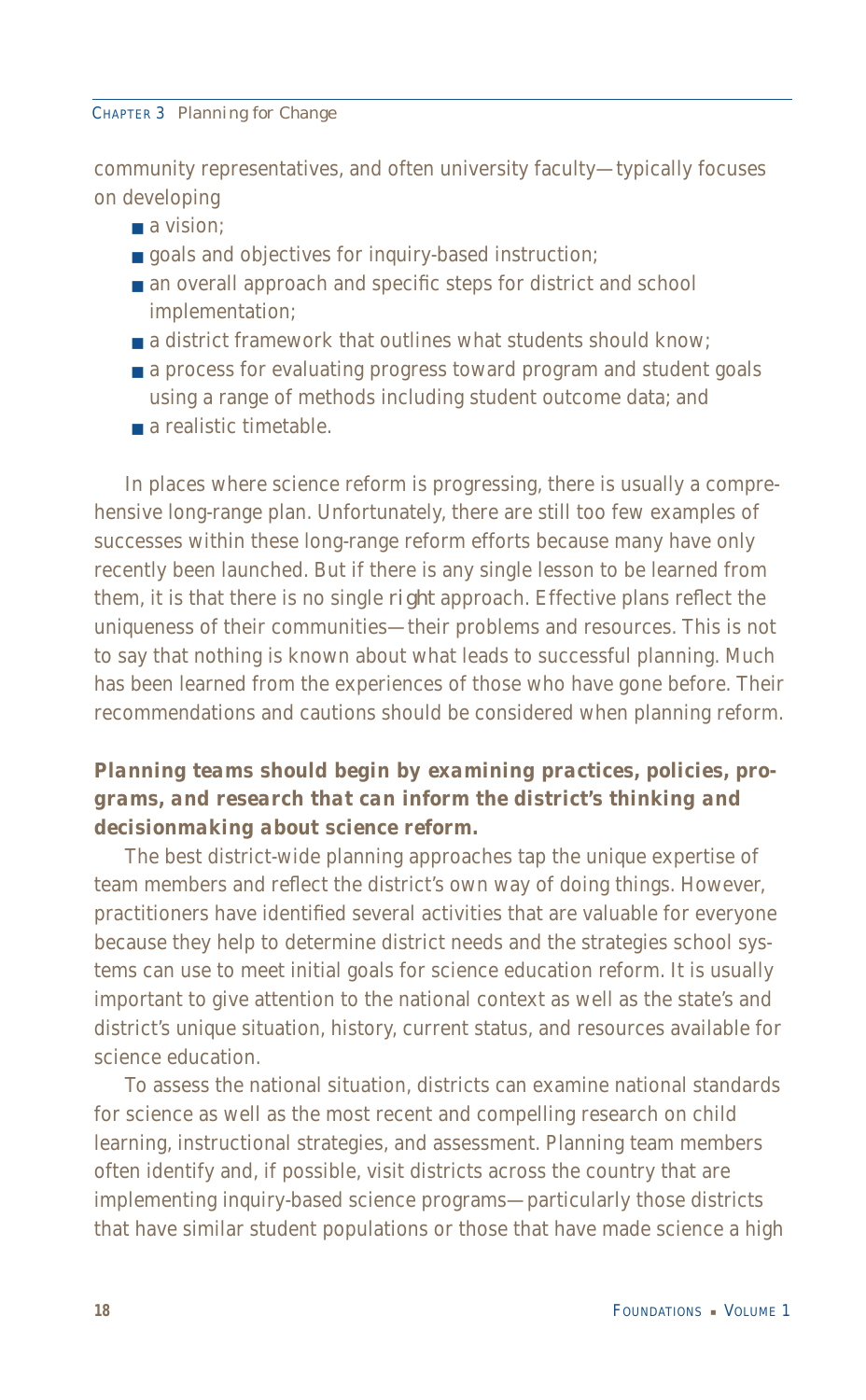#### CHAPTER 3 *Planning for Change*

priority. In these communities, team members can see how science has been made a core subject, how teachers receive well-designed professional development (see CHAPTER 6), and how sufficient financial support (see CHAPTER 7)

has been made available. In addition to looking at other school systems, districts often contact professional associations and other known experts to learn about nationally validated instructional materials that align with science standards, promote problem-solving and critical thinking, and serve as examples of good practice.

At the state level, planning teams will often review the agenda for sci*Contact with experienced practitioners nationally and statewide is perhaps one of the most critical aspects of planning.*

ence education. The state science framework or objectives and the status of statewide assessments in science for elementary, middle, and high school students are often studied. Options for statewide professional development in science content knowledge and pedagogy and the status of newly evolving teacher certification programs or teacher preparation programs at the local colleges and universities are given attention. Again, team members may identify and visit schools and districts—this time within the state—that are implementing inquiry-based science programs that are aligned with state frameworks.

Equally important is to assess the district's current science program across all schools and grade levels. This may not be as easy as one might initially expect because of the autonomy many schools have in matters of curriculum and instruction. Therefore, planning team members need to be careful in determining how to examine the current condition of science education in the district and how to evaluate its strengths and weaknesses. The identification and input of teacher leaders and strong principals is important at this phase. Likewise, it is critical to assess the actual and perceived needs for change and potential barriers to change. Such assessments can take the form of surveys, questionnaires, peer observations, and examination of student work.

Contact with experienced practitioners nationally and statewide is perhaps one of the most critical aspects of planning. Howard Nadler, science coordinator in New York City's Community School District 5, explains: "It was especially helpful to us to talk to people who were engaged in the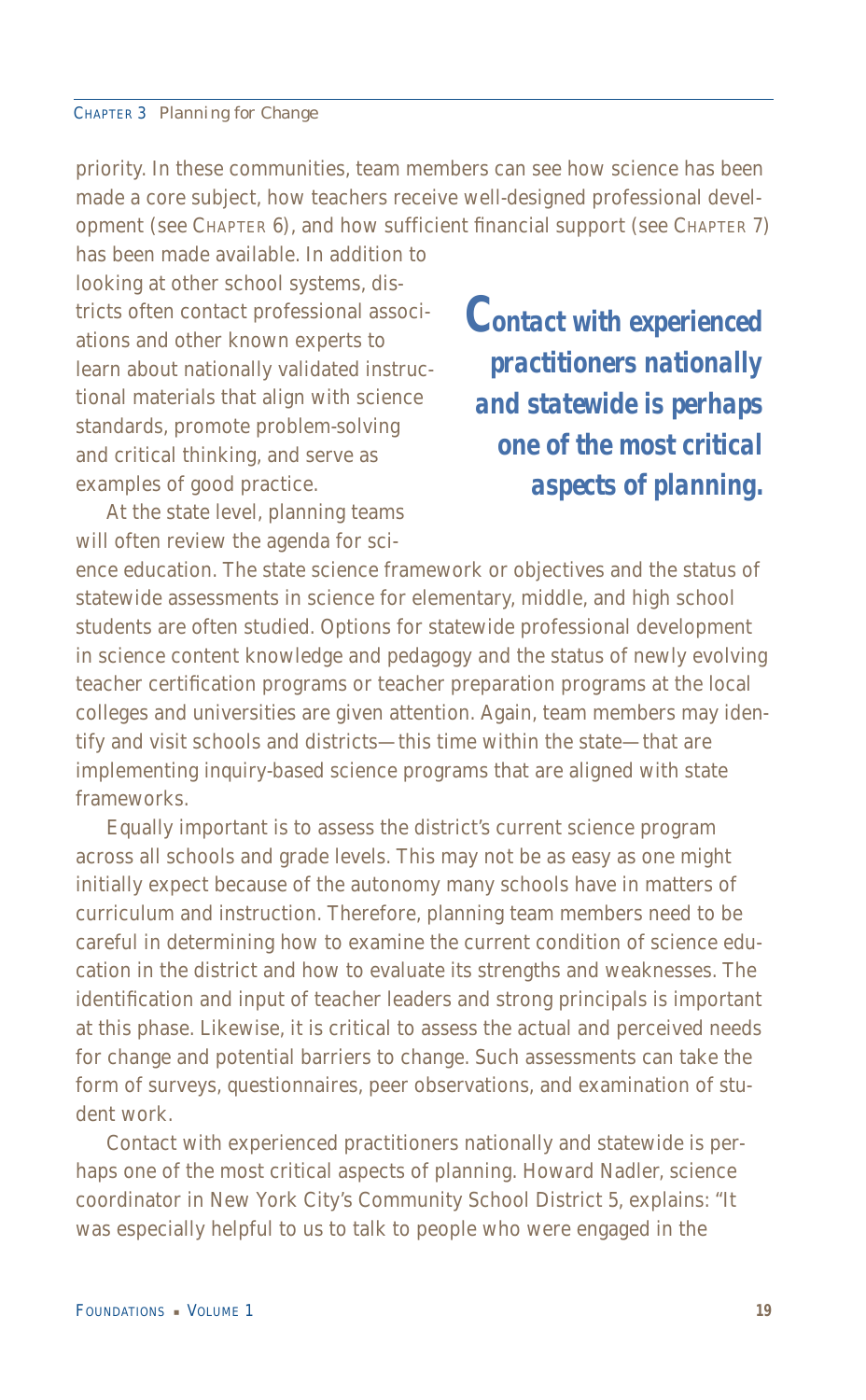### **SMART PLANNING IN NEW YORK CITY**

With a boost from the National Science Foundation, planning has begun to pay off for New York City Community School Districts 3 and 5. The districts have been reorganizing all of their elementary schools to reflect the teaching and learning model of what they call the "SMART Process." But, the planning really started even earlier with a vision. Explains Howard Nadler, co-project director, "prior to getting the planning grant both districts had decided inquiry-based instruction was what we wanted to do, with whatever resources we had."

"In each school we developed school-based literacy teams. From the beginning we were trying to say science was a vehicle for overall literacy." Nadler and the other project director, Howard Berger, are now working to link the science and mathematics reform with other district goals. "We've tried to formalize that process this year with two three-day institutes called Science Links to Literacy,"adds Nadler.

The co-leaders and their colleagues developed a check list for their SMART planning process:

- Identify and bring stakeholders (internal and external) together into a planning team.
- Look for funding sources (e.g., planning grants), if district resources are

limited, that will support a comprehensive planning process.

- Conduct an assessment of best science education practices, programs, and policies.
- Based on the results of the assessment, create a shared vision, establish goals, and plan specific steps to reach the vision and goals.
- Identify funding sources to initiate and sustain systemic science reform.
- Establish a plan for communicating goals with parents and the community at large.
- Build partnerships with business, higher education, and other community organizations.

Nadler and Berger used their initial seed money to support a year of planning that included a self-study and making visits to several districts already engaged in systemic reform. Then, the two districts submitted a proposal for an NSF Local Systemic Change Through Teacher Enhancement project and were funded to initiate their reform. "It's not been easy," but Nadler remains optimistic. "If we can make it in New York...we'll make it anywhere!"

process. Reading is helpful, but it was more useful to sit down and talk with someone and ask the hard questions. We visited sites of current NSF projects so we could pick their brains about the lessons learned—and some that were not learned."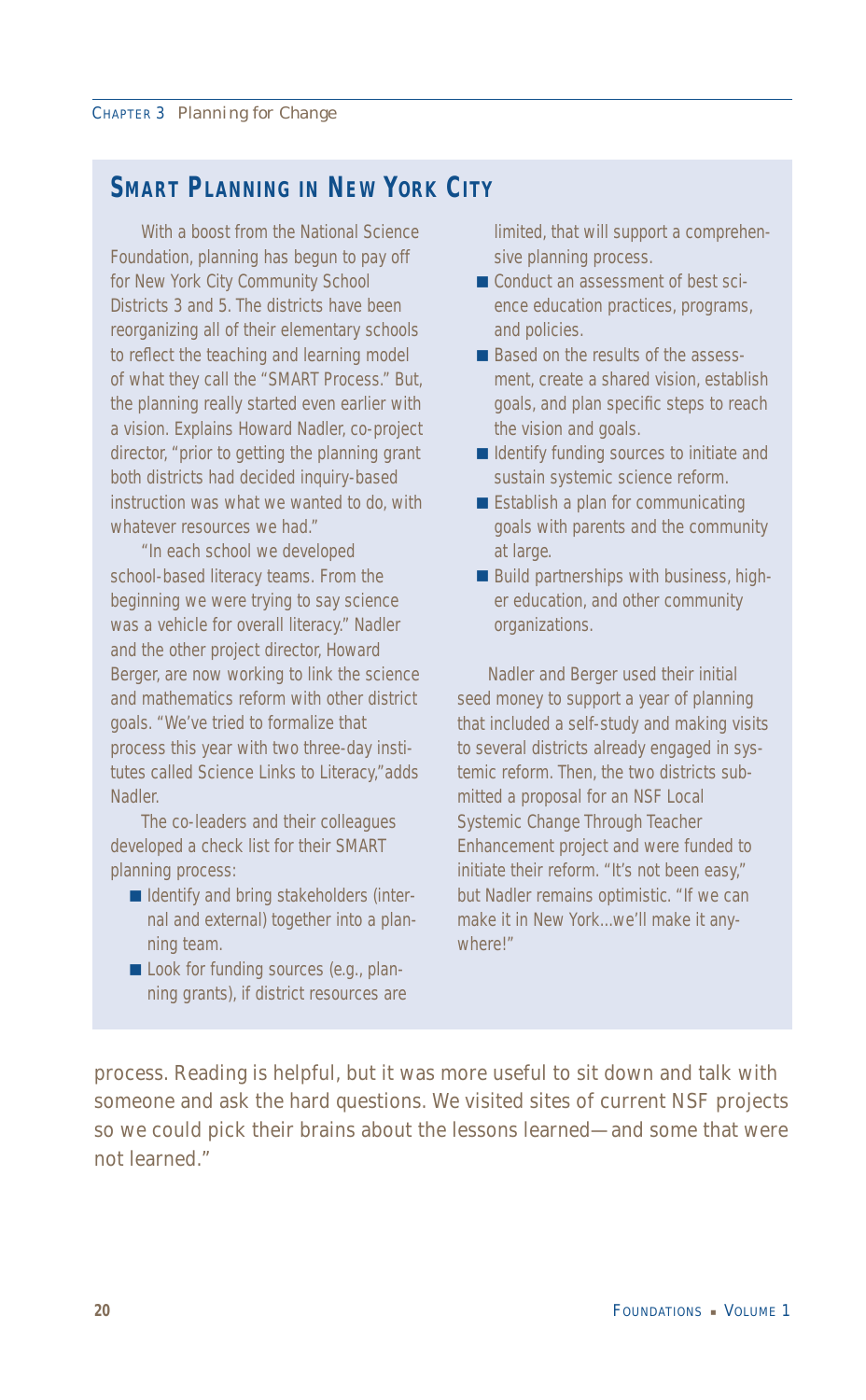#### CHAPTER 3 *Planning for Change*

#### *The plan should be realistic, with concrete steps and clear descriptions of individual and institutional responsibilities and commitments.*

A useful plan is more than just a broad statement of vision. It also spells out where the project is going in specific terms, who is going to do what when, and how they are going to get the support they need to accomplish stated goals. The plan must include mechanisms for tracking progress toward the specific goals and evaluating the success of the program over time.

In some districts, progress has been slowed because plans were vague, lacked clear commitments, or the assignment of responsibility was too diffuse. In one district, for example, the program implemented leadership development, staff development, curriculum restructuring, partnership alignments, and other components of its plan. But financial setbacks and other problems in the district delayed the distribution of materials for several years. Many teachers who were eager to implement new practices were not able to do so. Clearer commitments and responsibilities regarding alignment of financing materials and professional development could have helped prevent this loss of momentum.

Other districts have had difficulties because their plans were incomplete. Effective plans address many different areas including, but not limited to,

- time devoted to science instruction for all students:
- school and district-based support for science;
- curriculum materials:
- instructional models:
- assessment approaches;
- materials management;
- support for teachers' knowledge of science content; and
- the assessment of student learning outcomes.

Within each of these areas, there are often multiple tasks. In planning professional development, for example, team leaders need to include more than pedagogy. They also must include leadership development, assistance with science content, and an understanding of how students learn science. As one district leader commented, "It needs to all happen at once and that makes it difficult."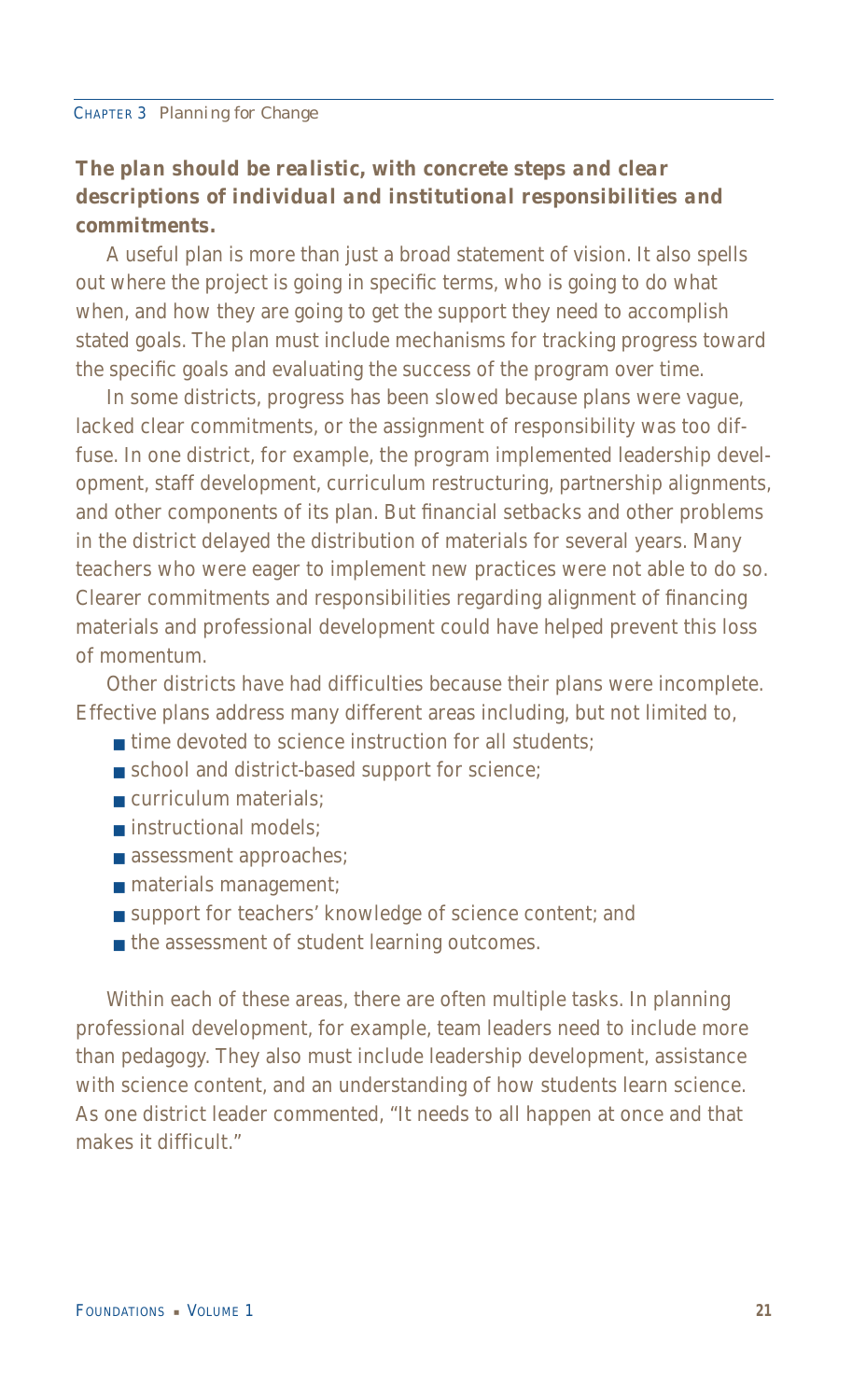Such planning can be time consuming. "Time for thinking and planning is the biggest barrier," says Linda Gregg, administrative specialist for K-5 mathematics and science in Las Vegas. And yet the benefits that result from time well invested are enormous. Participants gain a deeper understanding of the reform, become more committed to taking action, and develop the trust and relationships essential to sustaining and furthering change.

#### *The plan should be a "living" document that evolves with changing conditions in the community.*

Plans must be flexible and planning processes continuous in order to take advantage of the changes that are sure to result from the reform program itself. As a reform takes hold, new needs arise. For example, professional development must advance along with teachers' growing expertise. Budgets, too, have to accommodate change over time. Gil Turchin, special assistant to the superintendent in New York City Community School District 3 notes, "As we scale up our commitment to more schools, we have to pay teacher-facilitators, buy kits for each classroom, buy libraries related to each science. We expect to increase our financial commitment by 25 percent a year." Linda Gregg in Las Vegas adds, "Our project is multidimensional and we're just

*Science educators need to do a better job of engaging community support by giving the public an accurate portrayal of the goals of reform.*

learning how to define that—going from small group planning to broad group planning and back to the small group. Back and forth. It never stops."

Districts are in constant change. Superintendents come and go. Community demographics change. This may require revisiting the leadership roles assigned in the plan or it may mean reexamining the treatment of topics within the plan. Although unan-

ticipated change will surely come, the plan can lend greater stability to districts in times of change than if no plan had existed. Moreover, the plan itself can act as an impetus for discussion, delineating changed responsibilities and evaluating progress of the program. When new voices come along, plans help in getting the buy-in necessary for sustaining reform. "I don't think we've ever felt like we were done. We are constantly modifying what we're doing based on the feedback [of those joining the process]," explains Sam Alessi, associate superintendent for curriculum, development, and evaluation in Buffalo.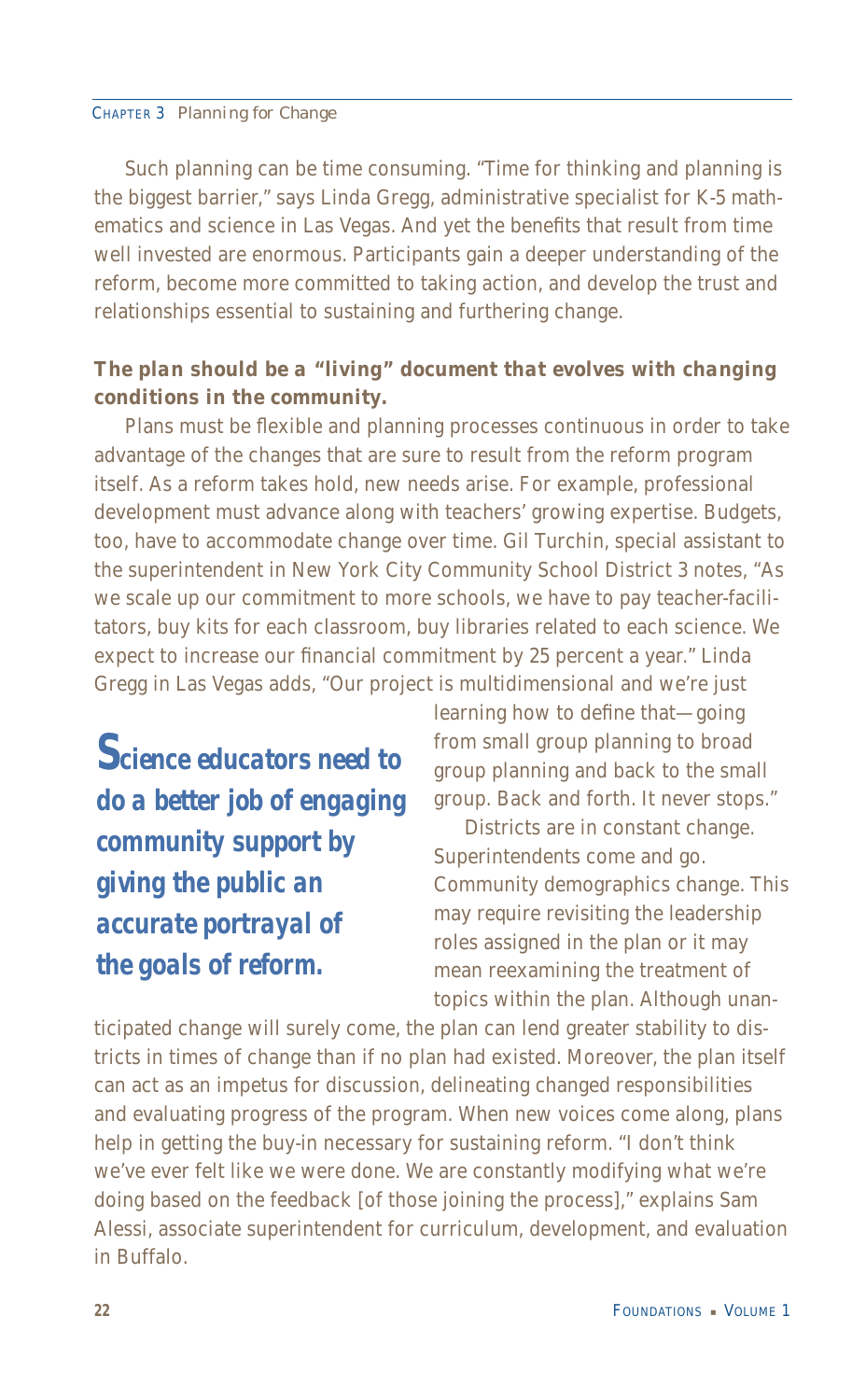#### **PLANNING UNIFIES SAN FRANCISCO**

When the University of California, San Francisco (UCSF) received a teacher enhancement grant from the National Science Foundation to train 100 new teachers in kit-based science-inquiry instruction, there were already two ongoing science education reform projects in the San Francisco district. The two earlier projects—one funded by the San Francisco Education Fund and the U.S. Department of Education to develop a district-wide group of teacher leaders, the other, an Exploratorium project previously supported by NSF to provide individual teachers with deeper knowledge of inquiry-based teaching—had similar and complementary goals.

Despite this, there had been no real coordination among the different initiatives; but after a series of meetings between the three groups, positive results began to emerge. "Once the focus shifted away from

the programs and onto the needs of the kids, people were able to leave their egos behind," says Annabelle Shrieve, formerly the director of the UCSF project and now at Education Development Center, about how their work fit together. "It was just a lot of give and take," notes Shrieve, "each project had something to offer an integrated plan." The Exploratorium had the resources of a big museum; the university had scientists, labs, and an affiliated hospital; the San Francisco Education Fund had teachers with more highly developed scientific backgrounds.

Basic trust first had to be established among the three groups as they struggled to get past some obstacles. But today, the three projects are no longer distinct. They have integrated into one unified plan to support elementary science education reform in the entire City of San Francisco.

#### *There should be one unified plan that integrates all science activities in a school or district. This plan should be consistent with, or integrated with, plans for other subject areas and the school's or district's overall plan for reform.*

Most successful districts avoid the *project mentality,* seeing reform as a collection of projects, and, instead, focus on systemic reform as a *big picture,* a unified, inclusive view of science within the context of the school district's more far-reaching goals and objectives, policies, and programs.

The plan for science must itself be comprehensive and coherent, and must in turn be consistent with broader district goals. Some schools, for example, are *science rich*. They have science fairs, museum programs, field trips, science enrichment programs, professional science consultants, and a menu of workshops for teachers. Though numerous, these activities are often just activities—fragmented and independent, building deep understanding of science in neither teachers nor students. Instead, schools and districts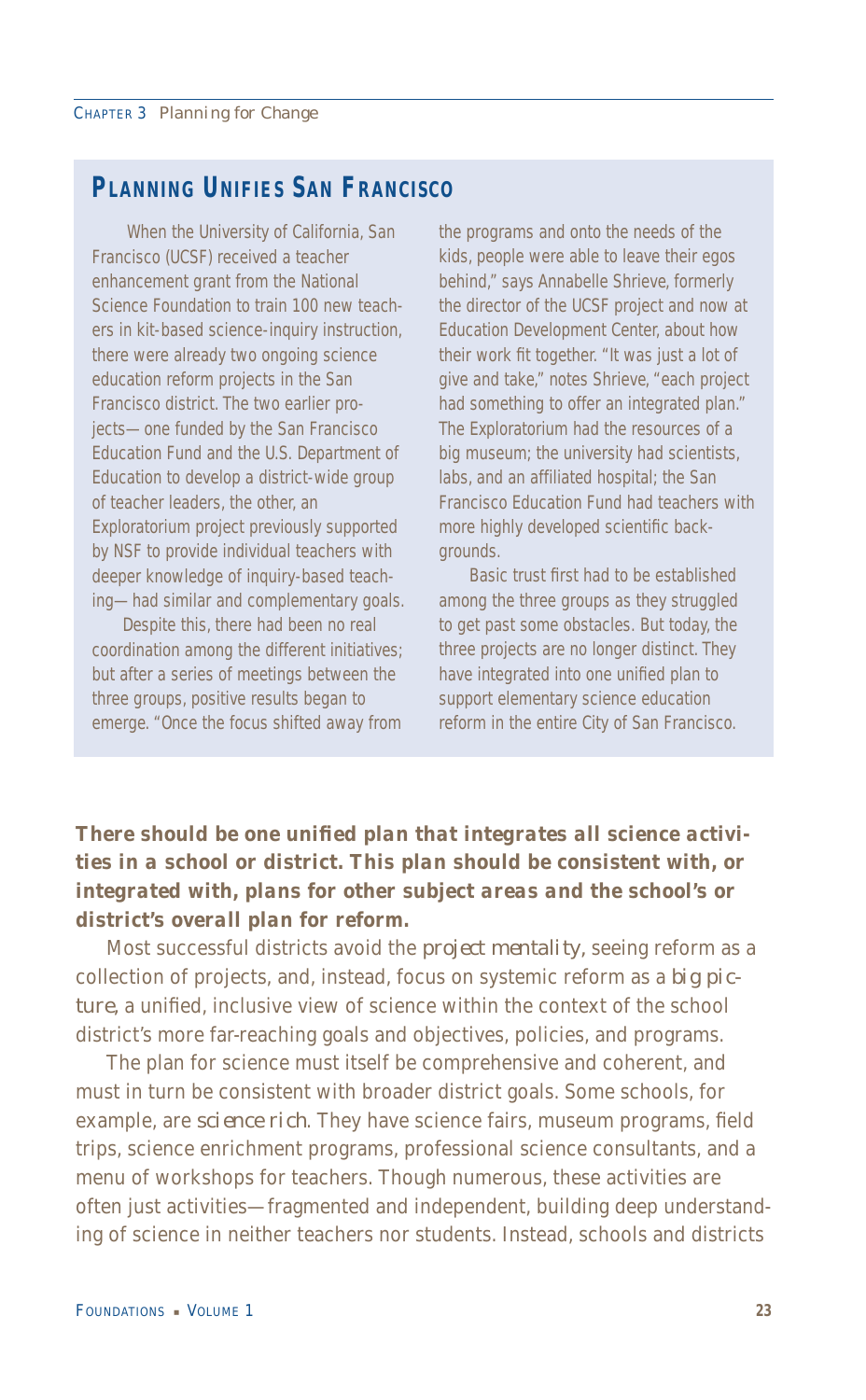need a unified plan that aligns everything to the core curriculum and the broader goals of the program.

In places where site-based planning and decisionmaking are high priorities, curriculum, professional development, and assessment may vary from school to school. In many of these districts, in fact, there are two parallel plans—a district plan and a site-based plan. Though this has the advantage of promoting local ownership of the reform effort, it can create problems for planning, implementation, and program evaluation. It is up to district and site-based educators to figure out how to connect each school's priorities with district expectations for implementation and student outcomes while making sure to meet mandates in the district's required plans for such programs as Title 1, special education, and bilingual education.

The process of creating a unified plan is sometimes frustrating and arduous, but, if nothing else, it helps to illuminate the compatibility and tensions that exist between pieces of the plan and the district's larger goals.

#### *The plan should be defensible to those likely to question it.*

Parents, the public at large, and other educators are often skeptical or distrustful of arguments for inquiry-based science instruction. Some may object to using textbooks as resources instead of as the drivers of instruction, or classrooms where children are moving about talking to each other. Active classrooms often involve a kind of *planned chaos,* but to parents it may seem like chaos nonetheless. Some parents may want their children to learn science in the old way—the way they were taught. Or they may want their children to use textbooks, knowing that college courses are often organized this way.

Somewhere, somehow, or at sometime, the case for science reform will have to be made and a defensible plan will become a necessity. Linda Gregg argues that science educators need to do a better job of engaging community support by giving the public an accurate portrayal of the goals of reform. Her efforts in Las Vegas encountered opposition from those who favored a *backto-basics* approach to teaching.

A strategic approach to planning helped Gregg. "Discussion is not a bad thing," she says. "It has sharpened our vocabulary and identified 'red flag' words. Knowing your contextual community helps. Then you can refine the language you use in describing what you do. We try not to use the word 'reform.' Some people are willing to look at 'practices,' but saying 'reform' implies you're taking a side."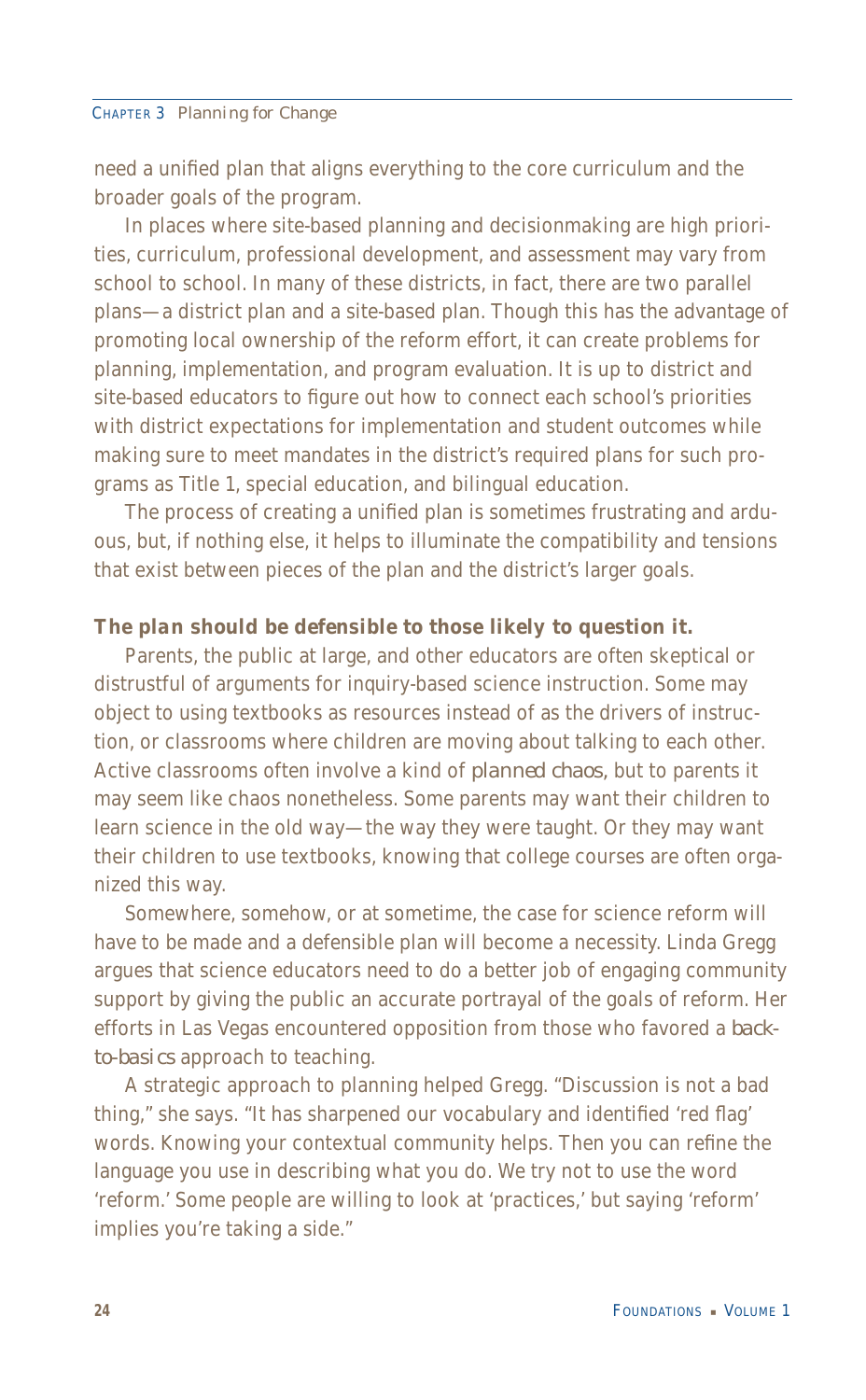Others make the case for inquiry-based science by suggesting that it is an avenue to more equitable practice. Teaching science this way creates classrooms in which all students, not just a select few, can learn science. Others demonstrate how inquiry-based teaching in science actually empowers children to learn, the benefits of which can carry over to other disciplines (see CHAPTER 9).

Perhaps the most basic aspect of the plan is a clear communication strategy. One approach to improving communication, for example, is to show parents what really takes place in the classroom. At parent meetings, students can set up materials and lead their parents through investigations. Partnerships can be built with museums and other community organizations that will not only increase the credibility of the school's reforms, but will benefit the community's understanding (see CHAPTER 8). Another strategy is to engage university faculty members and scientists as collaborators and spokespeople. Whatever strategy is used, making the case for science education requires project leaders to be savvy. As one seasoned educator pointed out, "It is essential to know the agenda of those in power. If you can gain their support—especially financial support—the public is more likely to come along."

#### **PLANNING RECAP**

- 1. Planning teams should begin by examining practices, policies, programs, and research that can inform the district's thinking and decisionmaking about science reform.
- 2. The plan should be realistic, with concrete steps and clear descriptions of individual and institutional responsibilities and commitments.
- 3. The plan should be a "living" document that evolves with changing conditions in the community.
- 4. There should be one unified plan that integrates all science activities in a school or district. This plan should be consistent with, or integrated with, plans for other subject areas and the school's or district's overall plan for reform.
- 5. The plan should be defensible to those likely to question it.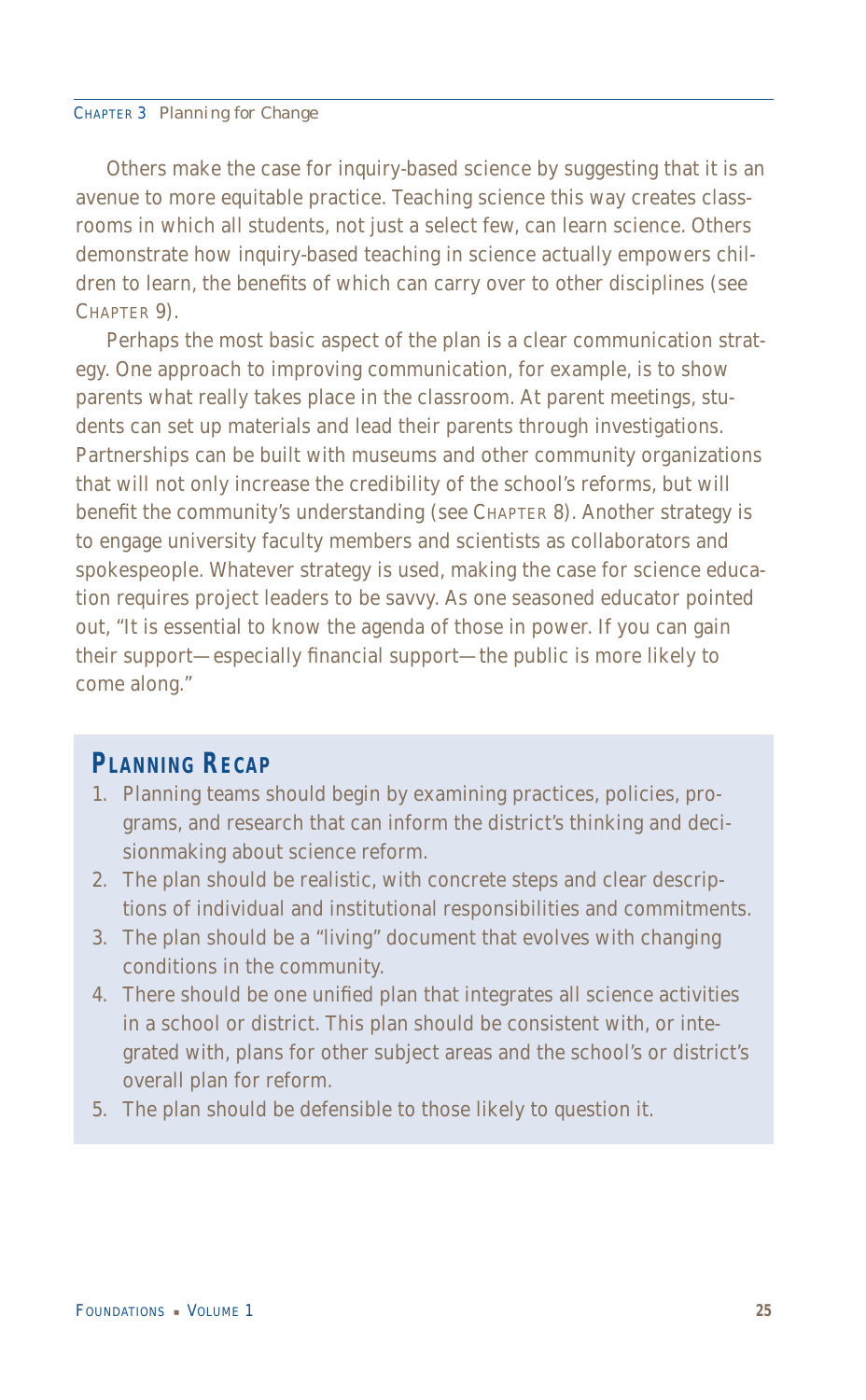CHAPTER 3 *Planning for Change*

#### Suggested Readings

National Science Resources Center. (1997). *Science for all children: A guide to improving elementary science education in your school district.* Washington, DC: National Academy Press.

National Science Resources Center. (1995). *Elementary Science Leadership Institute planning book.* Washington, DC: National Science Resources Center, Smithsonian Institution, and National Academy of Sciences.

National Science Teachers Association (NSTA). (1997). *NSTA pathways to the science standards: Guidelines for moving the vision into practice, elementary school edition.* Arlington, VA: NSTA.

Regional Educational Laboratories. (1995). *Facilitating systemic change in science and mathematics education: A toolkit for professional developers.* Andover, MA: The Regional Laboratory for Educational Improvement of the Northeast and Islands.

Rhoton, J., and Bowers, P. (Eds.). (1996). *Issues in science education.* Arlington, VA: National Science Teachers Association.

St. John, M., Century, J., Tibbitts, F., and Heenan, B. (1995). *Reforming elementary science education in urban districts.* Inverness, CA: Inverness Research Associates.

St. John, M. (1991). *Science education for the 1990's: Strategies for change.* Inverness, CA. Inverness Research Associates.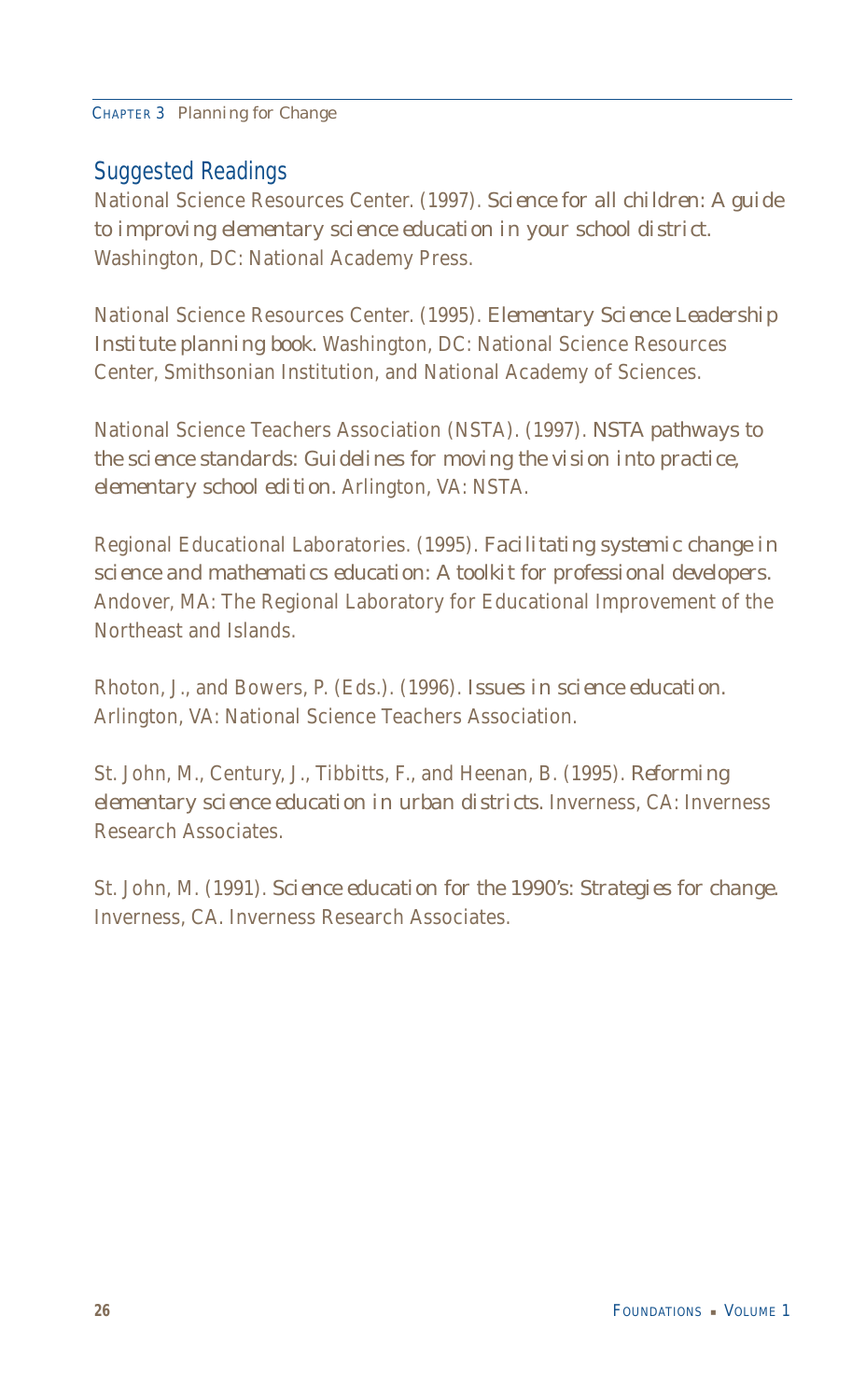# C H A P T E R 4

# **Leadership**

**E**veryone talks about the importance of leadership for successful systemic change, and there is no doubt that without it, reform in science or any other aspect of education will not happen. Leadership implies change and movement. To lead is to move a group in a specified direction. Without leadership there is no purposeful change. Without change there is no *re-forming.*

Yet there is enormous confusion about what leadership really is. Many people assume that leadership is what leaders do, and that educational leaders are, naturally, the people in positions of authority—primarily district and school administrators and supervisors. Much research into the process of educational change—as well as the experience and testimony of teachers tells us that this is an overly narrow, disempowering viewpoint. One need only look as far as the nearest top-down reform effort. These, based solely on directives from administrators, simply do not work very often.

Those who believe that leadership means the communication of a mission from the *leader* to school personnel are omitting a crucial element of organizational dynamics. Real leadership can be exercised by people at all levels of an organization, whether or not they hold formal authority for making policy or day-to-day decisions.

For schools, this means that the superintendent, assistant superintendent, science coordinator, principals, teachers, parents, students, and other members of the community can all exercise leadership, with varying levels of authority and responsibility. Indeed, systemic school reform is so complex and so difficult that real progress often depends on having as many people as possible take responsibility for making it happen.

This is not easy. In many districts where decisions have typically been made centrally, for example, there is talk of "flattening the organization" and "empowering teachers." Many teachers are skeptical of such talk, having lived through earlier periods of "shared leadership" that often left them with the responsibility but little of the authority or power. Those engaged in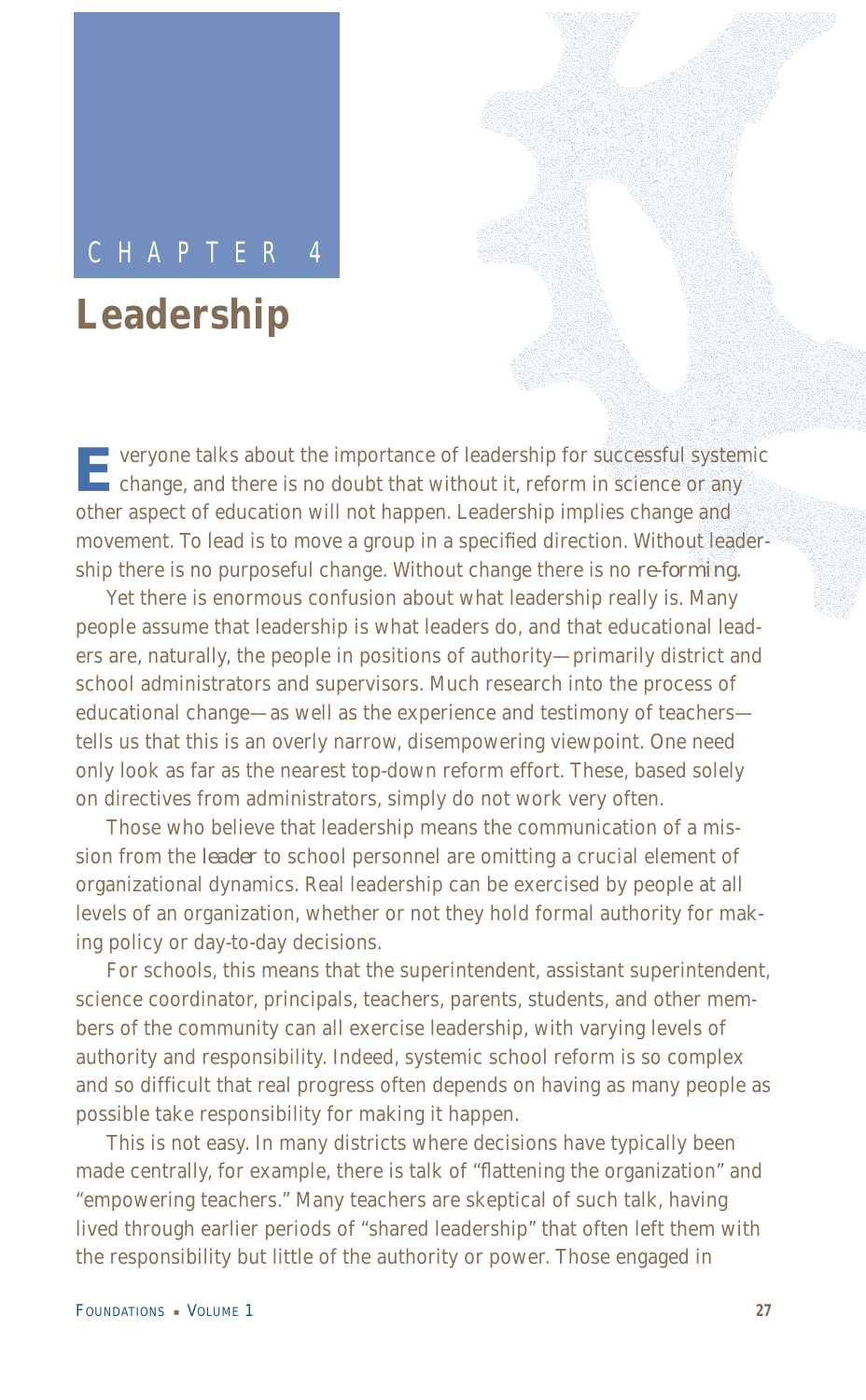#### CHAPTER 4 *Leadership*

change should systematically consider the relationship between responsibility, authority, power, and leadership; and how to engage the whole community of leaders in that process.

Leadership in the systemic reform model is the sharing of authority and power so that others gain a meaningful degree of control over their own work. Leadership also means being able to reflect honestly and critically on one's own practices and being willing to reconsider and perhaps change some deeply held beliefs. In this chapter, practitioners who have been actively engaged in systemic science education reform offer some lessons that emerged from their experience with leadership.

#### *Exercising leadership requires decision-making power or direct access to decisionmakers.*

Leaders of science reform efforts must understand how the system works and know how to interact with people at all levels (U.S. Department of

*Leadership in the systemic reform model is the sharing of authority and power so that others gain a meaningful degree of control over their own work.*

Education, 1996). This means figuring out what systems are in place, how those systems are structured, and where the science reform initiative fits in. The next steps are identifying what has to be modified, and how that might happen. Negotiating this kind of authority can be tricky, but it is essential.

One science coordinator reports that in his community, no reform effort has credibility unless the superintendent personally endorses it and reiterates support on a regular basis. The

challenge facing the science coordinator, however, was finding a way to develop the widespread, grassroots support in the program necessary to ensure its sustainability. That kind of leadership could not come from a superintendent's mandate.

Another coordinator had the opposite problem. She had successfully developed support for the program from teachers and school administrators across the district. Her frustration came from the fact that the people above her lacked deep understanding of the reform, a prerequisite of vision that is necessary to drive the right decisions. Decisions were ultimately made anyway, this time based on political reasons, which led to negative impacts on the program and serious ripple effects. Her leadership challenge was to find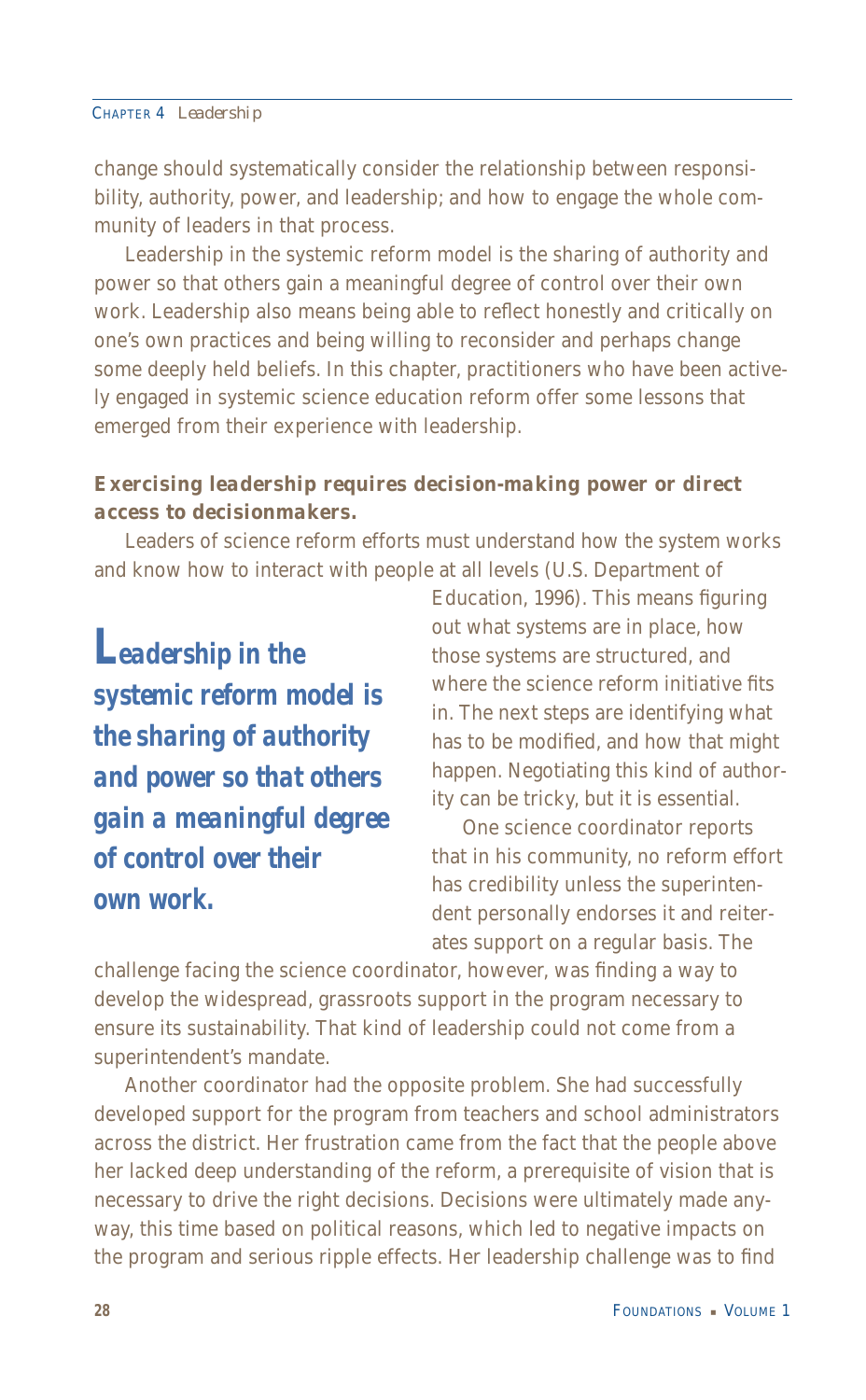#### CHAPTER 4 *Leadership*

a way to persuade the people in authority to make the right decisions.

"Without some measure of autonomy, some ability to make decisions on behalf of their colleagues...teacher leaders cannot create effective positions," writes Pat Wasley (1991). In some cases, access to decision-making power is accomplished by including teacher leaders in the planning of a reform program from the beginning. Annabelle Shrieve, formerly with the San Francisco City Science project, points out, "it shouldn't be the central office deciding that the teacher leaders should do this or that. The teacher leaders should contribute to the discussion about what they will be doing—what they feel comfortable doing." District-level leaders need to listen closely to what those teachers are saying and, at times, "they might have to take a risk," says Shrieve. "That's hard for central office staff."

Those with decision-making power or formal authority are sometimes not effective leaders. "Lots of people who have titles may be exerting management," says Sam Alessi, the associate superintendent in Buffalo, "but they aren't exerting leadership." Paradoxically, teachers who exercise leadership in more informal ways are often more successful. Melva Greene in the Baltimore City Public Schools has noticed two kinds of teachers involved in reform: "The ones who do it themselves, and the ones who are able to influence others to do it." The ones who do it themselves teach science in their own classrooms, have a sense of what is good for children, and provide a grounding or reality check for their colleagues. The others, the informal leaders, step outside their own classrooms and begin to persuade others that inquiry-based science is good for their children.

John Cafarella, director of science in New York City Community School District 6, has found that some of the most effective leaders in his district lead in subtle ways, such as through example. "They have the knowledge, but they don't tell people what to do," he says. "They make the experience come alive for the participants."

#### *School and district personnel who want to exercise leadership are helped by having clearly defined responsibilities, adequate support, and opportunities to do their work.*

Most communities beginning a systemic science education reform effort need to identify those who will take responsibility at the outset for planning, communication, and professional development. As an initiative begins, however, there can be a great deal of confusion about these roles. The leaders themselves may not know exactly what kind of support and authority they will have. Often, other teachers and administrators do not clearly understand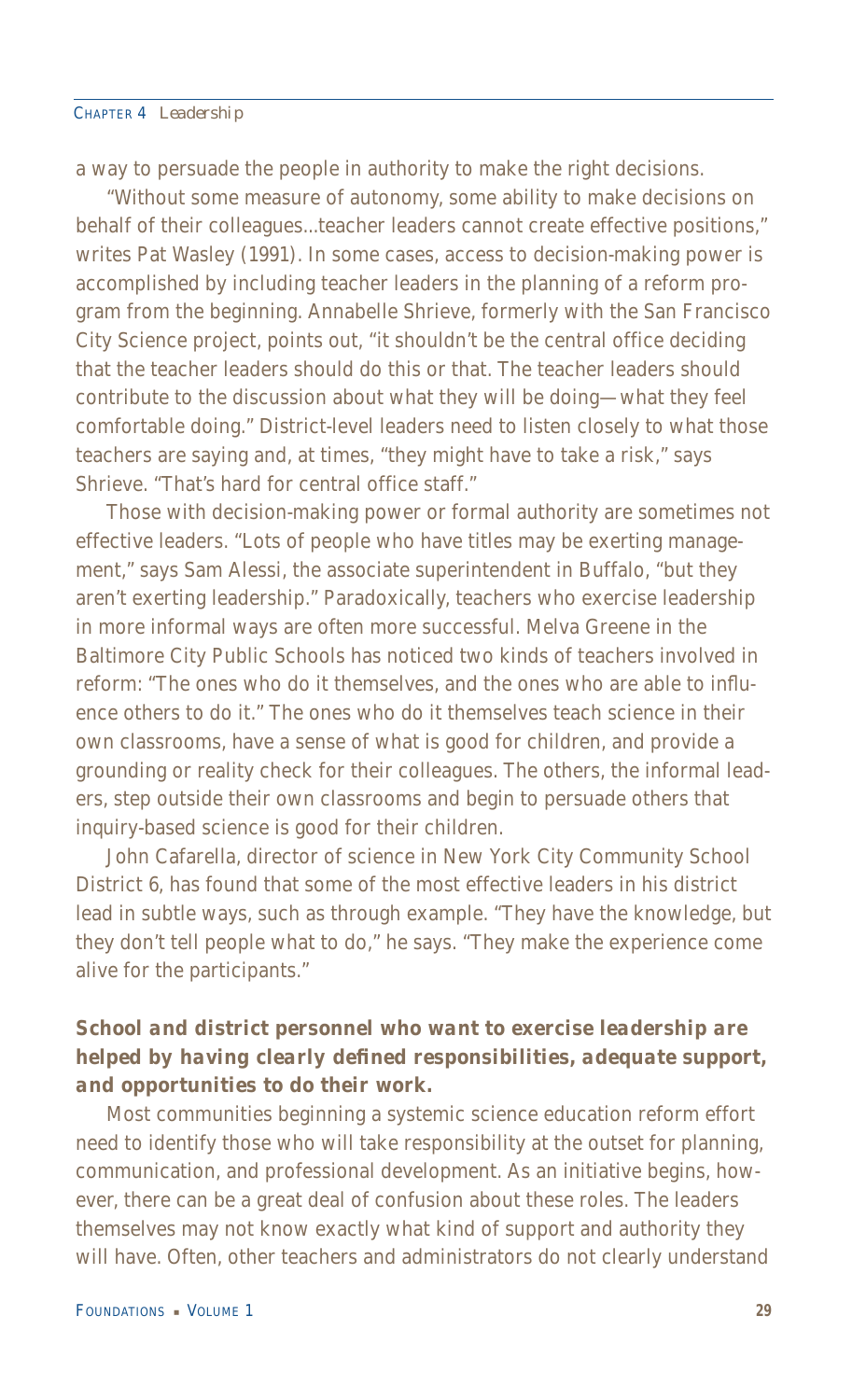### **MORE THAN BOUTIQUES IN NEW YORK**

In offering advice about identifying leaders, John Cafarella, the director of science for New York City Community District 6, says, "don't make the mistakes we made." During the first years of professional development for *point lead teachers*, District 6 offered college credit and enrolled people in the course, but there was no way to hold them to a commitment back in their schools.

Identifying and supporting leaders was successful, but only in isolated ways—they

had what Carafella calls, "boutiques of success." In other words, the district was not on a trajectory toward sustained, systemic change. This year, they decided to focus on full-time teacher-leaders they call science facilitators. The facilitators customize their support to each school and focus on building leaders at each site. This approach has proven successful and is increasing confidence that they are headed toward sustained change.

what the leaders are supposed to do. Clear descriptions of these roles are essential (Carter and Powell, 1992).

Clarifying the roles of leaders must go beyond putting pen to paper. In one community, for example, the expectations for school-level teacher-leaders were not clearly defined; there was widespread confusion about what they were supposed to do. One teacher thought her role was limited to "sharing information about the science program with other teachers in the school." Another thought she was expected to provide professional development for her colleagues. Others focused mainly on providing materials to colleagues or on doing demonstration lessons. The science coordinator learned about the confusion from the project evaluator and responded by writing descriptions of the leadership expectations for the teacher-leaders and administrators. But without real models or direct experience, this document had neither the authority nor the credibility the teachers and principals needed to translate the role descriptions into real classroom practice. "If you've never seen or sensed it, it's hard for you to know what to do. Somewhere along the line you hope that someone has modeled for you what leadership is," explains Bill Badders, a science resource teacher in Cleveland.

Badders has found that teacher-leaders need continuing, meaningful professional development—a subject also familiar to Sam Alessi, who believes that it is just as important for teachers "to share what has been working and not working, and to reflect on and discuss their own leadership," as it is to provide them with opportunities for professional development in inquiry-based science. In Las Vegas, teacher-leader Lorraine Blume experiments with "bring alongs"—joining a potential leader with a more experi-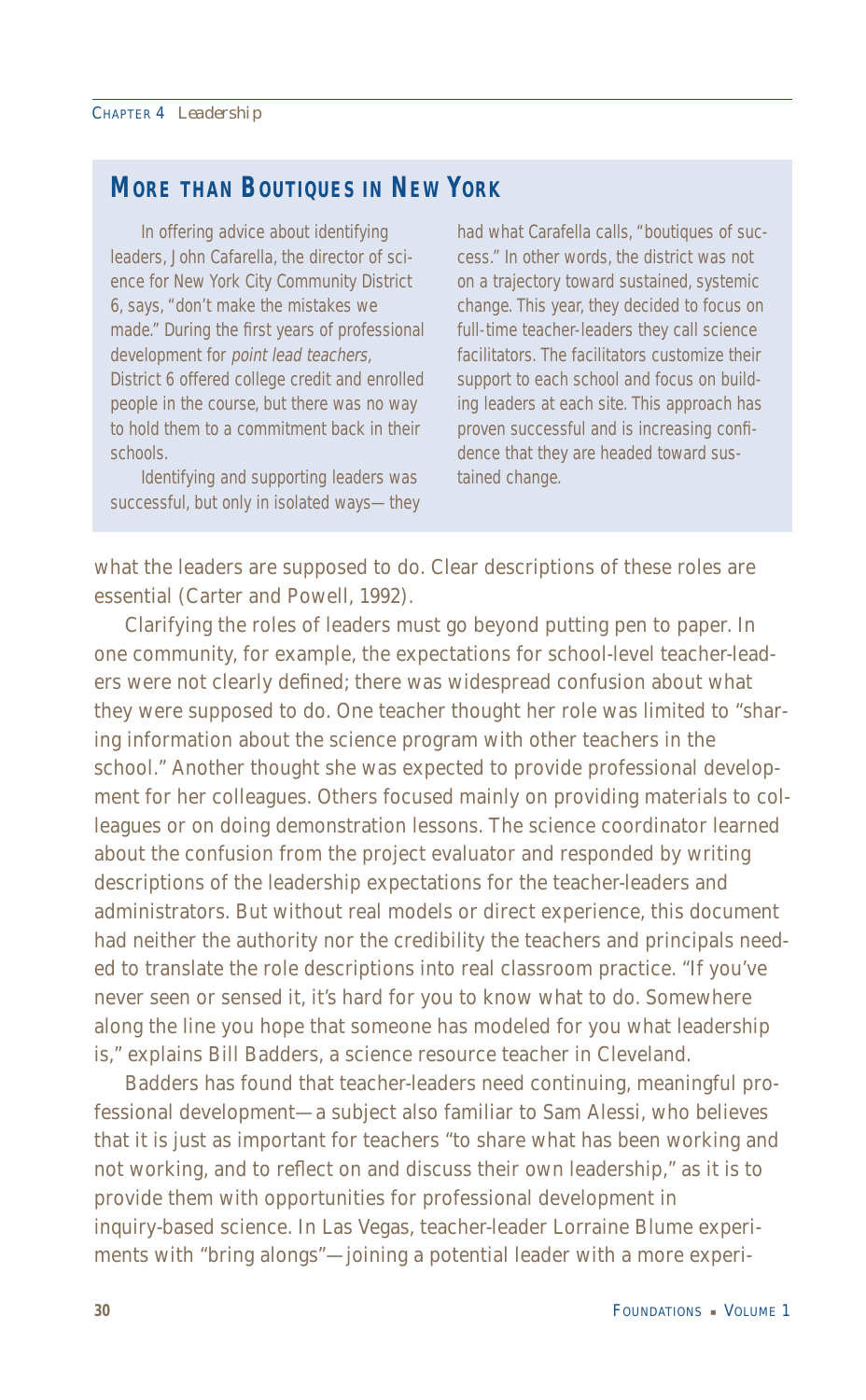#### CHAPTER 4 *Leadership*

enced leader. The two work collaboratively to plan and facilitate professional development, much like a mentorship, and then meet with others in small study groups to debrief.

Educators have found that professional development for leaders needs to go beyond honing leadership skills. It also must include support for the leaders' own understanding of science content and how children come to learn that content. This is the aspect often overlooked.

Even when teacher-leaders know what to do and have professional development support, they do not necessarily have adequate opportunities to fulfill their roles. This is a cue for administrators to exercise their leadership and to provide support and access. Teacher-leaders cannot be expected to support others when they themselves do not get sufficient support. Initiators of reform cannot ask them to do something with nothing. Teacher-leaders must have sufficient time during the school day to plan and support others, and they must have access to the people they are supposed to be supporting (Powell and Carter, 1992).

Bill Badders credits his principal, Jim Balotta, with enabling him to become a leader in his Cleveland district. "It really was what he did those first years when I worked with him," says Badders. "He tended to let me try things. He found ways to support everybody. Good leaders know the strengths and weaknesses of the people around them and are willing to give up some of their power or control over an issue. They trust others to take the lead, and support them when they are successful and also when there are failures."

#### **NECESSITY IS THE MOTHER OF INNOVATION IN LAS VEGAS**

Las Vegas, Nevada, is growing faster than nearly any other school district in the nation. Linda Gregg, supervisor in the office of mathematics and science, faces the challenge of identifying and providing professional development to a constant flow of newly minted teacher-leaders.

Despite the challenges, Gregg has managed to succeed. The NSF-funded Local Systemic Change project, focusing on both mathematics and science, uses a number of innovative strategies. First, there is a site liaison at each school who takes on a range of roles depending on the progress of that

school and the liaison's experience. Second, they have released a cadre of teachers on special assignment who provide full-time professional development support and participate in the planning and leadership of the project. Finally, they have developed mentorship strategies to bring new teachers into leadership roles.

Due to the increasing demand, these new teacher-leaders are sometimes given responsibilities before they are completely comfortable, but Gregg is never far behind with support and professional development.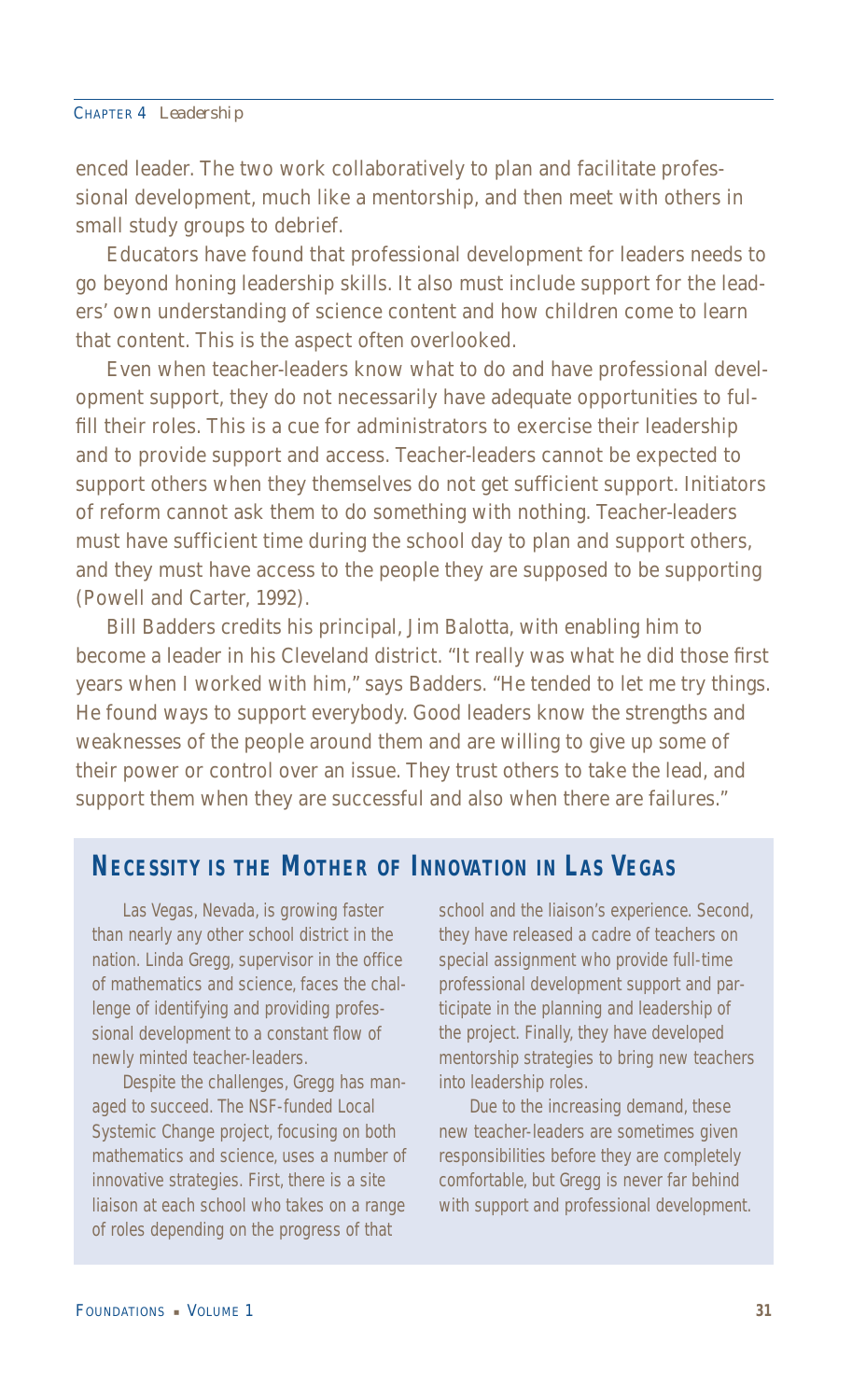#### CHAPTER 4 *Leadership*

#### *Leadership functions best when it is distributed across several people who work as a team.*

Change cannot be imposed, particularly when the scope of the change is a whole system. Researchers have found that it is useful to identify and sup-

*Collaborative leadership is practical: when individuals leave the system, others are already in place to support the continuation of the initiative.*

port a group of individuals in every school in a system in order to seed widespread support for reform (Kober, 1993). Some practitioners seem to have found ways to move beyond creating a few new roles for individuals in a school and have reorganized their schools to "create an open collaborative mode of work to replace teacher isolation" (Lieberman, 1988). The Center for Urban Science Education Reform has found that the most successful schools have incorporated the

leadership for the science program into the leadership structures and cultures that were already working in the school.

But, sometimes leadership by committee is not the answer. In these instances, the critical intervention of an individual with authority is essential. At Orchard Elementary in Cleveland, principal Teacola Offett acknowledges that her school's participation in a district-wide science program did not really work until they started to use a team approach. There have been times, however, when the committee "can't agree on what they want to do," she reveals, "usually because they don't know what they are trying to do." At such times, Offett believes, she must step in to focus the group on its purpose. But, she reminds herself, "it takes more than one person to carry out the mission."

Collaborative leadership is also essential at the district level. This does not necessarily mean that all decisions are made democratically or "driven to consensus...nor does it mean that empowerment is something that leaders dole out to employees like scoops of ice cream" (Meunier and Gabor, 1995). Rather, the greatest value is in creating opportunities for open communication, mutual critique, and collaboration. "I don't know that there's any other way to do it," says Sam Alessi. "There is a leadership role that needs to be played at all levels. The more you broaden that cadre, or leadership bank of support, the more successful your initiative will become." Alessi also points out that collaborative leadership is practical: when individuals leave the system, others are already in place to support the continuation of the initiative.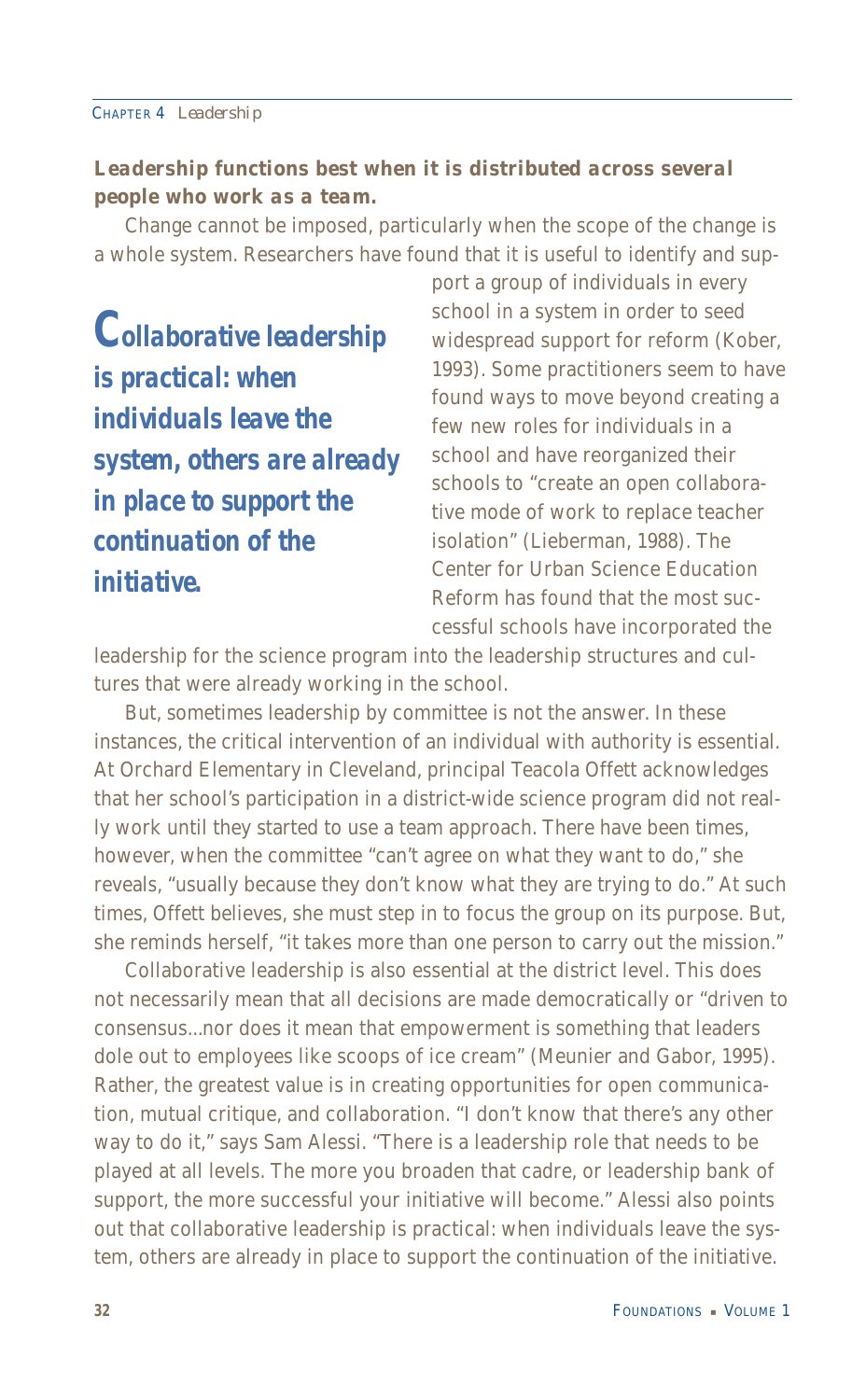#### **LEADERSHIP IN BALTIMORE IS OFTEN EASIER SAID THAN DONE**

Even before the shake of a hand, Andrea Bowden spontaneously cautions, "it's easier said than done." She views her work with Melva Greene in the district's central office as a "continuing saga." Bowden and Greene are the leaders of Baltimore's teacher-leaders.

Bowden continues, "that's one of the [big] issues with systemic reform. It doesn't happen overnight. It's an ongoing effort that takes more resources than you ever thought were going to be necessary and I don't just mean money," she pauses and sighs. "It takes people cooperating and all kinds of policy changes that sometimes fall into place and sometimes don't. Sometimes you take one step forward and two steps back."

Bowden and Greene perceive their role as leaders in many dimensions. They support the other district-wide teacher-leaders, support teacher-leaders who are based in their schools, and provide opportunities for continuing growth for all leaders and classroom teachers.

But when it comes down to it, however, they view their role as setting the vision and mission of the group. Though they are committed to widely sharing leadership and planning, they also have learned that "you have to have a pretty firm vision or you lose a lot of time." So, they work across the district to build the vision and work collaboratively to develop and support it. As Bowden explains, "[you] point people in the right direction, give them the materials to work with, and allow the creativity to craft a plan."

#### *Effective leaders must be credible and have a rapport with and the respect of their colleagues.*

All leaders, whether with formal decision-making power or informal authority, need credibility (Carter and Powell, 1992). In Baltimore, Andrea Bowden, supervisor of science, mathematics, and health, and Melva Greene, a curriculum specialist, found that it helped to work with people already recognized as leaders, because usually these people were "successful with children, had faith in children, and were respected by their colleagues." The rapport these teachers enjoyed with colleagues is grounded not in any formal title or authority but rather in their personal qualities and their relationships to others in the school. These personal qualities include empathy, ability to collaborate, knowledge, and having a sense of humor.

Also important, particularly for teacher-leaders, is enthusiasm—simply wanting to do the work. Often this desire is tied to a strong personal connection or stake in the reform. But it also is more than a desire to make change. It is reaching what Bowden calls a "maturation in your own professional life," a point where, "you want to take a step beyond impacting just the children in your own classroom." Nevertheless, a teacher may be the best in the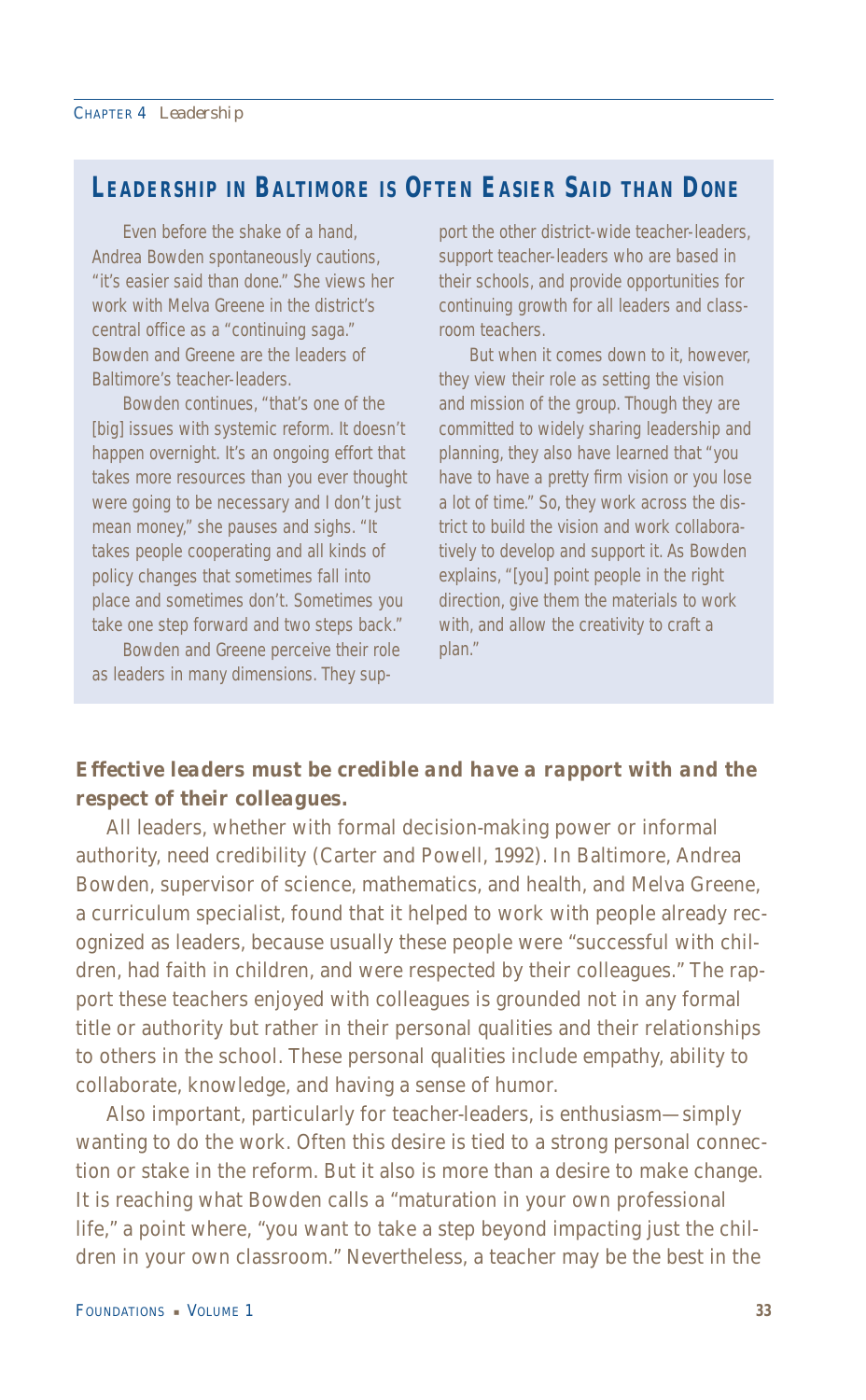school with children, but may not work well with adults. The ability to work with children and adults alike is critical for teacher-leaders.

Effective teacher-leaders continually strive to improve their teaching practice, develop their skills in inquiry-based instruction, and sharpen their understanding of science content. A mark of their success is their willingness to continue to see themselves as learners. In Las Vegas, Linda Gregg looks for people who are open to new ideas, think deeply about how children learn, are flexible in their thinking, and are willing to reflect on their own practice. She wants people who are "continuing learners and willing to change."

Sam Alessi of Buffalo has found that, "you tend to assume that the kinds of changes that you are trying to implement are happening and this isn't always true. In fact, it often isn't true. It's difficult for those of us in leadership roles to accept that we have to question our assumptions." As a result, Alessi values people who are willing to participate in evaluation, but he does not exclude himself from the process. Says Alessi, "We are constantly modifying, expanding, and changing what we're doing based on the feedback and input from everybody involved." It is the only way to get to the bottom line, "making a difference for kids."

#### *Exercising leadership means having a clear understanding of and commitment to good science teaching and learning.*

It is perhaps impossible to build momentum for an initiative unless decisionmakers believe in the initiative and are committed to its goals. The National Center for the Improvement of Science Education asserts that district and building administrators often don't understand what good science teaching is. Administrators may not need the same level of understanding as classroom teachers, but they must know enough to support and monitor the work (Loucks-Horsley et al., 1989). Effective leaders, "know where they are going, even if they are not quite sure how they are going to get there," writes Philip Schlecty (1992).

Lorraine Blume says she can think of a "million examples" of when her efforts at leadership did not turn out quite as she had planned. But her underlying commitment to inquiry-based science education and to professional development that "maintains a trueness to what we believe," as she puts it, helps her to reflect on her experiences and make them better next time.

Melva Greene in Baltimore offers this advice, "Don't underestimate the importance of believing that the children can do it. I keep thinking about the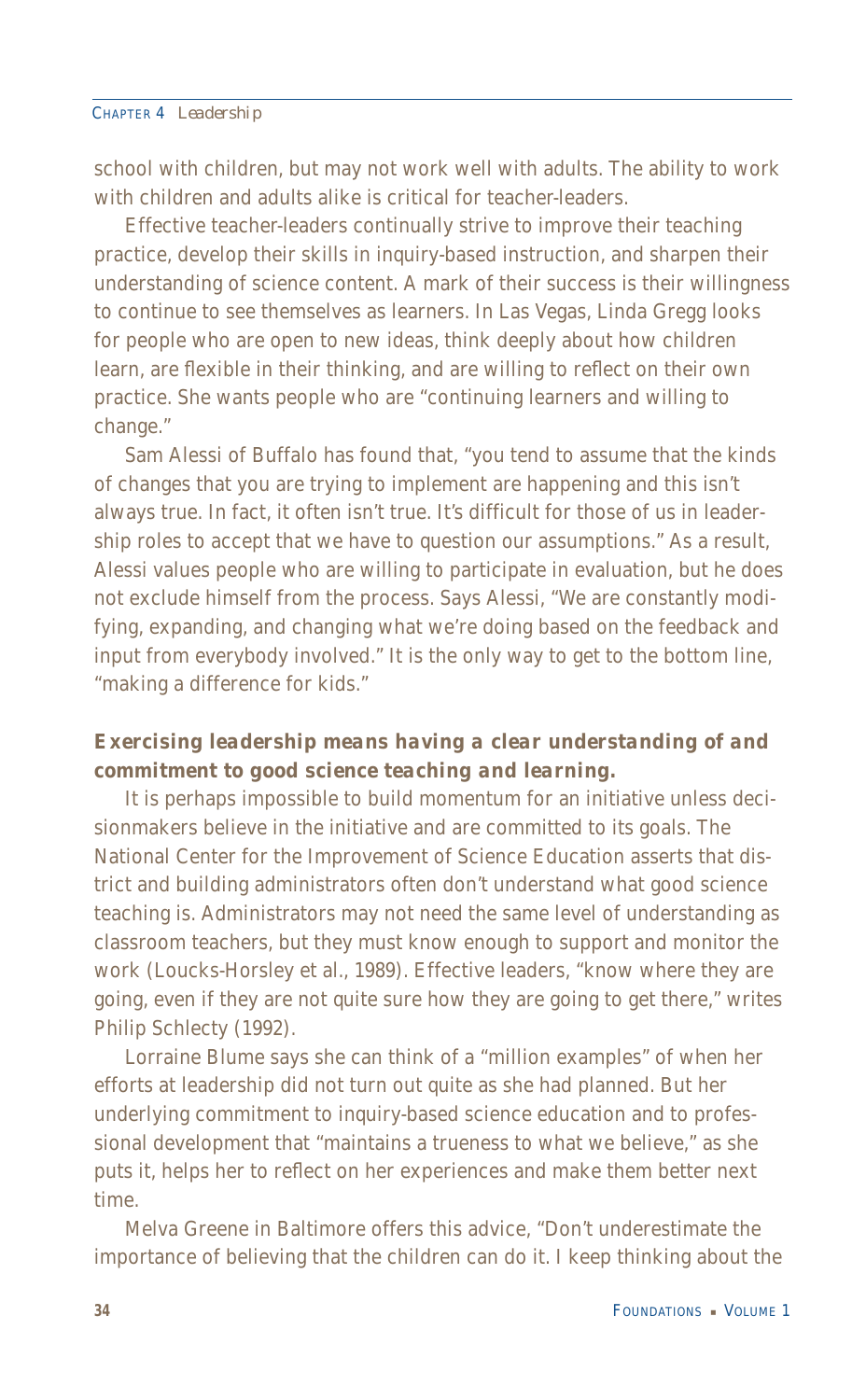#### CHAPTER 4 *Leadership*

people who…believed that, regardless of the composition of the classes, the kids could do it."

#### *Leaders are not always who you think they are.*

Identifying people who are best able to exert leadership is not a simple task. Sam Alessi cautions against making assumptions about who are supposed to be the leaders. Sometimes people are selected for leadership based on inappropriate or too few criteria. For instance, enthusiasm, although a helpful attribute, will not itself yield effective leadership.

In Las Vegas, Lorraine Blume found that choosing people who had been previously ordained as leaders was sometimes problematic. They understood leadership in the "old paradigm," she says, and often held fixed beliefs about what a leader was. "It's more difficult to change the paradigm for them," she explains. "It's not always the same person you would have picked out of a crowd before [the reform initiative came along]."

Most practitioners confirm that there is no single process for identifying leaders. They argue that it is most effective to provide opportunities for participation and growth to many people, and then watch as leaders naturally emerge. Sam Alessi advocates continuing interactions and discussions with people inside and outside the district, at all levels, while you "keep your eyes and ears open for those who seem to demonstrate natural kinds of leadership ability: empathy, willingness to reflect, to be collaborative, to accept and offer criticism. Then find opportunities to work with those people." Sometimes, though, there is little time to spare. Susan Sprague, the science program director in Mesa, Arizona, suggests that at the very beginning of a science initiative it is important to start developing and identifying leaders right away. "Try to figure out how many leaders you need," says Sprague, "and then double that number."

#### References

- Carter, M., and Powell, D. (1992). Teacher leaders as staff developers. *Journal of Staff Development,* 13 (1): 8-17.
- Kober, N. (1993). *Systemic reform of mathematics and science education: An urban blueprint.* Proceedings of a national symposium on mathematics and science education. Washington, DC: Council of the Great City Schools.
- Lieberman, A. (1988). Expanding the leadership team. *Educational Leadership,* 45 (February): 4-8.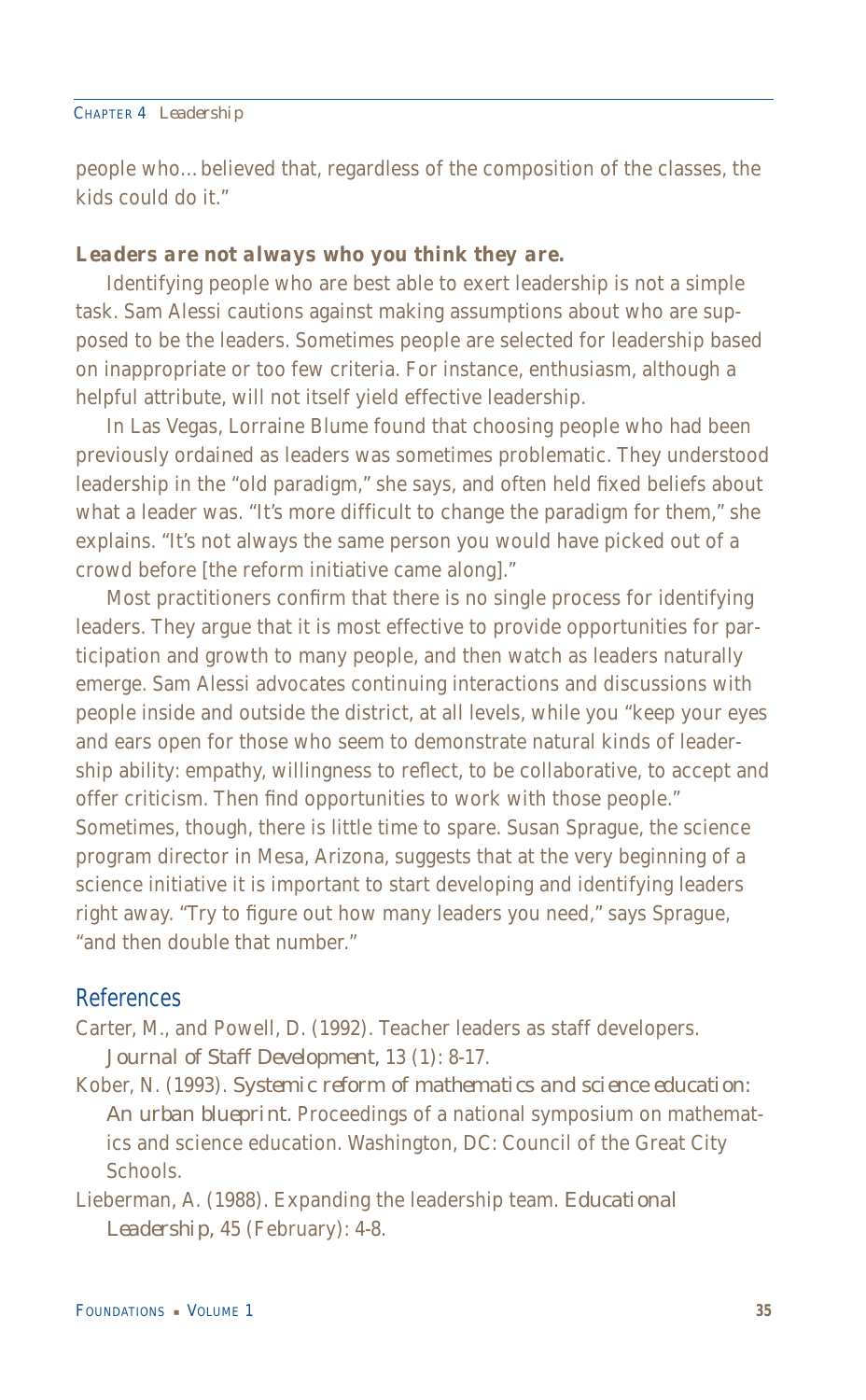#### **LEADERSHIP RECAP**

- 1. Exercising leadership requires decision-making power or direct access to decisionmakers.
- 2. Those who want to exercise leadership can be aided with clearly defined responsibilities, adequate support, and opportunities to do their work.
- 3. Leadership functions best when it is distributed across several people who work as a team.
- 4. Effective leaders must be credible and have a rapport with and the respect of their colleagues.
- 5. Exercising leadership means having a clear understanding of and commitment to good science teaching and learning.
- 6. Leaders are not always who you think they are.

#### References *continued*

- Loucks-Horsley, S., Carolson, M., Brink, L., Horwitz, P., Marsh, D., Pratt, H., Roy, K., and Worth, K. (1989). *Developing and supporting teachers for elementary school science education.* Washington DC: The National Center for Improving Science Education.
- Meunier, G., and Gabor, C. (1995). Where systemic change in education begins: Leadership systems management. In P. Jenlick, Ed., *Systemic change: Touchstones for the future school,* pp. 275-284. Palatine, IL: IRI/Skylight Training and Publishing, Inc.
- Owen, J.M., Loucks-Horsley, S., and Horsley, D. (1991). Three roles of staff development in restructuring schools. *Journal of Staff Development,* 12 (3): 10.
- Schlectly, P. 1992. *Trailblazers, pioneers, and settlers: On the frontier of school reform.* Louisville, KY: Center for Leadership in School Reform.
- U. S. Department of Education. (1996). The role of leadership in sustaining school reform: Voices from the field. July 1996. Available on the World Wide Web: http://www.ed.gov/pubs/leadership/.
- Wasley, P. (1991). *Teachers who lead: The rhetoric of reform and the realities of practice.* NY: Teachers College Press.

#### Suggested Reading

Loucks-Horsley, S., et al. (1990). *Elementary school science for the 90s.* Alexandria, VA: Association for Supervision and Curriculum Development.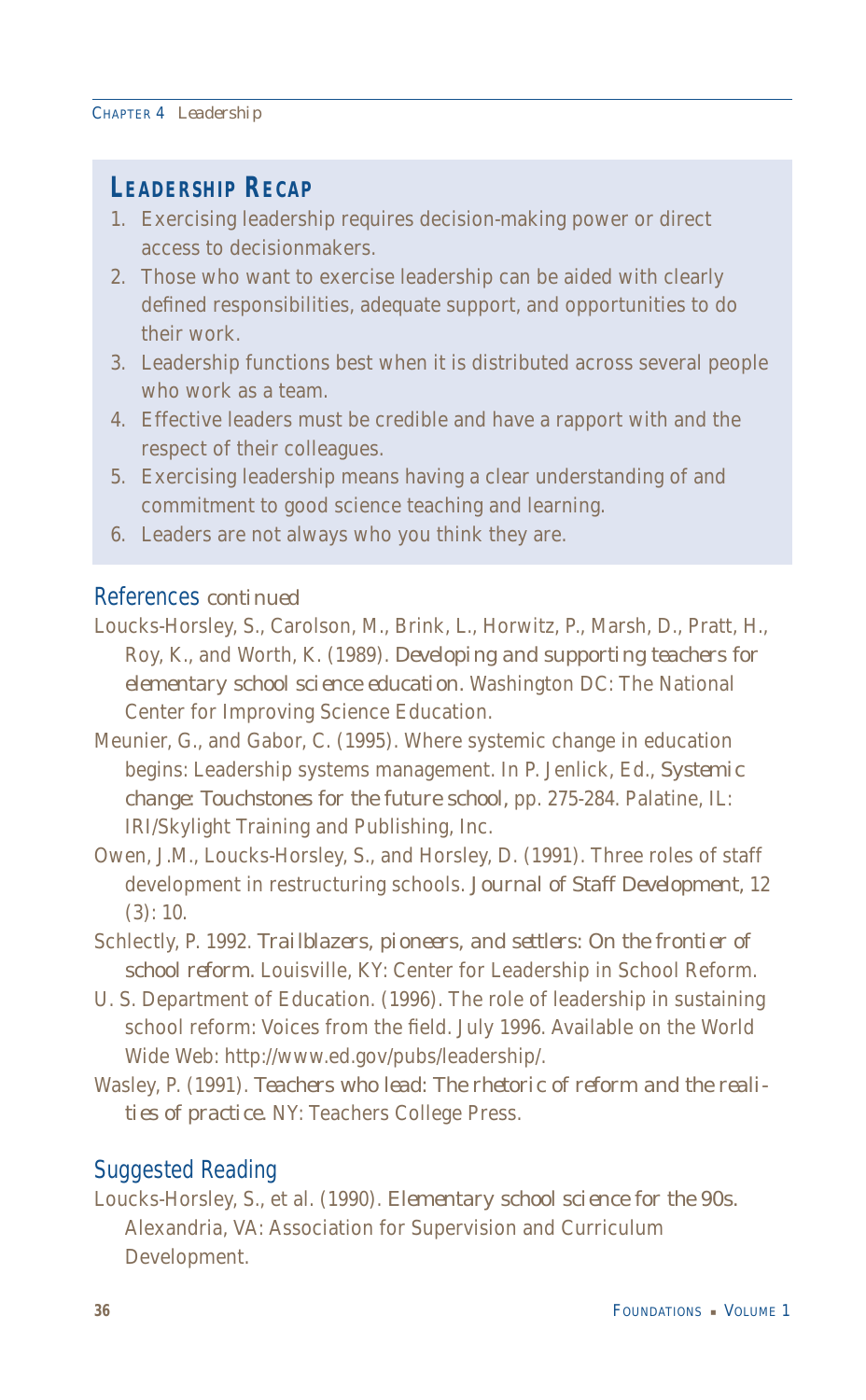# **Curriculum, Instruction, and Assessment**

A the front line of systemic reform is the teaching and learning that takes place in the classroom. The three major aspects of classroom work—curriculum (content), teaching, and assessment of student learning are interlocked like the three sides of a triangle. Though a triangle can reasonably be viewed as three joined line segments, it can also be seen more holistically as one polygon just happening to have three sides. Similarly, curriculum, teaching, and student assessment can reasonably be seen as separate and distinct activities—as they have been throughout much of the course of epistemological inquiry into science education—or as one. Systemic reform sees them as one. They are one, having been interwoven countless times in the daily roundabout of any class of students and their teacher.

While recognizing each classroom as different, school districts need to implement structures and policies that guide classroom work without removing the flexibility needed to spur teacher creativity and meet the needs of diverse groups of students. This notion is embedded in the National Science Education Standards, which include goals and guidelines in all three areas. The standards are just one of many documents available today that define good science education. Others include the Benchmarks for Science Literacy, the work of the New Standards Project, and numerous state frameworks based on these documents. This chapter focuses on some of the lessons learned about implementing curriculum materials, teaching, and assessment reforms.

#### *States and districts should have a guiding curriculum framework document.*

Many districts engaged in reform have learned the value of creating a guiding framework, or *course of study*—a document that articulates the knowledge and skills that students should have at particular points in time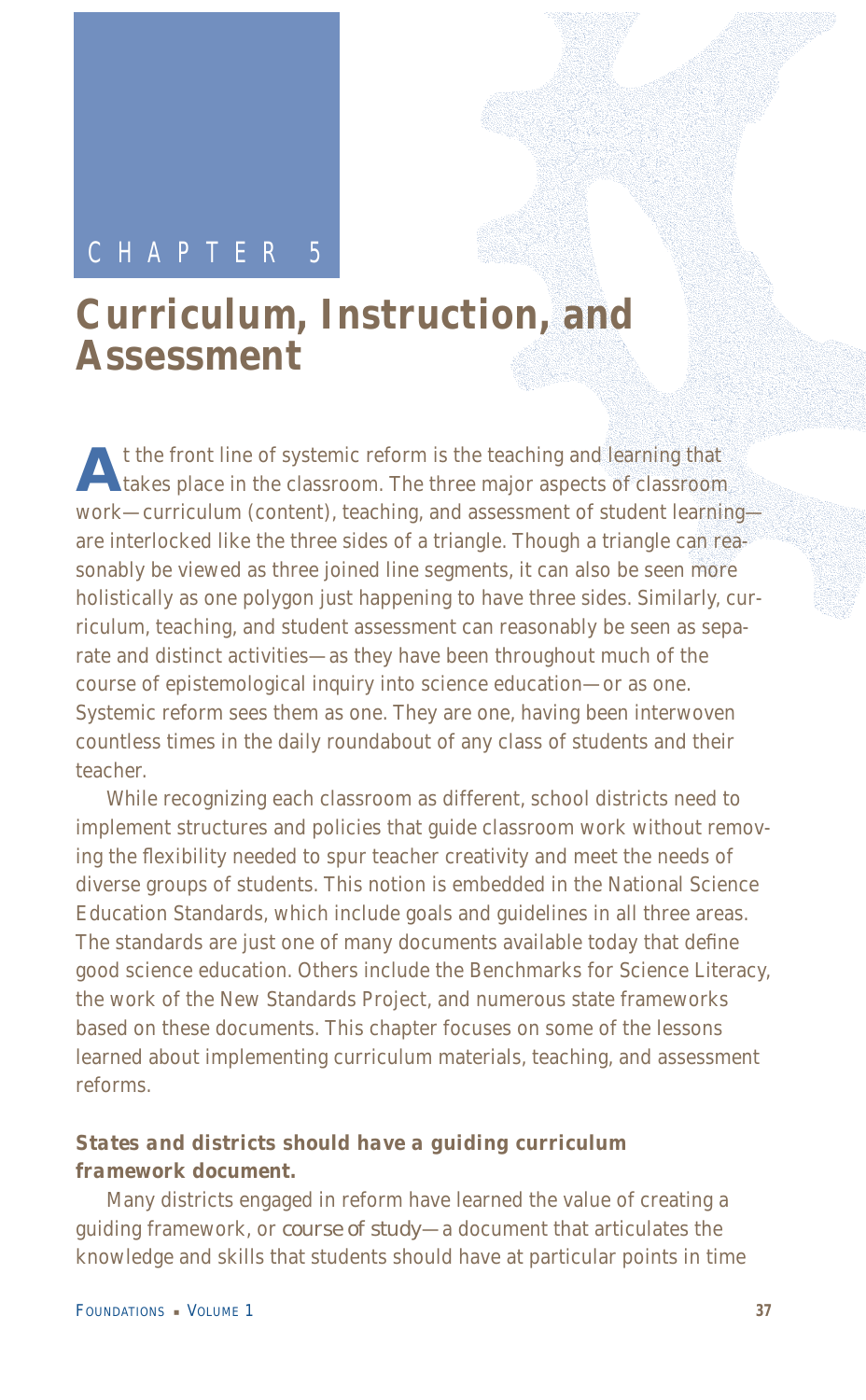and recommends instructional strategies to accomplish these ends (Eisenhower Mathematics and Science Regional Consortia, 1995). Looking back at the earlier days of their reform, Melanie Barron, the science coordinator in Cambridge, Massachusetts, says, "I started inside-out, without a framework. [The] teachers would have probably felt more secure if they had had more of a map of where we were going, but I didn't have one to give them. The work would have hung on a scaffold that had some coherence."

A framework is a district-wide or statewide document that contains a clear and logical set of expectations. It provides a guide for the selection of curriculum materials, it helps teachers choose effective classroom practices, and it promotes coordination and articulation across schools, grade levels, and subject areas. Without such a compact, the opportunity for students to learn a coherent body of knowledge cannot be guaranteed: they may encounter the same topics in grade after grade, their study of science may not complement their study of other subjects, and their intellectual progress may be jeopardized if they change schools. The strains these problems place

*Aframework is a district-wide or statewide document that contains a clear and logical set of expectations.*

on teachers can also be considerable.

The development of a curriculum framework offers the opportunity to tap a wide range of perspectives in defining the science program. In some cases, this process in itself produces a deeper understanding of the goals and strategies of reform. Judy Reid, project coordinator for the Earth Systems

Implementation Project in Anchorage, Alaska, included teachers and decisionmakers such as school board members, principals, the head of the curriculum department, and directors of elementary education, in her 2-year effort to complete a science framework. "It was sometimes a challenge," Reid admits, "to pull a diverse group of people into the development process and keep them involved in a meaningful way." But there were benefits of having such a group: the multitude of opinions, identification of roles for key constituencies, and the support it produced for teachers during the actual implementation. Reid stresses two points, "Don't underestimate time frames; leave yourself time to do it well. And only have conversations that move the project forward." Time is critical because writing a framework involves making difficult decisions.

Districts must consider local circumstances, state frameworks, and other policies that may impact implementation. In Massachusetts, for example, the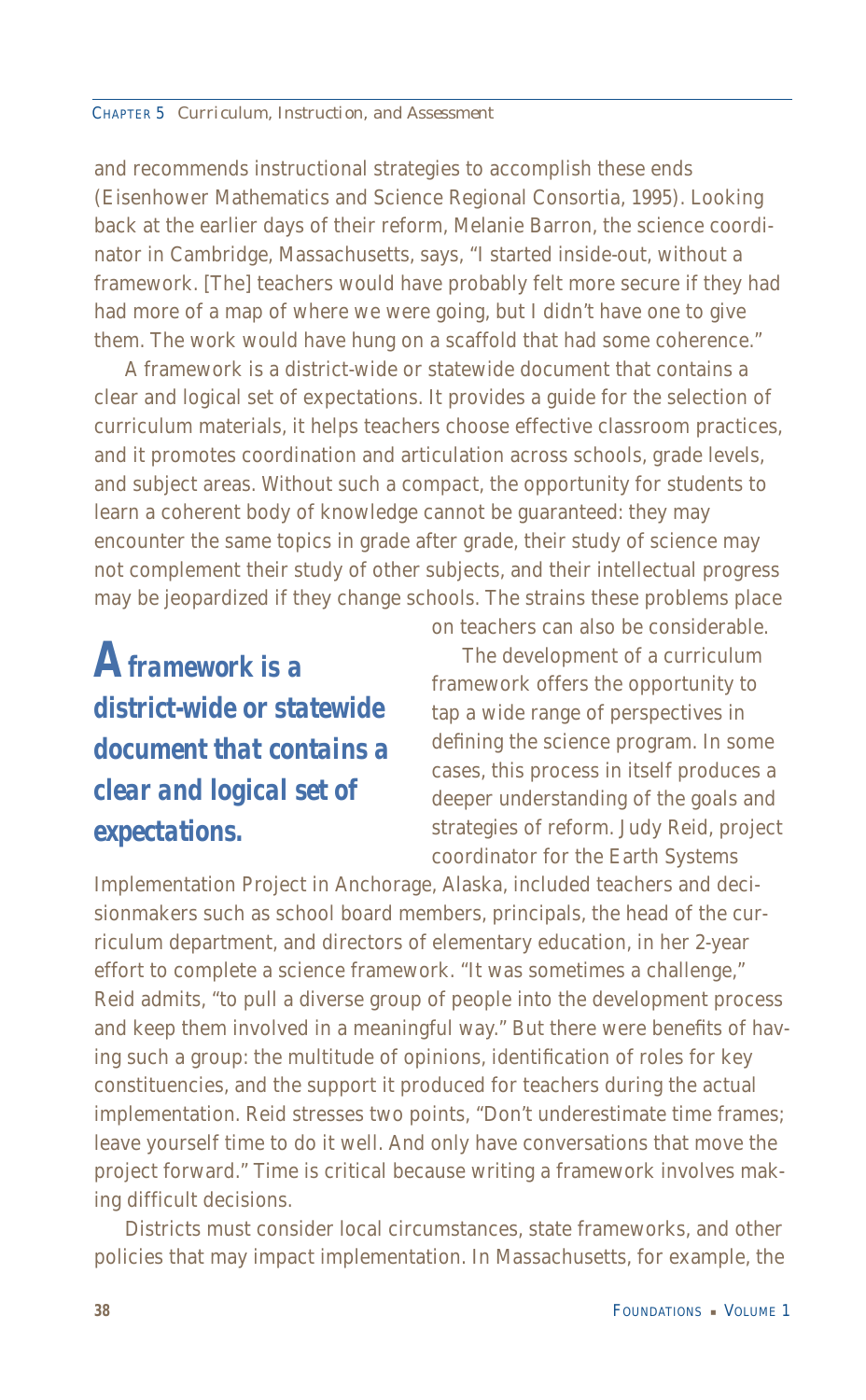state Department of Education has developed a science and technology framework based on the National Science Education Standards. Now the city of Boston is developing its own standards for every grade, trying to stay

within the state guidelines. In Cambridge, planners decided to keep their framework short and focused on key concepts and skills, choosing to create the necessary coherence through the required use of certain curriculum materials. Boston, on the other hand, with its more detailed framework, will not necessarily require the same materials in every classroom.

*Articulation and connections across subjects are central to broad and deep student learning and for effective use of time and resources.*

Boston and Cambridge illustrate different approaches to providing guidance and coherence to the curriculum framework. If it is too specific, teachers lack the flexibility to select interesting new curricula and to build on the interests and strengths of their students. On the other hand, too general a framework cannot provide the coherence and coordination necessary for an effective program.

Another critical decision is how to coordinate the science framework with those of other disciplines. Articulation and connections across subjects are central to broad and deep student learning and for effective use of time and resources. In Spring Branch, Texas, coordinators of all the major subjects work with teacher teams to develop frameworks, curriculum, and instruction. Particularly important is coordination among science, mathematics, and language arts. When frameworks for mathematics and science are coordinated, the appropriate mathematical skills needed to teach science are taught and reinforced in the mathematics curriculum. When science and language arts frameworks are coordinated, students' communication skills are enhanced through a language arts unit on expository writing and readings within the particular science topic. In New York City Community School Districts 3 and 5, literature libraries accompany every unit, and curriculum teams at each school assist teachers in the integration of the two domains. In Pasadena, California, where students keep science notebooks throughout the elementary years, writing skills have shown marked improvement over time.

A curriculum framework is only the beginning and it may not, by itself, be enough to substantially affect practices in the classroom (NCREL, 1994). A framework is not, after all, a curriculum and will probably seem too broad, too vague, or too laden with objectives to be useful as a guide for teachers'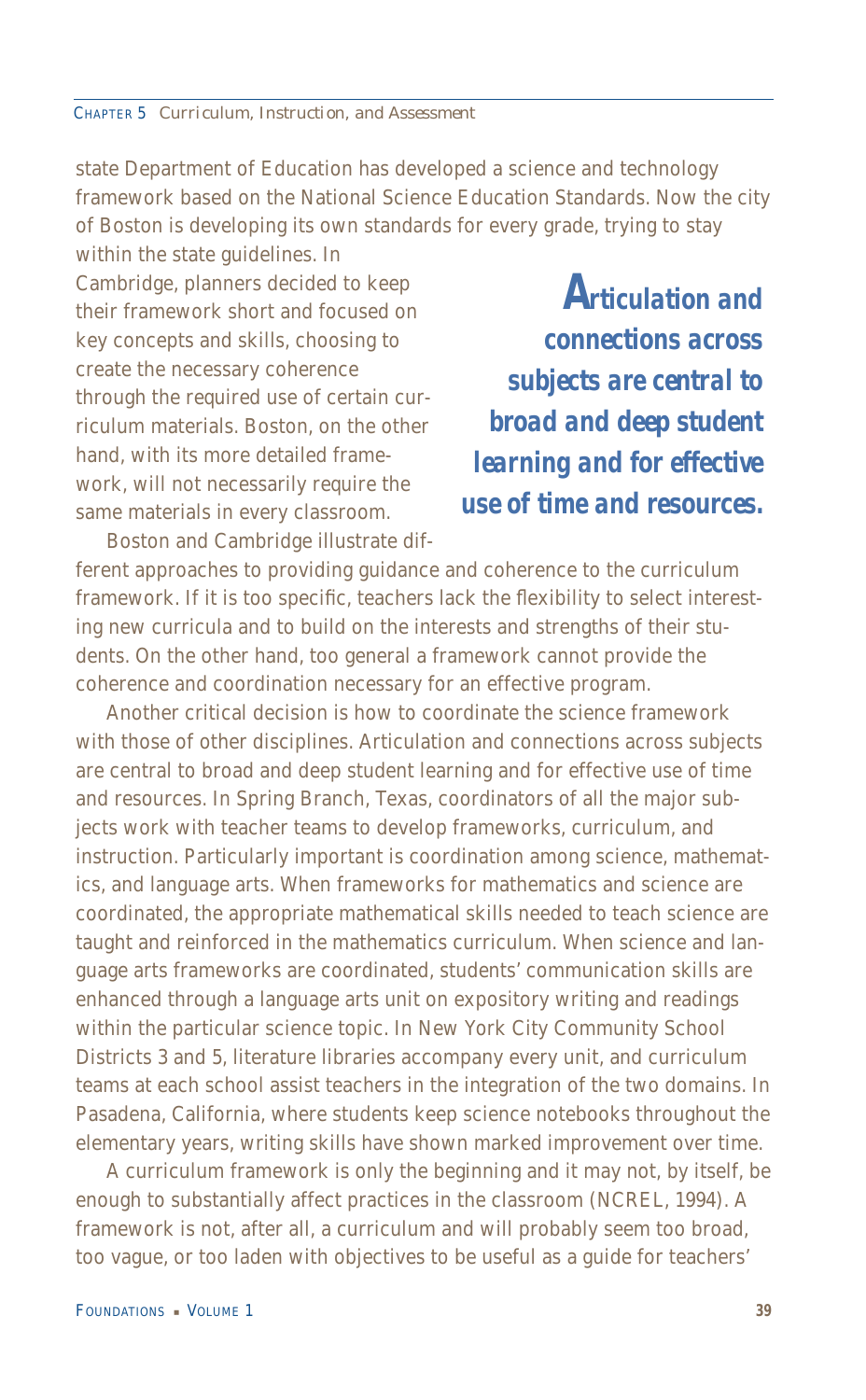practice. It is only a scaffold; the building—the curriculum itself—must rise within it.

#### *Schools and districts must provide students and teachers with high-quality instructional materials.*

The curriculum is the actual plan of instruction that details the content students are to know, how they are to learn it, the role of the teacher, and the context within which teaching and learning will take place (NCREL, 1994). Having high-quality instructional materials is the next essential piece. Educators find that using exemplary materials is the key to translating the framework into practice.

Exemplary materials are those that

- enhance the knowledge, thinking skills, and problem-solving abilities of all students;
- apply the latest research on teaching and learning;
- engage students in active learning and make appropriate use of technology;
- are content accurate and age appropriate; and
- assist teachers in changing practice.

Good materials also help teachers to teach more effectively and enhance their skills. These teacher-supportive materials coordinate science with other subjects, are comfortable to use, provide day-to-day guidance, and offer teachers the occasion to expand and enrich their teaching skills as they gain experience.

Some districts adopt a single set of materials for all classrooms. In such cases it is very important that adoption policies allow for the selection of curricula that are inquiry- and materials-based and come in modular form. To support the implementation of its science framework, the state of California made its adoption policies more inclusive in 1992, clearing the way for the state board of education to reject inferior texts and choose more innovative materials. Some districts do not have a formal adoption process but require a set of units of study at each grade level. Pasadena, California, Anchorage, Alaska, Cambridge, Massachusetts, and San Francisco, California, all take this approach.

Yet another approach is to allow schools to select their own materials from an approved set guided by a district framework. When Cleveland, Ohio, with its decentralized system, was ready to choose curricula, science coordinator Lawanna White circulated a set of boxes of exemplary materials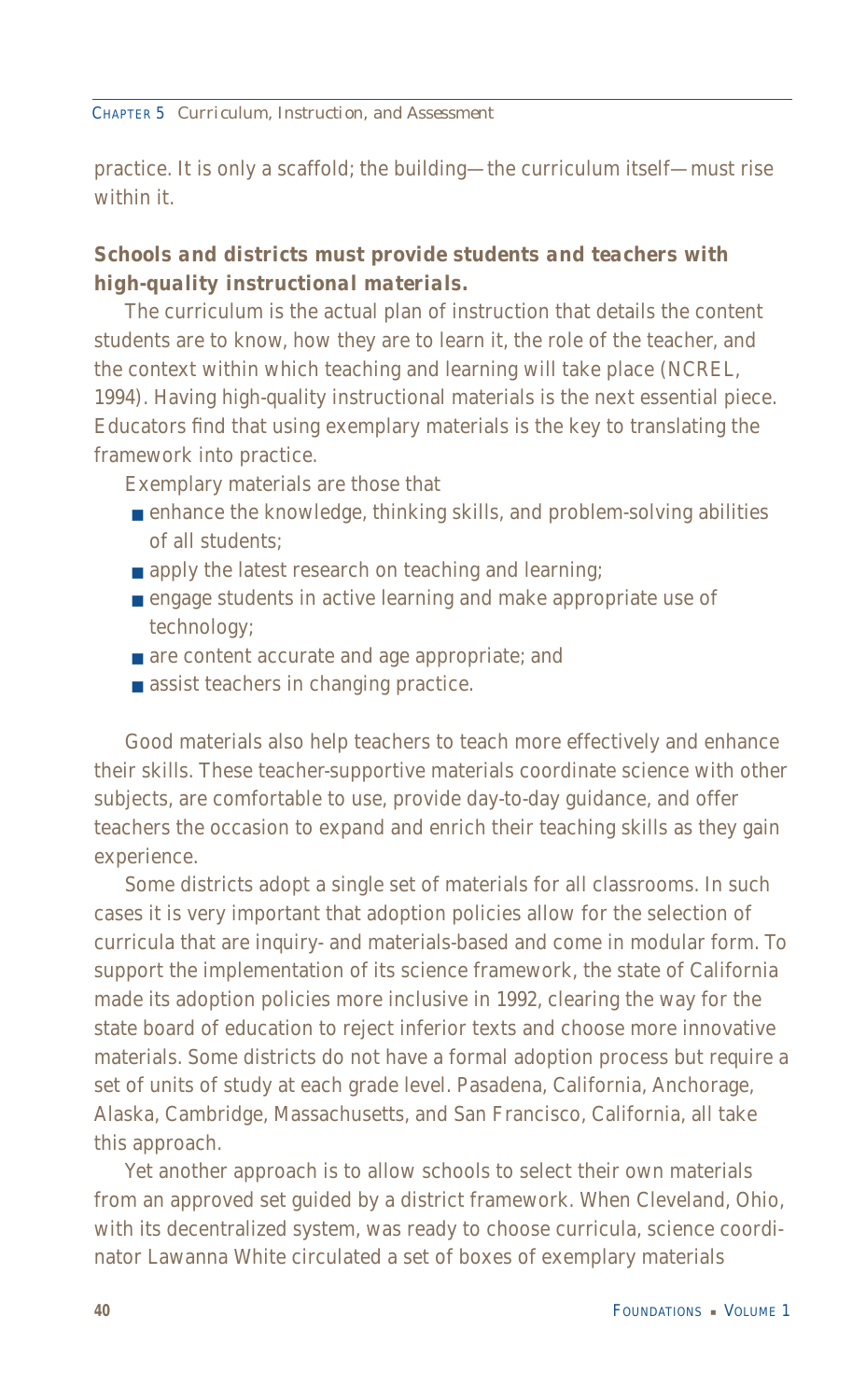among all the schools so that each might determine its own program. This eventually led to a more formal district-wide adoption process.

Some districts supplement purchased curriculum with modules particularly relevant to local issues. Others adapt them in other ways. Many educators argue that teachers should be free to adapt and enrich published materials, but warn them against trying to develop their own from scratch. "Don't write your own curriculum," says Jerry Pine, a professor of biophysics at the California Institute of Technology. "It's too expensive and time-consuming to do it well." Careful curriculum development requires considerable time, resources, and support. Researching, writing, field testing, and piloting a new curriculum is a full-time job that takes years. Few classroom teachers have the necessary support to balance such work with daily responsibility for students.

#### *Schools and districts must have a system for purchasing, storing, and refurbishing materials kits.*

Having committed themselves to an inquiry approach to science education, schools and districts must grapple with the need for a system for purchasing, storing, and refurbishing materials kits and getting them into classrooms. It is difficult to gather materials, replace what gets used up, and fix or replace what gets lost, worn out, or broken. Having a good system makes a big difference. "When teachers know they don't have to go scrounging for materials," says Judy Reid, "it

removes some of the reasons for them not to teach science."

Some districts, like Mesa, Arizona, and Pasadena, California, have a fully staffed central site where materials are purchased, stored, and refurbished. Kits are delivered to classrooms, picked up, and returned on a set schedule, then refurbished and sent out again. This model works well

*Businesses, universities, and other organizations can be sources of financial and in-kind support for materials management.*

where the curriculum is centrally determined and the district is willing to commit the necessary resources. Many communities have found that such a materials management system saves money. Kits can be rotated among classrooms, reducing the number that must be purchased. Huntsville, Alabama, provides this service to neighboring districts as well as the city itself. In fact, so many districts have created central materials sites that it has given rise to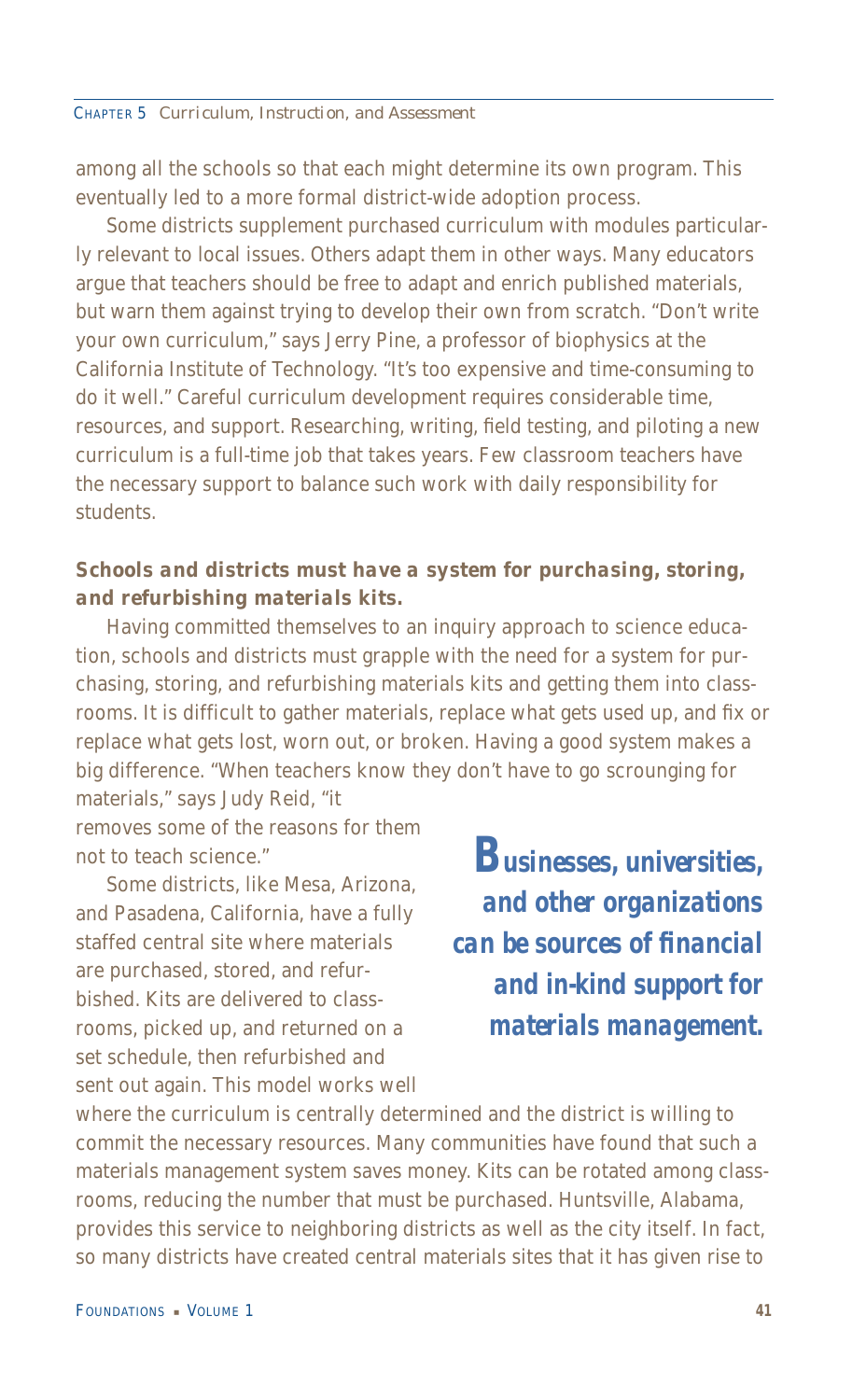an organization devoted solely to this purpose, the Association of Science Materials Centers.

Other districts, such as San Francisco, use a partly decentralized model where all materials are ordered by a single office in response to schools' requests. The schools are individually responsible for scheduling and distributing them to teachers. This model may work better where space is at a premium and flexibility is a priority.

Still other districts are fully decentralized. Space is set aside in each school and teachers or other staff are responsible for acquiring, refurbishing, and distributing materials. This model maximizes school autonomy but may sacrifice the efficiency of centralized purchasing and management.

Businesses, universities, and other organizations can be sources of financial and in-kind support for materials management. In some communities such partner organizations provide space, volunteers to staff a center, collection and distribution of excess resources from the community, or transportation. Some even sponsor a particular module or kit. In Buffalo, the Museum of Natural History provided space and staff for materials until it was able to secure a separate building for use by the schools. In Palo Alto, California, Hewlett-Packard offered space in its headquarters where a group of retirees set up a science materials center to serve several local communities. In San Francisco, a corporate sponsor provided funds for purchasing children's books to supplement the modules and kits that teachers were using. Teachers, in turn, were invited to make a presentation to the company's board of directors showing their students' work and demonstrating the impact of the company's investment.

#### *Assessment instruments must align with teaching practices, instructional materials, and expectations at the district level.*

Large-scale testing is used for many reasons: to assess the health of the nation's schools, to make districts accountable for the state tax dollars, to ensure equity, to hold principals and teachers answerable for student performance, to inform parents of their children's progress, to place students in special programs or advance them to higher levels, to make students demonstrate what they have learned, and to adjust and adapt instruction to better meet student needs. They are a fact of life at every level of the education system.

Tests that bear large consequences for districts, schools, classrooms, or students hold powerful influence over curriculum and instruction. These high-stakes tests—such as those tied directly to district aid or student pro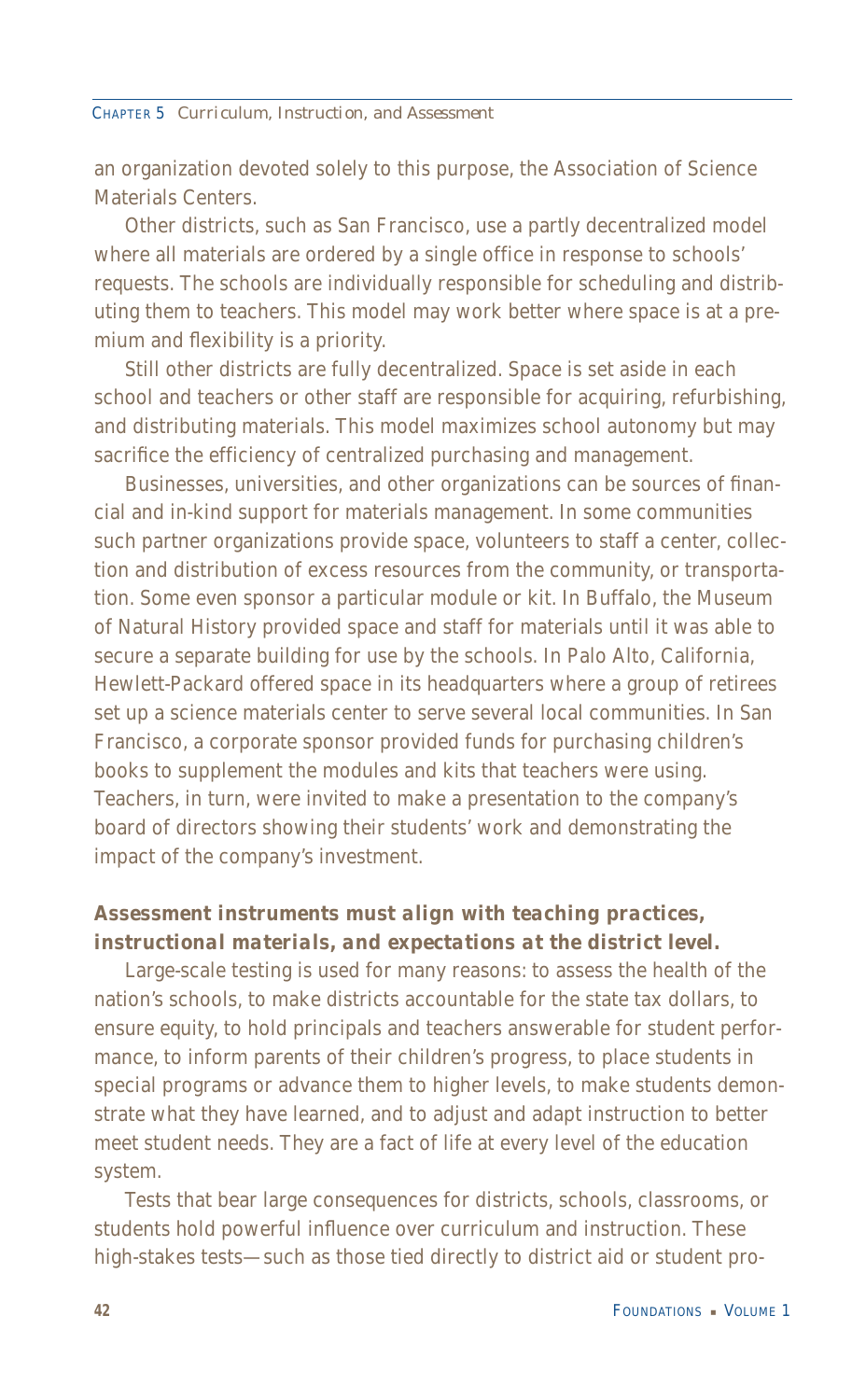motion—can press teachers to teach what is on that test. This often has not only a major effect on what content is taught but also on how it is taught. Pure multiple-choice, factual recall tests offer strong disincentives to adopting an inquiry approach to teaching and can render inquiry-based reform programs impotent. Those planning a reform process must examine existing policies and tests to see how they align with the goals of the effort.

On the other hand, tests can sometimes result in greater emphasis on science teaching and learning in a state or district. Good tests not only support good instruction but also build community understanding of good science teaching. If science education is to improve, it must become a core subject in the curriculum and must be included among other subjects in tests that hold districts accountable for student performance.

Robert Rothman, author of *Measuring Up: Standards, Assessment and School Reform* (1995), notes, "teachers who choose to focus on what is tested must leave something else out. In some extreme cases, whole subject areas are left out, at least for part of the year. If the state tests students in reading and mathematics, for example, teachers may put off instruction in science and social studies until after the test." Few districts may admit to this practice, but it is frequent in many states where reading and mathematics tests are strongly emphasized.

Testing policy and tests themselves must change to reflect new approaches to learning. The current reform movement advocates active learning, deep engagement with an idea rather than learning a large number of facts, and an emphasis on scientific reasoning and inquiry skills. Too often tests and reform programs remain at cross purposes. Simply put, tests must measure what is valued and taught.

*New Ways to Assess Learning in Science* (Swartz, 1991) contains a number of examples of poorly designed and well designed test questions that illustrate the importance of quality testing. Taken from this source, the questions below are designed to test students' knowledge and understanding of endangered species and extinction.

- 1. Which of the following species of animals is now extinct?
	- a) the African Elephant
	- b) the Dinosaur
	- c) the Horse
	- d) the Gypsy Moth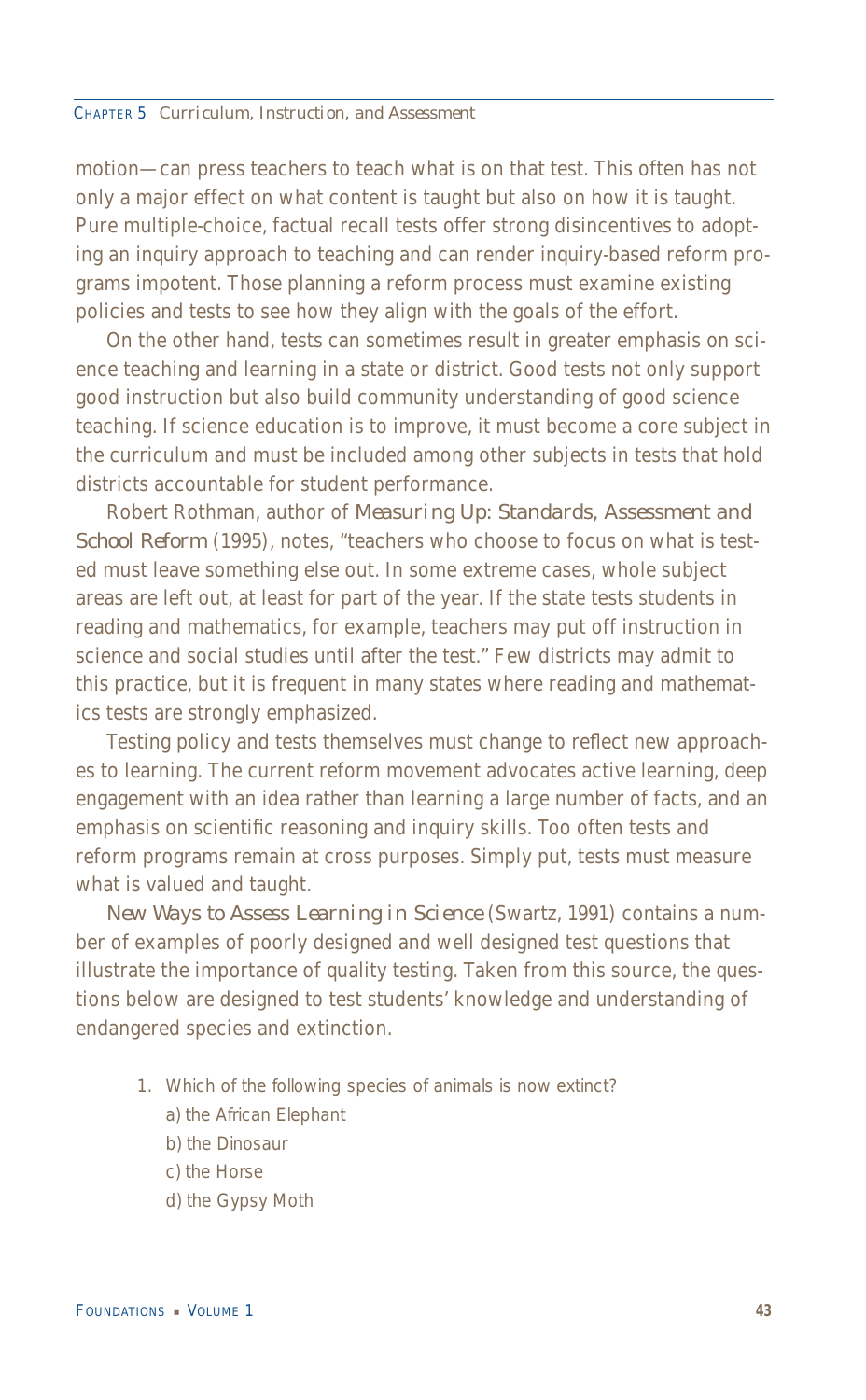#### CHAPTER 5 *Curriculum, Instruction, and Assessment*

2. True or False: Animals are said to be endangered if they no longer exist.

Correct responses to these questions may come from a real understanding of extinction, may reflect the student's familiarity with these particular facts and definitions, or may be lucky guesses. From the student response alone, it is not possible to tell. When tests emphasize factual multiple-choice and true-false questions, teachers and students are less motivated to explore the topic in a deep and intellectually meaningful way.

- 3. When prairie dogs are near farms they eat farmers' crops. Because of this, farmers have killed thousands of prairie dogs. Black-footed ferrets eat prairie dogs. Explain what problem this poses for the ferrets and why this is a problem.
- 4. Suppose you were asked to observe the feeding habits of black-footed ferrets so that you could gather some data about this problem. Describe what you would do to make sure that your observations were as accurate as possible and that you brought back data that other people could trust. Write out a plan listing all the things you would think about beforehand.

Open-ended questions like these provide information not only on what children know but also on how they use what they know—they reveal the thinking processes of the test-taker. A fourth-grader's response to Question 3 follows:

If there aren't enough prairie dogs for the ferrets to eat many of them will starve to death. That's because prairie dogs are their main food. If the farmers kill most or all of the prairie dogs, this will be a big problem because most of the ferrets might die. This would mean that their population would become very low. This would mean that they could become endangered species. And if they all die they would become extinct. Then there would never be any other ferrets. And maybe this would not just be a problem for the ferrets. If other animals depended on the ferrets for their food, they could become extinct too.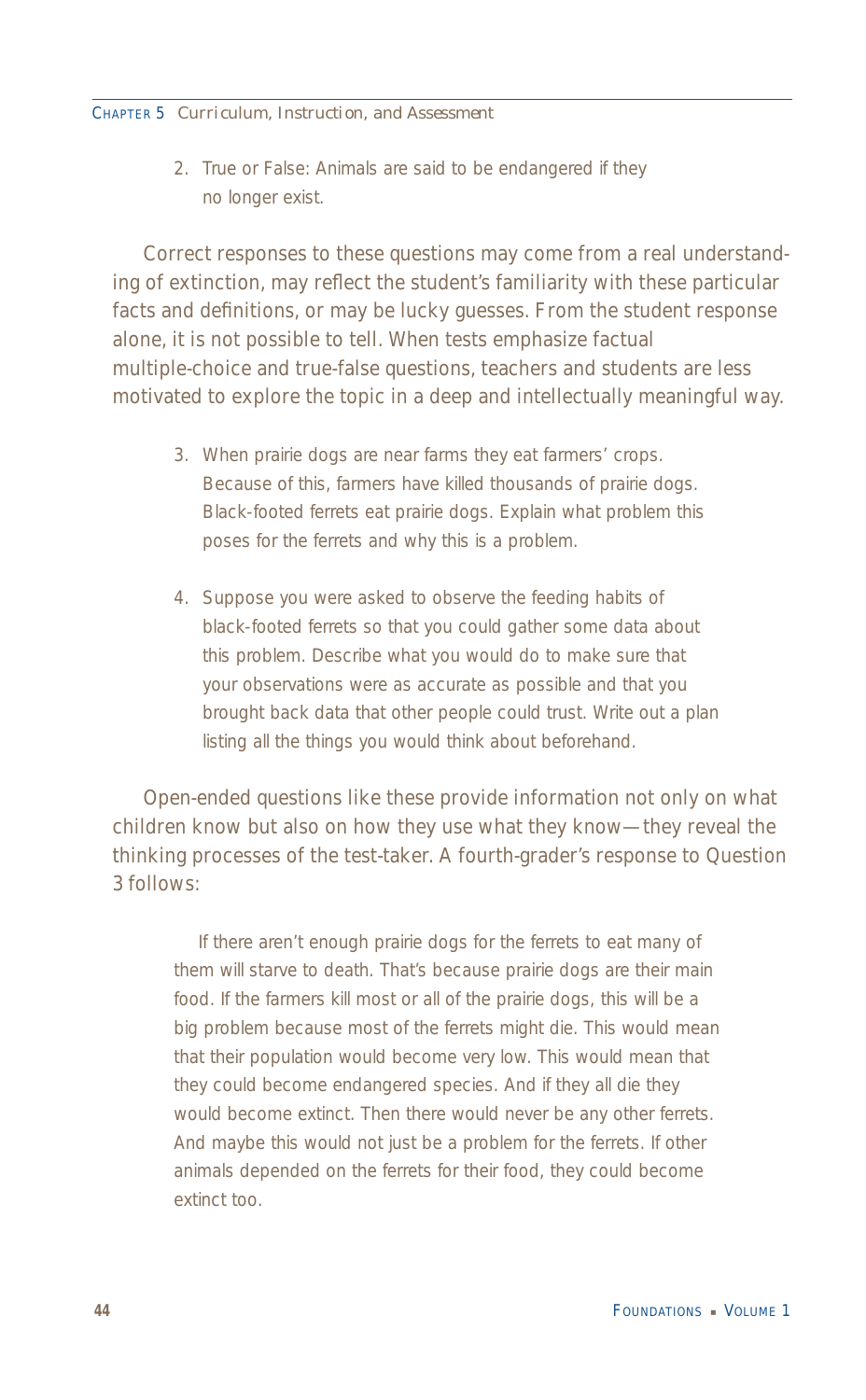This response demonstrates that the student understands quite deeply the concept of extinction and can use this understanding to explain the broader scientific connections and consequences of extinction. Contrast this response with question one, the ability to identify dinosaurs as an extinct species. It is not only more complex, it is more meaningful, powerful, and relevant. This is why the inquiry approach and systemic reform place such value on depth of understanding and the ability to use it. But teaching for this kind of understanding takes time, and it means making tradeoffs in the curriculum—not teaching something else.

Open-ended questions are one type in a group of so-called alternative assessments. These include a variety of strategies: exhibitions, performances, demonstrations, hands-on experiments, journal writing, computer simulations, and portfolios of student work (NCREL, 1994). Some cognitive scientists and education reformers, such as Theodore R. Sizer, argue that performances and exhibitions are the kinds of assessments that test instruction that leads to true learning. They demand much of students. Students must demonstrate their learning in the real-world context and exhibit a range of abilities, not just specific skills and factual knowledge (Rothman, 1995).

The disadvantage of open-ended questions and other alternative assessments is that they are costly, difficult to create, time-consuming, and difficult to score. There are many questions about the feasibility of their use, particularly on a large scale. But interesting work is in progress in many places.

Some assessments are being developed at the classroom and school levels that are directly related to the curriculum. In Pasadena, teachers are using student science notebooks as assessments as well as performance tasks. Jerry Pine, a scientist partner in Pasadena, contends that "performance assessments for grades K-6 should be linked to the curriculum." The Pasadena model is being implemented in part by teachers who are well versed in teaching inquiry-based science in collaboration with scientists and assessment consultants. The starting point for developing the assessments is usually the embedded assessments found in exemplary commercial curriculum units.

There are still many challenges<sup>1</sup> to be overcome: how to create costeffective assessments, how to score them objectively, and how schools and districts can use them effectively for accountability. Science education

<sup>1</sup> Robert Marzano, deputy director of training and development at the Mid-continent Regional Educational Laboratory, has created some useful rubrics for scoring performance tasks. The rubrics are based on the various skills that students are expected to develop and demonstrate (see *Assessing Student Outcomes* by Marzano and colleagues).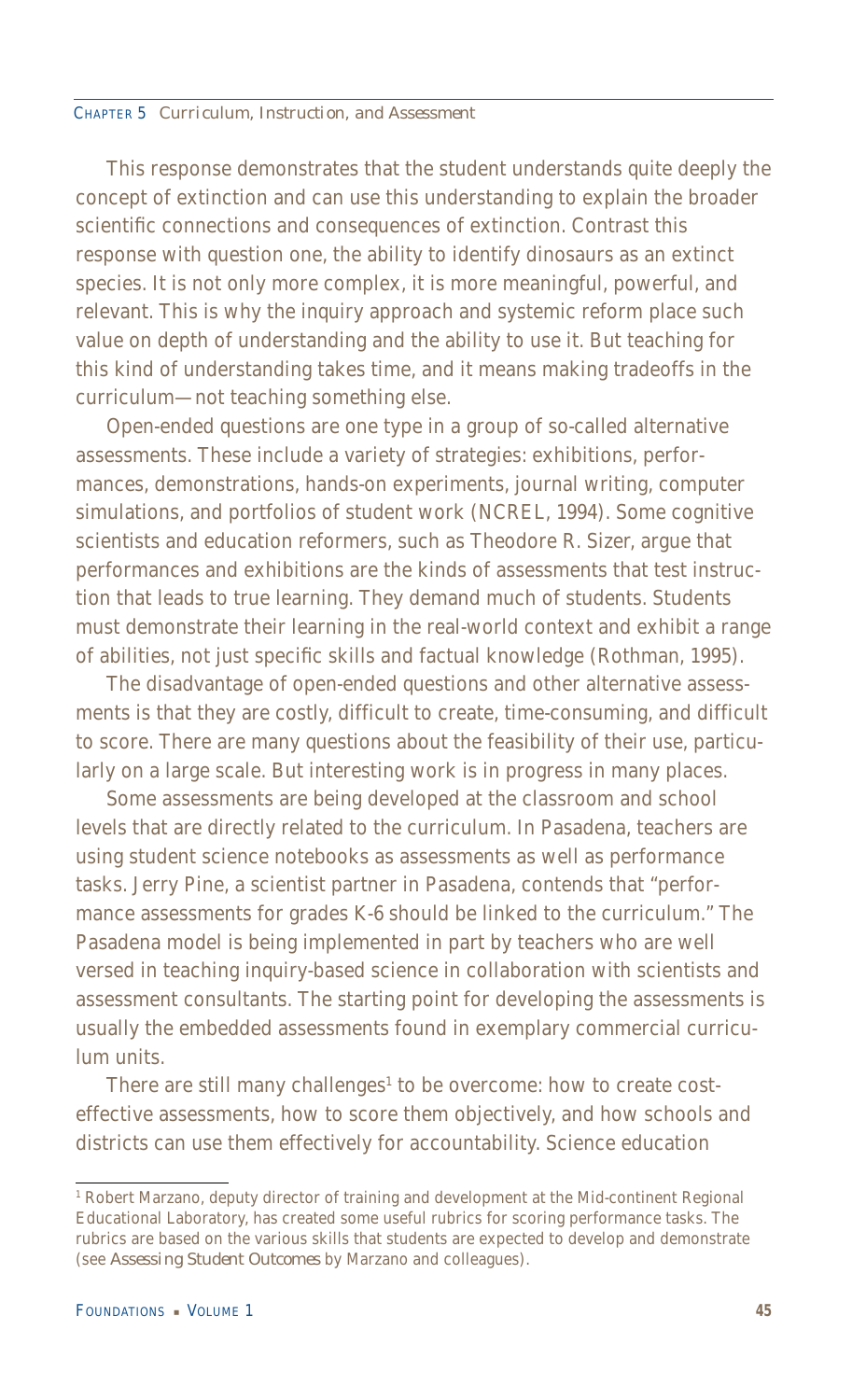reformers must find a way to satisfy both the demand for accountability what is happening at state, district, school, and classroom levels—and the need to develop appropriate and useful measures of what the reform effort values. It is not enough to condemn traditional multiple-choice testing. Reformers themselves must begin to offer alternatives. In the meantime, however, teachers must invest themselves in making valuable use of testing and making testing a valuable part of teaching and learning. They must sharpen their ability to use tests to guide instruction, to measure the development of their students, and to provide parents with accurate measures of their children's work.

#### **CURRICULUM, INSTRUCTION, ASSESSMENT RECAP**

- 1. States and districts should have a guiding curriculum framework document.
- 2. Schools and districts must provide students and teachers with high-quality instructional materials.
- 3. Schools and districts must have a system for purchasing, storing, and refurbishing materials kits.
- 4. Assessment instruments must align with teaching practices, instructional materials, and expectations at the district level.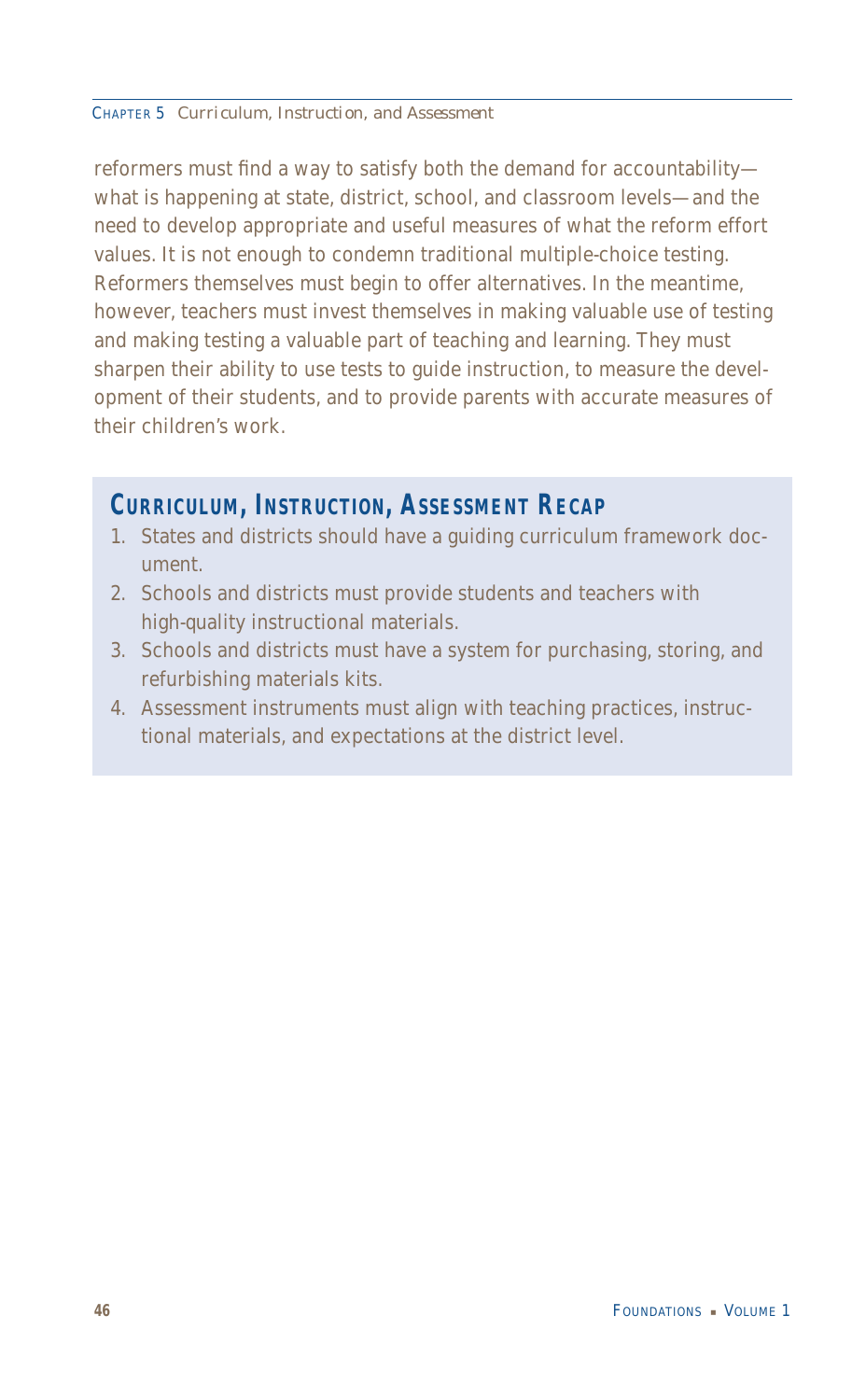#### References

- American Association for the Advancement of Science. (1993). *Benchmarks for science literacy: Project 2061.* New York: Oxford University Press.
- Eisenhower Mathematics and Science Regional Consortia. (1995). *Promising practices in mathematics and science education-1995.* Washington, DC: U.S. Department of Education, Office of Educational Research and Improvement.
- Marzano, R.J., Pickering, D., and McTighe, J. (1993). *Assessing student outcomes: Performance assessment using the dimensions of learning model.* Alexandria, VA: Association for Supervision and Curriculum Development.
- Massachusetts Department of Education. (1996). *The Massachusetts science and technology curriculum framework: Owning the questions through science and technology.* Boston, MA: Massachusetts Department of Education.
- National Research Council. (1996). *National science education standards.* Washington, DC: National Academy Press.
- North Central Regional Education Laboratory (NCREL). (1994). *Pathways to school improvement.* Oak Brook, IL: North Central Regional Education Laboratory.
- Rothman, R. (1995). *Measuring up: Standards, assessment, and school reform.* San Francisco: Jossey-Bass.
- Swartz, R. (1991). *New ways to assess learning in science.* Boston, MA: Center for Teaching Thinking, University of Massachusetts.

#### Suggested Readings

- Brown, J., and Shavelson, R. (1996). *Assessing hands-on science: A teacher's guide to performance assessment.* Thousand Oaks, CA: Corwin Press.
- Center for the Study of Testing, Evaluation, and Educational Policy. (1992). *The influence of testing on teaching math and science in grades 4-12.* Chestnut Hill, MA: Boston College.
- Hein, G., and Price, S. (1994). *Active assessment for active science: A guide for elementary school teachers.* Portsmouth, NH: Heinemann.
- National Science Resources Center. (1996). *Resources for teaching elementary school science.* Washington, DC: National Academy Press.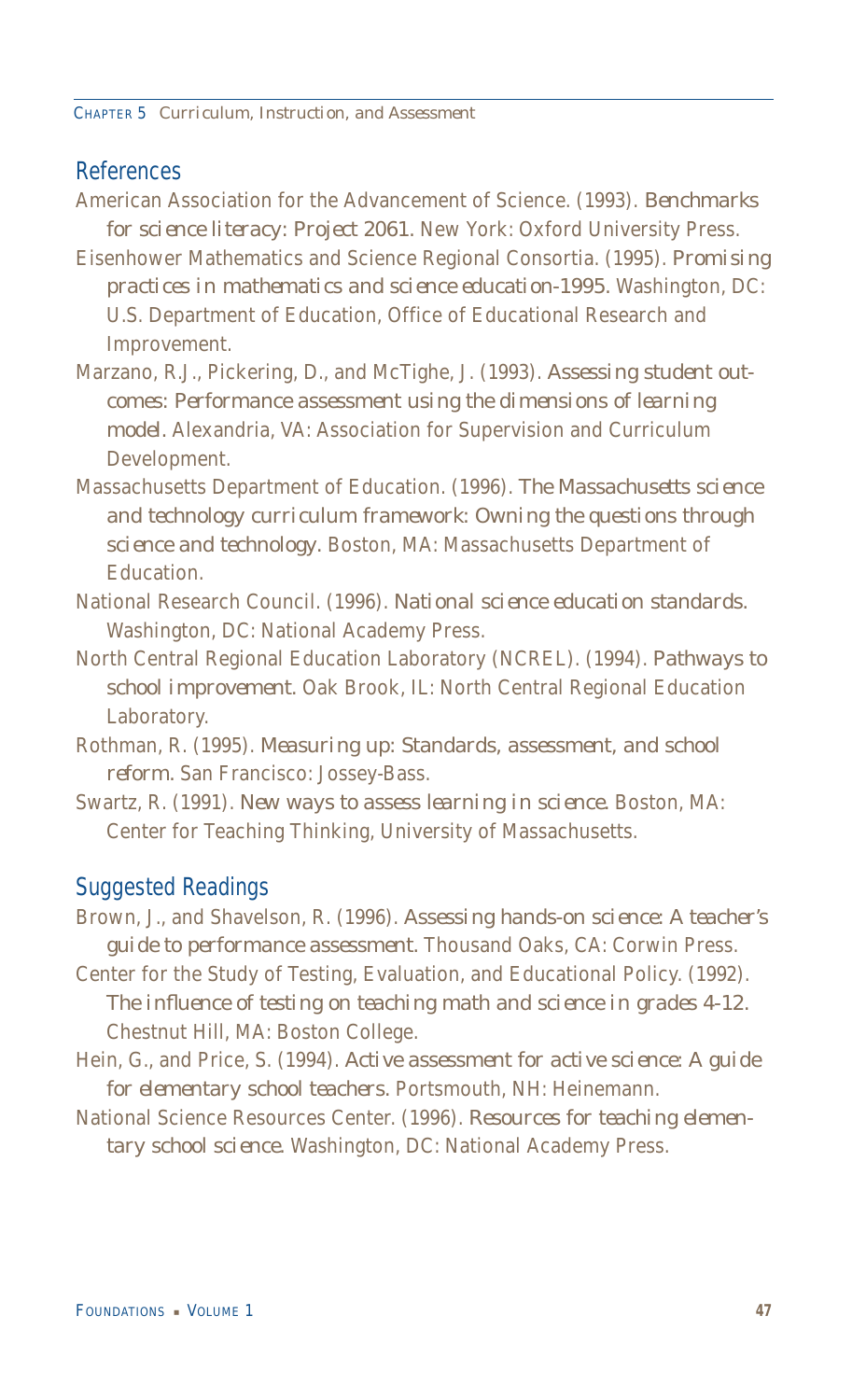CHAPTER 5 *Curriculum, Instruction, and Assessment*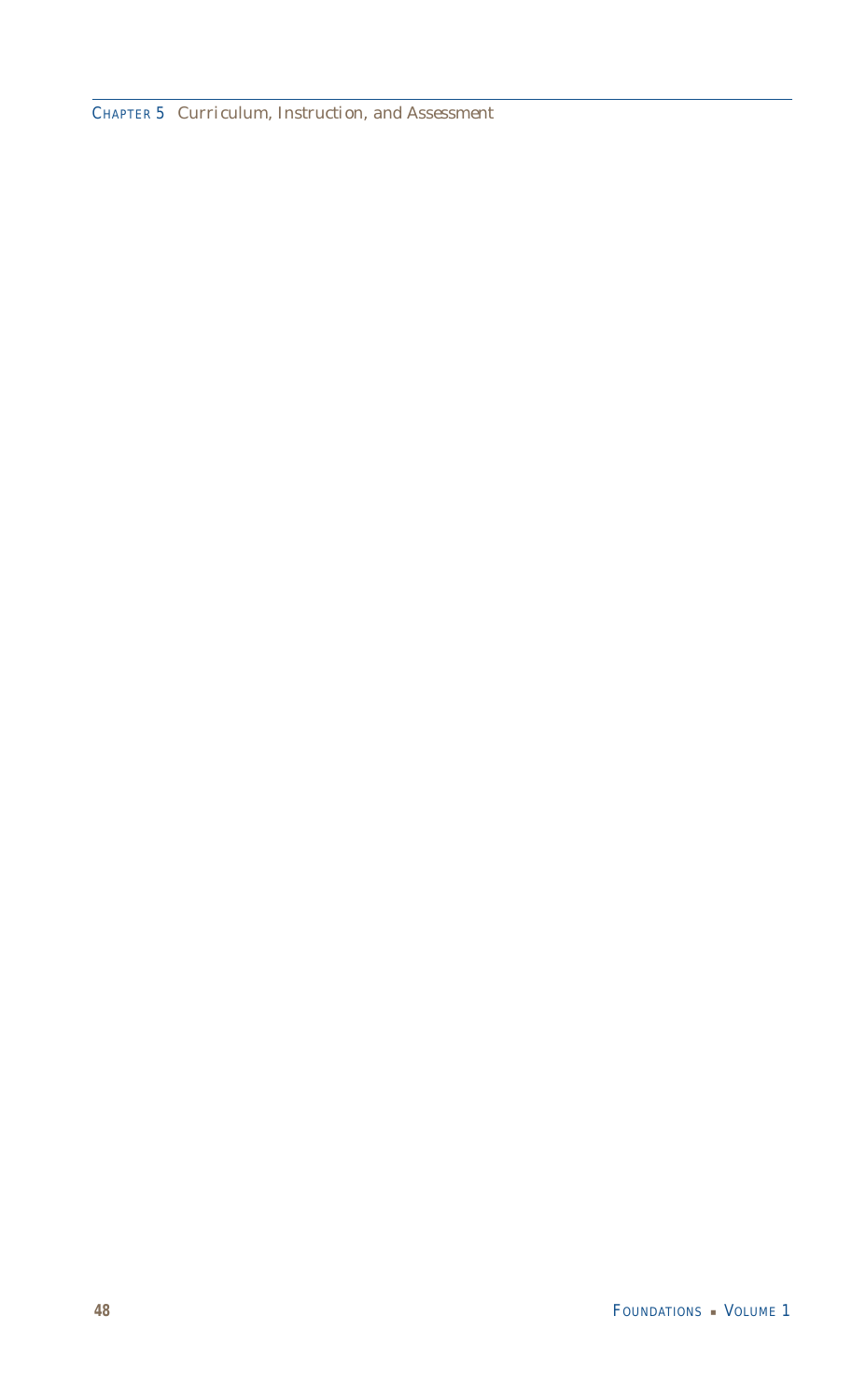#### C H A P T E R 6

# **Professional Development**

**I** nspired to retake control over their own professional growth, 10 elemetary school teachers in Cleveland, Ohio, established a study group they nspired to retake control over their own professional growth, 10 elemennamed "Journeys." The teachers met once or twice a month to improve their skills in inquiry-based teaching, coaching, and mentoring, and to discuss ideas about learning theory. "[We] developed a new culture for learning," says science resource teacher Bill Badders, who organized the group several years ago. It has provided the opportunity "to reflect honestly and openly about our pedagogy, our content understanding, our knowledge of teaching, and our ability to assess both ourselves and our students" (Badders, 1996).

*Educators are moving away from fragmented, piecemeal offerings to coherent professional development plans organized around school and district goals for educational improvement.*

Although self-initiated, Badders's study group is an example of the innovative ways educators are thinking about professional development—a vital element in any systemic reform effort. Historically, professional development consisted of a menu of offerings: discrete sessions that teachers would choose from, based on their individual interests. But some researchers now argue that these more conventional forms of enhancement are ineffective, primarily because they are designed in isolation of teachers and do

not address the realities of the classroom (Corcoran, 1995).

Educators are moving away from fragmented, piecemeal offerings to coherent professional development plans organized around school and district goals for educational improvement (Sparks, 1994). Random, packaged events are being replaced by programs that engage teachers in an ongoing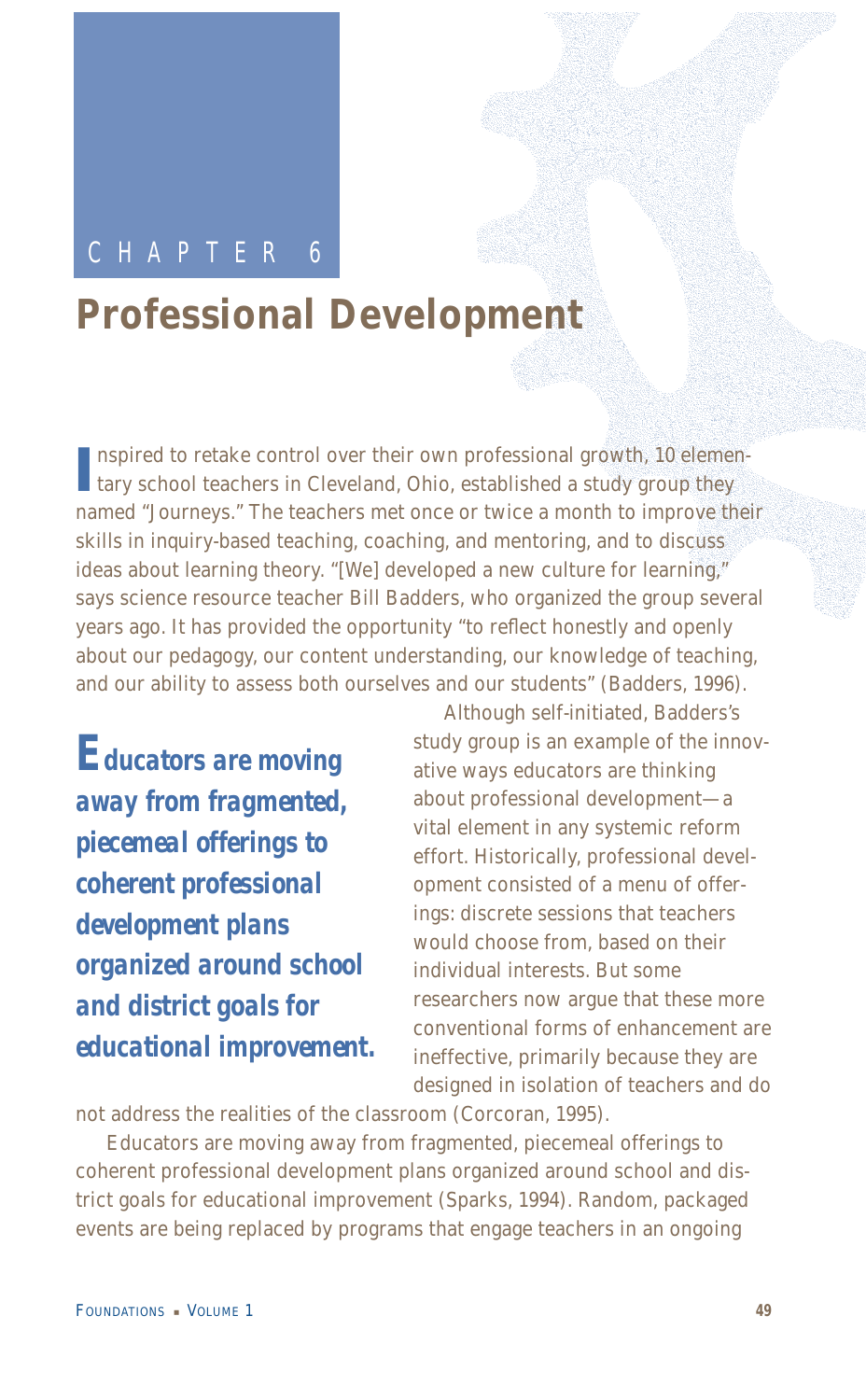process of reflective learning (Regional Laboratory for Education Improvement of the Northeast and Islands, 1995).

With these changes, knowledge of what makes for meaningful, effective professional development has grown. The National Science Education Standards (1996) are among works that identify the characteristics of good professional development: collegiality and collaboration; participant involvement in decisionmaking; experimentation and risk taking; and integration of individual, school, and district goals (Arbuckle and Murray, 1989). Perhaps most important, professional development must be "based on what is known about learning and the process of change" (Loucks-Horsley et al., 1987).

In the move toward improved professional development, educators have stumbled upon a new challenge: the skills and interests of teachers and administrators are ever-changing. As a result, they are seeking ways to balance professional development that is geared toward particular levels of understanding and experience with the needs of teachers, schools, and districts to remain flexible and adaptable. In this chapter, educators share a number of lessons about how to design professional development to maximize the improvement of science education in their schools.

#### *Schools and districts must redefine professional development and find innovative, flexible ways to create and manage time for it.*

Teachers need professional development experiences that give them opportunities to share knowledge, to connect their learning directly to the context of their teaching, and to gain leadership expertise (Darling-Hammond and McLaughlin, 1995). Strategies often include peer coaching, researcher experiences, journal writing, mentoring, networking, and study groups like the Journeys project in Cleveland.

In Mesa, Arizona, science program director Susan Sprague believes these alternative approaches are gaining ground. As the skills and interests of teachers evolve, the Mesa program puts less emphasis on introductory curriculum workshops and other forms of *information giving* and focuses more on contemplative, collaborative learning. These strategies allow teachers, who often work in isolation, to reflect on experiences, spend time in each other's classrooms, and get feedback from those who know their schools and students best—their fellow colleagues.

Greg Knisely, a professor at Rhode Island College, is experimenting with another approach. He works with a consortium of school districts on a jointly run, NSF-funded project called KITES—Kits in Teaching Elementary Science. The project pairs experienced teachers from the districts with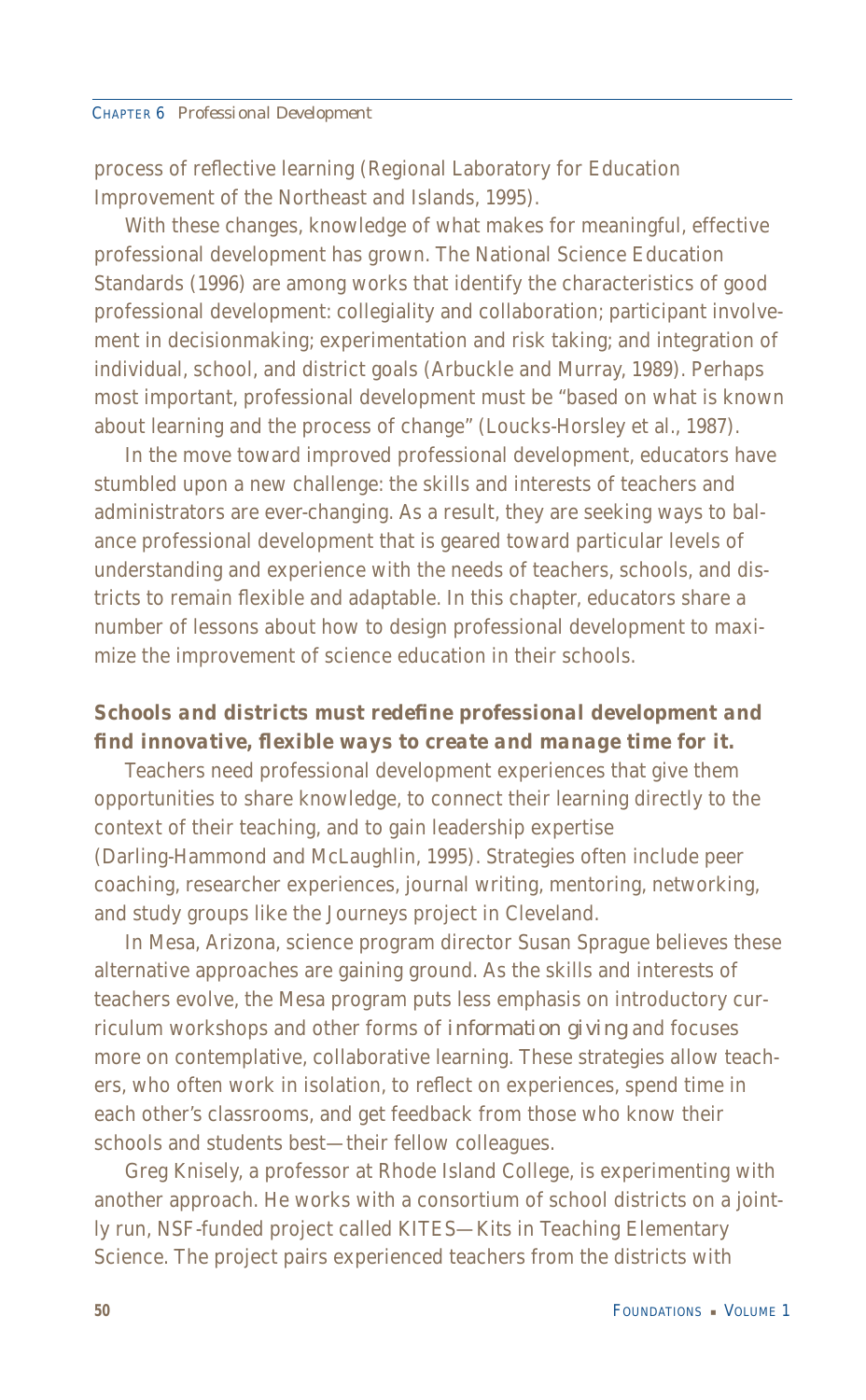college students who are training to become teachers. The experienced teachers prepare inquiry-based science instructional materials and then introduce them into their classrooms in collaboration with the teachertrainees.

Linda Gregg, the administrative specialist for K-5 mathematics and science in Las Vegas, also uses classroom collaboration as a form of professional development. Teacher-leaders conduct science lessons in classrooms while the class teacher learns by reflective observation. Because this takes place in their own classrooms with their own students, teachers who might ordinarily be reluctant to teach science gain confidence and insight into their own abilities as well as those of their students.

*Many of the professional development solutions that educators have created require a new approach to scheduling, staffing, and grouping arrangements, rather than a great deal of money or work.*

However, these communities have discovered that the absence of time for professional development is a constant impediment to teacher growth. Although Lorraine Blume, a teacher-leader in Las Vegas, has been fully released from regular classroom duties, she cannot find enough time for everything she believes is important for effective professional development. Her colleague Linda Gregg feels the same way. "There just isn't enough time for the thinking and planning that professional development requires." As a result, both constantly seek new ways to manage their time.

Many of the professional development solutions that educators have created require a new approach to scheduling, staffing, and grouping arrangements, rather than a great deal of money or work. (Harvey, 1995; Darling-Hammond and McLaughin, 1995). Carmen Quintas, assistant principal at New York Public School 98, found a way to provide professional development during the school day. She worked with the assistant principal in charge of scheduling and created opportunities for teachers to have what Quintas calls "mass preps." All of the teachers at one grade level got a common planning period that they use for grade-level professional development. This not only resulted in more time for professional development, it contributed to the formation of a growing learning community among faculty and staff, and in turn helped to make professional development an "integral part of [the] teachers' work" (Corcoran, 1995).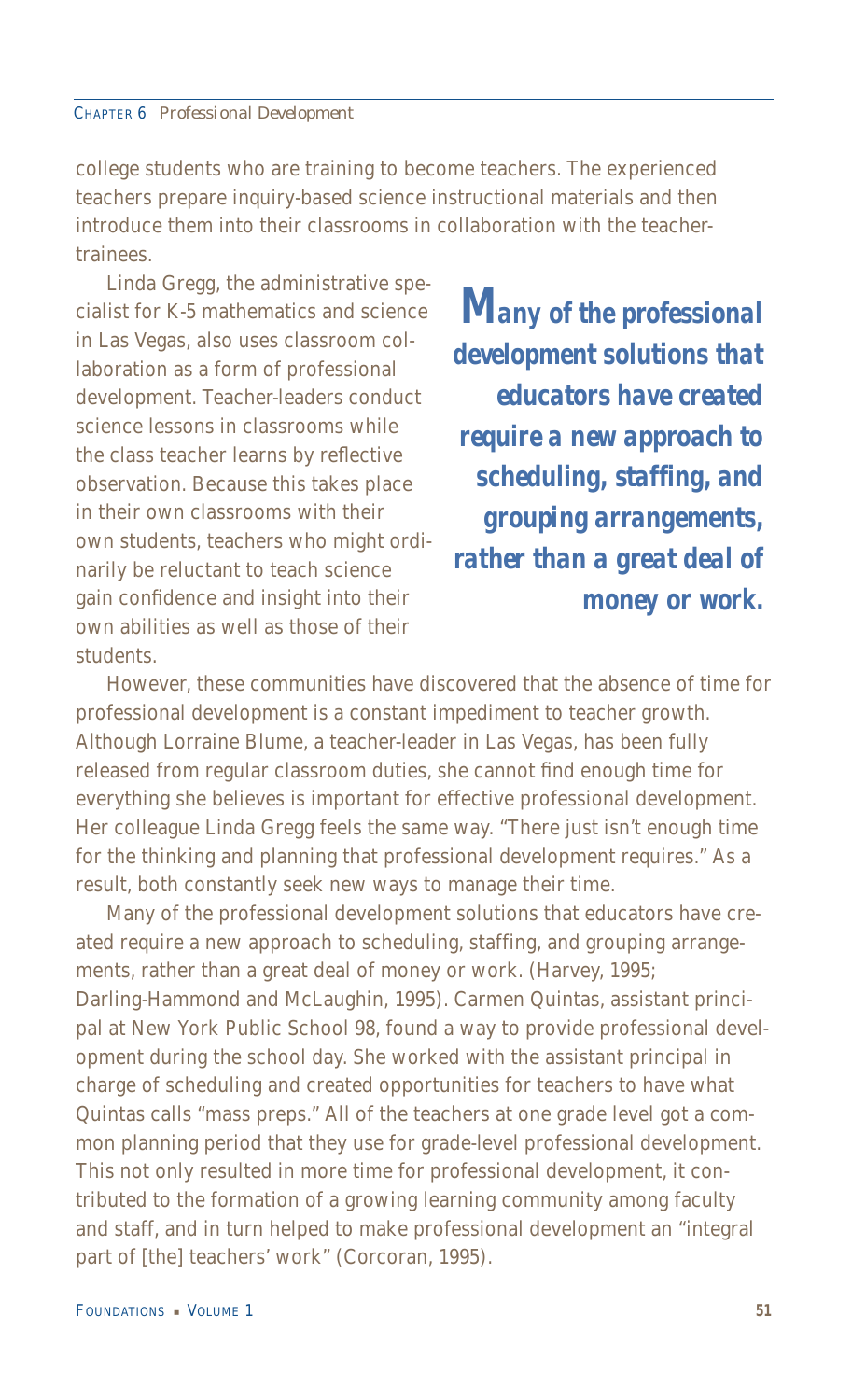#### *Professional development programs must be led by teams that include members with scientific expertise and must incorporate activities that model the kinds of effective science teaching and learning that is expected to take place in classrooms.*

Researchers agree that regardless of the approach taken, professional development should reflect the best of classroom practices (Loucks-Horsley et al., 1989; Corcoran, 1995). "We can't talk at teachers," says Melanie Barron, science coordinator for Cambridge, Massachusetts, and leader of the NSF-funded Habits of Mind teacher enhancement project. "Instead, we do with them what we want them to do in the classroom. If you want your teachers to have children learn from the environment, you have to take them to a pond for a sampling expedition."

Professional development leaders also need to practice the pedagogy they are trying to promote. Jennifer Moore, of the Cambridge project staff, explains that they want teachers to identify and respect students' prior knowledge, so they try to respect teachers' experience and knowledge during professional development.

Lorraine Blume cautions that change does not come about instantaneously and can be hard to maintain. She sometimes even finds herself falling back into old habits. "Fifteen years ago, I was a traditional teacher," she explains. "I still see little bits of that come to the surface; if I don't catch it until after I am done, it can hurt the professional development because then I'm not walking my talk. Whatever we believe about how kids learn we have to believe about how adults learn. Not that we should treat adults like children, but it is a good reality check so we don't fall into the old paradigm." Blume says she has to laugh when she finds herself reverting to bad habits. "I just say to myself, 'There's still more work to be done.' "

Professional development programs must allow teachers to see and experience good science teaching firsthand. Mesa, Arizona's Susan Sprague observes that teachers and administrators need "lots of operational definitions of what good science looks like," and suggests that even if they have to go to another community to experience it, it is worth the trip. Furthermore, she adds, teachers need many direct experiences using good materials in order to reach the basic comfort level required for further growth. Lorraine Blume notes, "It's important, particularly with science, to start with the materials so that teachers have a common experience that they can speak from."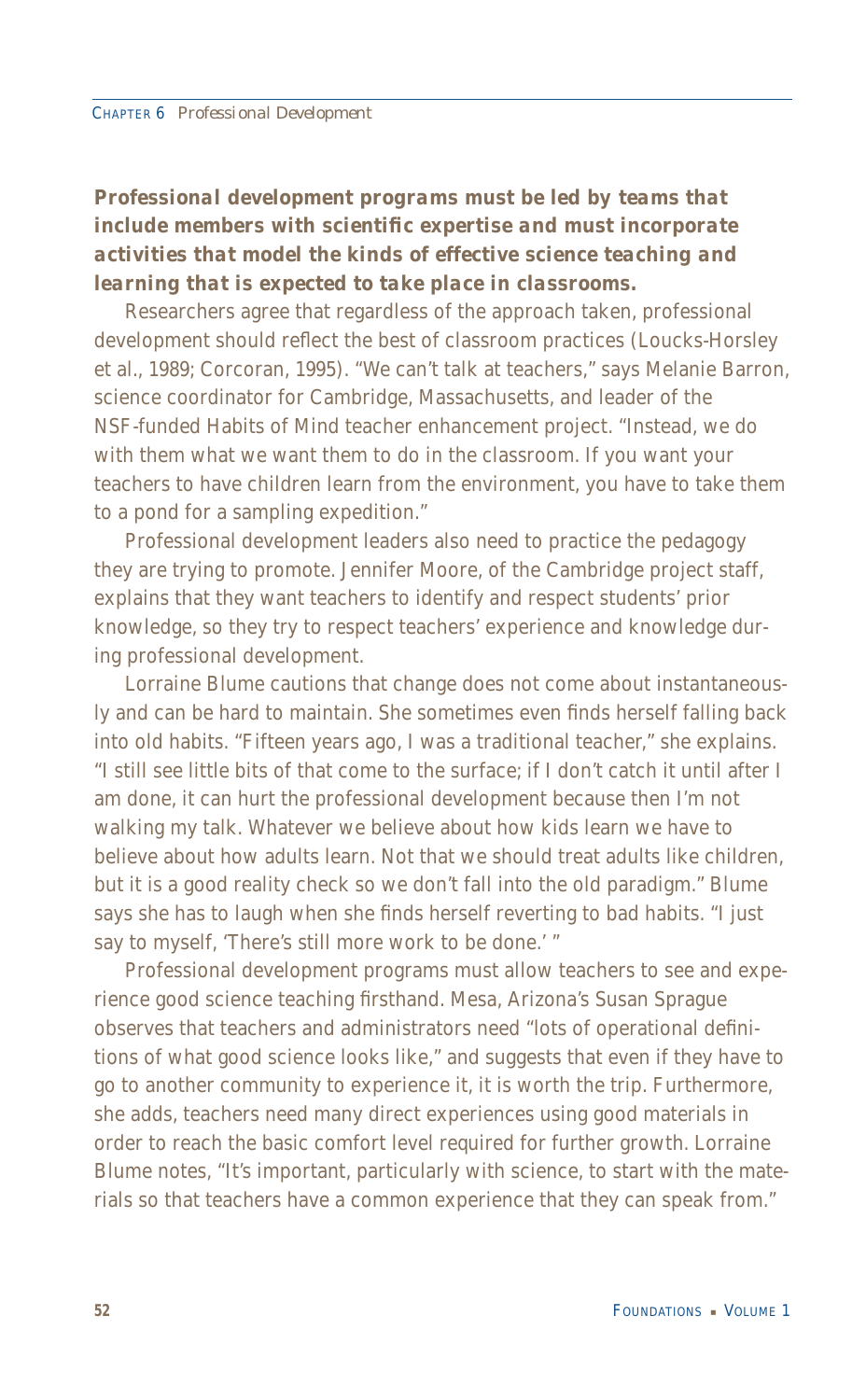#### *Professional development programs should encompass a range of teacher experience and, for all teachers, extend over a long period of time.*

Effective professional development arouses in teachers an ambition for lifelong learning—continuous advancement in knowledge and experience no matter what the age or professional condition of the teacher (Harvey, 1995; National Research Council, 1996).

Specialists now realize that for this type of professional development to become commonplace, they have to develop sequences of learning that build on one another; support ongoing development over long periods of time; and consider the diverse needs, interests, and experiences of the participants. But, it is not easy to design long-term professional development programs that effectively advance teacher growth and maintain momentum over the course of years. One community decided to begin its science education reform by introducing teachers to the science materials. The following year, they focused on strategies like cooperative learning and questioning. The next year they tried to initiate study groups. Eventually, the science coordi-

# **STARTING FROM THE BEGINNING IN HUNTSVILLE AND DECATUR, ATHENS, FORT PAYNE, SCOTTSBORO, AND MORGAN CITY SCHOOLS**

Arlene Childers—a former Huntsville, Alabama, teacher who is now a director of the NSF-funded Hands-On Activities Science Program—knew that many teachers were at the starting point of using inquiry-based materials and would need firsthand experience with the materials over an extended period of time.

She and her colleagues resolved to begin slowly. They developed a plan that brings teachers together twice a year for a full day of professional development focused only on the curriculum modules. The first day—devoted to questions the teachers have about instruction and content—occurs at the beginning of the school year; it is timed when teachers actually begin to use the materials.

"It was important to consider how teachers learn and their need to have concrete experiences with the curriculum," says Chiders. Then, in the middle of the year the teachers reconvene to fine-tune their expertise. This time, they focus on additional portions of the units, ask questions about things that were not working, share experiences about what works well, and discuss new ideas intended to move the entire group forward. This way, the teachers have a chance to make some adjustments in their practice before the end of the school year. This is only a small part of their larger program, but it is an important necessary foundation for teachers just beginning and for teachers building more meaningful experiences over time.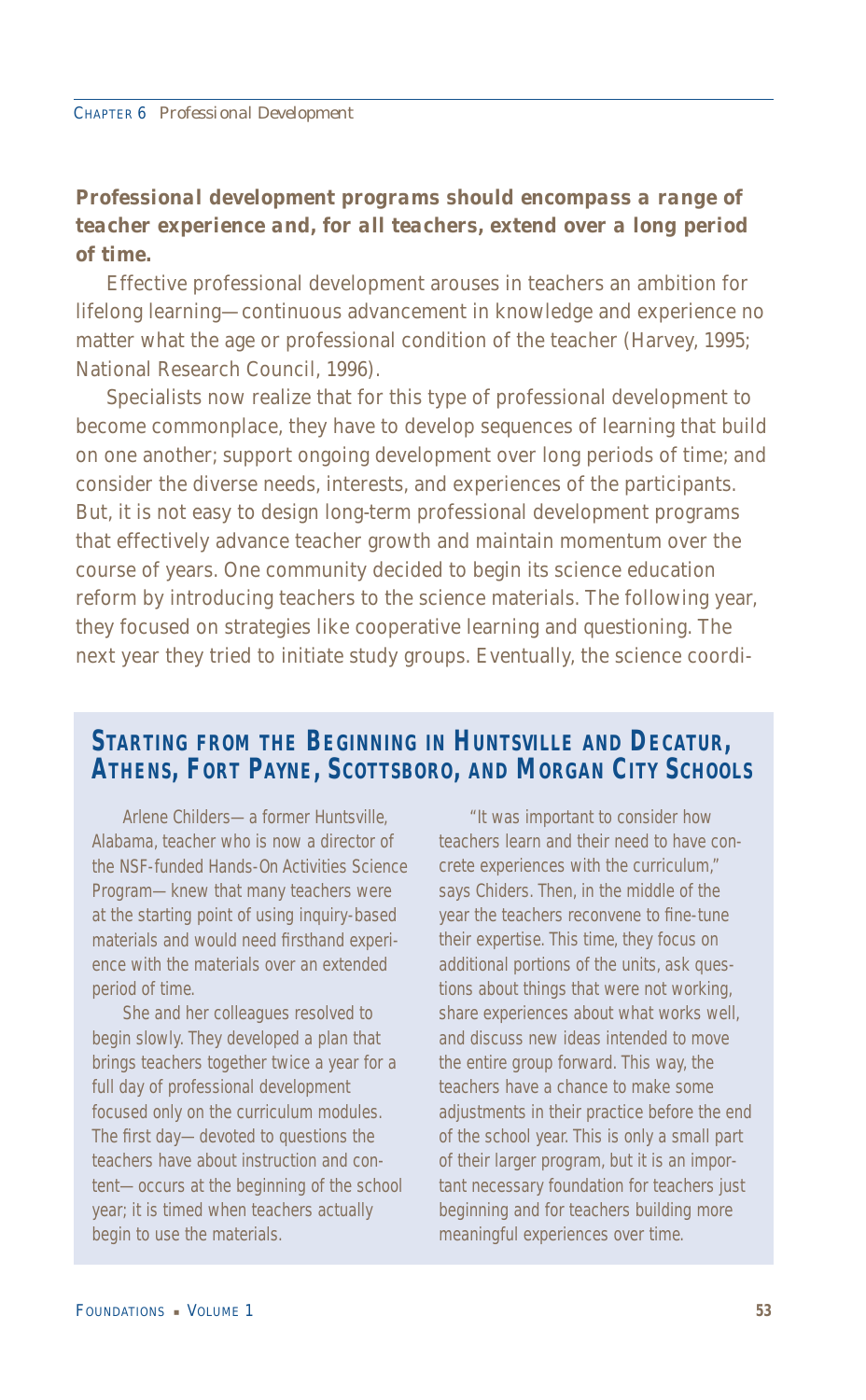nator found that even though teachers were participating in the program, their needs and interests did not necessarily mesh with the professional development plan. They had to create a new structure that was more flexible

*Collaborating with established science institutions to support teachers' learning is a critical component of professional development that can fill in gaps in understanding and expand overall content knowledge.*

and would allow for individual as well as group progress.

A flexible, diversified plan is also important for communities that have a high rate of teacher mobility from grade to grade and in and out of the school system. One science coordinator, for instance, was in the fourth year of his reform program and thought that nearly all his teachers had participated in science professional development. He discovered, when he looked more closely, that 20 percent of the teachers who had begun the program were no longer in classrooms and 35 percent of the teachers had switched grades. The coordinator learned that moving from

discrete professional development activities to sequences of activities was not enough. His program needed to be redesigned as a continuum of experiences to support an ongoing process of growth, but it also needed to remain flexible enough to accommodate teachers with different levels of expertise (Loucks-Horsley et al., 1989). The bottom line is that, every school and district will always have teachers at all stages of professional development.

Professional development has to happen over time because teachers need long-term experience in developing and honing new skills. At P.S. 98 in New York City, professional development takes place in continuous 4-week cycles. Carmen Quintas sees it as similar to planning for student learning. "You work on one area and concentrate on that and when you are ready to move on, you move on."

Andrea Bowden, supervisor of science, mathematics, and health in the Baltimore Public Schools, learned this the hard way. Under pressure to produce quick results, she was tempted to do "too much too soon." Melva Greene, her colleague, elaborates, "We set out to give people the world in one step…the pace was so tremendous that the teachers never learned step one well before we went on to two and three." Professional development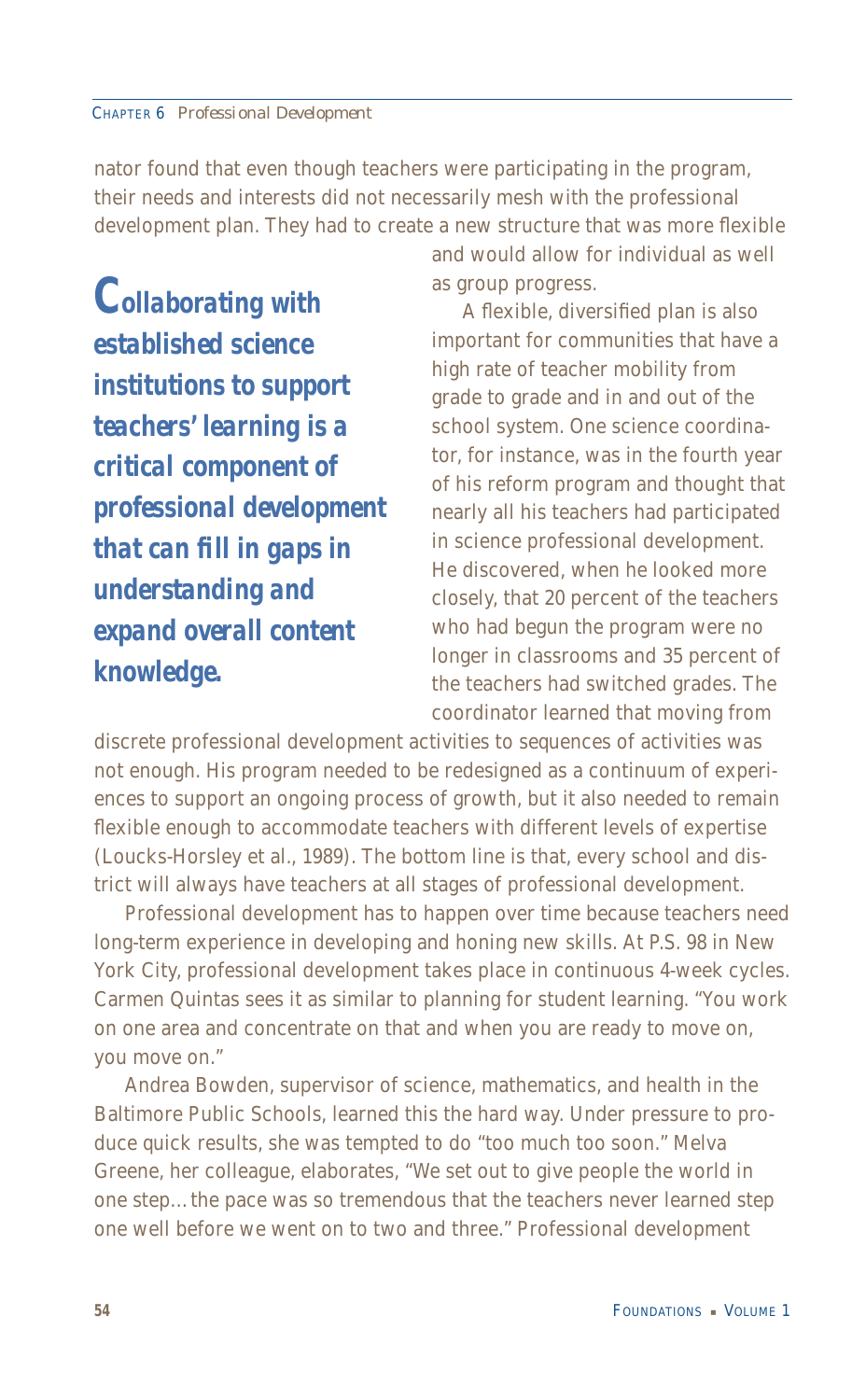activities, say Bowden and Greene, should be carefully sequenced to allow time for teachers to build expertise.

Effective professional development also accommodates the participants' range of interests and prior knowledge. Lorraine Blume found that professional development sessions she facilitated, "didn't quite become what I wanted them to become," because she failed to understand what her audience wanted or expected. Now she assesses what participants already know and what they want to know. "It's deadly to assume that everyone is going to come in with the same mindset," says Blume, "so I learned to be better at asking participants what they expect—quite often changing my plan."

Many teachers avoid teaching science because they lack experience with the content and have little confidence in their ability to teach it. "Most college programs do not prepare teachers well to teach science," says Sandy Lam, program director for curriculum improvement and professional development in San Francisco. Making this challenge still more daunting is the demands inquiry-based science places on teaching. Inquiry-based teaching requires a much deeper understanding of content than the more traditional approaches to teaching. As a result, professional development programs must be pliable enough to accommodate a range of levels of content understanding.

### **CHANGING HABITS OF MIND IN CAMBRIDGE**

"There hasn't been a talk except for where they've asked for it," muses Melanie Barron, science coordinator in Cambridge MA, about her professional development program for five teacher-leaders.

Her leaders are making the difference for science teaching in the district. Barron has been working with a grant from the National Science Foundation to implement the Habits of Mind program to improve science teaching in Cambridge, kindergarten through eighth grade.

The program includes professional development for classroom teachers, but uses five science staff development teachers to provide most of the classroom support. According to Barron, they are key in

the development of the program throughout the district. All were teachers relieved of classroom responsibilities to support other teachers' science teaching full time.

"[I] poured everything into supporting them, " Barron remembers, customizing to their needs and addressing a wide range of topics in a variety of ways. "We have had every flavor...working with scientists, planning, organizing, writing grants, working with local university students. There hasn't been a talk except for where they've asked for it," she notes again for the sake of emphasis. "Now, after two years, they are totally in charge of their own learning. They know what resources I can deliver and they tell me what was effective."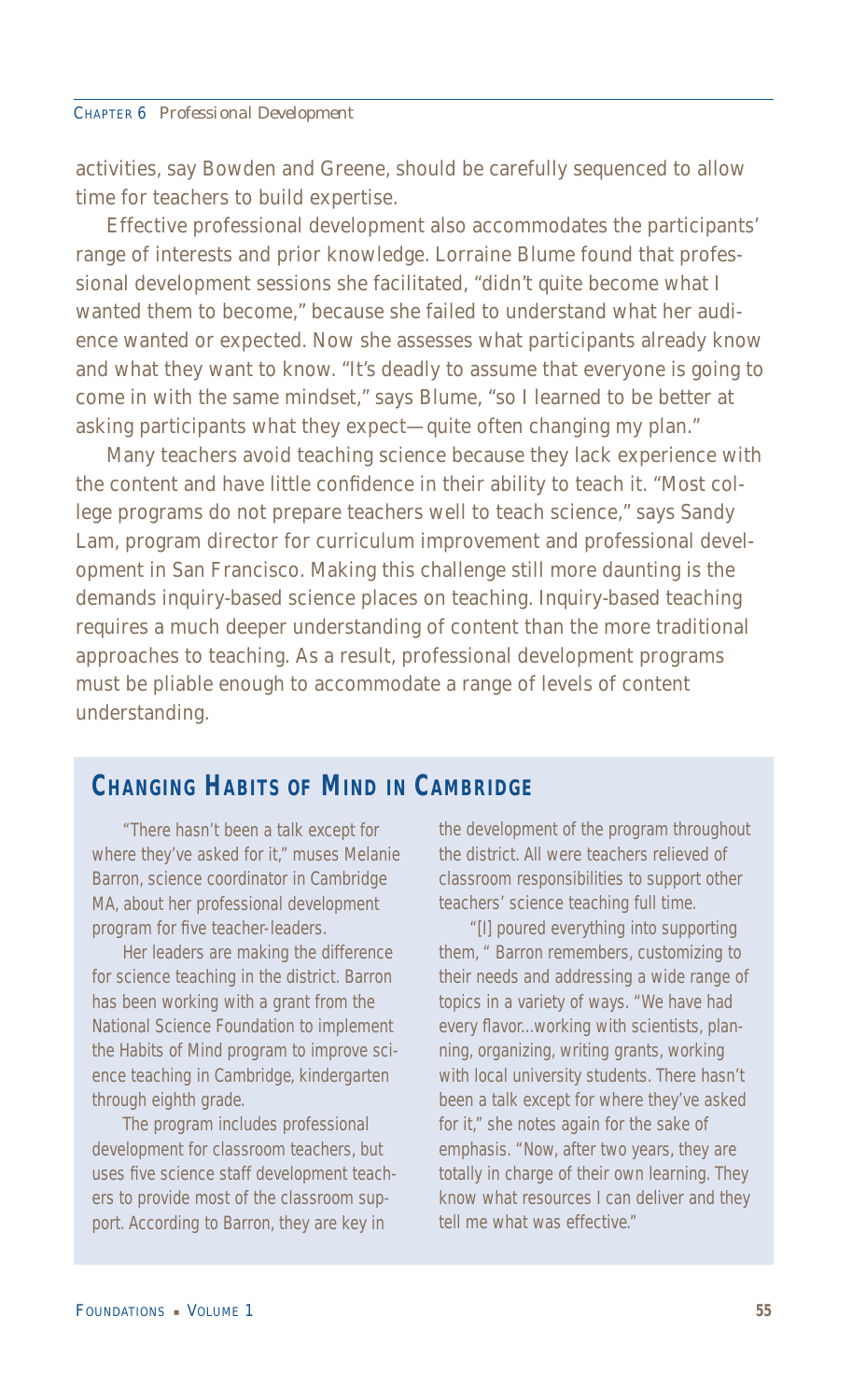Collaborating with established science institutions to support teachers' learning is a critical component of professional development that can fill in gaps in understanding and expand overall content knowledge. In Buffalo, for example, the school system works with the Museum of Natural History. In most efforts, however, educators collaborate with higher education institutions to identify science professors and research scientists that understand this team approach to professional development. Others are working directly with scientists to help them shift their teaching styles to fit this new approach. Teachers and scientists at Cal Tech in Pasadena are supporting such instruction by developing modules to improve and broaden teachers' content knowledge. Teacher-scientist teams will lead groups of teachers in what they describe as "an inquiry-based learning community like that of an exemplary classroom."

Finally, it is essential to recognize and plan for an often-shifting population of teachers. In Mesa, Arizona, the strategy of continuous professional development has evolved to better accommodate the needs of new teachers. A mentoring program has, for the most part, taken the place of introductory workshops on the modular curriculum Mesa uses. Each new teacher receives customized attention and support by being paired with an experienced teacher for the year. The experienced teachers benefit as well; they become even more comfortable with the instructional materials and deepen their own understanding. As strategies like this one emerge, educators will continue to make professional development a more effective tool in improving science education.

#### *Teachers value professional development that is created onsite and led by other teachers and colleagues they respect.*

Through their mentoring program for new teachers, Mesa, Arizona, administrators learned the value of professional development based at the school site and conducted by respected teacher colleagues. This approach embeds professional development in the workplace and directly relates it to teachers' real classroom experiences (Corcoran, 1995). It allows for teacher input into professional development so that it is planned and owned by the teachers themselves. And, to the extent that teacher-leaders are ready, professional development can be run by their fellow teachers.

School administrators need to seek out and mobilize resources for professional development within their schools. One teacher-leader says he has grown professionally because his principal gives him opportunities to pursue his interests and the authority and responsibility to lead projects in the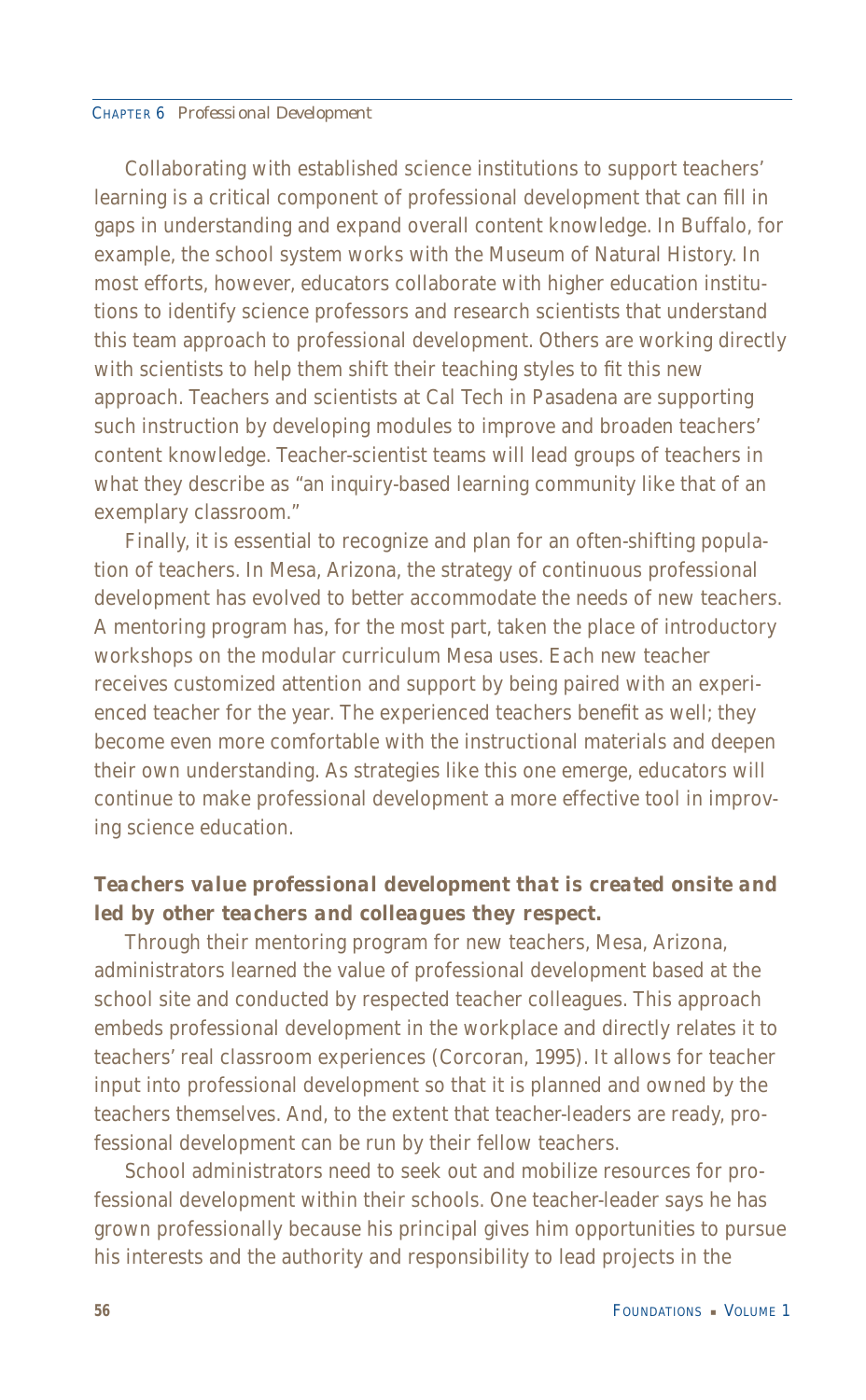school. Another teacher in the same district is capable of leading professional development work with colleagues and eager to try, but has been overlooked by her principal. Such shortsightedness "wastes talent, increases costs, and contributes to the division between research and practice" (Corcoran, 1995).

Teacola Offett, principal of Orchard Elementary School in Cleveland, recognizes the talent in her own school and uses it. She explains that first she got to "know the teachers" and then identified one teacher in particular, Corlista Hardman, who was outstanding in the classroom. Though shy, Hardman wanted to get involved. Offett made her a teacher-leader in the district's science education program, Cleveland Revitalizes Elementary Science Teaching (CREST). Hardman was put in charge of the school's involvement in CREST and worked with the staff to help plan professional development. Now, several years later, Hardman is recognized across the district as a leader in science education.

Carmen Quintas in New York City confirms that some professional development is more widely accepted when it comes from teachers in her own school. "They're very receptive to their colleagues doing professional development," says Quintas, "and in many cases it is better received coming from them than from a supervisor or from district personnel, because they are people out there in the 'battlefield,' not just people who are telling them what they should be doing."

#### *The teaching practices promoted in professional development need to be supported by district and school administrators.*

One thing has proven itself over time—there will be little meaningful change unless the goals of a professional development program are aligned with larger school or district goals. Considerable research shows that active support by principals and district administrators is critical to the success of any change effort. Carmen Quintas recalls that the superintendent in New York's District 6 told all school administrators that the science program was to be supported; the administrators in turn communicated that message within the schools. After this clear message, "the principal paved the way," says Quintas, and the program took off.

Despite the boost Quintas received, generally speaking, support of the administration has to go beyond just the logistical. It also must become more than a mandate. After working for many years in urban school systems, the Center for Urban Science Education Program (CUSER) has found that quality science education must become everyone's responsibility—teachers and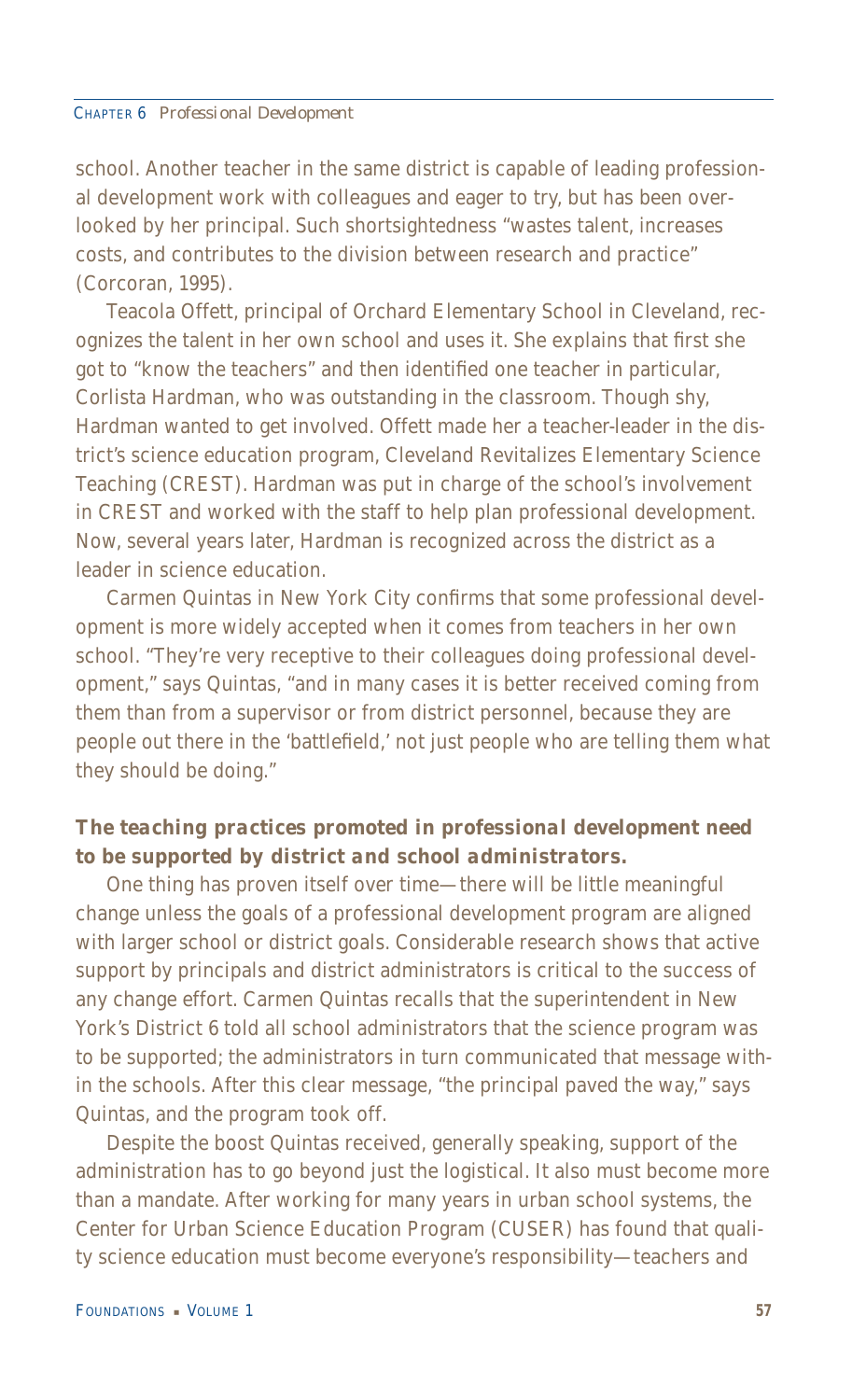administrators. Principals need to work closely with teachers not only to provide support, but to augment their own knowledge of science education.

Linda Gregg in Las Vegas believes that it is important for principals to understand the role of the teacher and what constitutes an appropriate science lesson. But they also must understand that it takes a long time—they will not see changes immediately. "Everybody expects professional development to be reflected the next day," says Gregg. "Do it Monday and see test scores up by Friday. It just doesn't happen."

Teacola Offett of Cleveland agrees, "the principal has to be very involved. When it first gets started, you definitely have to [have] a hands-on principal. [Teachers] have to see that this is important enough that the principal is physically there—not only in [the] reports." This is the essence of a systemic approach to improving science education. The responsibility for reform rests not only with teachers but also with district administrators, principals, counselors, parents, and community leaders (Kober, 1993).

#### **PROFESSIONAL DEVELOPMENT RECAP**

- 1. Schools and districts must redefine professional development and find innovative, flexible ways to create and manage time for it.
- 2. Professional development programs must be led by teams that include members with scientific expertise and must incorporate activities that model the kinds of effective science teaching and learning that is expected to take place in classrooms.
- 3. Professional development programs should encompass a range of teacher experience and, for all teachers, extend over a long period of time.
- 4. Teachers value professional development that is created onsite and led by other teachers and colleagues they respect.
- 5. The teaching practices promoted in professional development need to be supported by district and school administrators.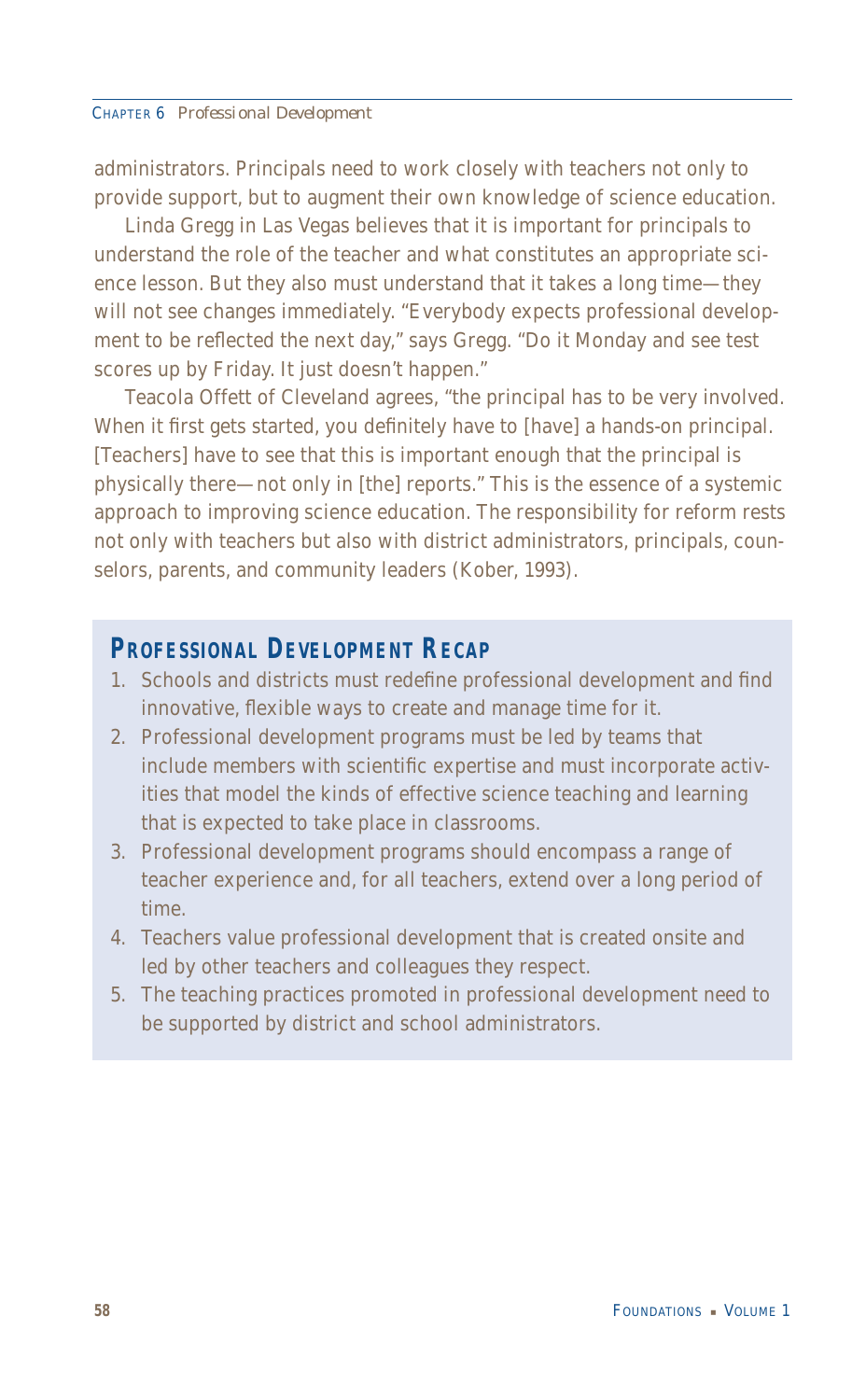#### References

- Anderson, R.D., and Mitchener, C.P. (1994). Research on science teacher education. In D. Gabel, Ed., *Handbook of research on science teaching and learning,* pp. 3-44. New York: Macmillan Publishing Company.
- Arbuckle, M.A., and Murray, L.B. (1989). *Building systems for professional growth: An action guide.* Andover, MA: The Regional Laboratory for Educational Improvement of the Northeast and Islands.
- Badders, B. (1996). Study groups as a tool for professional development. Unpublished article.
- Corcoran, T. (1995). *Helping teachers teach well: Transforming professional development.* Consortium for Policy Research in Education (CPRE) Policy Brief RB-16.
- Darling-Hammond, L., and McLaughlin, M. (1995). Policies that support professional development in an era of reform. *Phi Delta Kappan,* April: 597-604.
- Goals 2000. (1994). *Teaching and learning in changing education: Resources for education reform,* pp. 147-151. Washington DC: U.S. Department of Education.
- Harvey, G. (1995). Editorial. *The Regional Lab Reports on Professional Development,* October: 3.
- Kober, N. (1993). *Systemic reform of mathematics and science education: An urban blueprint.* Proceedings of a national symposium on mathematics and science education. Washington, DC: Council of the Great City Schools.
- Loucks-Horsley, S., Grennon Brooks, J., Carlson, M., Kuerbis, P., Marsh, D., Padilla, M., Pratt, H., and Smith, M. (1989). *Developing and supporting teachers for science education in the middle years.* Washington, DC: The National Center for Improving Science Education.
- Loucks-Horsley, S., Carolson, M., Brink, L., Horwitz, P., Marsh, D., Pratt, H., Roy, K., and Worth, K. (1989). *Developing and supporting teachers for elementary school science education.* Washington, DC: The National Center for Improving Science Education.
- National Research Council. 1996. *National science education standards.* Washington, DC: National Academy Press.
- Owen, J. M., Loucks-Horsley, S., and Horsley, D. (1991). Three roles of staff development in restructuring schools. *Journal of Staff Development,* 12 (3):10.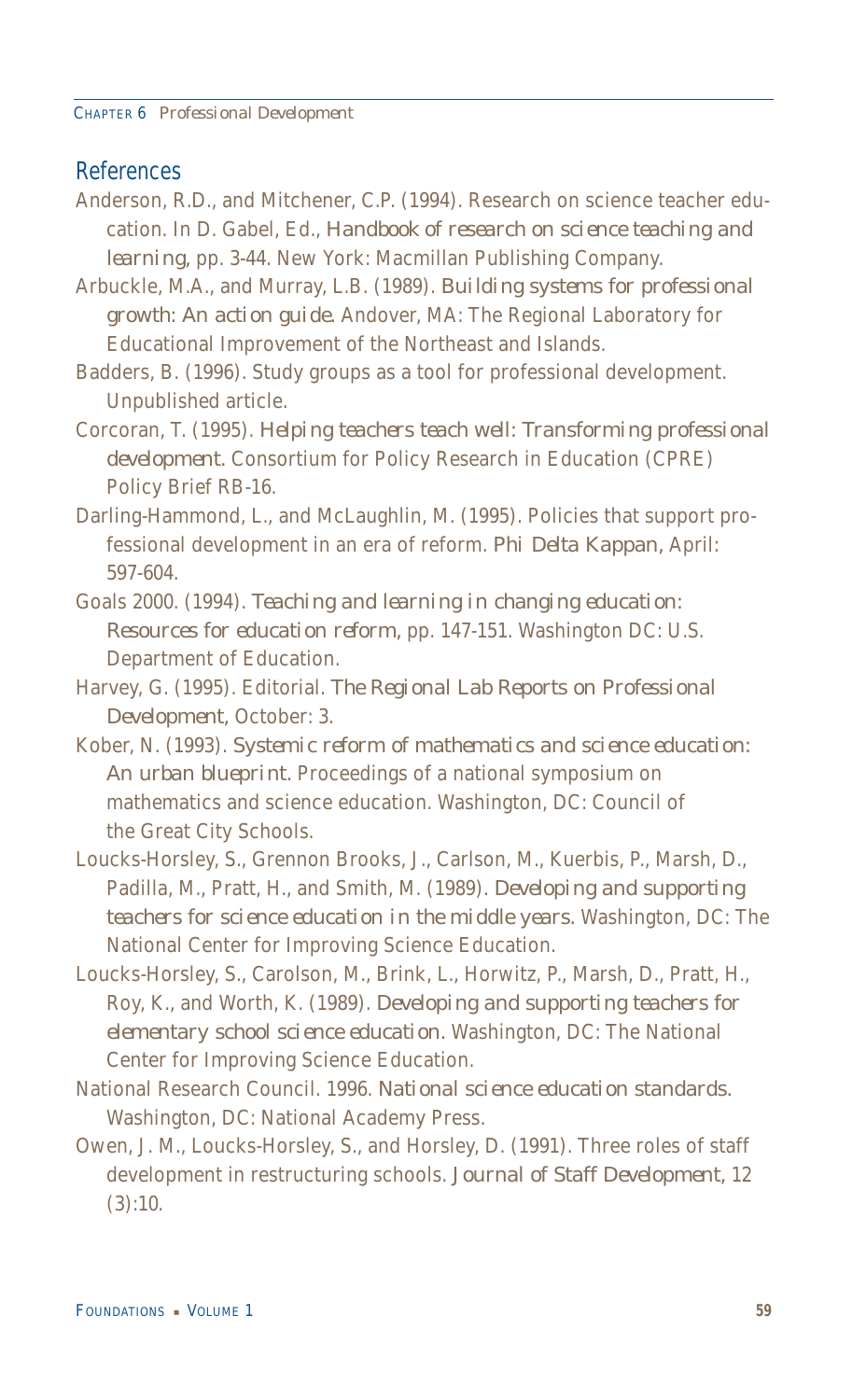- Regional Laboratory for Educational Improvement of the Northeast and Islands. (1995). How to make sure your professional development investment pays off. *The Regional Lab Reports on Professional Development,* October: 1-3.
- Sparks, D. (1994). A paradigm shift in staff development. *Journal of Staff Development,* 15 (4): 26-29.
- Sparks, D., and Loucks-Horsley, S. (1989). Five models of staff development for teachers. *Journal of Staff Development,* 10 (4): 40-56.

#### Suggested Reading

- Brooks, J., and Brooks, M. (1993). *In search of understanding: The case for the constructivist classroom.* Alexandria, VA: Association for Supervision and Curriculum Development.
- Loucks-Horsley, S., Harding, C., Arbuckle, M., Dubea, C., Williams, M., and Murray, L. (1987). *Continuing to learn: A guidebook for teacher development.* Andover, MA: The Regional Laboratory for Educational Improvement of the Northeast and Islands.
- Regional Educational Laboratories. (1996). *Facilitating systemic change in science and mathematics education: A toolkit for professional developers.* Andover, MA: The Regional Laboratory for Educational Improvement of the Northeast and Islands.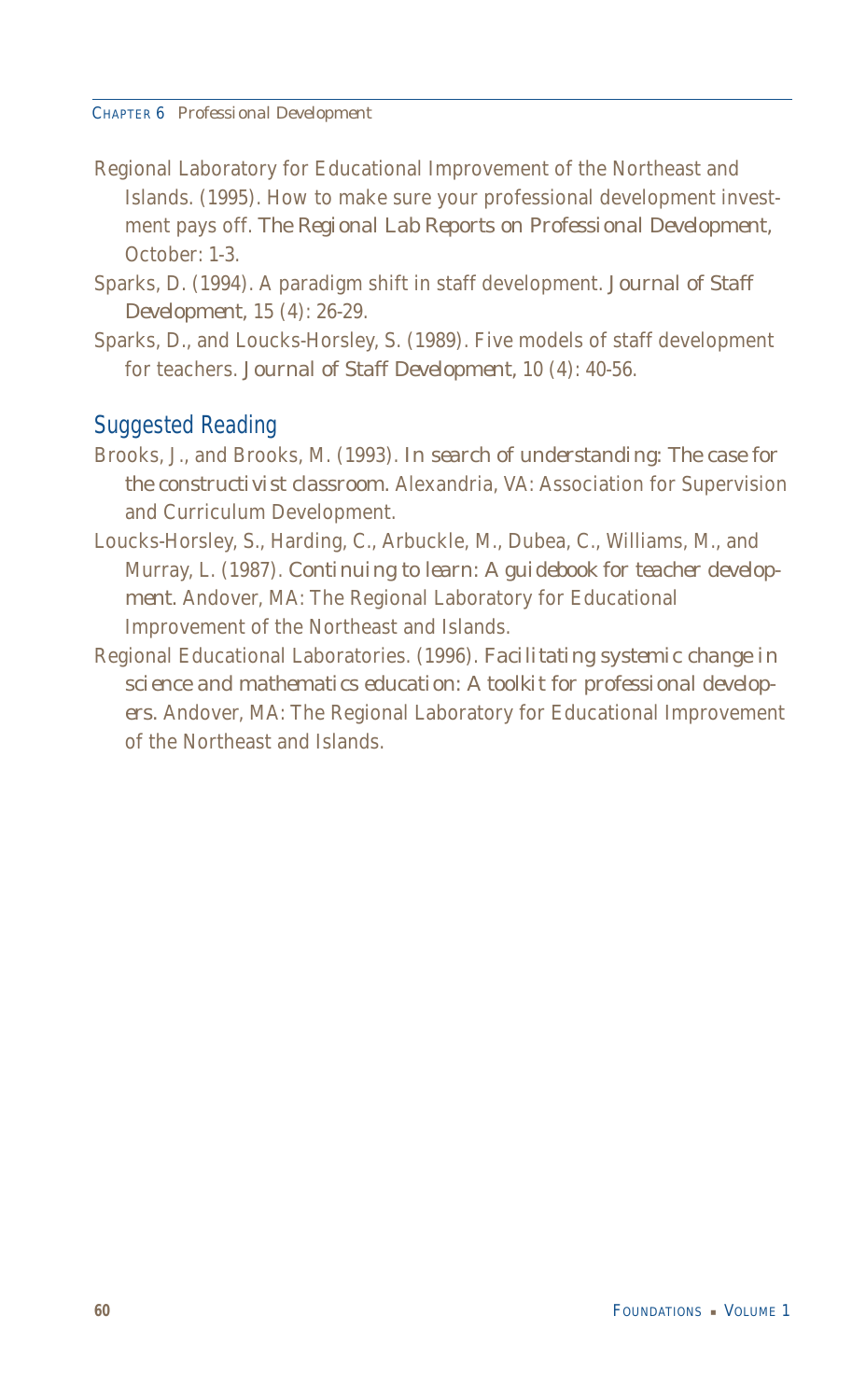## **Financing Science Education Reform**

**M** any reform projects are launched using a mixture of local school funds and an initial infusion of external grant money. Although possible to finance with district or school resources alone, many districts just cannot do it without some outside help. Obtaining these startup dollars requires considerable planning. It means identifying potential sources of funding, researching the priorities and grant-making criteria of the potential funders, and writing a proposal that persuasively links the funder's goals with the needs of the district reform project. Once the initial funding is secured, it is essential to begin immediately to identify and reallocate system resources in order to guarantee the effort will be sustained.

Ultimately, the goal of systemic reform in science education is not just to change classroom practice for the day, but to institutionalize those changes over time. It is tempting to assume that long-term, external financial support is the answer. Although attractive, external support rarely lasts indefinitely, and—most importantly—does not substitute for the major overhaul in system resource allocation required to make ongoing improvements in teaching and learning. The real challenge, then, is not attracting the startup funding, it is sustaining the momentum of reform when the initial funding dries up.

For those with little or no experience in raising money, the prospect of financing a complex, long-term science education reform initiative, even in one school, can seem daunting indeed. Fortunately, others have been through the process and share their advice.

#### *Science reform planners can often get seed money from local, state, and federal funders.*

Seed money is a term used to describe an initial grant—money earmarked to support the earliest stages of a project, often before an overall plan has been developed. It can come from a variety of sources: in this case, the National Science Foundation (NSF), Goals 2000, the federal Eisenhower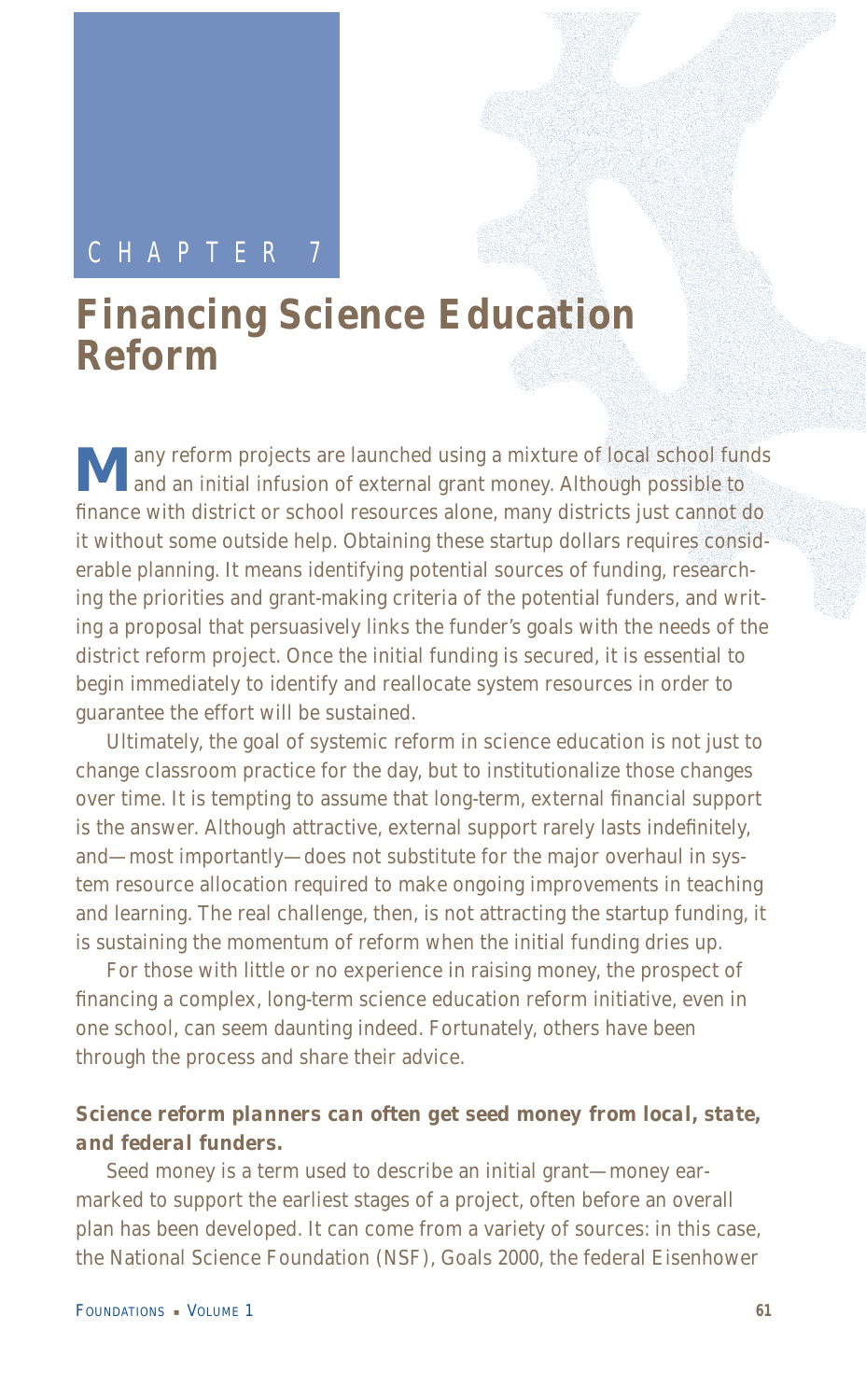program, or local foundations or corporations interested in supporting science education reform. Some grants, like those awarded through the NSF's Local Systemic Change and Urban Systemic Initiative programs, are designed for the specific purpose of supporting systemic change, rather than discrete,

*The most successful projects combine federal funding, local district funding, and partnerships with universities, museums, and corporations.*

isolated curriculum, research, or professional development projects.

Seed money for systemic change sometimes takes the form of an initial planning grant. These are funds designated to offset the costs of careful planning, which, as we noted in CHAPTER 3, is itself a complex, ongoing process. Planning grants can help pay for release time for teachers so they can participate more fully in shaping the school's or district's reform pro-

gram. Such grants can also finance site visits to districts that have been successful in instituting improvements in science education.

Successful fundraisers are entrepreneurial. They develop multiple contacts and networks among educators, government officials, local business people, foundations, and cultural institutions. It is important to contact a wide group of experts as soon as possible and to follow up quickly on their suggestions. The most successful projects combine federal funding, local district funding, and partnerships with universities, museums, and corporations.

Pursuing seed money, however, is not the only direction a community can take, and is not necessarily the only starting point. External seed money is enormously helpful in launching a reform program, but the driving force behind the project must be a sincere commitment to reform, rather than a sincere desire to get the grant. The award often depends on having the first steps of the project already under way, and all grants require a commitment of human and financial resources on the part of the district.

Most funders require evidence of cost-sharing on the part of the district. Sam Alessi, the assistant superintendent in Buffalo, says "before we even apply, we're sure we have the…meshing with the district's goals, the superintendent's support, and backing of the board. We wouldn't even go for the funding if we didn't." Taking the position that "we can't start until we get funded" is therefore counterproductive because it places money—not science teaching—at the center of the enterprise, which can actually interfere with successful fundraising efforts.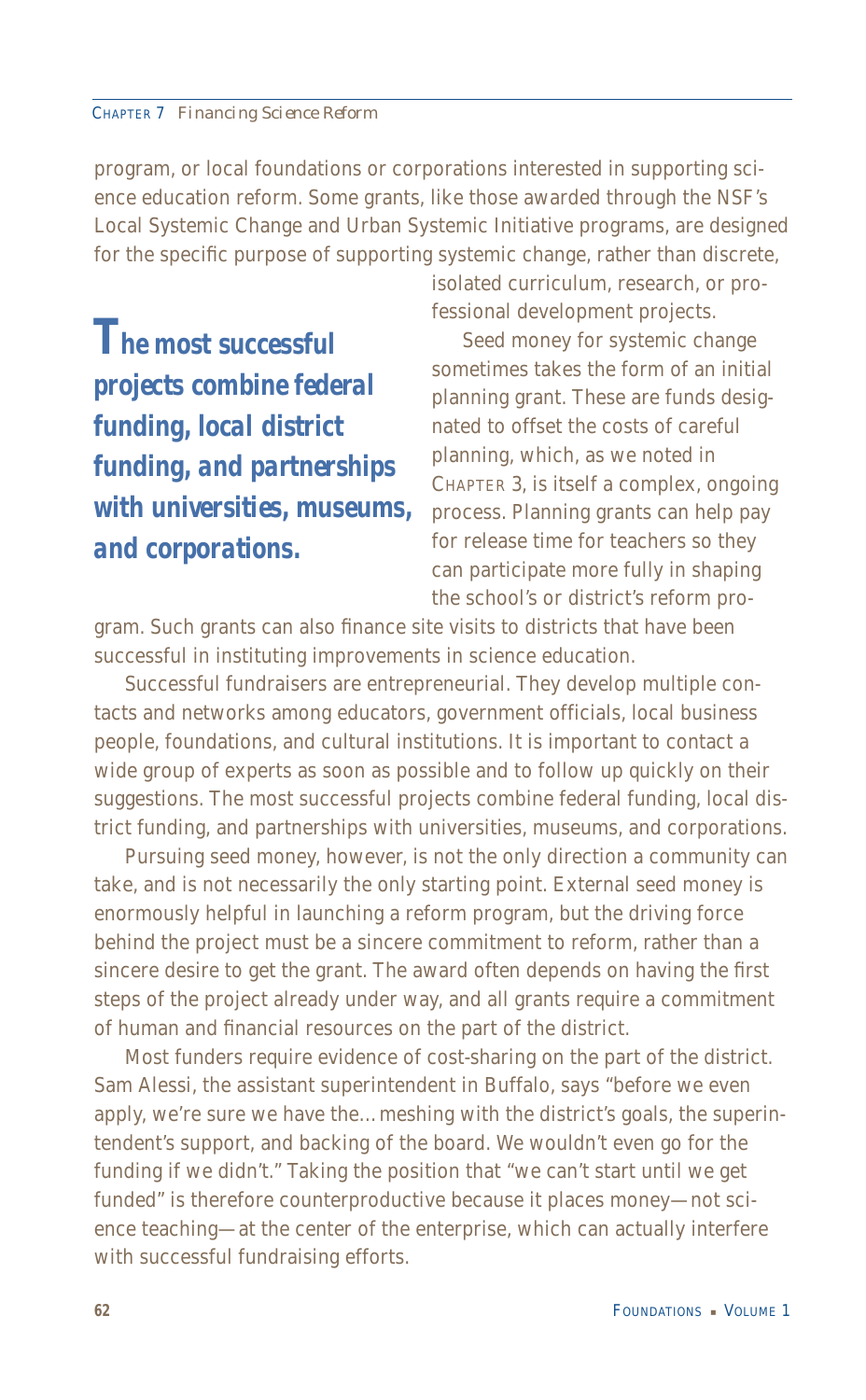#### *Districts should establish a system of development.*

*Development* in this context is just a widely used euphemism for fundraising. Some school districts, recognizing the importance of outside funding, have hired full-time development directors to manage fundraising activities. Other communities organize committees of teachers, community members, principals, and other administrators who identify potential funding sources, develop funding strategies, and participate in the actual writing of the proposals. This kind of broader effort signals funders that there is widespread acceptance of and commitment to the proposed initiatives.

Research and writing are vital parts of developing a proposal, but equally important is the ability to create and sustain strong personal relationships both with funders and with the leaders of local partner organizations. Effective development work often involves maintaining close ties to news organizations that can help inform the community about the purpose of the science education reform initiative. It also involves building bridges to business, industry, and institutions of higher education that have a stake in a better educated student population.

Funders themselves frequently become active participants in district development efforts. Partner institutions like corporations and universities can give a science education reform project added credibility in the eyes of the community and encourage other organizations to get involved. The Dow Chemical Company, for example, has been promoting science education reform in 14 communities, offering both financial support and the time and energy of Dow scientists. Dow has taken their commitment a step further. It is now helping schools raise additional funds by approaching other corporations, community organizations, and local and national foundations on their behalf.

Similarly, the Allegheny Schools Science Education and Technology (ASSET) program in Pennsylvania started with funding from the Bayer Corporation, but has since developed into a major community project with many partners. There are now 15 different funders supporting the program, including NSF.

#### *Change always takes longer than anyone expects; therefore, seek a variety of funders and develop long-term relationships with them.*

A one-time infusion of grant money is not enough to bring about a program of systemic change. Therefore, districts need an overall funding strategy that includes all sources of external and internal support. Each interested funding source should be encouraged to make a commitment covering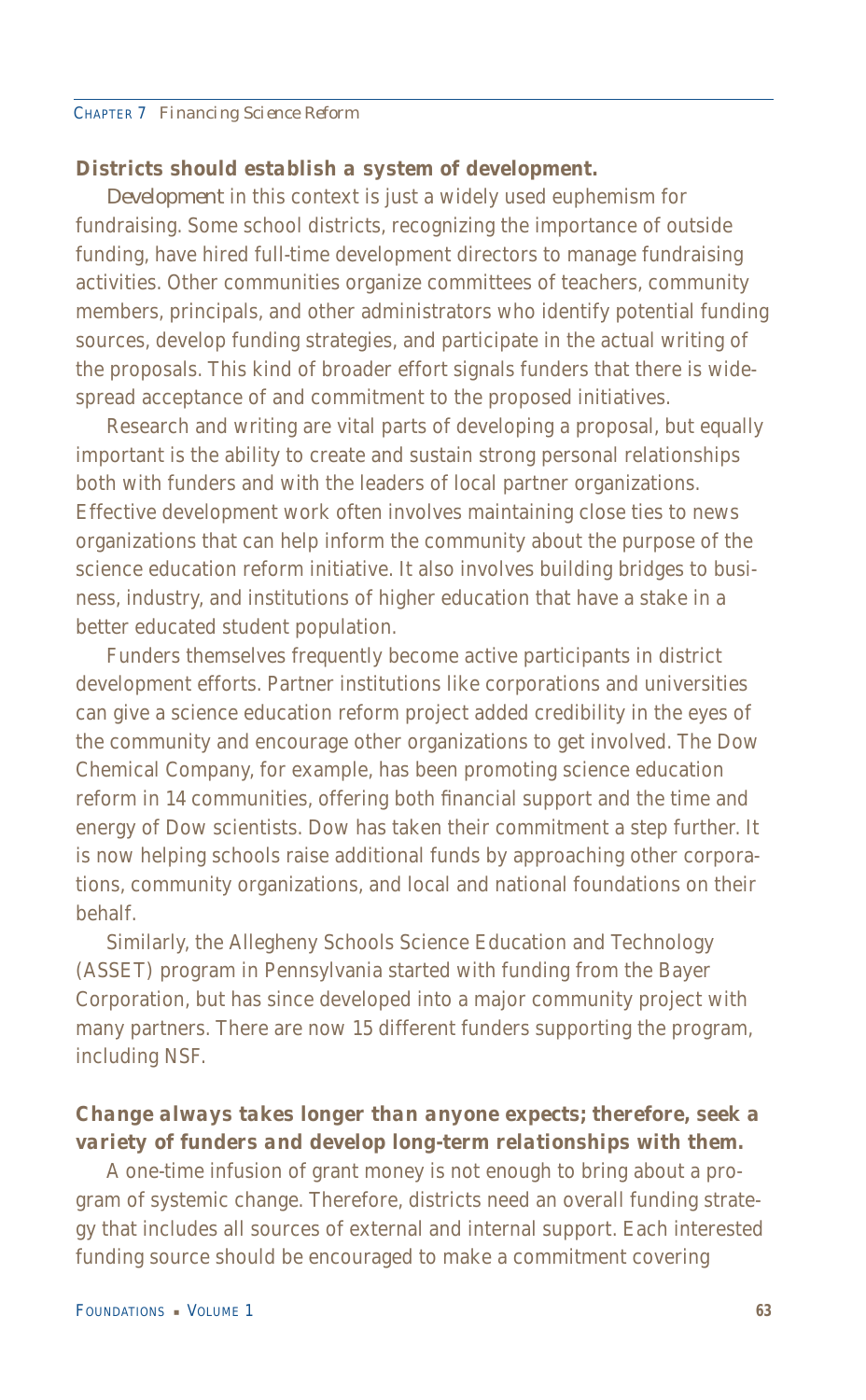several years, rather than a single-shot contribution. Funders must understand that schools change slowly and that their investment in improved science education will be more likely to take hold if, in addition to their financial support, they also get involved.

Such support does not have to be extensive to be valuable. In Cleveland, for example, one company provides teachers with a comfortable place to meet every month—a small offering that nevertheless makes a big difference to teachers in a financially strapped urban district. Another corporation provides the Cleveland district with funds for materials; yet another involves its scientists and engineers in the district's professional development program.

Needing to find multiple funding sources does not mean that districts should actually apply for every available grant. In Buffalo, the grant-writing operation is in the same department as curriculum to ensure consistency and coherence between what the district is trying to do and the funding it seeks. Some grants may have terms or conditions attached to them that are incompatible with the goals of the reform program. Corporate contributions are sometimes tied to the use of specific curricular materials that just do not fit the plan. Federal and state funds often come with restrictions that limit program options. The goals of the reform effort must always drive the fundraising work, not the other way around. This means that some potentially promising funders will have to be passed up.

## *Do not let the seed money become the program; from the outset, work to identify the real costs of reform and to reallocate district dollars to support it.*

Science education reform is an ongoing process, as is paying for it. Not only does a district have to buy new classroom materials—like instruction kits used in hands-on science activities—but it also has to regularly replenish the seeds, guppies, and other consumable contents of the kits. Similarly, the need for professional development for teachers and administrators does not diminish with time, as we noted in CHAPTER 6. These are costs that, ultimately, should be covered by each community through its regular school funding sources, not through seed money for a startup project.

Some districts support ongoing science education reform by reallocating funds from other programs whose goals are advanced by the implementation of inquiry-based science teaching. These programs include school-restructuring initiatives; mentor-teacher programs; and Title I, Chapter 2, Eisenhower, migrant education, and Title VII funding from the U.S. Department of Education.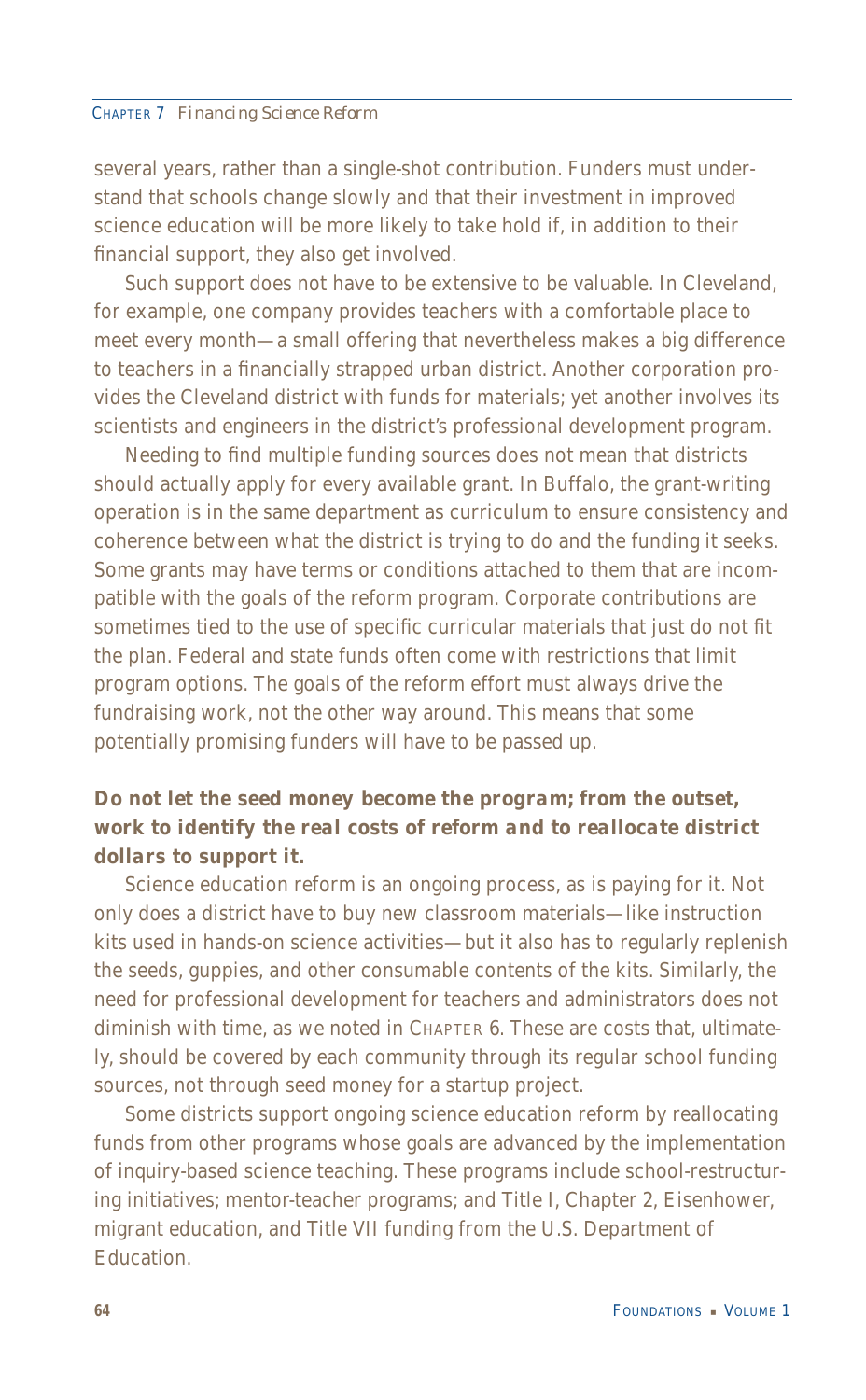Community School Districts 3 and 5 in New York City have leveraged funds from a variety of sources to finance science education reform. The two

districts received an NSF grant for their Science, Mathematics, and Related Technology Process program, (SMART Process) to change the culture of schooling over a 5-year period. Gil Turchin, special assistant to the superintendent of District 3, says that the NSF money, \$1 million a year, represents only about one-third of the real cost of the project. The other \$2 million comes from various state and district programs. Title I funds, made available to schools serving economically disadvantaged students, are used to support teacher-leaders in each school. Money

*Some districts support ongoing science education reform by reallocating funds from other programs whose goals are advanced by the implementation of inquiry-based science teaching.*

earmarked for textbook purchases is reallocated to buy science kits. The project also has a 1-year empowerment grant of \$325,000 to buy science and mathematics manipulatives.

Turchin breaks down the costs of the program into expense categories, then finds the funds to cover them. For example, NSF money pays for half the cost of four staff developers; Title I funds covers the other half. NSF pays for a project coordinator and a principal investigator; Eisenhower funds pay for two co-principal investigators.

The long-term financing of professional development is especially challenging, and calls for creative use of district resources. "Reallocating resources is more than shifting small, discernible pots of money," says Brian Lord of the Education Development Center, who conducted a study examining the costs of professional development in four communities. "It means looking imaginatively at what is meant by professional development and where those resources might be accessed."

Some districts have given science reform leaders considerable leeway in reallocating funds. In Mesa, Arizona, Susan Sprague persuaded district administrators to use funds slated to buy textbooks for the professional development that better supported the goals of the reform. Other districts are more rigid in their policies—or simply too strapped for money to allow for any leeway.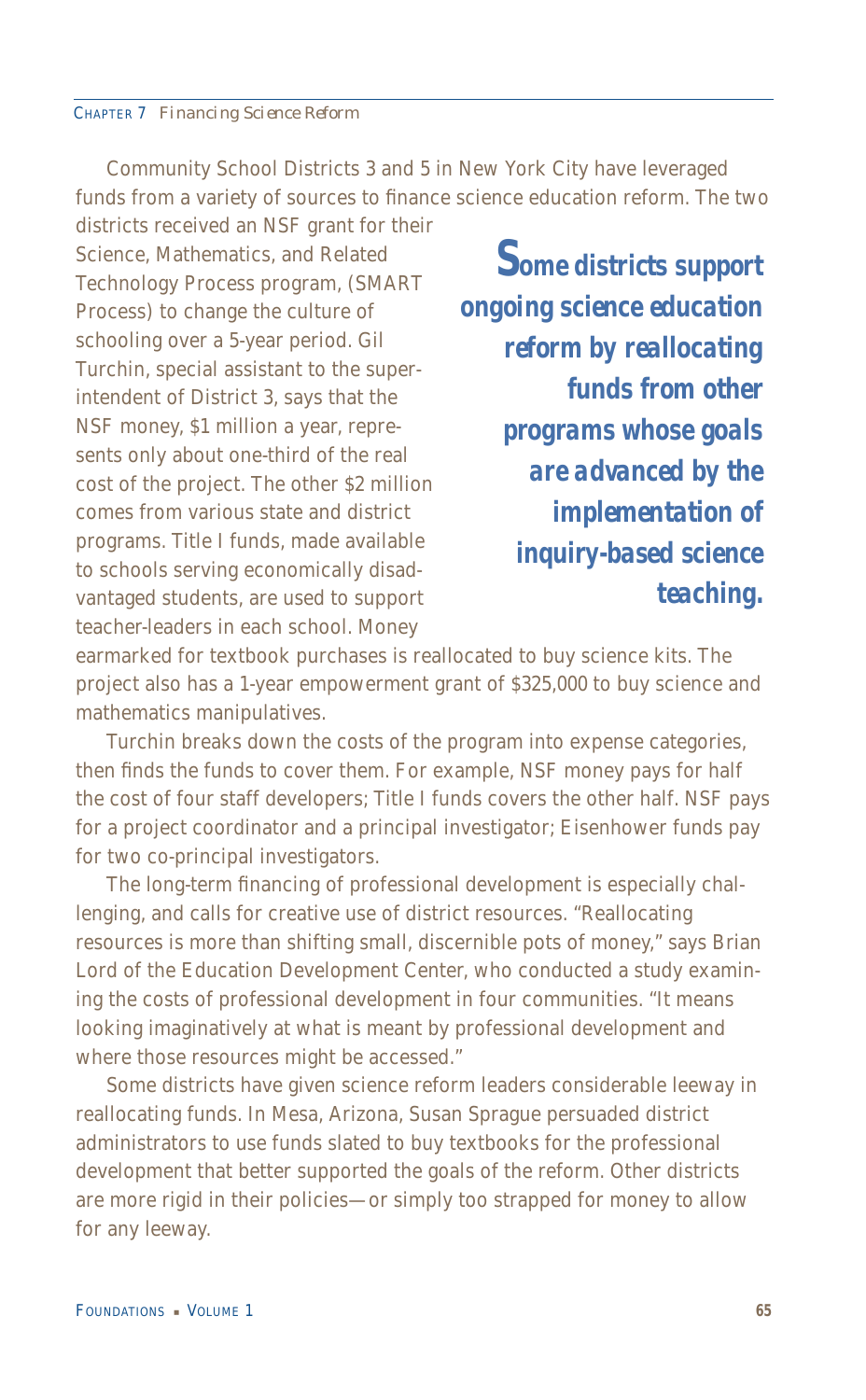To sustain its professional development program over the long term, the Elementary Science Education Partners (ESEP) project in Atlanta has developed a team of lead teachers to institutionalize the process of teacher training. The system of teachers training teachers will ideally take root in the school district's permanent infrastructure, with the ultimate goal, according to project director Robert DeHaan, of "putting ourselves out of business."

## **FINANCING RECAP**

- 1. Science reform planners can often get seed money from local, state, and federal funders.
- 2. Districts should establish a system of development.
- 3. Change always takes longer than anyone expects; therefore, seek a variety of funders and develop long-term relationships with them.
- 4. Do not let the seed money become the program; from the outset, work to identify the real costs of reform and reallocate district dollars to support it.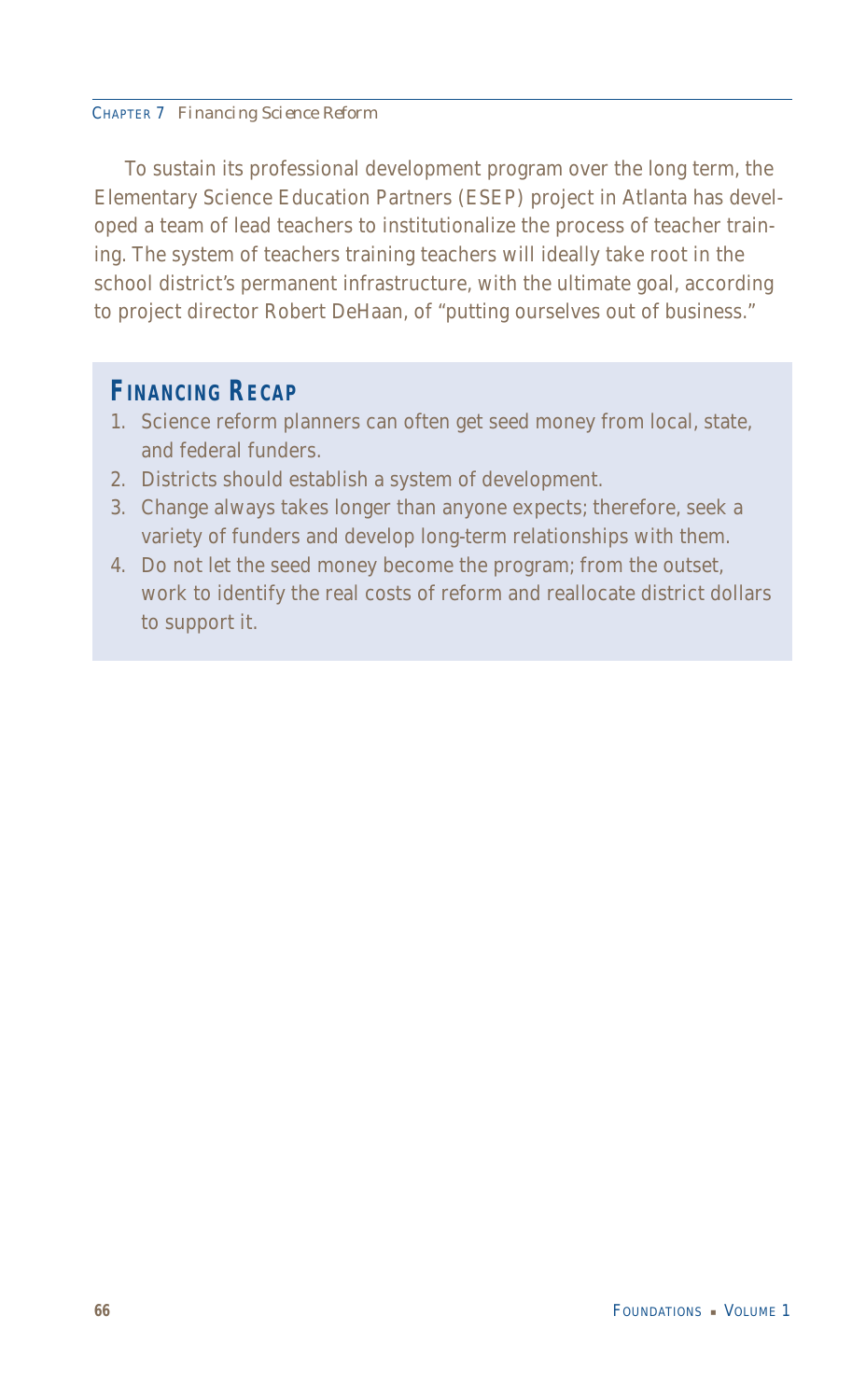## C H A P T E R 8

## **Collaborators in Reform**

Chools cannot truly reform science education without the active collab-**O** oration of key organizations in the local community. Parents, museums, business, industry, institutions of higher education and various other organizations can lend the critical expertise and support for reformulating a system to effectively educate children in science. Schools are more than just buildings, they are systems—and systems transcend physical space. And, so, the partnership, under the systemic reform model, can be likened to something of a town meeting hall for science education—a place where all resources come together to support inquiry-based science education reform.

Just as systemic reform calls for new kinds of curriculum, classroom practice, financing, and planning, new kinds of partnerships need to be developed and put in place. Building relationships with outside groups is not a new idea, but what is new is the character of the relationships that are being developed. Traditionally these collaborations took the form of isolated projects, events, and field trips. Replacing these disparate activities are longterm partnerships where organizations play specific roles based on their unique resources and expertise. These roles directly support the district's reform goals and complement the functions of other collaborators—each piece must snap into place. Moreover, systemic reformers are constantly redefining collaborations to make them more effective and to embed them within the system so they are able to withstand changes in the schools and community.

In working with schools, outside entities such as corporations and museums were frequently viewed as the giver, while the school or district played the role of *receiver.* Today, the most powerful and successful collaborations recognize that all partners have something to gain. The partners have certain needs that must be served by the collaboration. Those needs vary from partner to partner, but all parties can expect at least one payoff: learning. They will learn from each other and about each other. Liesl Chatman, executive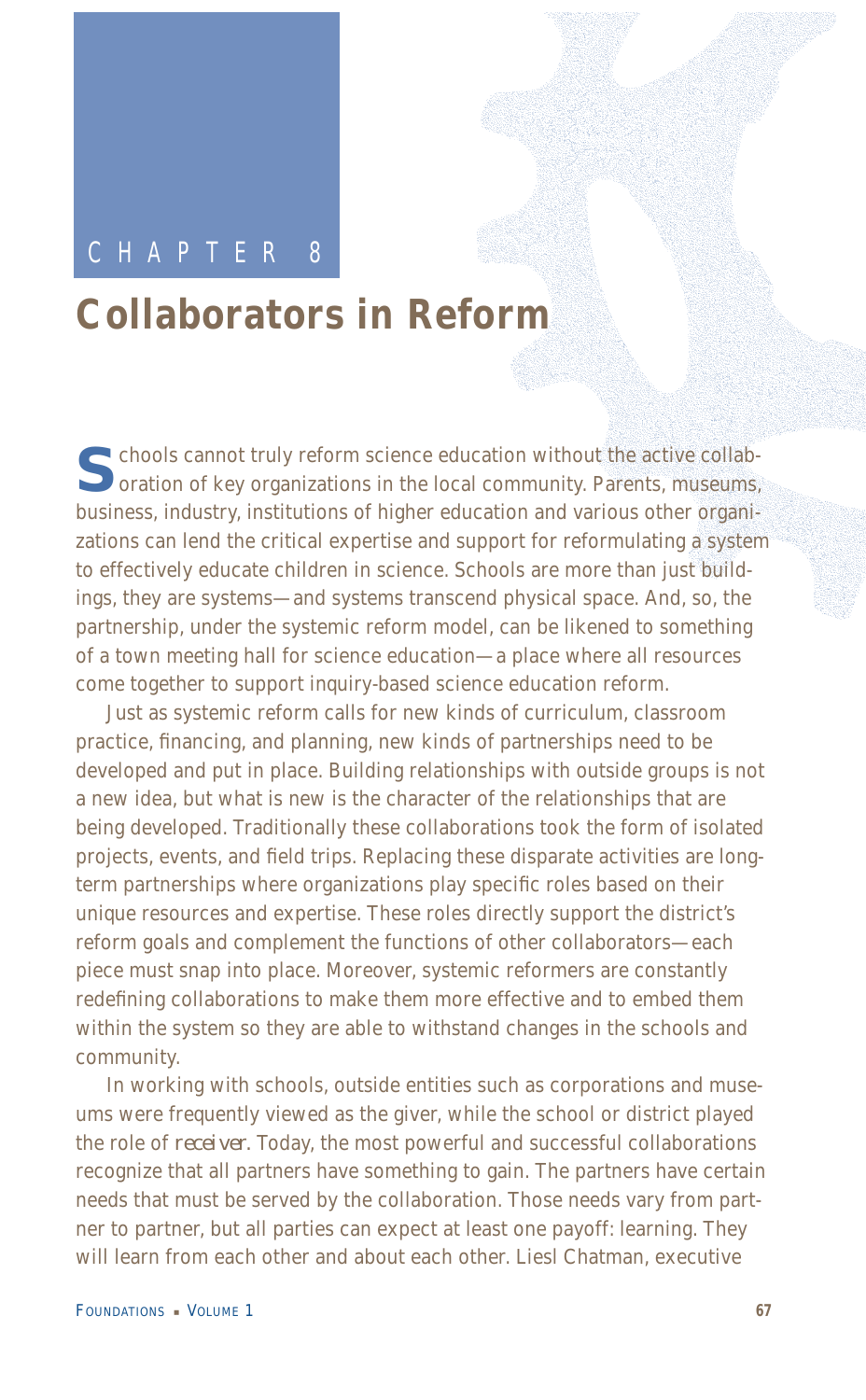director of the University of California San Francisco's Science and Health Education Partnership, explains: "It is only a partnership if both teachers and scientists are learning.... Scientists aren't just there to work with teachers on education reform; they are there to learn themselves" (How scientists benefit, 1995).

Organizational culture differences can be an early stumbling block in building effective partnerships. The culture of schools and that of potential partners can be miles apart. The best way to bridge the gap is to understand and directly acknowledge those differences. At the heart of effective collaborations is the development of a relationship based in trust, mutual respect, and effective communication. As Joyce Epstein writes, "Although the interactions of educators, parents, students, and community members will not always be smooth or successful, partnership programs establish a base of respect and trust on which to build" (Epstein, 1995).

Finally and most importantly, participants in successful collaborations recognize their shared interests in the well-being of the children and the community, and they work side by side to create better programs and better schools (Epstein, 1995). There are many such effective partnerships that offer lessons about creating effective and lasting collaborative relationships.

## *Formal partnerships with institutions can be a valuable strategy but must be genuine and carefully planned.*

Museums, businesses, parent and community groups, and universities can be extremely valuable storehouses of expertise and resources for schools. They provide students and teachers with access to materials, knowledge, and ways of thinking not typically found in classrooms. The best use of these resources, however, is made through a reciprocal, rather than a give-and-receive, relationship. The exchange of ideas and experiences between school-based and institutional participants must be mutually beneficial.

Peter Dow, director of education at the Buffalo Museum of Science, says that a "partnership closes the gap between the frontier of knowledge and schools. It allows you to get beyond the inert textbook." Museum curators and schools, for example, can be resources for one another. Curators do not abide by a fixed curriculum as schools do, so often they can develop creative ideas for exploring a science topic or enriching a kit that is in use in the schools. In turn, museum-based educators may have little contact with new developments in pedagogy and instruction and can learn a great deal from teachers about how to effectively engage the visiting public. Working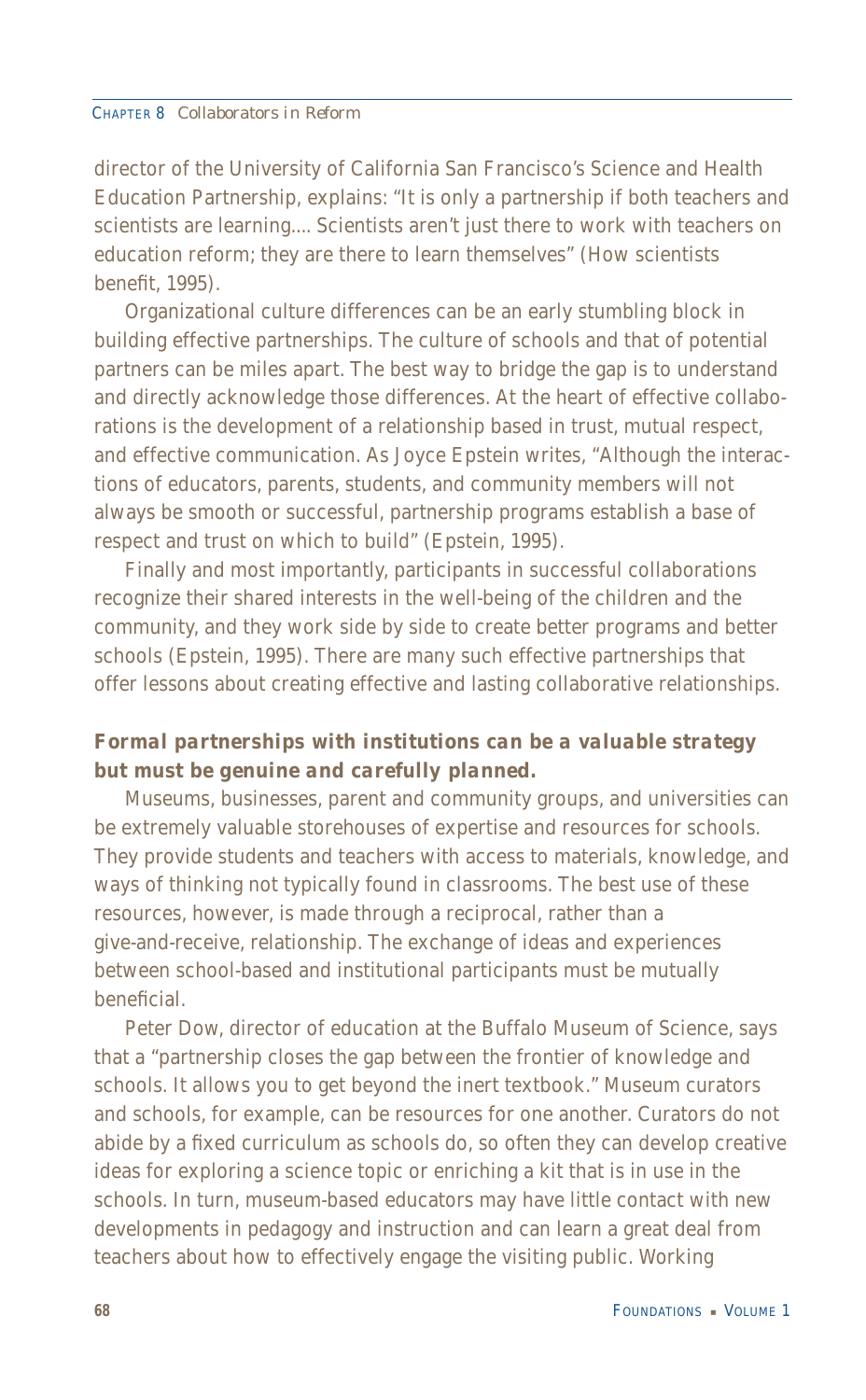independently of schools, a museum might have created a high-interest program that is unfortunately unconnected to the school curriculum. But, this setup fails to make good use of scarce school and museum resources. As collaborators, however, the museum and school can align the museum program to the school's curriculum and learning goals, thereby increasing the impact of each side's program.

Scientists from the private sector also represent a rich, current source of science knowledge that can support professional development and the curriculum. Often, however, their view of classroom practice is shaped by their own memories of school and lacks the professional teacher's knowledge of more contemporary perspectives on learning and cognition and how to make practical changes in classroom. Clearly both parties stand to benefit from collaboration.

The Merck Institute for Science Education is moving beyond more basic collaborations on curriculum in order to support the entire reform programs of four school districts in New Jersey. Their work, backed in part by the National Science Foundation's Local Systemic Change Initiative, promises to impact more than individual classrooms. Merck has provided financial and human resources for science education reforms that will benefit both partners in many ways, now and in the future. Carlo Parravano, director of the Merck Institute, explains that "Merck has made an investment in education, not a contribution or donation. We're interested in a return on our investment." To that end, Merck has commissioned studies by the Consortium for Policy Research in Education to document the program's strengths and weaknesses. Such studies go well beyond what ordinary school systems can do on their own and indicate much about the seriousness of the collaboration. Through this collaboration, the school system, the community, Merck, and the entire education field will all benefit.

Collaboration can benefit many parties, but no one will benefit without the development of trust and respect among the partners. Recognition of mutual benefits for collaborating partners is the beginning of the formation of trust. Recognition of mutual expertise is the beginning of respect. Both are required to make partnerships thrive.

Peter Dow, who wrote a book about education reform in the 1960s, explains, "Most sixties school reforms fell by the wayside because they were never organically connected to the school....[They] didn't take into account the imagination of teachers—or their reality." The failure to bring teachers into the partnership resulted in miscommunication and mistrust. Systemic reform efforts today must not make the same mistakes; they should involve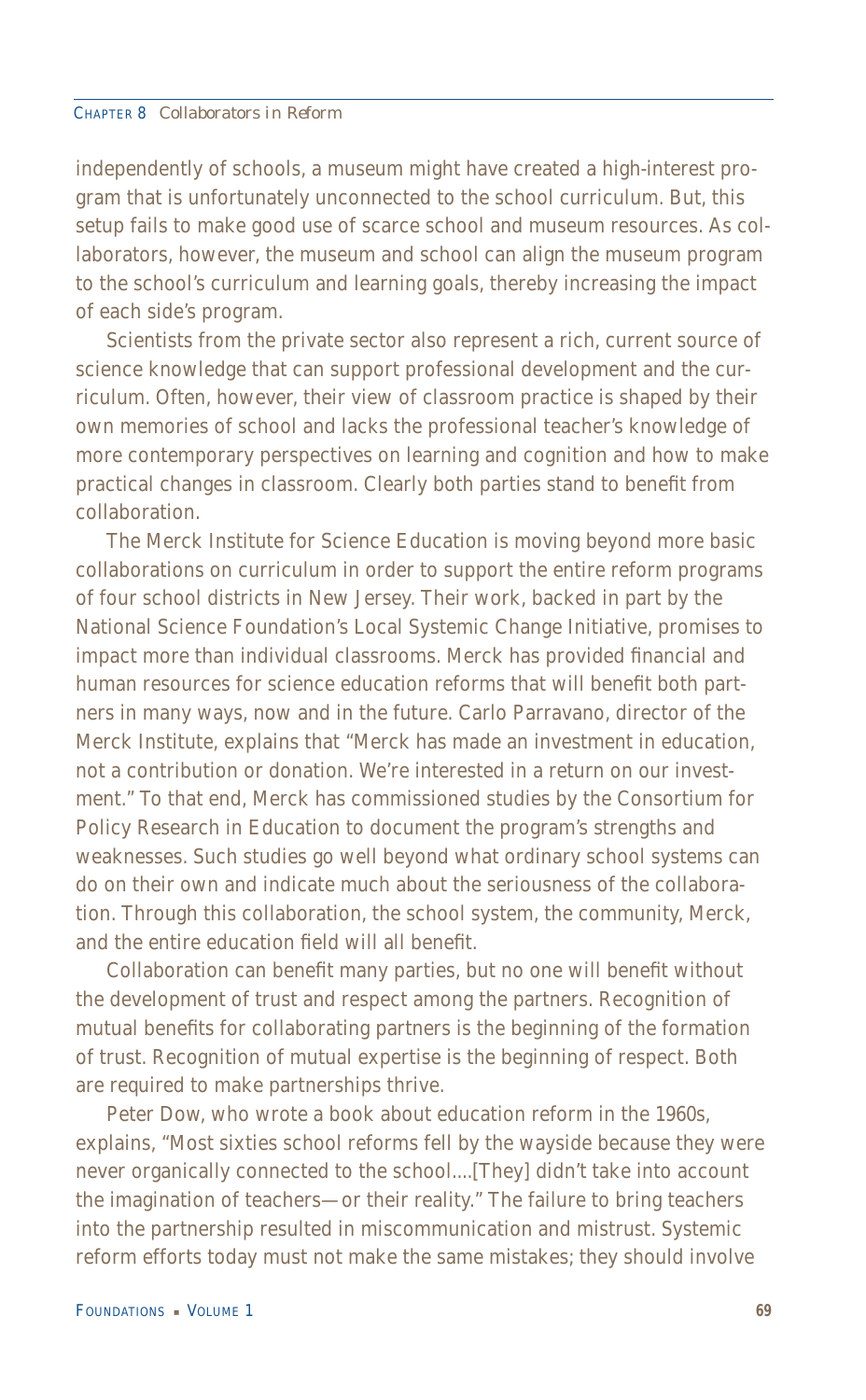all participants in the system to strive for common understanding and mutual respect.

Robert DeHaan, professor of anatomy and cell biology at Emory University in Atlanta, understood this at the outset. He decided to become involved with the local school system and contacted his grandson's principal. He had his own motives for working with the school but sought to work in partnership. DeHaan met with four of the school's teachers and asked them, "If I could bring you in contact with the science community at Emory, what would you want from us?" DeHaan's wide-open question evidenced respect for teacher knowledge about the best way the university might be able to assist them. Two years later, after much collaborative work, DeHaan is one of the leaders of a Local Systemic Change project, the Elementary Science Education Partners Program, which is built on a partnership that includes a consortium of universities and the Atlanta Public Schools.

The Merck Corporation came to understand the importance of trust and respect in a different way. In their first year of working with schools, they contracted an outsider to run professional development workshops. Many teachers were disappointed because the materials and activities used during the workshops were not a good match for their curriculum and students' grade levels. Merck realized that planning the workshops in isolation had been a mistake. Now, teachers are collaborators in the planning and delivery of the workshops. Merck has also since staffed its science education center with former teachers. Like many institutions, Merck discovered that it had to work in collaboration with the districts if it wanted to effectively support science education reform.

These lessons may hold true for partnerships in any subject area, but there are some lessons unique to partnerships in science education. If developed thoughtfully, with recognition of mutual benefits and with trust and respect, partnerships of scientists and engineers with master teachers for the benefit of improving staff and curriculum development can be very effective. But it is not an easy task.

Working scientists and engineers embody the inquiry-based approach to science that educators are working to promote. Scientists pose questions, design experiments, observe, record, and analyze data and can provide a model for scientific thinking. But they do not always know how best to work with children and teachers. As Bruce Alberts, president of the National Academy of Sciences, has written, "Scientists have a crucial role to play in pre-college science education reforms. But it is not easy to know how or where to begin" (Alberts, 1991). Experienced practitioners have found that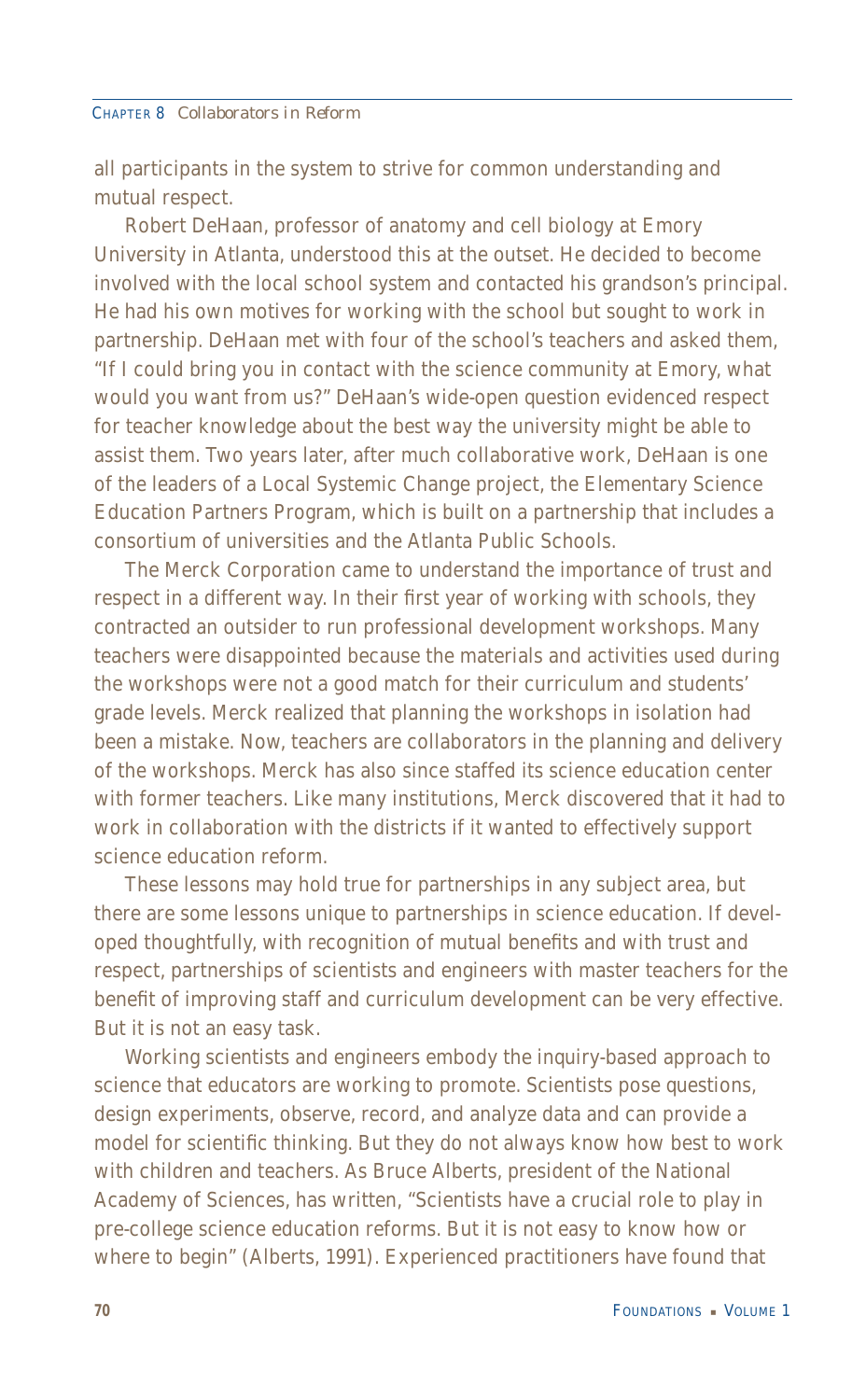when scientists and engineers work with master teachers who are able to bridge the partners' world with that of schools and students, the benefits to all collaborators can be tremendous.

## *Partnerships with parents and the community are essential in systemic science education reform, but to be effective, they must be structured to foster communication.*

"There are many reasons for developing school, family, and community partnerships," writes Joyce Epstein (1995). "They can improve school programs and school climate, provide family services and support, increase parents' skills and leadership, connect families with others in the school and in the community, and help teachers with their work. However, the main reasons to create such partnerships is to help all youngsters succeed in school

and in later life. When parents, teachers, students and others view one another as partners in education, a caring community forms around students and begins its work."

Few would argue today that partnerships between schools, parents, and community are unimportant to student success. However, many educators and community members do not necessarily know how to develop valuable, productive programs. Caused and further aggravated by decades of misunderstanding between the parties, educa-

*Inquiry-based science teaching and learning is not familiar to many adults, and they will not understand it until someone takes the time to explain it to them.*

tors still do not truly understand the families of the students, families do not understand educators, and "communities do not understand or assist the schools, families, or students" (Epstein, 1995).

A primary focus for involving families and community members in a systemic science education reform program is to help them understand the nature of effective science education. Educators need to show families how new types of science instruction, like that described in CHAPTER 2, differ from the ways in which they learned science. Inquiry-based science teaching and learning is not familiar to many adults, and they will not understand it until someone takes the time to explain it to them.

Some communities have open houses to share concrete examples of inquiry-based instruction and to provide some evidence that the new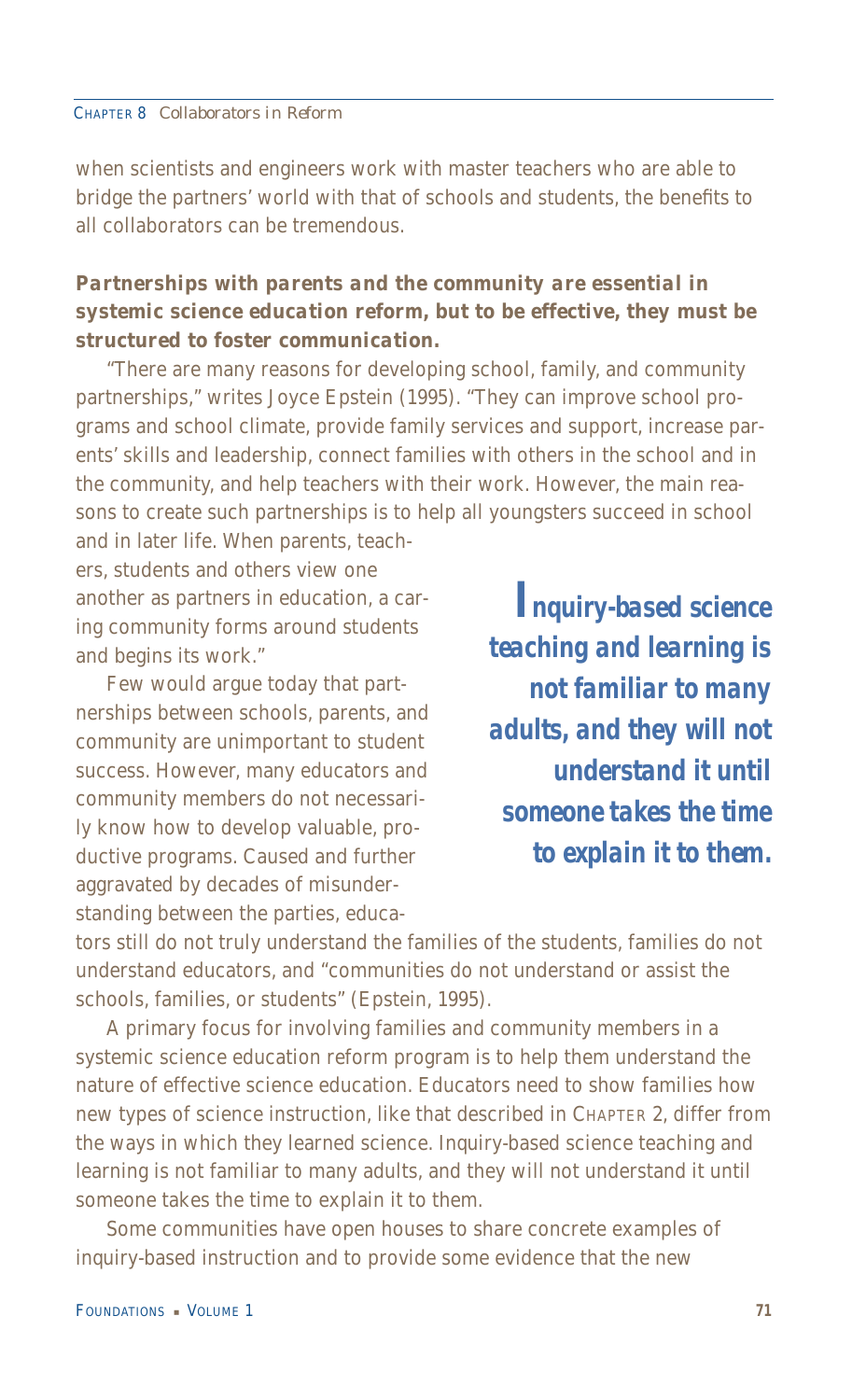methods are proving effective. Others develop family science programs that allow parents to become students again by participating in activities along with their children. Parents will also want to know how the schools plan to evaluate the success of a science education reform program, and how student progress will be documented. As explained in CHAPTER 5, testing is a very powerful part of the system and parents will want their children to do as well, if not better, on their district or state science assessments as before.

Families can and should play an active role in their children's science education, but there is no single best role nor is every role possible for every family. An effective parent involvement program will create a variety of roles. Some of the more active parents might sit on school curriculum and policy committees, collect and organize materials, help arrange parent events, and volunteer in the classroom. Equally important, but less demanding of time, is providing support for their children at home. All of these contributions are valuable.

This may not be easy, given the busy lives of today's parents. Joyce Epstein (1995) writes that single parents and those who are employed outside the home or who live far from the school "are less involved, on average, at the school building unless the school organizes the opportunities for families to volunteer at various times and in various places to support the school and their children." Educators also need to engage parents to help them understand children's lives at home and children's experiences outside of school. Each participant in a collaboration must be committed to making it work; flexibility is part of that commitment.

The keys to effective community-parent-school partnerships are creating new structures, new ways of communicating, and a new sense of shared responsibility. "When parents and community members are truly engaged, they do not just volunteer their time for school activities or drop their opinions in the suggestion box. They initiate action, collaborating with educators to implement ideas for reform...these conversations go beyond the discussion of surface problems and complaints. Through these conversations, people develop the trust and consensus needed for action" (Cortes, 1995).

## *Partnerships should be developed with awareness of and sensitivity to organizational and cultural differences.*

Each institution that is part of a school collaboration has different expectations about the project—the amount of time that will be required or is available to the participants, the technology available to each partner, and what makes for good planning. Partners often use different words to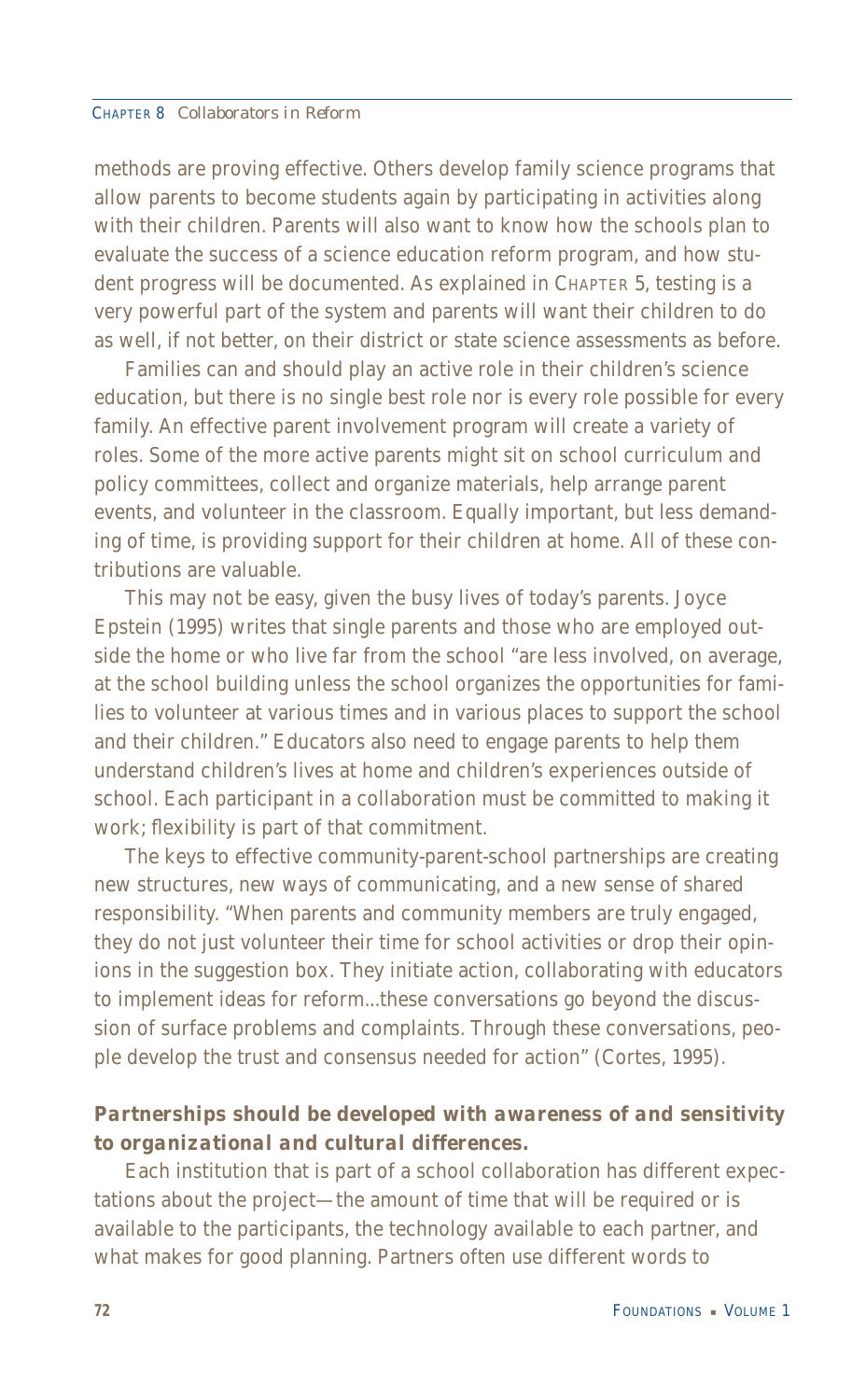describe the same phenomenon and have different perceptions of what schools should do. If collaborations are to succeed, these differences need to be discussed and resolved. Even though some of the differences may seem trivial, experienced leaders warn that these are precisely the issues that make or break collaborations.

In some cases, misunderstandings emerge between scientists and teachers. The scientists at Merck, for example, did not realize that teachers had little access to telephones or fax machines. Carlo Parravano explains that it was "a major stumbling block...the corporate world believes that to carry out business you have to have a phone." Due to this misunderstanding, the Merck scientists were put off by the apparent difficulty in reaching the teachers and by the length of time it took teachers to return their calls.

Misunderstandings can emerge from different conceptions of time. Teachers, for example, have fixed schedules and constant interruptions. Curators, academics, scientists, and executives generally exert more control over their days and have longer blocks of uninterrupted time. When discussions about time and scheduling arise, it is essential that each side understands the other's assumptions.

Scientists' and teachers' knowledge, skills, and ways of thinking are often worlds apart and it is easy for them to misunderstand and ultimately mistrust the other's intentions or ability. Over time, with patience and a good facilitator, those misunderstandings can be prevented or clarified. San Francisco's Liesl Chatman remembers showing partners results from an evaluation of a teacher-scientist workshop in which the teachers were fairly positive and the scientists were fairly critical. After reading the reports, the teachers were "shocked and crushed," because they believed the scientists had not enjoyed working with them. The fact that seven out of eight scientists had returned for a second year of partnership suggested otherwise, but the teachers were nonetheless discouraged. Finally, one scientist explained the differing views: "We love working with the program. As scientists we're trained that when 98 percent is working well, we look at the 2 percent that isn't." His partner, a teacher, responded. "We're trained to nurture. When a student gets a 50, we say, 'That's sure better than the 45 you got last month.'" The assumptions that arose naturally from the different groups' cultures nearly scuttled the collaboration. George Miller, a chemist at the University of California, Irvine, acknowledges that "communicating with elementary and even secondary school teachers doesn't come naturally to most scientists" (Barinaga, 1991).

Similarly, perceptual differences can create confusion with parents and community members as well. Language often presents the problem.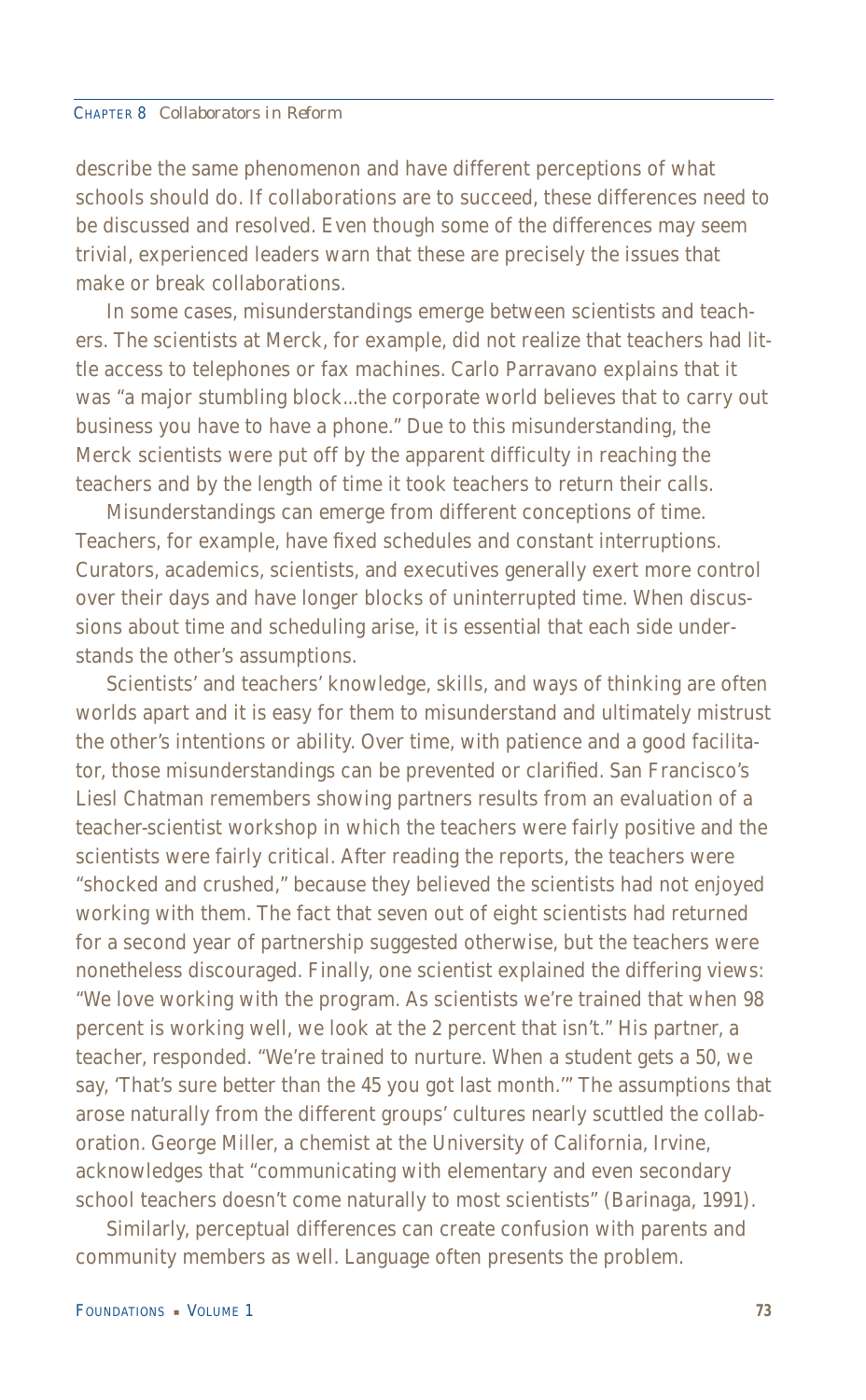Miscommunication between parents and educators can result in substantial resistance to the reform and the *new-fangled* ideas associated with it, even though both groups are genuinely concerned with the welfare of children. Parents recall the vocabulary of their own schooling including the ways they were taught and the culture of the school. When reality clashes with memory, it is reality that has to do the explaining.

For all these reasons, policies and strategies for teacher-parent collaboration should be coupled to some form of communications training for both groups. Without it, teachers may see extended contact with parents as an additional duty and parents may believe they have little to offer the school. "Both groups need opportunities to develop new skills and to enhance their understanding of the potential goals, pitfalls and benefits of partnership" (Parents and schools, 1988).

The leaders of the best programs understand and work with the differences between partners and schools and prepare for those differences. They structure opportunities for communication and facilitate collaborative planning and development of all aspects of the project. Jan Tuomi, a senior program officer at the Center for Education of the National Research Council, oversees a nationwide program that links scientists and teachers. She estimates that without this kind of thoughtful planning and support, three-quarters of all partnerships would fail.

#### *Educators must find ways to institutionalize collaboration.*

Many partnerships are "fragile entities that are not institutionalized but depend on good will, trust, and the belief that [they] are a necessary investment in the future and that that they will, indeed, make a difference" (Kubota, 1993). The challenge for collaborations is not only the incremental building of trust and *cultural* understanding, but also to reach beyond these one-on-one relationships to develop organizational trust that outlasts the individuals currently involved. The partners come to feel that they are making an investment in the future. As described in previous chapters, real change takes years—longer than many educators stay in their positions. Even as personnel change, the promise offered by systemic change is that the collaborations will remain in place to welcome new participants.

One strategy for developing lasting collaborations is to ensure that responsibilities are genuinely shared. At the Pacific Science Center in Washington state, Dennis Schatz explains that his staff used to take the initiative in suggesting the next step for the schools. "Now," says Schatz, "the teachers say to them, 'What we really need to do is...' " Schatz is pleased that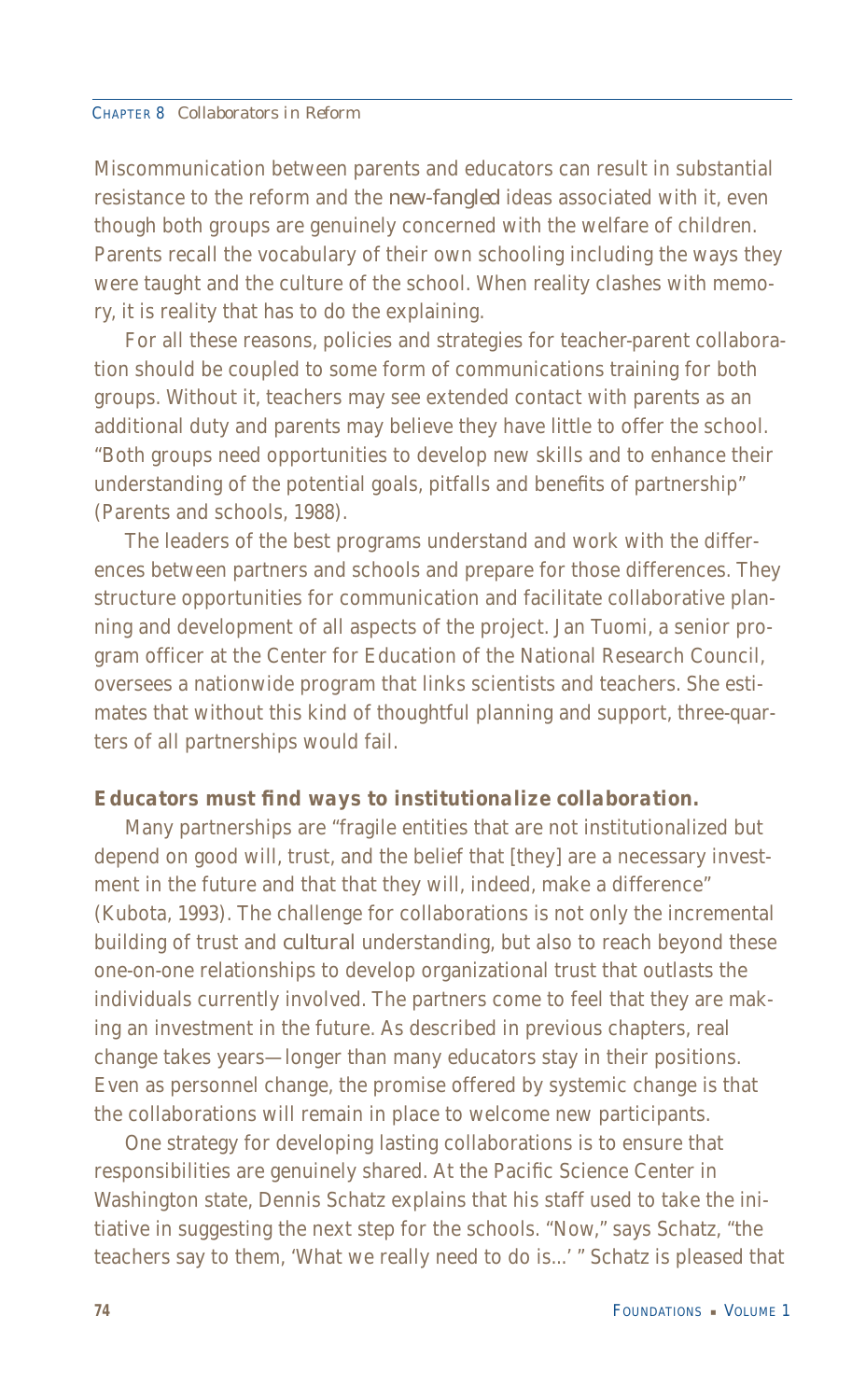the teachers have more responsibility, but he admits that it still is hard to give up control. He expresses the anxiety most partners in a collaboration feel when they recognize that sharing responsibility is the way to go but remain unsure as to how to do it.

Annabelle Shrieve, now at Education Development Center's Center for Science Education, was part of a collaboration in San Francisco that is continuing. She agrees that collaboration could sometimes be difficult. "It was important to communicate and sit down and hash out what we were going to do. Even when it was difficult, though, it was beneficial because the museum, the medical school and the school district all brought resources to the process." As Epstein (1995) writes, "Good partnerships withstand questions, conflicts, debates, and disagreements; provide structures and processes to solve problems; and are maintained—even strengthened—after differences have been resolved."

The final challenge for any partnership is to endure after the initial enthusiasm fades and a particular initiative comes to an end. Programs across the country take a wide variety of approaches, but all try to find ways to institutionalize the best elements of partnership. The Merck Institute for Science Education cannot continue the level of support they are providing for the New Jersey school districts, so they are working with them to ensure that the districts themselves will have the capacity to continue the work. As Carlo Parravano explains, "Merck doesn't do all the workshops. We work with a teacher so she can teach a workshop. We build up one another's capacity."

Because hopes on all sides start out so high, it is commonly difficult for project leaders to envision the lasting impact of their reform initiatives. DeHaan estimates that in 5 years between 150 to 250 elementary teachers in the Atlanta Public Schools will be "imbued with inquiry-based science teaching." Dow in Buffalo is a bit more guarded about his project. "I don't know what a museum can do," he says. "We've got one little toe hold on one little corner of the problem." But Dow still retains hope because he remembers the rewards, "At times you think it's absurd to even attempt to change education. But then you see the kids responding."

The big job never seems completely finished. Time runs out. The startup and developmental money runs out. Of all the jobs that partnerships take on for themselves, the institutionalization of their work is the most uncertain. Yet the likelihood of institutionalizing partnerships is greatly increased if the partners have successfully gained mutual respect, receive mutual benefits, share responsibilities, and believe in the value of their venture. They need to retain those qualities as they go about giving permanence to their work.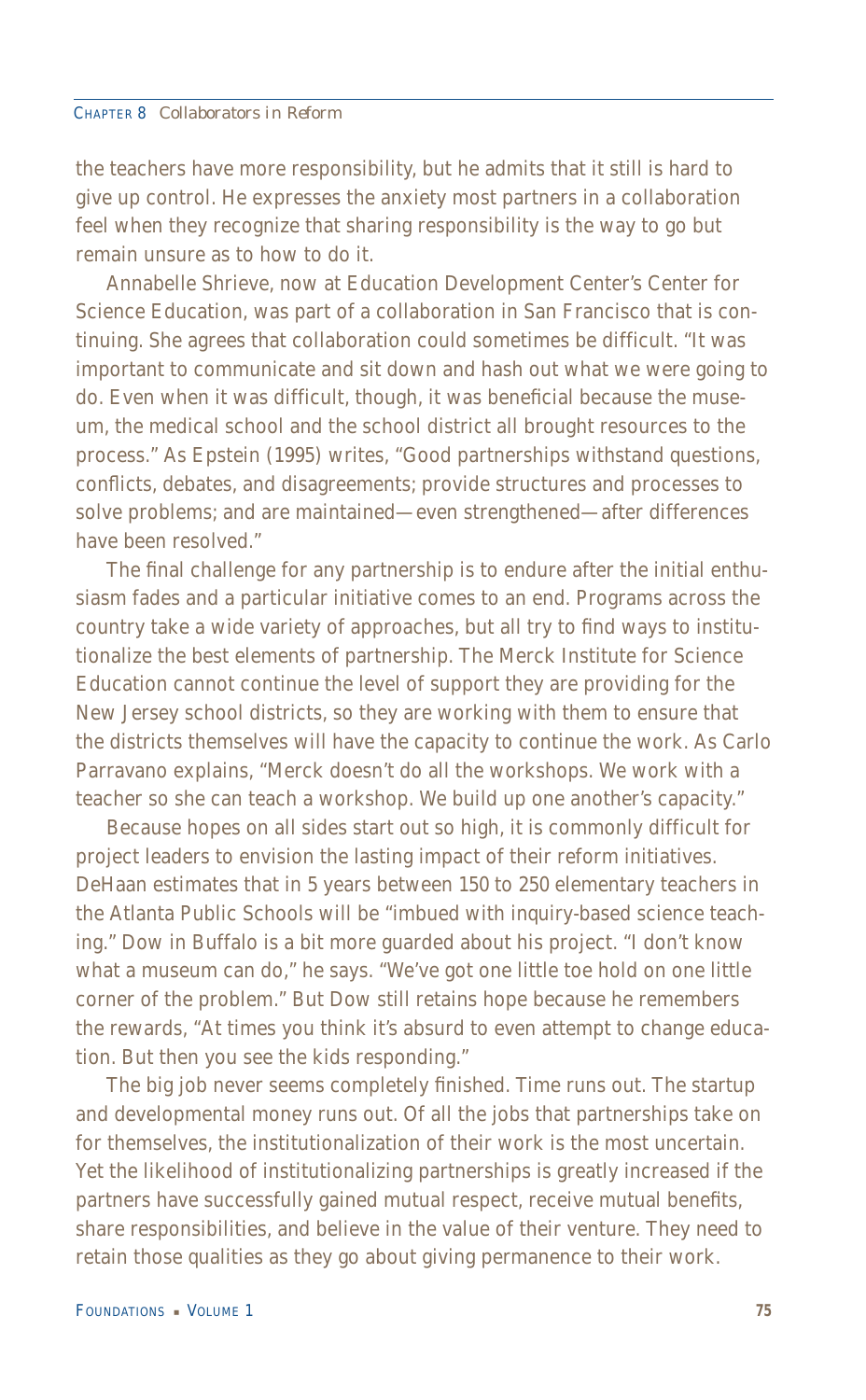As with other components of systemic change, educators continue to search for ways to redefine and improve partnerships. Isolated, one-shot forms of cooperation between formal and informal educational institutions and school districts are giving way to partnerships that direct their combined resources toward developing and sustaining inquiry-based science. Strategies for working with parents, local community organizations, and business have been slower to yield fruit, although practitioners recognize their importance in sustaining reform. "Children's life chances are not likely to get better without collective action in many arenas—the schoolhouse, the local health clinic, the neighborhood, the block, the home, and so on (Comer, 1988; Ascher, 1990)" (NCREL, 1997).

## **COLLABORATION RECAP**

- 1. Formal partnerships with institutions can be a valuable strategy but must be genuine and carefully planned.
- 2. Partnerships with parents and the community are essential in systemic science education reform, but to be effective, they must be structured to foster communication.
- 3. Partnerships should be developed with awareness of and sensitivity to organizational and cultural differences.
- 4. Educators must find ways to institutionalize collaboration.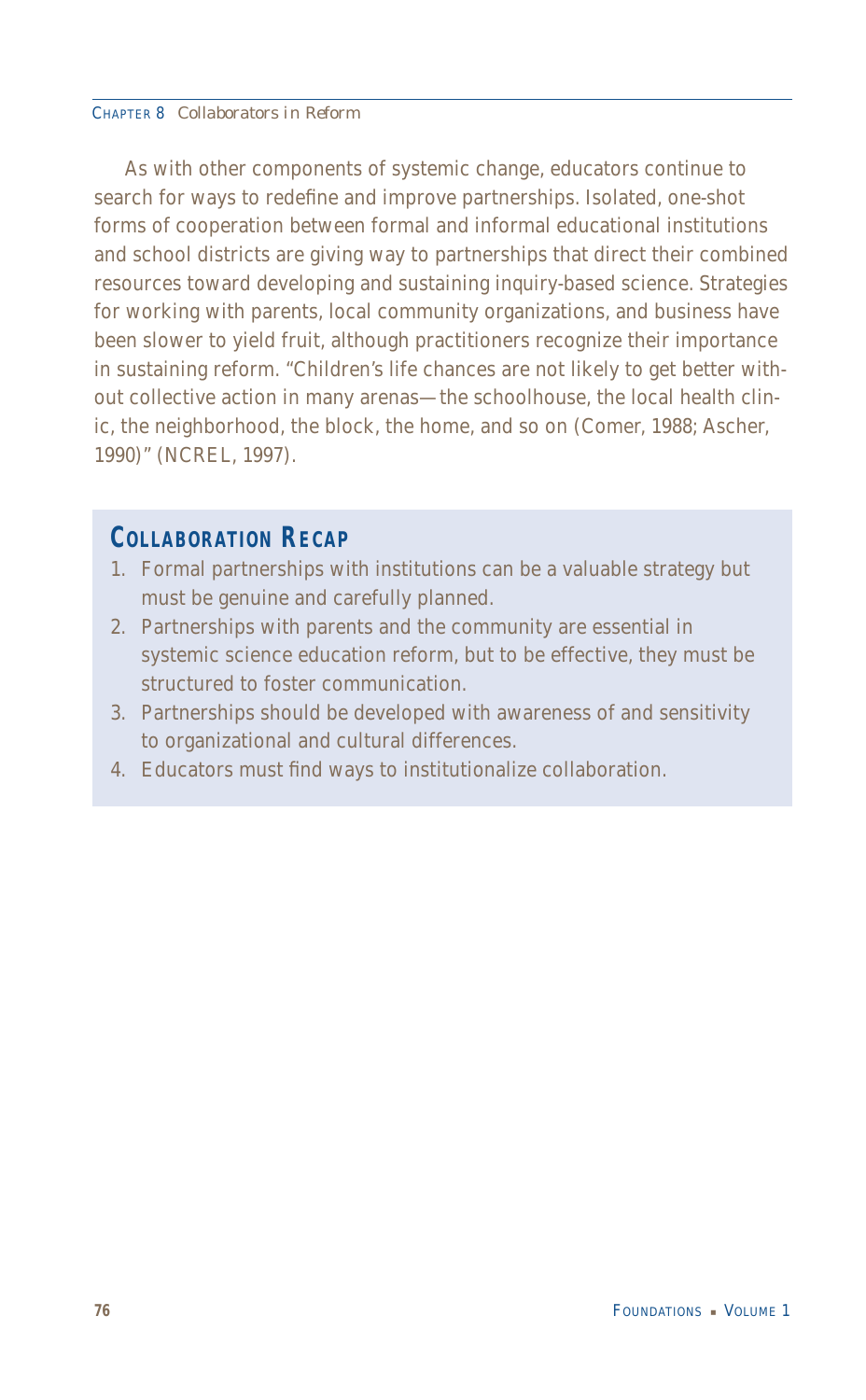#### References

- Alberts, B. (1991). Elementary science education in the United States: How scientists can help. *Current Biology,* 1: 339-341.
- Barinaga, M. (1991). Scientists educate the science educators. *Science,* 252, 1061-1062.
- Cortes, E. (1995). Making the public the leaders in education reform. *Education Week,* 22 November.
- Davies, D. (1991). Schools reaching out: Family, school and community partnerships for student success. *Phi Delta Kappan,* 72: 376-382.
- Epstein, J. (1995). School/family/community partnerships: Caring for the children we share. *Phi Delta Kappan,* 76 (9): 701-712.
- How scientists benefit from education partnerships. (1995). *The Catalyst,* 3 (Summer): 1.
- Kubota, C. (1993). *Education-business partnerships: Scientific work experience programs.* ERIC/CSMEE Digest ED359045. Available: http://136.242.172.58/db/riecije/ed359045.htm.
- North Central Regional Educational Laboratory (NCREL). (1997). Available: http://www.ncrel.org/sdrs/areas/issues/educatrs/leadrshp/le300.htm.
- Parents and schools. (1988). *The Harvard Education Letter,* 4 (6): 1-4.

#### Suggested Readings

- Danzberger, J., and deUriarte-Bodinger. (1996). *A guide to promising practices in educational partnerships.* Washington, DC: U.S. Department of Education, Office of Educational Research and Improvement.
- Epstein, J. (Ed.). (1991). A special issue on parent involvement. *Phi Delta Kappan,* January.
- National Center for Community Education. (1996). *Community schools across America: 135 community/school partnerships that are making a difference.* Flint, MI: NCCE.
- North Carolina Museum of Life and Science. *Sharing science: Linking students with scientists and engineers* and *Sharing science with children: A survival guide for scientists and engineers.* For copies of the guides, write: Georgiana M. Searles, North Carolina Museum of Life and Science, PO. Box 15190, Durham, North Carolina 27704.
- Sussman, A. (Ed.). (1993). *Science education partnerships.* San Francisco: University of California.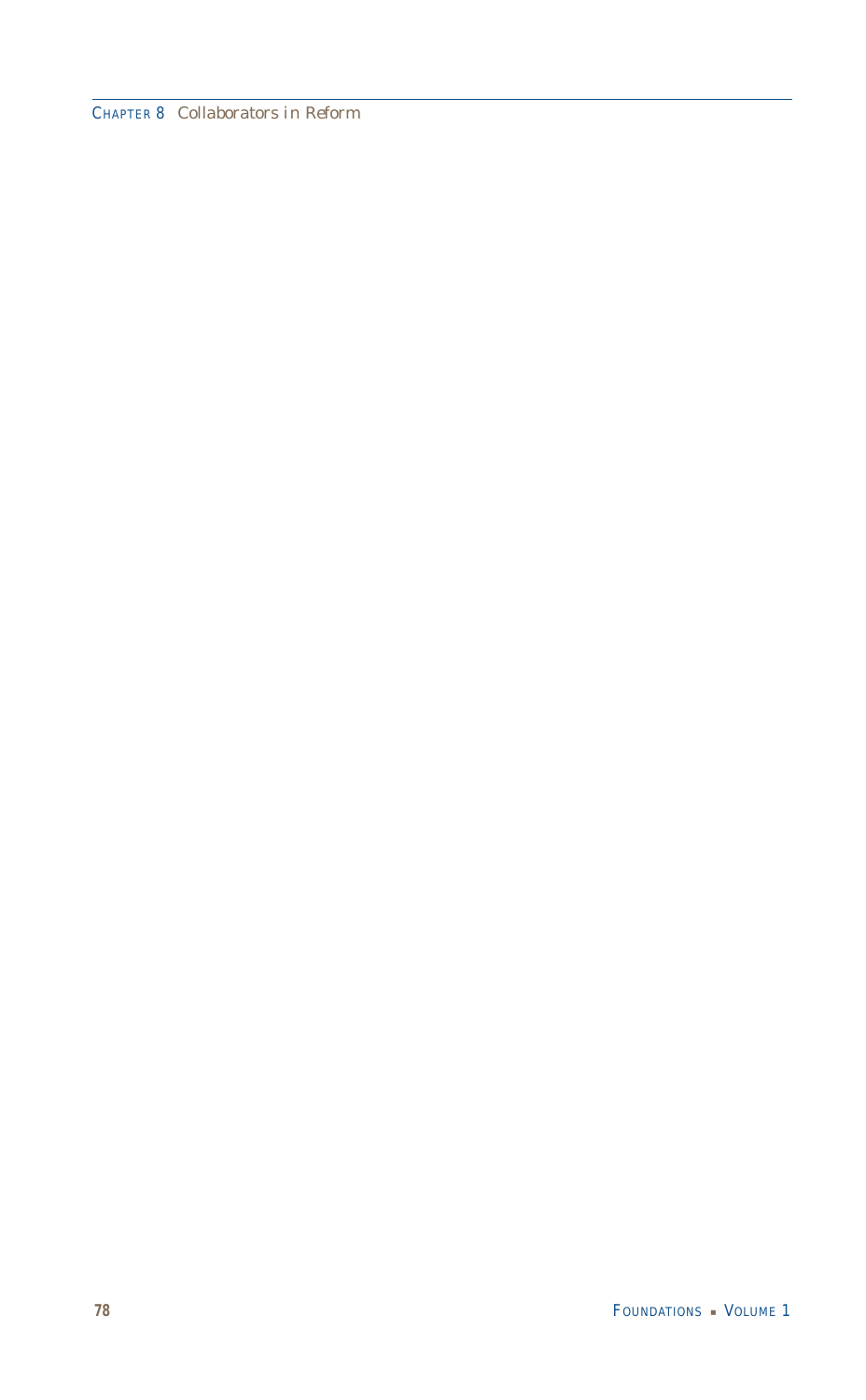## C H A P T E R 9

# **Equity**

Current reform initiatives are challenged to ensure that improved science education reaches all students throughout the system—not just those who typically go on to careers in science and mathematics or those who seem bound for college. The National Science Education Standards firmly link equity to high attainment: all students can develop the knowledge and skills described in the Standards "regardless of age, gender, cultural or ethnic background, disabilities, interest or motivation in science" (NRC, 1996).

Practitioners are learning effective strategies for improving different parts of the education system and the system as a whole. However, as they focus on the other parts—curriculum, assessment, planning, professional development, leadership, and partnerships, etc.—they are finding that creating equitable education for all of their students remains a core challenge. Indeed, there is a reciprocal relationship between equity and the systemic reform of science education. Educators cannot successfully attain or accomplish one without the other.

Much is known about the equity challenges facing education today. Educators working on science reforms are raising awareness, working to move from conversation to action, and demonstrating how inquiry-based science education and equity support one another. Still, even as they develop classroom and district practices that hold promise for all students, they are posing difficult questions and continue to look for new answers.

## Who Is the "All" in "Science and Mathematics for All"?

Equity has many faces and is often discussed in the context of the interests and needs of various groups. In science and mathematics education in particular, a driving force is the underrepresentation of minority groups and women in professional science and mathematics-related occupations. Consider the following statistics from a National Science Foundation (NSF, 1996) study: African Americans make up 12 percent of the population, but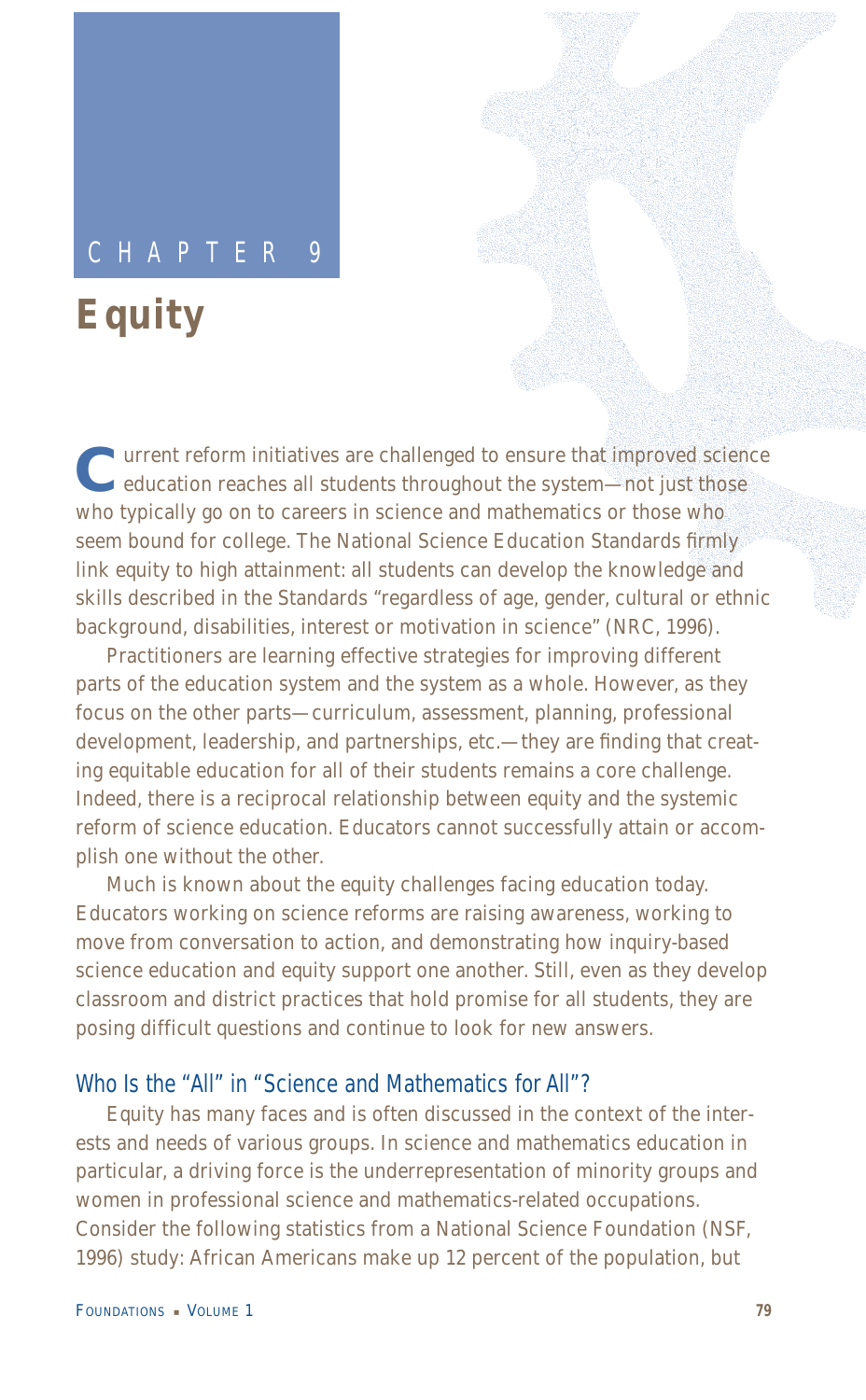#### CHAPTER 9 *Equity*

only 2 percent of employed scientists and engineers. Hispanics compose 9 percent of the population, but only 2 percent of employed scientists and engineers. Women compose more than half of the population, but only 20 percent of employed scientists and engineers. At the same time, there is growing awareness that many students in these groups have neither access nor opportunity to develop scientific and mathematical literacy. This is a sobering picture of the economic and professional future of members of these groups, especially in a job market that increasingly values more specialized knowledge in science and technology and other subjects.

Research shows that there is a difference in achievement between white students and minority students, particularly African Americans and Hispanics. According to the 1992 National Assessment of Educational Progress (NAEP) both African American and Hispanic students "demonstrated significantly lower proficiency than white students" (Mullis et al., 1994). Again, there are many reasons for the disparities. According to Oakes, "Disproportionate percentages of poor and minority students (principally African-American and Hispanic) are using curricula designed for low-ability or non-college bound students. Furthermore, in general, low-income and minority students have less contact with the best qualified science and mathematics teachers" (Oakes et al., 1990).

Another group often included in discussions of equity are students who are considered to have limited English proficiency. Though many bilingual programs exist, students rarely receive science instruction at their appropriate grade level or in their primary instructional language (Mason and Barba, 1992). Furthermore, according to Patricia Stoddart, an associate professor at the University of California, Santa Cruz, "the key issue for language minorities is access to academic content, because most schools focus on teaching [them] English."

Equity issues as they relate to these groups reach far beyond the borders of the school. Societal factors of racism cannot be ignored. Strickland and Ascher suggest that despite "three decades of programmatic change to make schooling for all students integrated and equitable, it is not hard to see continuing instances of both personal and institutional racism in education" (Strickland and Ascher, 1992).

Girls have historically received inadequate attention and encouragement in science. Research shows that they receive less attention than boys in science classrooms, and the attention they do receive is likely to be of lesser quality than that paid to boys (Sadker, Sadker, and Stulberg, 1993; AAUW, 1990). Girls also have less access to materials, have fewer role models in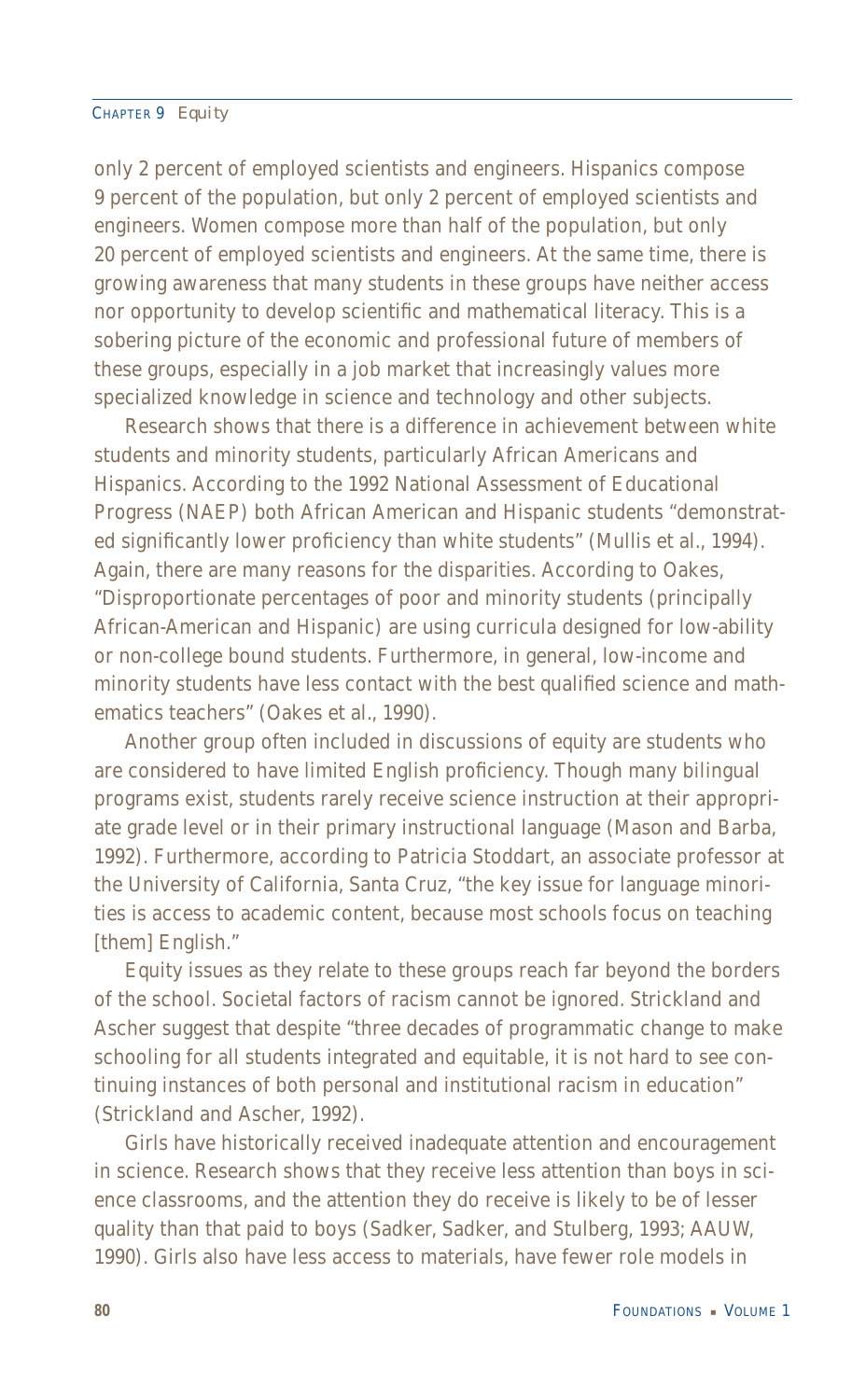#### CHAPTER 9 *Equity*

these fields, and tend to believe that science and mathematics will not be of use to them in the future (Gardner, Mason, and Matyas, 1989; Kahle, 1991). These and other factors contribute to lingering discrepancies in academic achievement. In the early grades, boys and girls' achievement is comparable; by the last year of high school, boys outperform girls in both mathematics and science (Holmes, 1991).

And finally, students who often are overlooked in discussions of equity are those who fall under the heading *special education.* "Creating an inclusive system begins with...goals that apply to all students, as well as...a total policy environment that supports systemic unity...a vision for education which includes ALL students..." (NASBE, 1992).

## What Is Equity?

Educators have varied perceptions of what equity is. For some, equity is a powerful set of beliefs about the way people should be treated, and in turn about the way schools should teach children. Their ultimate goal is "classrooms in which all children, whatever their social class, race, national origin, or gender, sit side by side and learn together successfully" (Wilson, 1992). Others view equity as equal distribution of resources. And still others view it not as equal quantity but as equal quality of the educational experience. The notion of equity as "opportunity to learn" includes each of these perspectives. In *Opportunity to Learn: Issues of Equity for Poor and Minority Students,* Stevens and Grymes explain, "...we need to know if students at risk have access to the full range of educational opportunities, what kinds of learning opportunities are provided, and how well-tailored they are to the educational needs of these students" (1993).

While there is a wide spectrum of understanding and beliefs about what equity is, there is little difficulty in recognizing and agreeing on what equity is not. There is much research that describes inequities in schools as well as strategies and programs for responding to such problems. Inequitable practices cover a range of issues including student grouping, segregation, lack of teacher-student identification, low teacher expectations, lack of parental involvement, lack of community support, poor instructional materials, lack of support systems, and undefined goals (McKenzie, 1993).

## Equity Relates to Every Part of the System

The earlier chapters of this monograph discussed aspects of the system, but did not focus on equity. Educators often debate whether equity should be addressed as a separate part of a reform program or whether it should be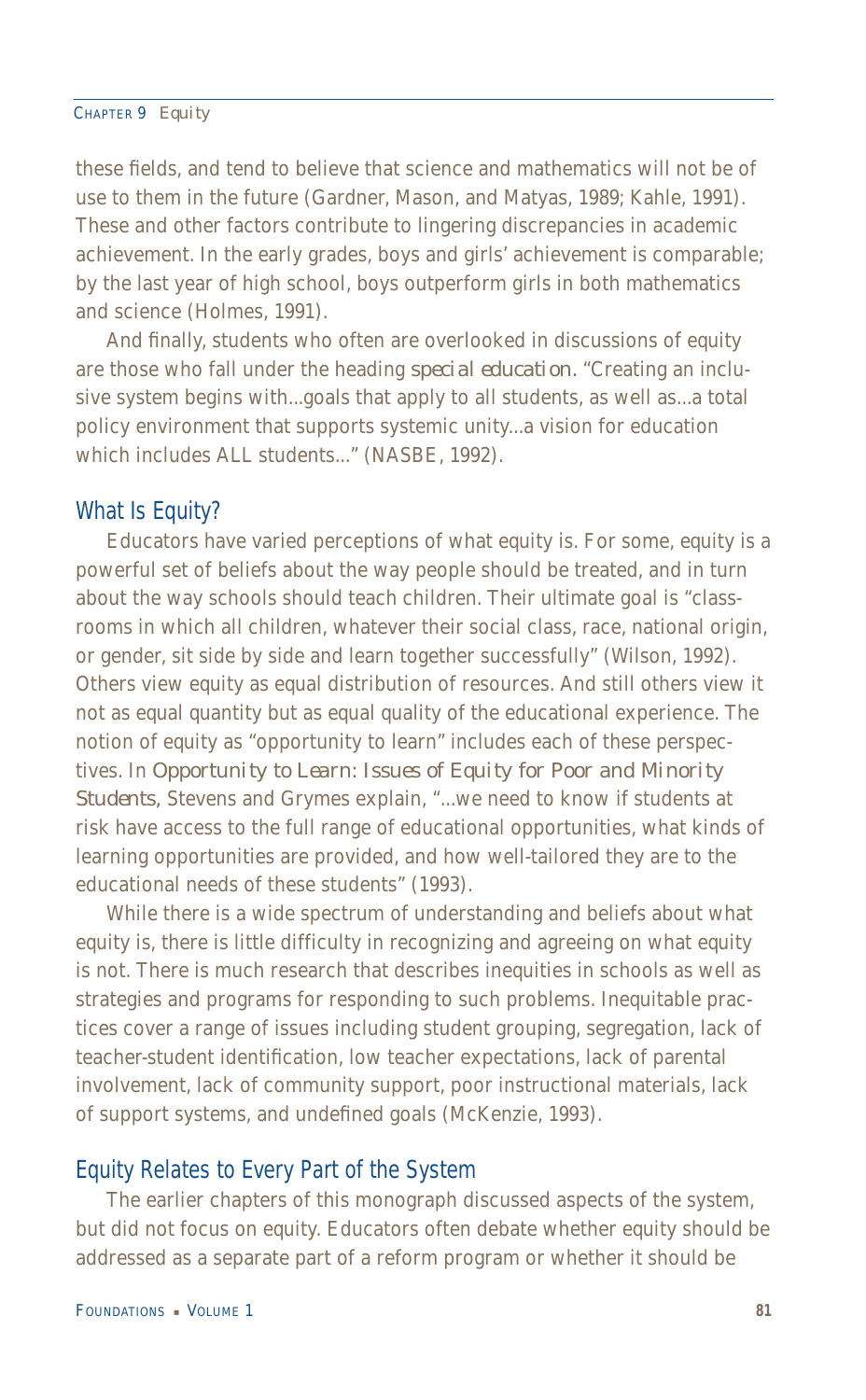embedded throughout. They recognize that equity is relevant to every part of the system, but know that unless it is explicitly addressed it can easily be overlooked. Equity lies at the heart of any long-term, systemic change and

*Planning for leadership development, professional development, and community outreach should always include participants from all segments of the population.*

should relate to all strategies and policies implemented during the process.

The chapter on curriculum, for example, described the importance of making quality instructional materials available to all students. But equity in curriculum is more than that. Curriculum frameworks, for example, provide for coherence in the system, consistency from school to school, and assessments that adequately measure achievement (Clune, 1993). A framework that truly addresses equity, however, must also be flexible enough to

meet the needs of individual schools, teachers, and students.

The planning and decision making process also should address equity issues. Individuals involved in the development of a curriculum framework, for example, should appropriately represent the interests and diversity of the community and local student population. According to a statement developed by the Equity Action Group of NSF's Statewide Systemic Initiatives, planning for leadership development, professional development, and community outreach should always include participants from all segments of the population (Equity Action Group, 1994).

Equity is almost always present in discussions of testing. Tests currently in place have several significant faults: they do not reflect what practitioners recognize as high-quality science curriculum, they do not align with inquiry-based instructional strategies, and they weaken efforts to improve science education by encouraging teachers to teach to the test. Overall, the quality of education of many students "has been undermined by the nature of the testing problems used to monitor and shape their learning" (Darling-Hammond, 1994). New assessment instruments must avoid bias, connect appropriately with curriculum and teaching, and not rely on skills that favor any particular group (Darling-Hammond, 1994: Rothman, 1994).

Instructional practices such as tracking are controversial because of the equity questions they raise. In the past, decisions to follow tracking practices were based on the assumption that less capable students would suffer if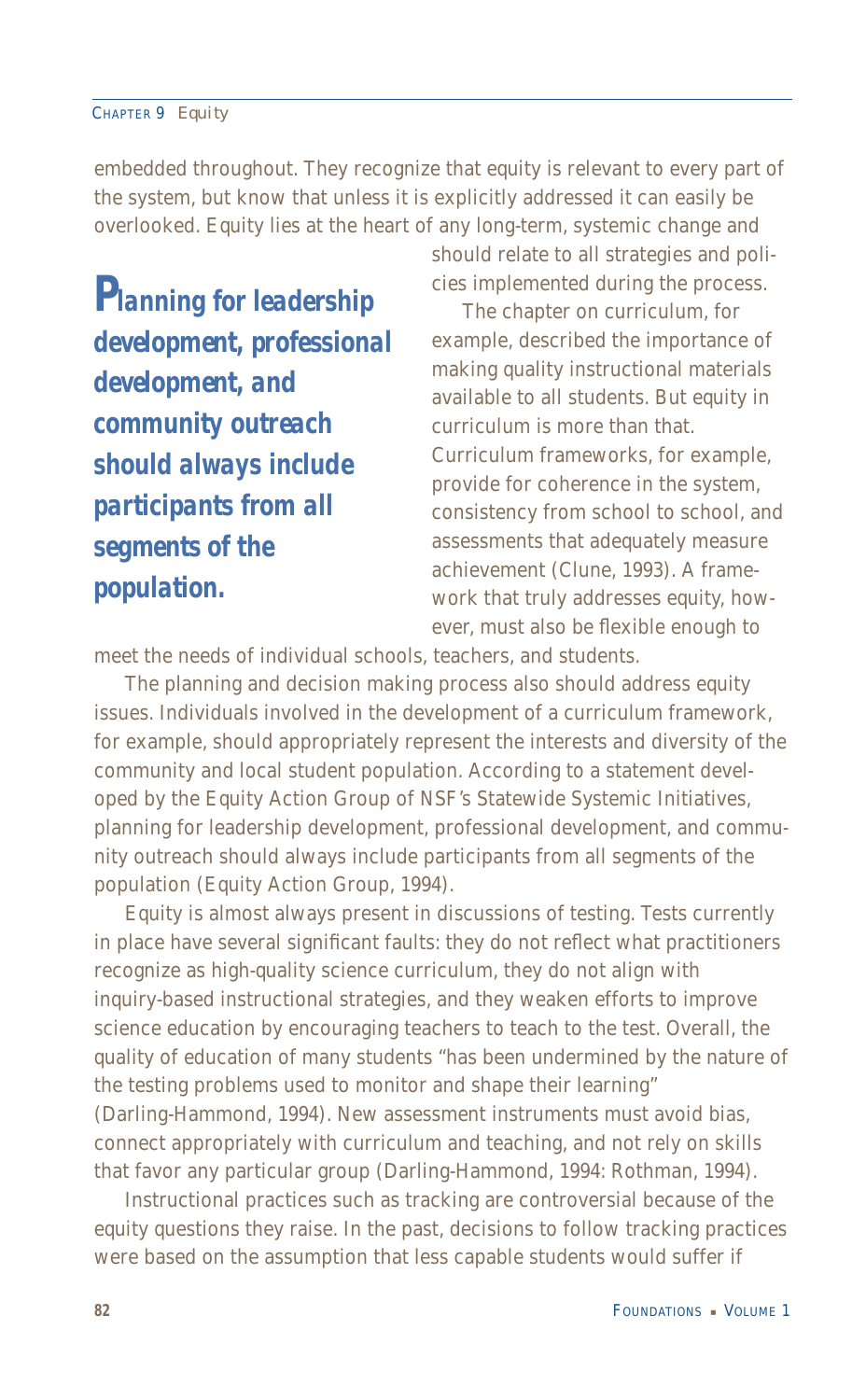grouped with brighter students, and that tracking placements were accurate and fair (Oakes, 1990). There is evidence on both sides about the utility of tracking as an education strategy, but there is no question that tracking as it is implemented today is not fair (Bates, 1992). Disproportionate numbers of minority and disadvantaged students are placed in lower track classes (Oakes and Lipton, 1992), which in turn often denies them equitable access to quality teachers and materials (Oakes et al., 1990; Gamoran, 1992).

Even when practices address equity-related concerns, policies are slow to change. From an organizational perspective, practices related to tracking, for example, can translate into inequities across a whole district. Educators at the Harvard Graduate School of Education (1992) stated, "one of the most disturbing aspects of the tracking issue is its potential to divide communities along racial and social class lines." Student assignment policies that group students in particular schools or clusters within schools (such as desegregation practices, and design of bilingual and gifted and talented program) raise serious questions about equity and fairness.

## Supporting Equitable Classroom Practice

CHAPTER 2 describes a vision for high-quality science education. The promise of this vision is that inquiry-based science education does more than facilitate meaningful science learning—it makes science learning accessible to all students. Inquiry-based science deals with familiar subject matter, uses materials that children can touch and see, and creates an environment in which students of all backgrounds are motivated to learn and can achieve. Sandy Lam in San Francisco explains, "Science might be the one thing that piques the natural curiosity of all children." Classrooms that emphasize memorizing facts and *cookbook* experiments deprive all students of these opportunities.

Inquiry-based science education also develops skills and knowledge valuable for all subject areas. The National Science Education Standards, for example, describe teaching practices that "adapt and design curricula to meet the interests, knowledge, understanding, abilities and experiences of students" and that "challenge students to accept and share responsibility for their own learning" (NRC, 1996). The standards also describe the importance of engaging in discourse about science concepts, making connections between evidence and explanations, and recognizing and analyzing alternative explanations and models. These are essential parts of learning science, but just as importantly, they are essential for learning in general and functioning productively and successfully in the world.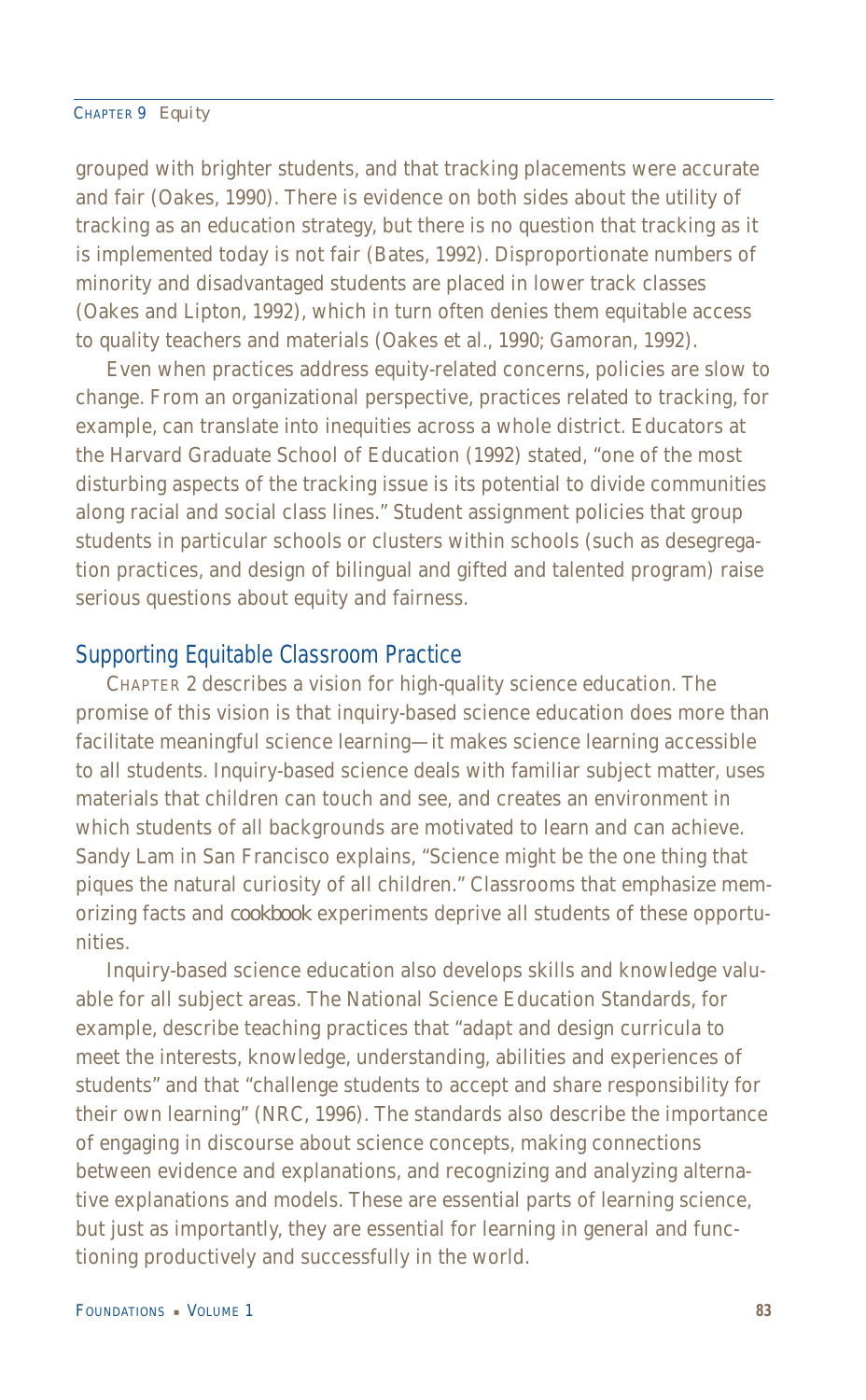## Moving from Conversation to Action

Science educators engaged in reform have spent many hours talking about the problems and issues surrounding equity. The first challenge has been to recognize and raise awareness about equity in science education and throughout the education system. It is now time to translate the conversation into action. Experienced practitioners who are serious about reform are experimenting with a wide range of strategies and policy changes such as curriculum adoptions that move from textbooks to hands-on instructional materials; using new forms of assessment; promoting practices in which all students learn together; forging alliances among schools, families, and communities; and holding practitioners and schools accountable for both quality and equity (Oakes et al., 1990).

As these practitioners are learning, any single one of these efforts by itself is not powerful enough to move the system as a whole forward. The earlier chapters of this monograph discussed strategies for improving various aspects of the system, but it is most important that educators energize all parts of the system to work together. Much has been learned already, but we are still working to ensure a "democratic, fully equitable and accessible system of education" (Perrone, 1987).

Linn (1993) suggests that equity in science and mathematics education is an issue both of fairness and of national interest. Regardless of the reason, the education reform community is committed to the idea that all students should have equitable access to quality science and mathematics education. And as Perrone (1987) wrote, "We can do this by asking hard questions, challenging simple answers, creating and risking the implementation of new structures...We need to encourage louder voices from many more of our school administrators, teachers, students and parents...The struggle for educational and social equity is nothing less than an important responsibility for all educators."

## **References**

- American Association of University Women (AAUW). (1990). *Shortchanging girls, shortchanging America.* Washington, DC: The Analysis Group.
- Bates, P. (1992). Tracking denies equal access. *Beyond Tracking,*a newsletter published by the Equity Coalition for Race, Gender and National Origin, Vol. No. 1, pp.1-2.
- Clewell, B.C., Anderson, B.T., and Thorpe, M. (1992). *Breaking the barriers: Helping female and minority students succeed in mathematics and science.* San Francisco: Jossey-Bass.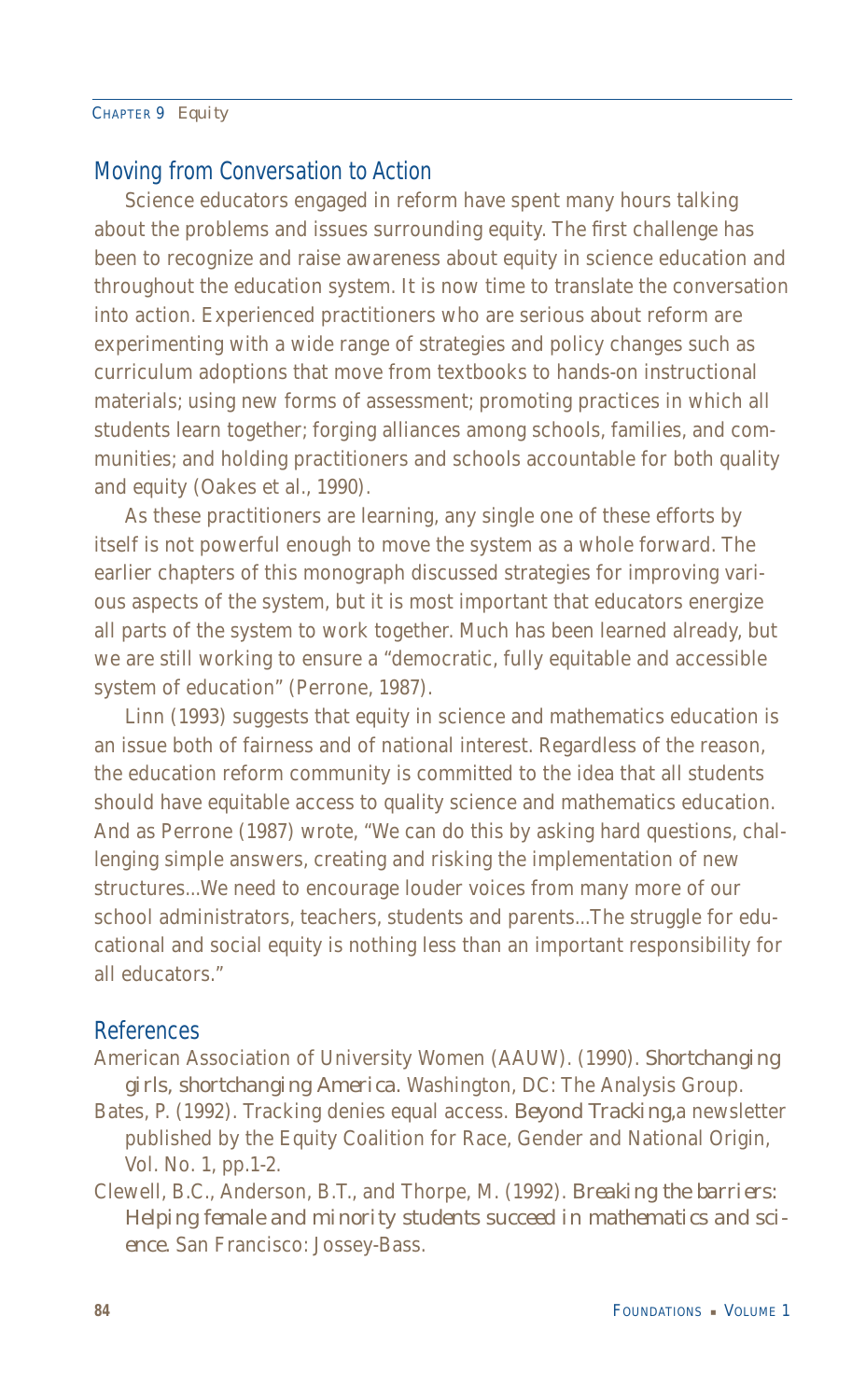#### CHAPTER 9 *Equity*

- Clune, W. (1993). The best path to systemic educational policy: Standard/centralized or differentiated/decentralized? *Educational Evaluation and Policy Analysis,* 15: 233-254.
- Darling-Hammond, L. (1994). Performance based assessment and educational equity. *Harvard Educational Review,* 56: 280-298.
- Equity Action Group. (1994). Equity framework in mathematics, science, and technology education. Unpublished report of the Equity Focus Group for the Statewide Systemic Initiative to the National Science Foundation.
- Gamoran, A. (1992). Synthesis of research: Is ability grouping equitable? *Educational Leadership,* October: 11-17.
- Gardner, A., Mason, C., and Matyas, M. L. (1989). Equity, excellence and 'just plain good teaching.' *The American Biology Teacher,* 51: 72-77.
- Greenbaum, J. (1992). Article. *Beyond Tracking,* a newsletter published by the Equity Coalition for Race, Gender and National Origin, Vol. III, No. 1, pp. 18-20.
- Harvard Graduate School of Education. (1992). Tracking wars: Is anyone winning? *The Harvard Education Letter,* 8: 1-4.
- Holmes, N. (1991). The road less traveled by girls: Educators seek ways to boost female achievement in math and science. *The School Administrator,* December: 8-14; 16-18.
- Kahle, J. (1994). Interrelationships between gender, affect, and retention in science classrooms: A theoretical approach. In M. Atwater, K. Radzik-Marsh, and M. Structchenes, Eds., *Multicultural education: Inclusion of all.* Athens, GA: University of Georgia.
- Kahle, J. (1991). *Math and science for girls.* Executive summary of a symposium sponsored by the National Coalition of Girls' Schools, June.
- Linn, E. (1993). Science and equity: Why this issue is important. *Science Education and Equity,* a newsletter of the Equity Coalition for Race, Gender and National Origin, Fall-Spring, 1993-1994, pp. 3-5.
- Mason, C., and Barba, R. (1992). Equal opportunity science. In *Science for All Cultures.* Arlington, VA: NSTA. Originally published in *The Science Teacher,* May, 1992.
- McKenzie, F. (1993). Equity: A call to action. In G. Cawelti, Ed., *Challenges and achievements of American education.* Alexandria, VA: Association for Supervision and Curriculum Development.
- Mullis, I. et al. (1994). *NAEP 1992 trends in academic progress.* NCES Report No. 23-TR01. Washington, DC: U.S. Department of Education, Office of Educational Research and Improvement.
- National Association of State Boards of Education (NASBE). (1992). *Winners all. A call for inclusive schools.* The Report of the NASBE Study Group on Special Education. Alexandria, VA: NASBE.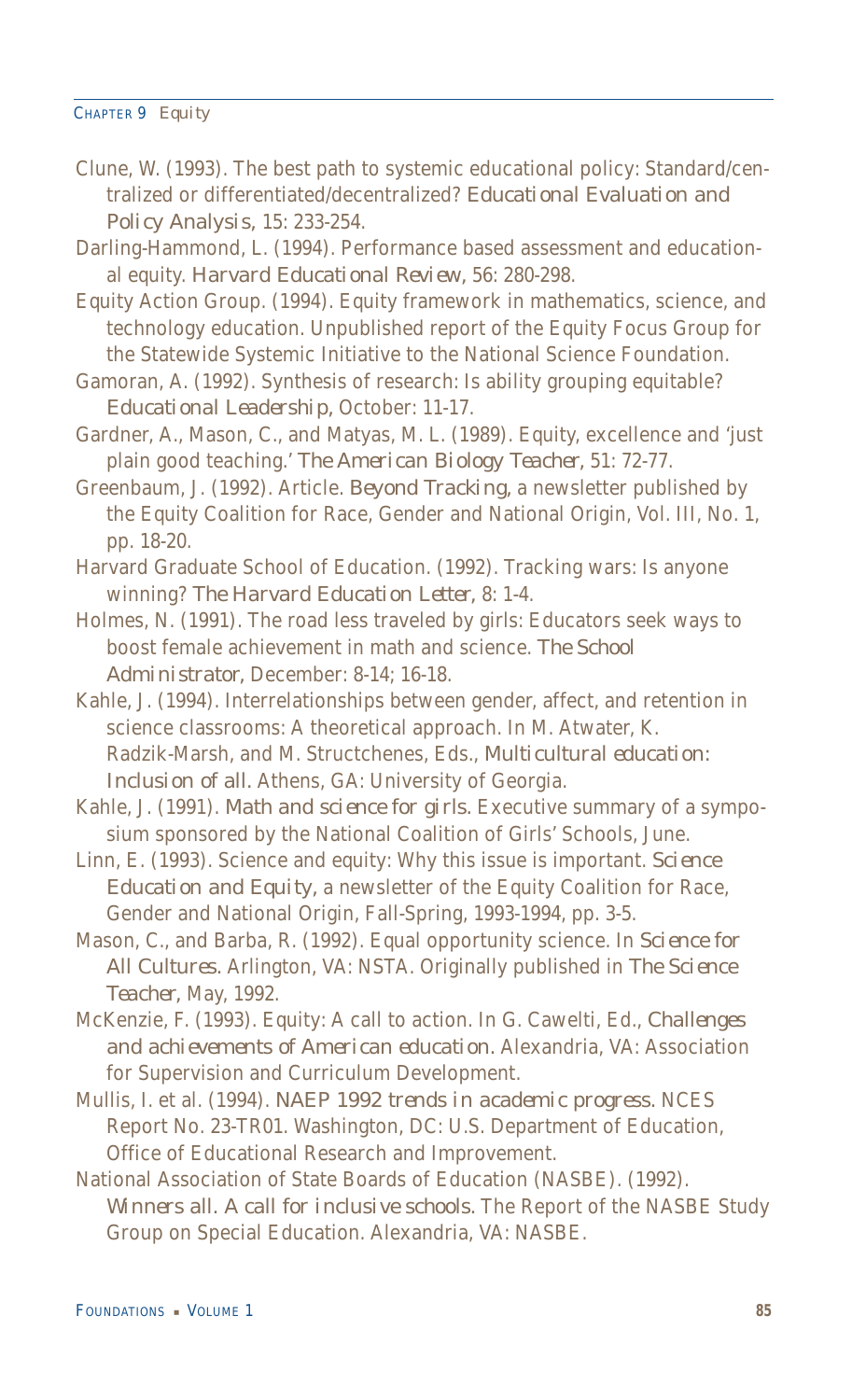#### CHAPTER 9 *Equity*

- National Association of State Boards of Education (NASBE). ( 1991). Statewide systemic change to improve math, science and technology education. *Issues in Brief,* September.
- National Research Council (NRC). (1996). *National science education standards.* Washington, DC: National Academy Press.
- National Science Foundation (NSF). (1996). *Characteristics of doctoral scientists and engineers in the United States: 1993.* NSF 96-302. Arlington, VA: NSF.
- Oakes, J., Ormseth, T., Bell, R., and Camp, P. (1990). *Multiplying inequalities: The effects of race, social class, and tracking on opportunities to learn mathematics and science.* A report to the RAND Corporation. Santa Monica, CA: RAND.

Oakes J., and Lipton, M. (1992). *Making the best of schools: A handbook for parents, teachers and policymakers.* New Haven: Yale University Press.

- Perrone, V. (1987). Promoting equity: The forgotten responsibility. In A. Molnar, Ed., *Social issues and education: Challenge & responsibility.* Alexandria, VA: Association for Supervision and Curriculum Development.
- Rothman, R. (1994). *Evaluation comment. Assessment questions: Equity answers.* Proceedings of the 1993 CRESST Conference, Los Angeles, CA: Center for Research on Evaluation, Standards, and Student Testing, UCLA.
- Sadker, M., Sadker, D., and Stulberg, L. (1993). Fair and square? Creating a nonsexist classroom. *Instructor,* (March): 45-46, 67.
- Stevens, F., and Grymes, J. (1993). *Opportunity to learn: Issues of equity for poor and minority students.* Washington, DC: U.S. Department of Education, National Center for Education Statistics.
- Strickland, D., and Ascher, C. (1992). Low-income African-American children and public schooling. In P. Jackson, Ed., *The handbook of research on curriculum.* New York: AERA/Macmillan Publishing Company.

## Suggested Reading

Beane, D. B. (1988). *Mathematics and science: Critical filters for the future of minority students.* Washington, DC: The Mid-Atlantic Equity Center, The American University.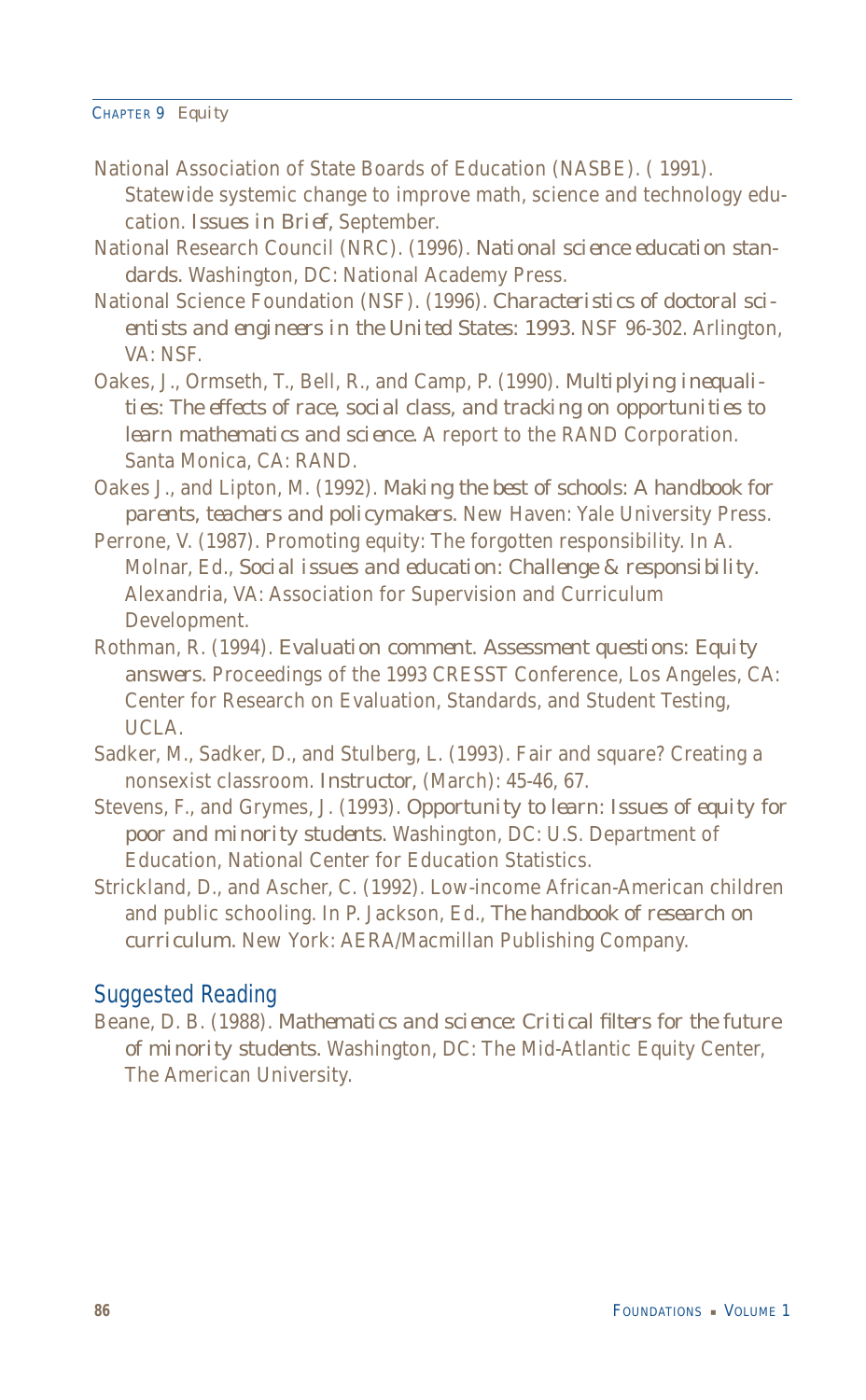## C H A P T E R 10

## **Postscript**

**W**e hope readers of this monograph have learned something of both the **V** complexity and excitement of planning and implementing an inquiry-based science education program. It is a long-term challenge that requires attention to every component of the education system.

All parts of the system are equally important: planning, leadership, curriculum, instruction, assessment, professional development, financing, collaboration, and equity. We have highlighted them because we believe the lessons learned by those already working in the field can inform the programs and policies of those newer to the process of science reform.

Unfortunately, this monograph is not as comprehensive as we might like. Some important issues such as making science part of the core curriculum, the use of technology, classroom assessment, large-scale evaluation, and linking teacher preparation to reform efforts have been omitted. There are others mentioned below and still more that may have eluded us. In reality, these topics could have been chapters in their own right. We omitted them in favor of others that seem to have yielded greater levels of understanding that we could pass on to you, the reader. Nevertheless, we mention these topics in hopes that you will forge new levels of understanding in your quest to make inquiry-based science instruction the norm in your school or district.

## Accepting science as part of the school district's core curriculum.

In districts that consider science a core subject area, all students have access to rich and varied curriculum materials within blocks of time that are adequate for engaging in rigorous inquiry-based instruction. Unfortunately, this is far from the norm in many school systems, largely because teachers are expected to concentrate on those subjects that appear on large-scale tests—primarily language arts and mathematics. As a result, science often slips through the cracks.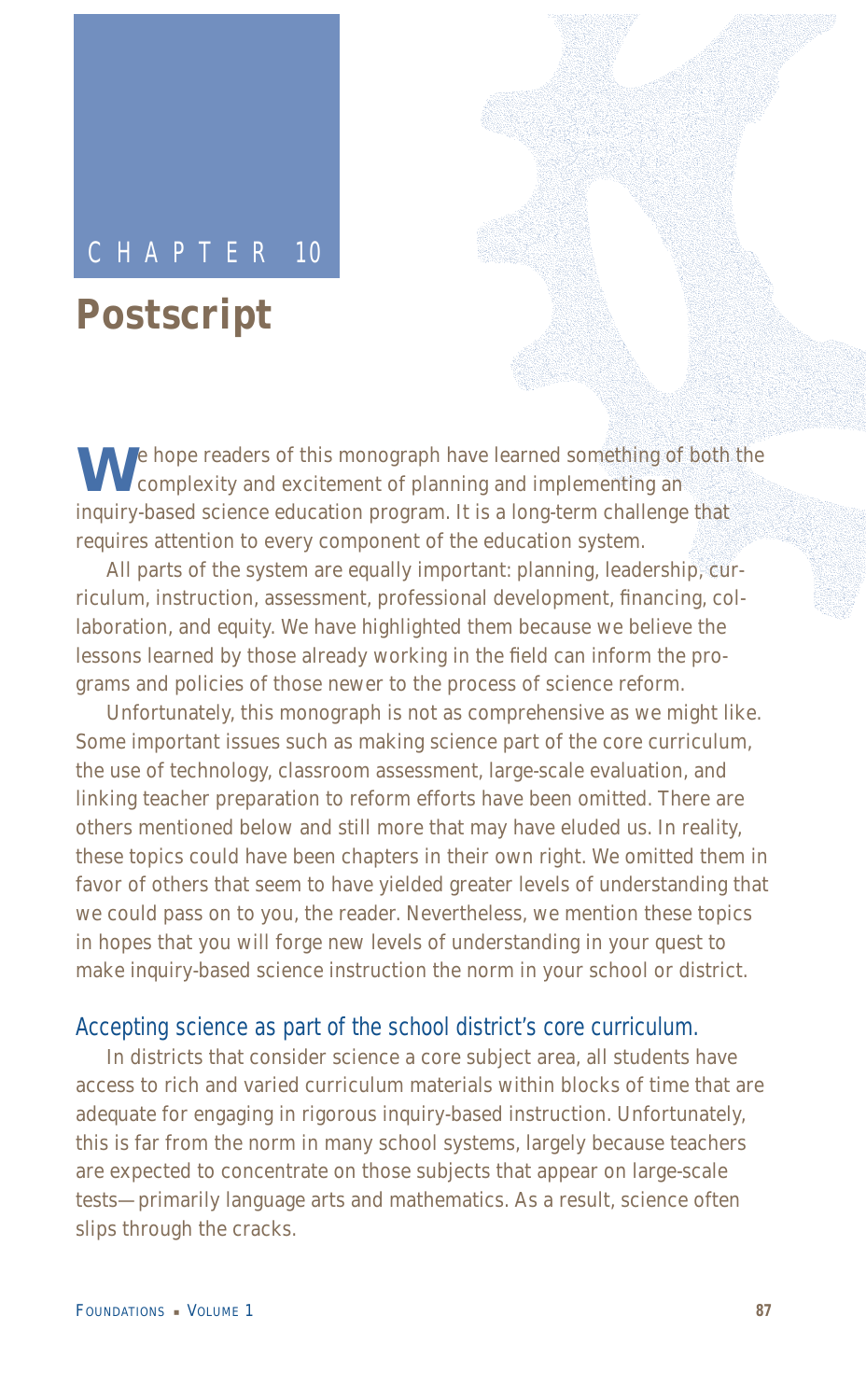#### CHAPTER 10 *Postscript*

In spite of the incentive system borne through high-stakes testing, there are districts that make science programs a high priority. We need to better understand the vision and practices of these school districts in order to develop strategies that might work elsewhere.

## Using technology as an effective tool for science instruction and reform.

Educators increasingly recognize that advances in technology have the potential to revolutionize the way science is taught and learned in U.S. schools. Across the country, school systems are allocating substantial amounts of money to buy computers and software, to network their classrooms, and to train teachers in the use of these technologies. School teachers are becoming more comfortable using the Internet to supplement other classroom work, and they are introducing students to different programs now available for creating databases and for analyzing scientific data.

Despite this increase in the availability of technology, very few districts have effectively formed a vision of how to integrate technology into systemic reform efforts. This is particularly true at the elementary school level. There are interesting experiments taking place across the country, many supported by the National Science Foundation, that have shown profound promise for change. But, on the whole, in the science education programs most familiar to us, students and teachers are still struggling to closely align the use of technology to science frameworks, standards, and goals for reform.

## Improving teacher content knowledge to provide strong science instruction.

Effective teaching in any subject requires a strong base of knowledge in that subject area as well as knowledge of strategies for instruction and assessment. Unfortunately, many elementary teachers are poorly prepared in science. Districts have to recognize and address this problem if they hope to give all students the background knowledge they need to succeed in high school science courses.

Teacher support and assistance from practicing scientists is one valuable approach to addressing this lack of preparation and the resulting lack of confidence in teaching science. In order to effectively implement the science standards, districts will have to make the improvement of teacher content knowledge a high priority on the professional development agenda. We have seen pilot efforts that look promising; they need time for nurturing and growth.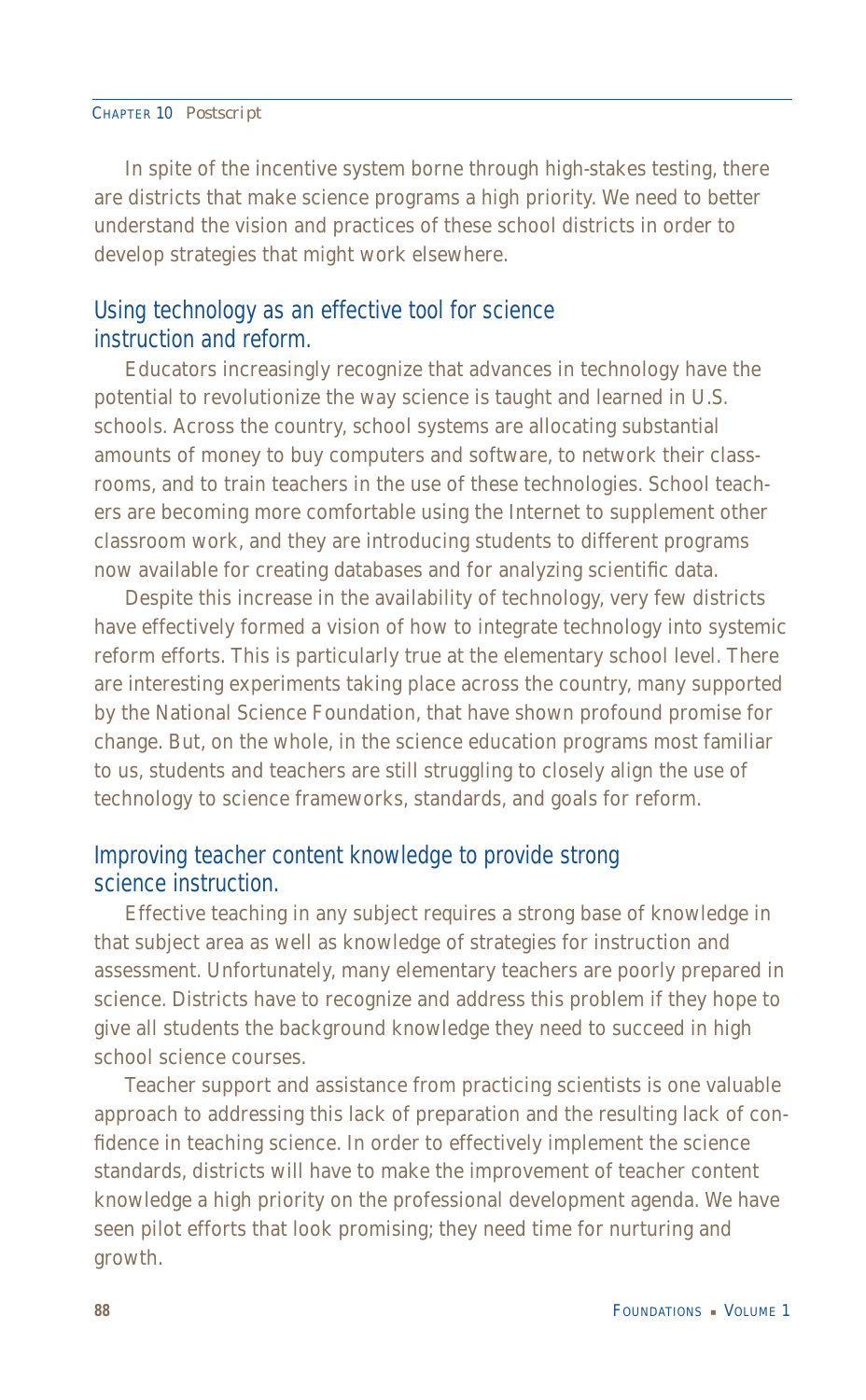## Strengthening teacher preparation programs in order to improve elementary science instruction.

Lack of science content knowledge is linked closely to inadequate preparation for teachers in universities and colleges across the country. This, together with higher education's slow pace of change in preparing teachers to meet the needs of an increasingly diverse student population, has produced a teacher corps with only a small repertoire of the skills necessary for teaching inquiry-based science in today's classrooms. Closer collaboration between higher education and the public schools is essential if colleges and universities are to offer preservice and inservice education that advances the new science standards and frameworks.

## Expanding initiatives for K-16 articulation in science education.

With the development of new science standards and the evolving efforts at designing new assessment approaches for science, there is increasing consensus about what students should know and be able to do at different levels of the education system. The alignment of these expectations with curricula in a coherent sequence from the primary grades through the undergraduate college years—known as K-16 articulation—is now a more attainable goal than at any time in the past. Achieving it, however, will require collaboration, trust, and mutual respect among educators from kindergartens to universities. We see strong potential for more consistent and ongoing articulation in science education.

## Conducting large-scale evaluations of science education programs.

School districts are increasingly implementing reforms in science education within the context of comprehensive systemic change efforts. This leads to many questions about how to evaluate the success of these programs. Systemic change is a long-term effort that requires simultaneous restructuring of many different facets of school life and organization. Measuring the progress of this kind is difficult, especially in the early stages.

Large-scale evaluations are generally most useful when several assessment methods are employed in combination with each other. One of the most important methods is the analysis of student test data, but this measure should be thoughtfully supplemented with other short-term and long-term indicators of success, including longitudinal research on the participation rates of students in upper level science courses once they reach high school and college. This kind of research takes both time and money, but it is an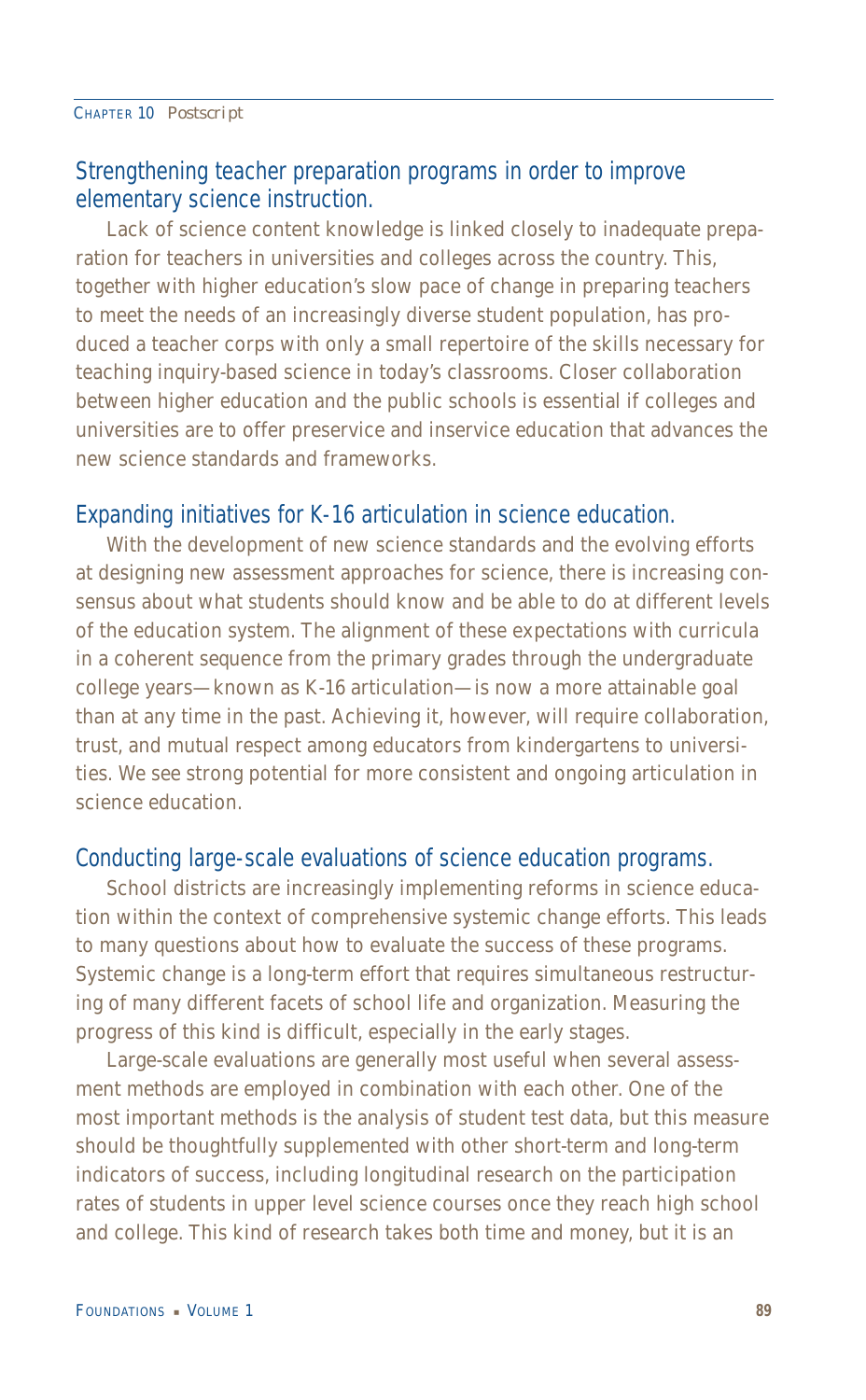#### CHAPTER 10 *Postscript*

indicator that science education reform has achieved its ultimate goal—lasting change in student learning and performance.

—————

Those who have climbed the steep slopes of science education reform find reward in the breathtaking panorama below, but know they must climb higher still. Surely, there is much left to do. These issues and others will be the subject of many ongoing conversations about science reform in our individual schools and districts over the next several years and within this monograph series. But from where we stand today, we know how much has been accomplished in the last decade. Although not yet at the summit, we have reason to be optimistic.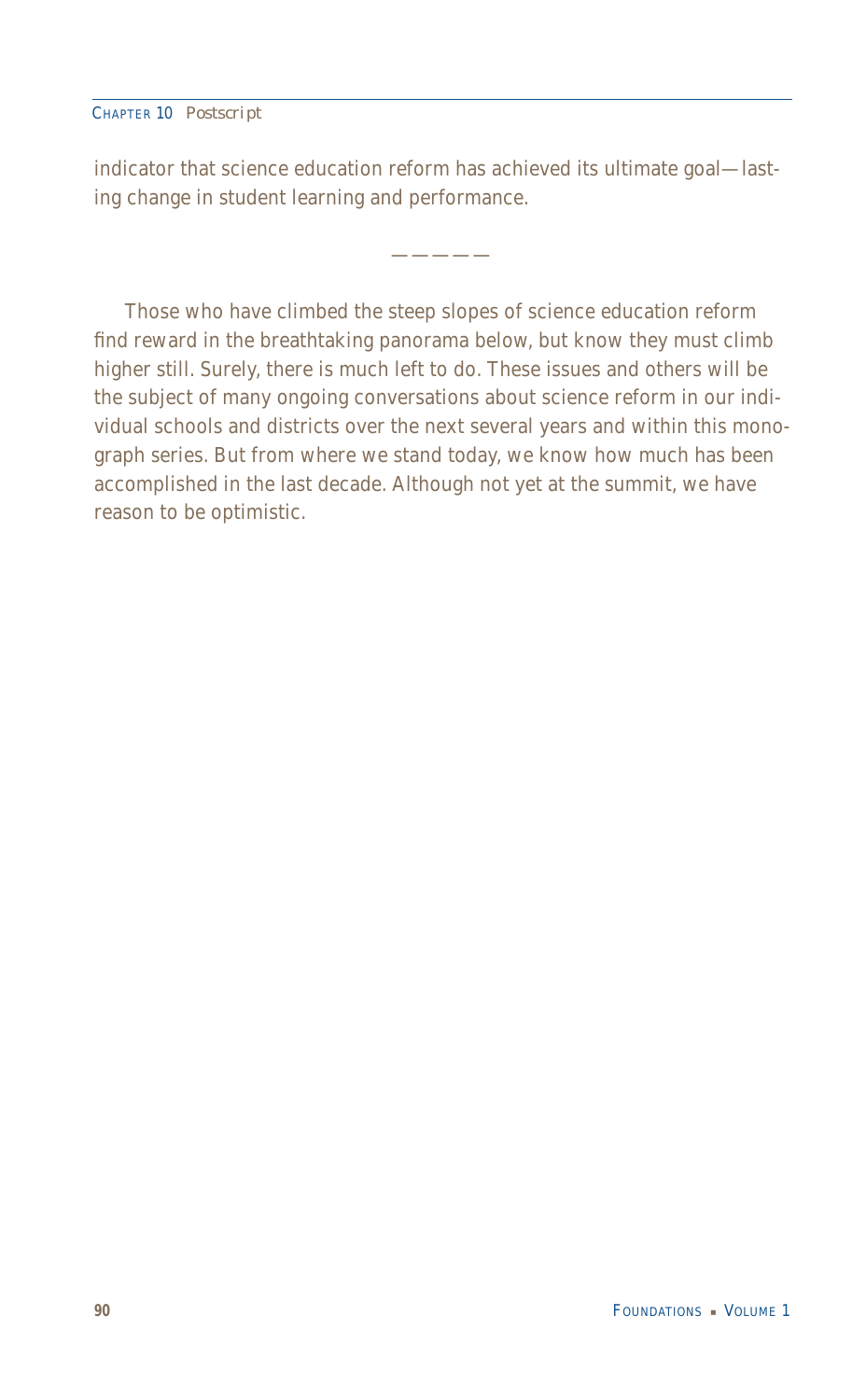## **Resources for Science Education Reform**

## Local Systemic Change Districts<sup>1</sup>

## **Alabama**

#### **Hands-On Activity Science Program**

Principal Investigator: John Wright Institution: University of Alabama–Huntsville Institute for Science Education Morton Hall Room 112 Huntsville, AL 35899 Phone: (205) 895-6670 Email: mossp@email.uah.edu Co-Principal Investigators: Charles W. Shipp, Joanna May, Linda Sanders and J.A. Childers Coverage: 5 districts; 37 schools; 620 teachers; 13,600 students.

## **Alaska**

#### **Earth Systems Implementation Project (ESIP)**

Principal Investigator: Judy Reid Institution: Bartlett High School Curriculum and Instruction 25-500 N. Muldoon Rd, Rm C222 Anchorage, AK 99506-1698 Phone: (907) 269-8341 Email: reid\_judy@msmail.asd.k12.ak.us Co-Principal Investigators: John Sibert and Donna York Coverage: 1 district; 61 schools; 1,050 teachers; 28,000 students.

### **Arizona**

**Mesa Systemic Initiative** Principal Investigator: Susan Sprague Institution: Mesa Public Schools/SSRC 143 South Alma School Road Mesa, AZ 85210-1096 Phone: (602) 898-7815 Email: ssprague@barnum.mesa.k12.az.us Co-Principal Investigators: Douglas Barnard and Susan Wyckoff Coverage: 1 district; 58 schools; 2,000 teachers; 48,050 students.

## **California**

#### **Teacher Enhancement for Student Success (TESS)**

Principal Investigator: Charles McCully Institution: Fresno Unified School District Office of Superintendent Tulare and M Street Fresno, CA 93721 Phone: (209) 441-3515 Email: robert\_grobe@csu.fresno.edu Coverage: 1 district; 79 schools; 2,040 teachers; 58,400 students.

<sup>&</sup>lt;sup>1</sup> The following districts are implementing science education reform projects with support of the National Science Foundation's Local Systemic Change through Teacher Enhancement program. This list is provided as a resource for those districts that are planning reform efforts and wish to consult with others.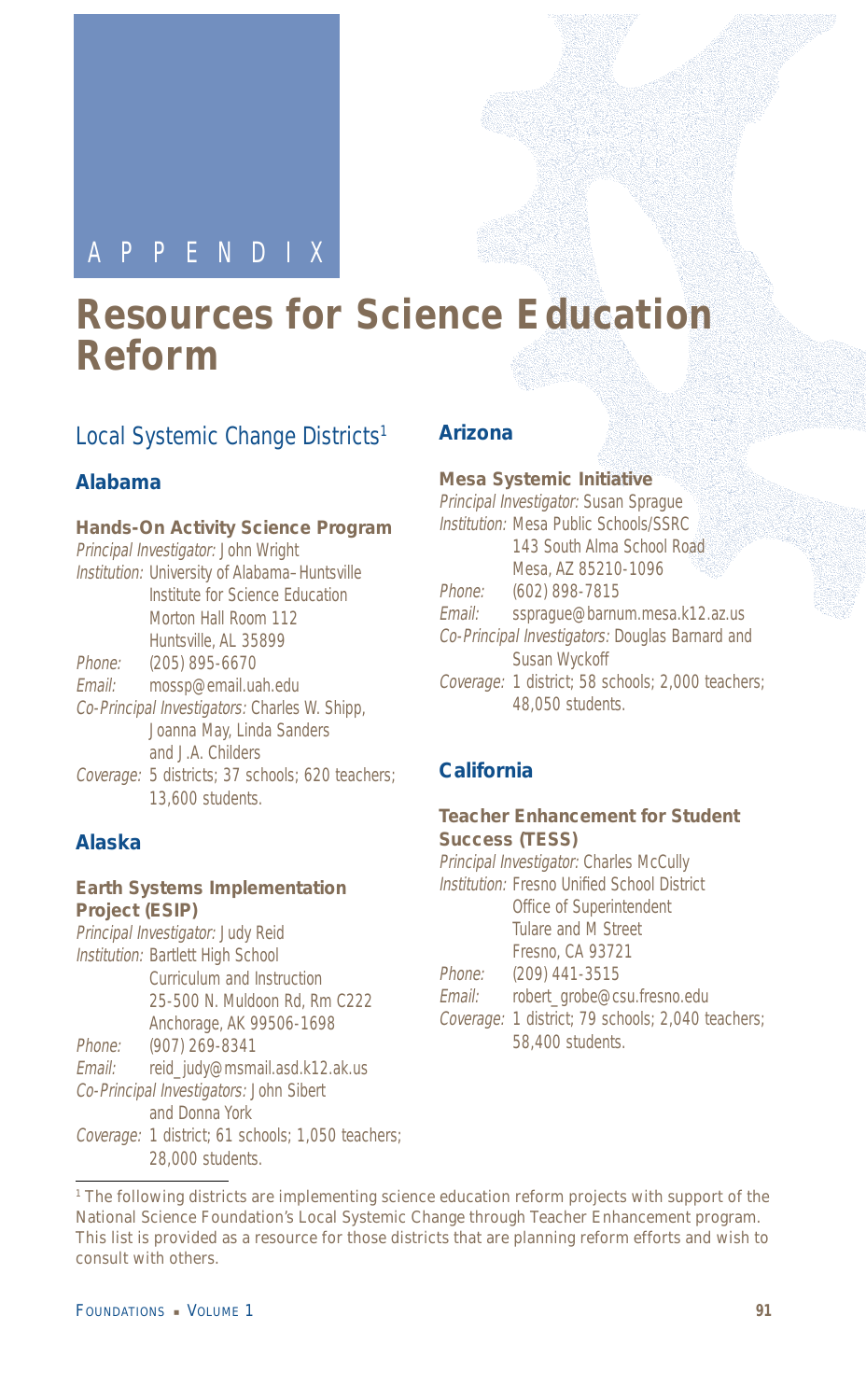#### **Leadership Institute for Teaching Elementary Science (LITES)**

Principal Investigator: Jane Bowyer Institution: Mills College Department of Education 5000 MacArthur Boulevard Oakland, CA 94613 Phone: (510) 430-2118 Email: jane@ella.mills.edu Co-Principal Investigators: Carolyn Getridge Coverage: 1 district; 60 schools; 1,050 teachers; 52,000 students.

#### **CITY SCIENCE–University of California, San Francisco Institute for Elementary Teachers**

Principal Investigator: Peter Walter Institution: University of California–

San Francisco Science & Health Educ Partnership 100 Medical Center Way W-1, Top Floor–Box 0905 San Francisco, CA 94143-0905

- Phone: (415) 476-0930
- Email: peter\_walter.biochem@ quickmail.ucsf.edu
- Co-Principal Investigators: Bonnie Smith and Elizabeth Chatman
- Coverage: 1 district; 76 schools; 1,300 teachers; 32,500 students.

#### **National School District Systemic Teacher Enhancement Project (NSSTE)**

Principal Investigator: Paul Saltman Institution: University of California, San Diego Department of Biology 9500 Gilman Drive; Dept. 0176 La Jolla, CA 92093-0176 Phone: (619) 534-3824 Email: robert\_dean@unexpost.ucsd.edu Co-Principal Investigators: Christopher Oram, George Cameron and Robert A. Dean Coverage: 1 district; 10 schools; 410 teachers; 6,639 students.

#### **Language Acquisition in Science Education for Rural Schools (LASERS)**

Principal Investigator: Patricia Stoddart Institution: University of California–Santa Cruz Education Board of Studies– Merrill College 1156 High Street Santa Cruz, CA 95064 Phone: (408) 459-3850 Email: stoddart@cats.ucsc.edu Co-Principal Investigators: Lucinda Pease-Alvarez and Roberta Jaffe Coverage: 7 districts; 50 schools; 1,272 teachers; 30,000 students.

## **Georgia**

#### **Teacher Enhancement Through Elementary Science Education Partners (ESEP)**

Principal Investigator: Robert DeHaan Institution: Emory University Medical School Dept. of Anatomy & Cell Biology Atlanta, GA 30322 Phone: (404) 727-6237 Email: bob@anatomy.emory.edu Co-Principal Investigators: Benjamin O. Canada, Molly Weinburgh, and L. Vernon Allwood Coverage: 1 district; 72 schools; 1,600 teachers; 30,000 students.

## **Indiana**

### **Building Bridges to the Future: The Next Generation of Science-Enabled Elementary School Teachers**

Principal Investigator: Susan Johnson Institution: Ball State University College of Sciences & Humanities NQ 112 Muncie, IN 47306 Phone: (317) 285-8831 Email: 00smjohnson@bsuvc.bsu.edu Coverage: 14 districts; 40 schools; 650 teachers; 13,000 students.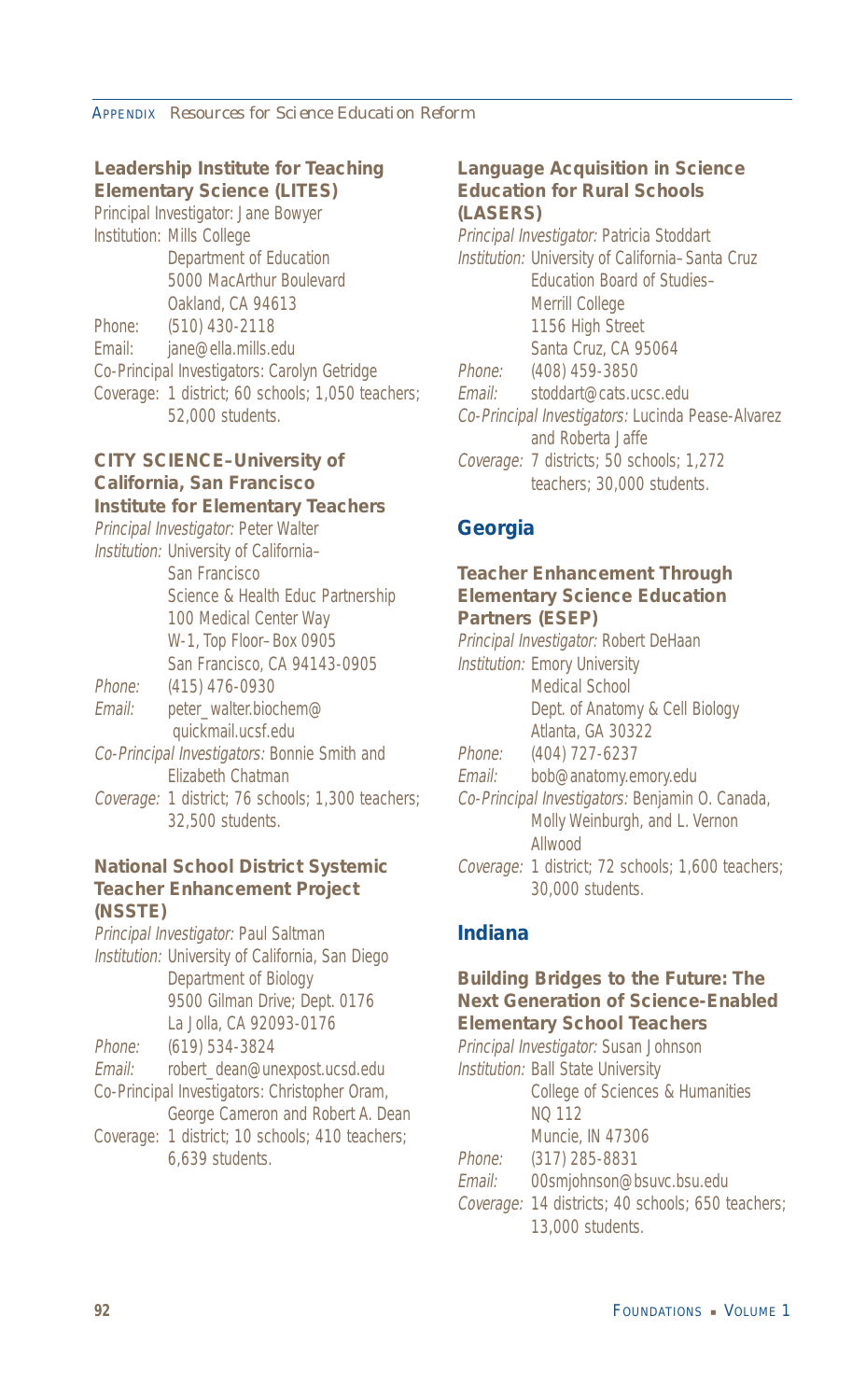### **Michigan**

#### **Midland Public Schools Systemic Change Teacher Enhancement Institute**

Principal Investigator: Sarah Lindsey Institution: Midland County Intermediate Science Resources Center 815 State Street Midland, MI 48640 Phone: (517) 839-2427 Email: jpegel@aol.com Co-Principal Investigators: Jody S. Pagel and Kathy A. Grzesiak Coverage: 1 district; 12 schools; 308 teachers; 5,900 students.

#### **Montana**

#### **KEYSTONE: A Rural Regional Training Program for Excellence in Science and Technology**

Principal Investigator: Myra Miller Institution: Bozeman Public Schools Willson Science and Tech School 404 West Main Street Bozeman, MT 59715 Phone: (406) 585-1500 Email: wimill@hawks.bps.montana.edu Co-Principal Investigators: Ned Levine and Terry Baldus Coverage: 23 districts; 48 schools; 518 teachers; 6,300 students.

### **Nevada**

#### **The Mathematics and Science Enhancement II (MASE II)**

Principal Investigator: P. Kay Carl **Institution: Clark County School District** 2832 East Flamingo Road Las Vegas, NV 89121-5207 Phone: (702) 799-5474 Email: gregg@nevada.edu Co-Principal Investigators: Linda Gregg Coverage: 1 district; 60 schools; 2,040 teachers; 46,000 students.

#### **New Jersey**

**The Partnership for Systemic Change: A School/Business Collaborative to Enhance Science, Mathematics, and Technology Teaching and Learning** Principal Investigator: Carlo Parravano Institution: Merck Institute of Science Educ. 126 East Lincoln Ave. P.O. Box 2000 (RY7-230) Rahway, NJ 07065-0900 Phone: (908) 594-7401 Email: parravano@merck.com Co-Principal Investigators: Christine Salcito, Kate Fischer, David Decker, and Walter Tylicki Coverage: 4 district(s); 35 school(s); 825 teachers; 23,100 students.

#### **Great Ideas in Science Consortium: Partners for Integrated Science Curriculum Reform**

Principal Investigator: Jacqueline Willis Institution: Montclair State College Great Ideas in Science Consortium Valley Road & Normal Avenue Montclair, NJ 07043 Phone: (201) 893-4000 Email: giacalone@aol.com Co-Principal Investigators: Gloria Scott, Maria Cannizzaro, Jane McMillan-Brown, and Bonnie K. Lustigaman Coverage: 2 districts; 44 schools; 1,000 teachers.

#### **E=MC2**

Principal Investigator: Linda Walker Institution: West Windsor/Plainsboro RSD Curriculum and Instruction 505 Village Rd. West P.O. Box 248 Princeton Junction, NJ 08550 Phone: (609) 799-0200 Email: wwpcur@pluto.njcc.com Co-Principal Investigators: Edward Nartowitz and Sondra Markman Coverage: 3 district(s); 15 school(s); 574 teachers; 13,550 students.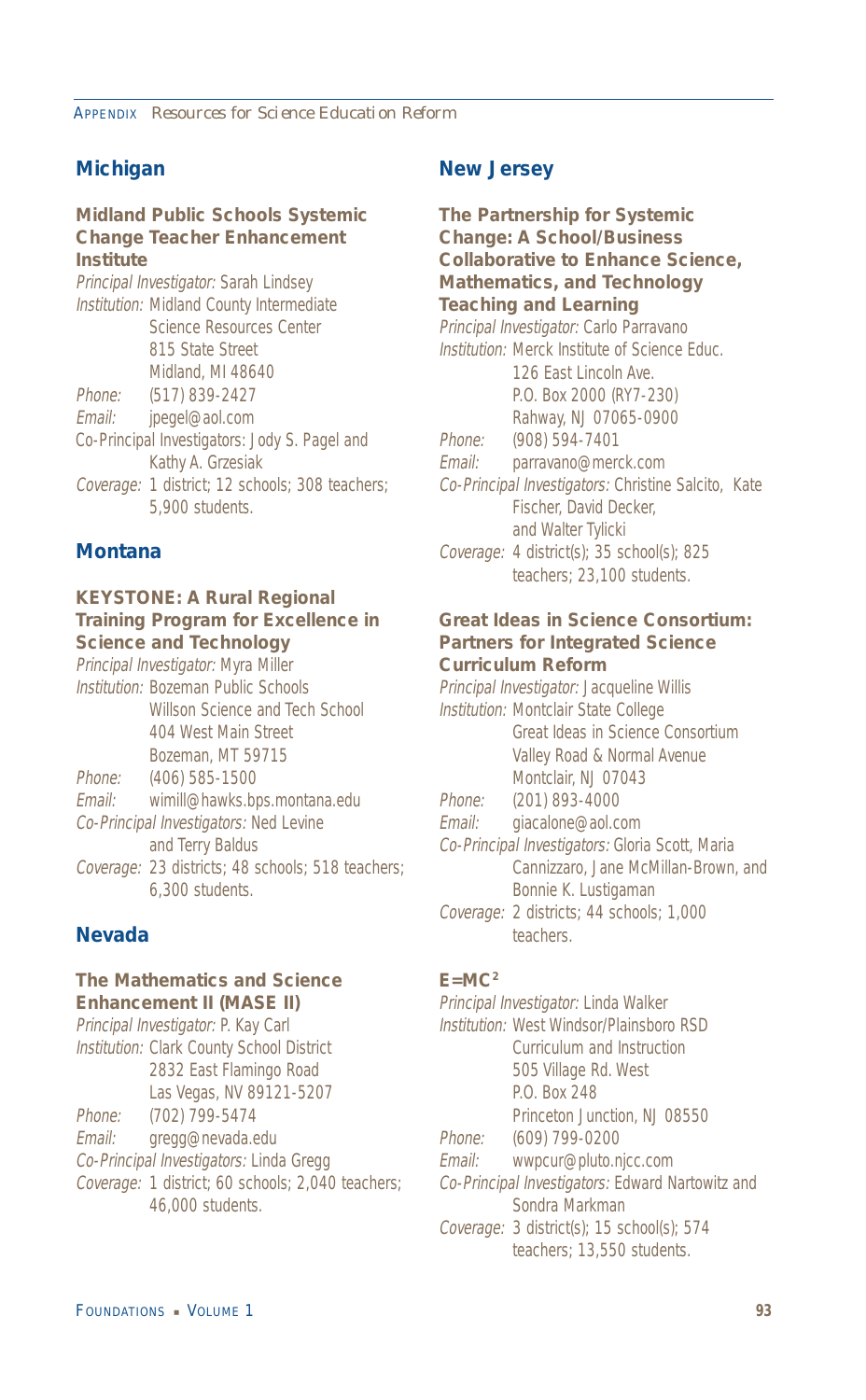## **New York**

#### **TEAM 2000**

Principal Investigator: Peter Dow Institution: Buffalo Museum of Science 1020 Humboldt Parkway Buffalo, NY 14211-1293 Phone: (716) 896-5200 Email: team@mailgate.drew.buffalo. k12.ny.us Co-Principal Investigators: Samuel J. Alessi, Jr., and Delcene West Coverage: 1 district; 61 schools; 1,400 teachers.

#### **"SMART PROCESS"–Local Systemic Change Through Teacher Enhancement**

Principal Investigator: Gilbert Turchin Institution: Community School Districts 3 & 5 300 West 96th Street New York, NY 10025 Phone: (212) 678-2918 Email: csd3@chelsea.ios.com Co-Principal Investigators: Howard Berger and Howard Nadler Coverage: 2 districts; 35 schools; 1,470 teachers; 21,535 students.

## **Ohio**

#### **Project SEEDS: Science Education Enhancing the Development of Skills, K-6**

Principal Investigator: Jane Hazen Institution: The Educational Enhancement Partnerships (TEEP) Stark County School District 2100–38th Street, N.W. Canton, OH 44707-2300 Phone: (216) 492-8136 Email: jbh2sc@bigbird.stark.k12.oh.us Coverage: 16 public & 3 private districts; 76 schools; 1,000 teachers; 30,000 students.

## **Pennsylvania**

## **ASSET Teacher**

**Enhancement Project**

Principal Investigator: Reeny Davidson Institution: ASSET, Inc. 15 Terminal Way Pittsburgh, PA 15219-1299 Phone: (412) 488-1444 Email: davison@duq3.cc.duq.edu Co-Principal Investigators: Vincent Valicenti, Margie Ritson, Jacqueline Coleman, Greg Calvetti, Kalyani Raghavan, and Frances Alder Coverage: 15 districts; 1,020 teachers; 25,000 students.

## **Rhode Island**

#### **The KITES Project: Kits In Teaching Elementary Science**

Principal Investigator: Greg Kniseley Institution: Rhode Island College Dept. of Elementary Education, HM 205 600 Mount Pleasant Avenue Providence, RI 02908-1991 Phone: (401) 456-8016 Email: mkniseley@grog.ric.edu Co-Principal Investigators: Gerald Kowalczyk Coverage: 8 districts; 52 schools; 600 teachers; 12,000 students.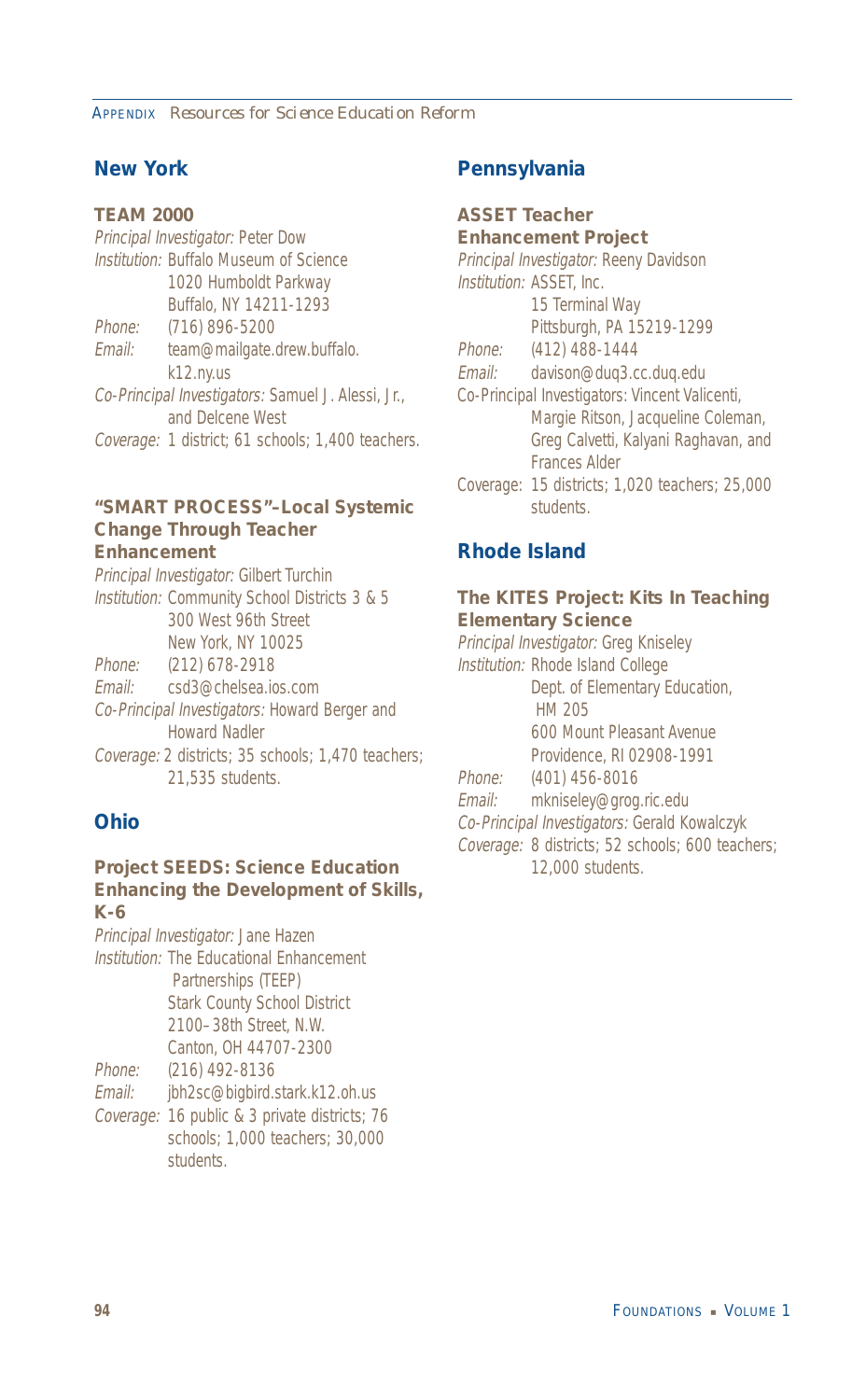### **Tennessee**

## **Metro Nashville Public Schools Systemic Initiative to Improve Science Achievement for All Students**

Principal Investigator: Barbara Nye Institution: Tennessee State University Center of Excellence for Research and Policy on Basic Skills Nashville, TN 37209 Phone: (615) 963-7231 Email: bnye@picard.tnstate.edu Co-Principal Investigators: Richard Benjamin and Emily Stinson Coverage: 1 district; 84 schools; 3,000 teachers; 70,000 students.

## **Washington**

#### **STAFF Leadership for Rural School Districts**

Principal Investigator: Denis Schatz Institution: Pacific Science Center Fdn. Department of Education 200 Second Ave. North Seattle, WA 98109-4895 Phone: (206) 443-2867 Email: schatz@pacsci.org Coverage: 3 districts; 8 schools; 193 teachers;

6,139 students.

#### **Hands-On Science in Seattle Schools, K-5**

Principal Investigator: Arlene Ackerman Institution: Seattle Public Schools 815 Fourth Avenue, North Seattle, WA 98109 Phone: (206) 298-7180 Email: aackerman@is.ssd.k12.wa.us Co-Principal Investigators: Leroy Hood, Martha Darling, Charles Laird and Roger Bumgarner Coverage: 1 district; 70 schools; 1,400 teachers;

23,000 students.

## School Districts Referenced in this Document

#### **Anchorage, AK**

Judy Reid Bartlett High School Curriculum and Instruction 25-500 N. Muldoon Rd, Rm C222 Anchorage, AK 99506-1698 Phone: (907) 269-8341 Email: reid\_judy@msmail.asd.k12.ak.us

#### **Atlanta, GA**

Robert DeHaan Emory University Medical School Dept. of Anatomy & Cell Biology Atlanta, GA 30322 Phone: (404) 727-6237 Email: bob@anatomy.emory.edu

#### **Baltimore, MD**

Andrea Bowden Supervisor, Office of Science, Mathematics, and Health Baltimore City Public Schools 200 East North Avenue Baltimore, MD 21202 Phone: 410-396-8573

#### **Buffalo, NY**

Cathy Chamberlin Project Administrator—TEAM 2000 BPS Curriculum Department 229 Floss Avenue Buffalo, NY 14215 Phone: 716-897-8131 Email: crchamb@aol.com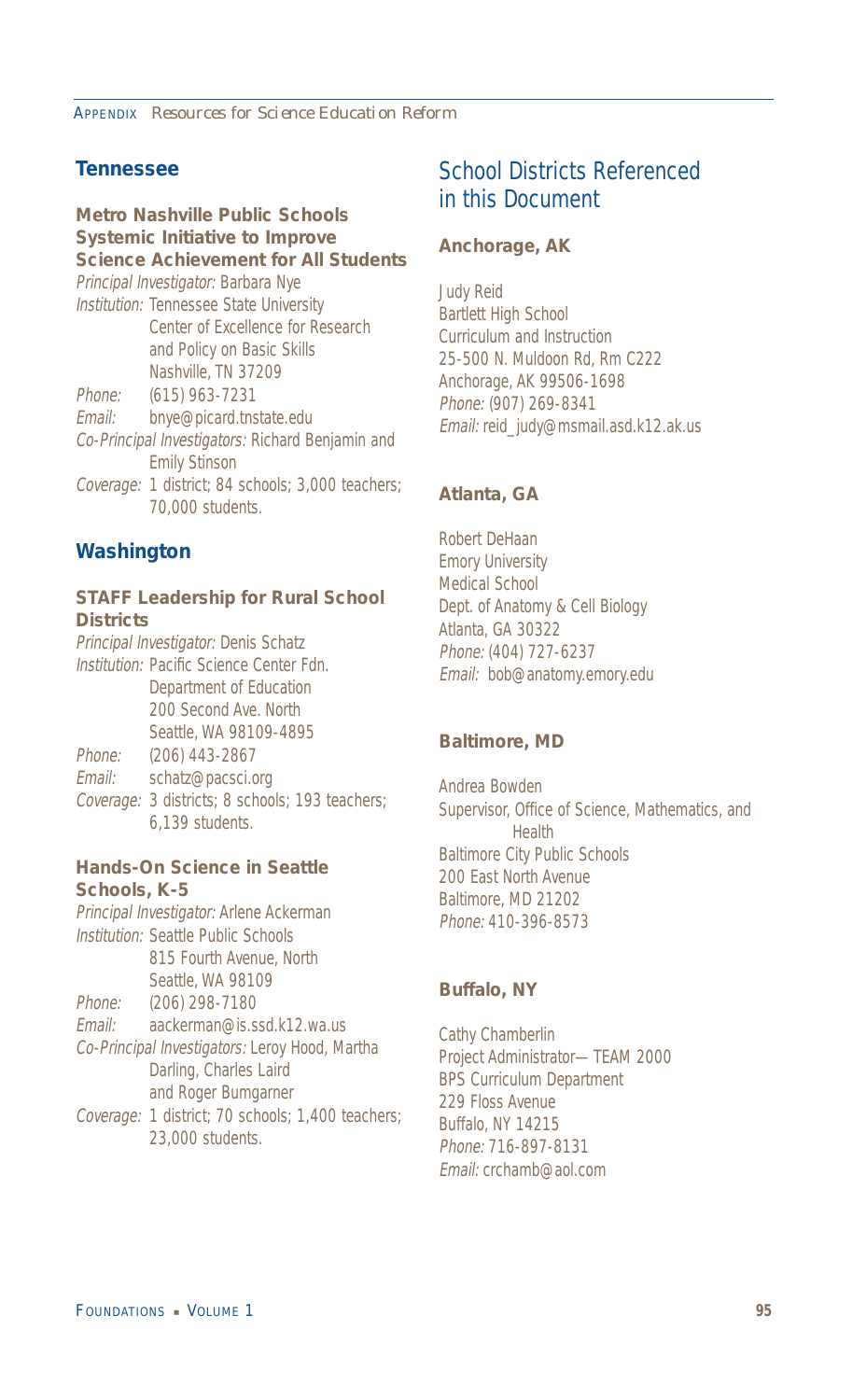#### **Cambridge, MA**

Melanie Barron Science Coordinator, K-12 Cambridge Public Schools CRLS – 459 Broadway Cambridge, MA 02138 Phone: 617-349-6792 Email: crlsbarron@aol.com

#### **Cleveland, OH**

Lawanna White Science Supervisor Cleveland Public Schools 1380 E. 6th Street Room 225 Cleveland, OH 44114 Phone: 216-574-8180

#### **Huntsville, AL**

Arlene Childers Associate Director Institute for Science Education University of Alabama, Huntsville Wilson Hall 107 Huntsville, AL 35899 Phone: 205-890-6156

#### **Las Vegas, NV**

Linda Gregg K-5 Mathematics and Science Specialist 851 E. Tropicana Paradise Room 22 Las Vegas, NV 89119 Phone: 702-799-1997 Email: lgregg@intermind.net

#### **Mesa, Arizona**

Susan Sprague Mesa Public Schools/SSRC 143 South Alma School Road Mesa, AZ 85210-1096 Phone: (602) 898-7815 Email: ssprague@barnum.mesa.k12.az.us

#### **New York, NY**

Howard Nadler Science Coordinator Community School District 5 433 West 123rd Street New York, NY 10027 Phone: 212-769-7552 Email: hnadler@ralphbunche.rbs.edu

John Cafarella Director of Science Community School District 6 4360 Broadway New York, NY 10023 Phone: 212-795-8032 Email: SyYentz@aol.com

Howard Berger Director of Science Education Community District 3 270 West 70th Street New York, NY 10023 Phone: 212-663-8713

#### **Pasadena, CA**

Jennifer Young Coordinator K-8 Science Pasadena Unified School District 2501 Page Drive Pasadena, CA 91001 Phone: 818-791-8932 Email: jyure@capsi.edu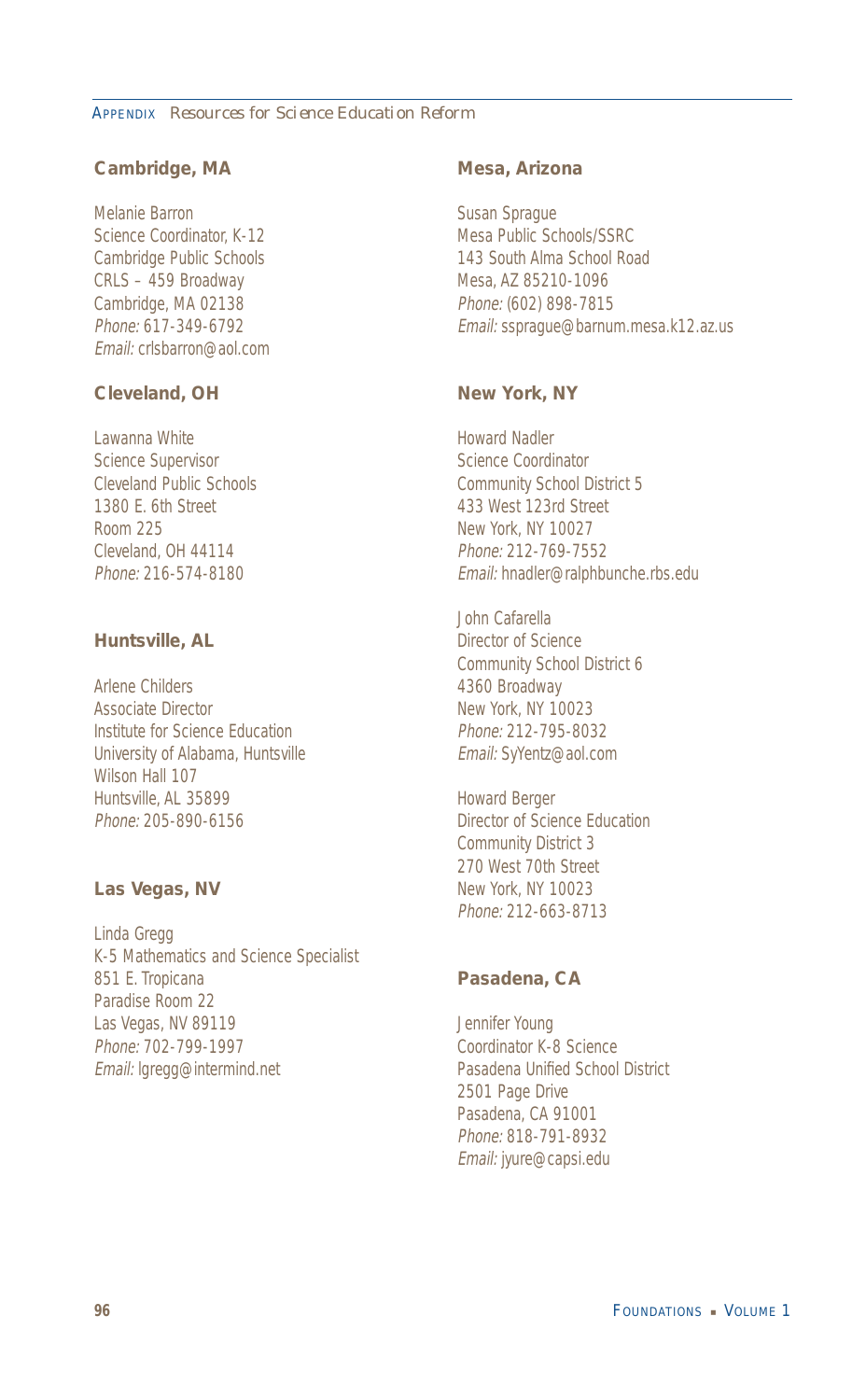#### **Pittsburgh, PA (Allegheny Schools)**

Reeny Davison ASSET, Inc. 15 Terminal Way Pittsburgh, PA 15219-1299 Phone: 412-488-1444

#### **San Francisco, CA**

Mathematics and Science Program Director Curriculum Improvement and Professional Development Center 2550 25th Avenue San Francisco, CA 94116 Phone: 415-759-2950

## Helpful Organizations

## **The Annenberg/CPB Math**

**and Science Project**  901 E Street NW Washington, DC 20004 (202) 879-9600

#### **Association of Science Materials Centers (ASMC)**

Susan Sprague Science Materials Center Mesa Public Schools 143 South Alma School Road Mesa, AZ 85210-1096

#### **Association of**

#### **Science-Technology Centers**

1025 Vermont Ave. NW Suite 500 Washington, DC 20005 (202) 783-7200

#### **Center for Urban Science Education Reform**

Judith Opert Sandler Education Development Center 55 Chapel Street Newton, MA 02158-1060 (617) 969-7100 X2409

## **The Exploratorium**

**Institute for Inquiry** Lynn Rankin 3601 Lyon Street San Francisco, CA 94123 (415) 563-7337

### **National Research Council, Center for Science, Mathematics, and Engineering Education**

2101 Constitution Ave NW Washington, DC 20418 (202) 334-2353

#### **National Science Resources Center**

Director of Outreach Capital Gallery 600 Maryland Avenue SW Suite 880 Washington, DC 20024 (202) 287-2063

#### **New Standards Project**

Learning Research and Development Center University of Pittsburgh 3939 O'Hara Street Pittsburgh, PA 15260 (412) 624-8319

#### **TERC, Cheche Konnen Center for Science Education Reform**

Ann Rosebery 2067 Massachusetts Avenue Cambridge, MA 02140 (617) 547-0430

### **Women's Educational Equity Act Publishing Center**

Education Development Center 55 Chapel Street Newton, MA 02158 (617) 969-7100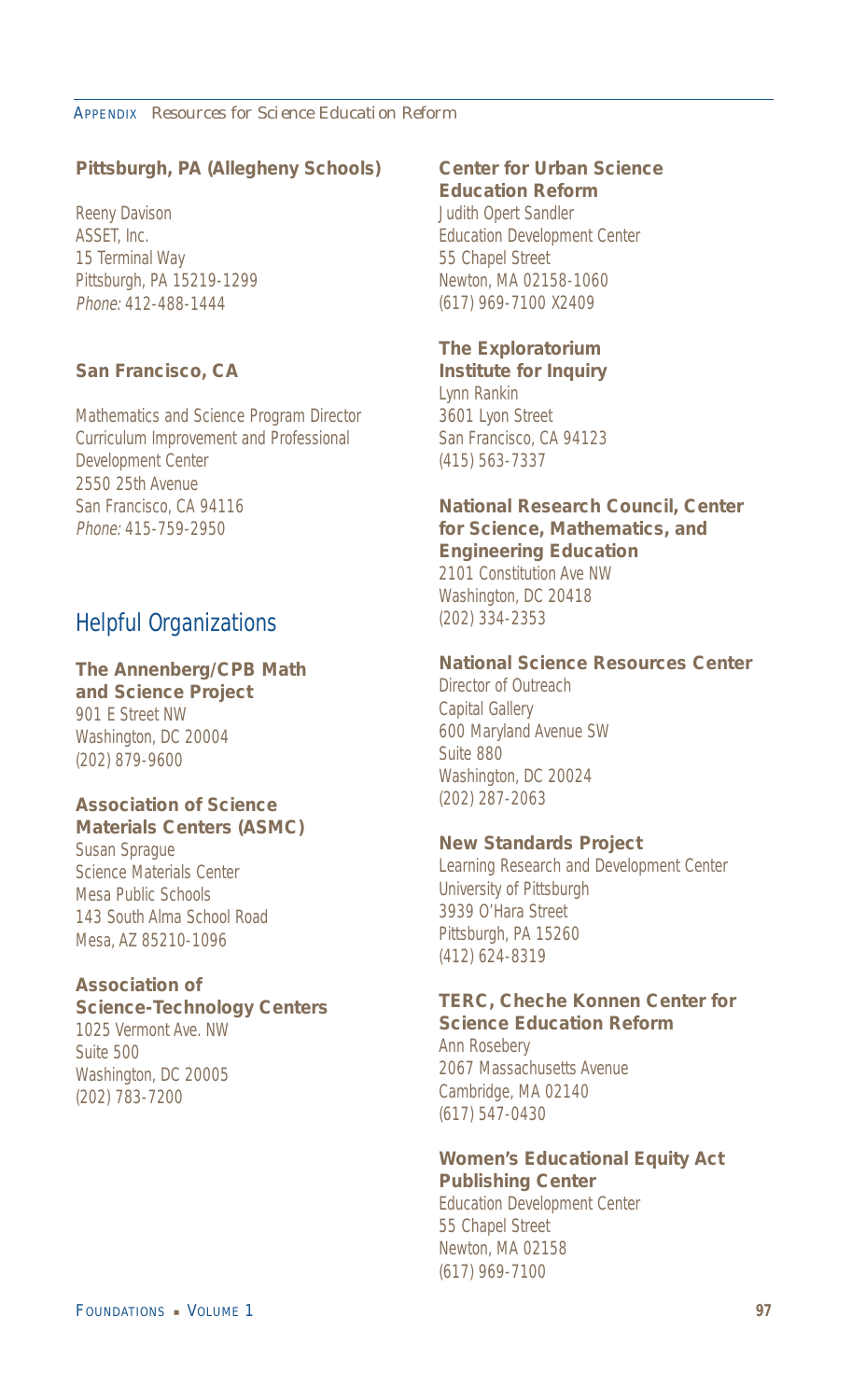## Center for Urban Science Education Reform (CUSER) Key Contact Names2

#### **Baltimore, MD**

Andrea Bowden Supervisor, Office of Sci., Math & Health Baltimore City Public Schools 200 East North Avenue Baltimore, MD 21202 Phone: 410-396-8573 Fax: 410-396-8063

#### **Beaumont, TX**

Patsy Magee Science Supervisor, K-12 BISD Administration Bldg. 3395 Harrison Beaumont, TX 77706 Phone: 409-899-9972, ext. 259 Fax: 409-899-5892 Email: patsy@beaumont.isd.tenet.edu Martha Roberts

#### **Buffalo, NY**

Cathy Chamberlin Project Administrator–Team 200 BPS Curriculum Dept. 229 Floss Avenue Buffalo, NY 14215 Phone: 716-897-8131 Fax: 716-897-8121 Email: crehamb@aol.com

#### **Cambridge, MA**

Melanie Barron Science Coordinator K-12 Cambridge Public Schools CRLS–459 Broadway Cambridge, MA 02138 Phone: 617-349-6792 Fax: 617-349-6318 Email: crlsbarron@aol.com

#### **Cleveland, OH**

Lawanna White Science Supervisor Cleveland Public Schools 1380 E. 6th Street Room 255 Cleveland, OH 44114 Phone: 216-574-8180 Fax: 216-574-8132

## **Fort Wayne, IN**

Dana Wichern Curriculum Coordinator Fort Wayne Community Schools 1200 South Clinton Street Fort Wayne, IN 46802 Phone: 219-425-7255 Fax: 219-425-7722

#### **Jackson, MS**

Exec. Dir. of Instruction/Student Lrng. 662 South President Street POB 2338 Jackson, MS 39201 Phone: 601-960-8762 Fax: 601-973-8551

#### **Las Vegas, NV**

Linda Gregg K-5 Math & Science Specialist 851 E. Tropicana Paradise Room 22 Las Vegas, NV 89119 Phone: 702-799-1997 Fax: 702-799-5687 Email: lgregg@intermind.net

#### **Lexington, KY**

David Taylor Science Coordinator Fayette County Schools 701 East Main Street Lexington, KY 40502 Phone: 606-281-0240 Fax: 606-281-0106 Email: dtaylor@msmail.fayette.k12.ky.us

<sup>2</sup> The following districts have participated in CUSER's activities that provide opportunities for school systems involved in science education reform to improve their programs by learning from each other.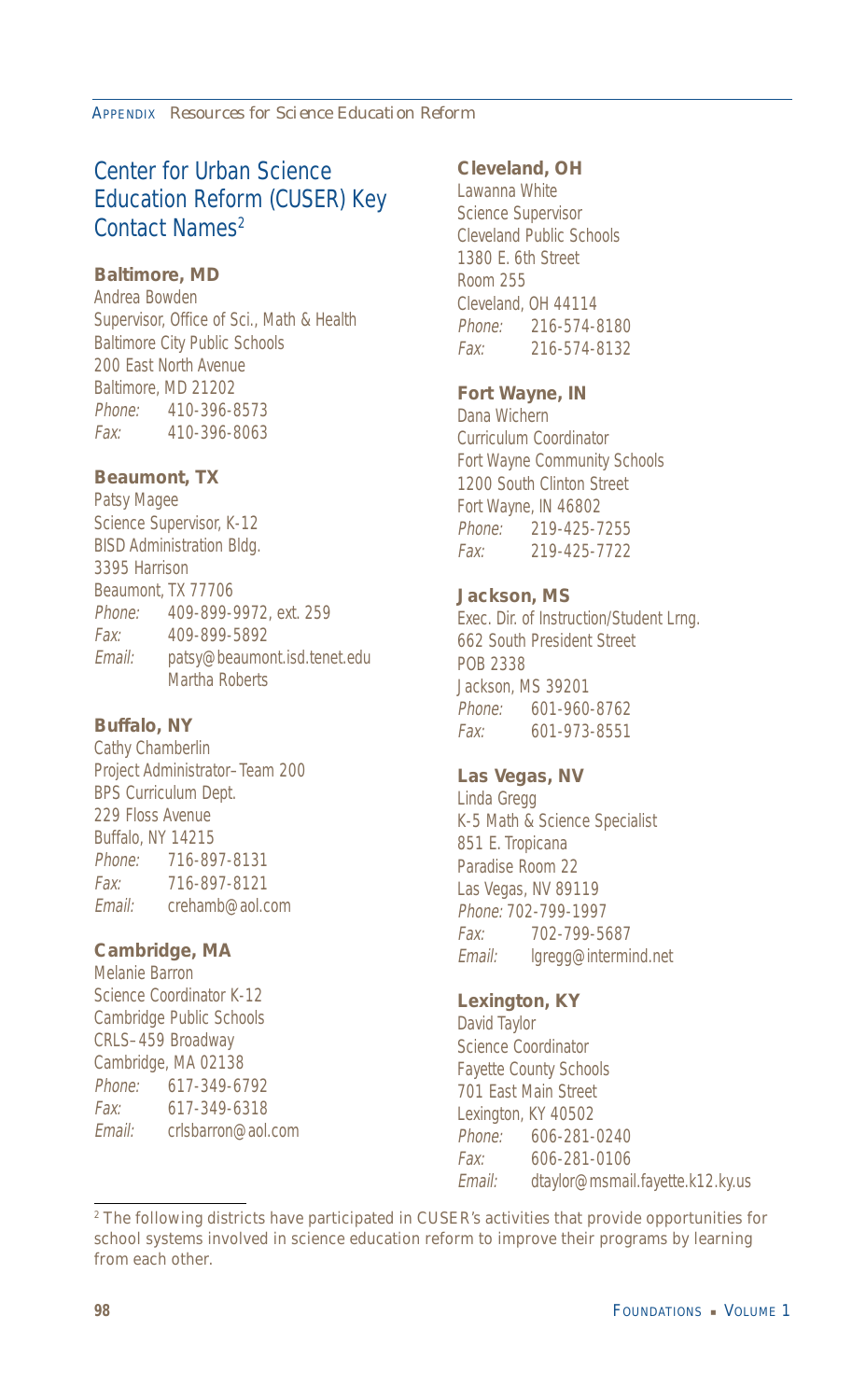#### APPENDIX *Resources for Science Education Reform*

#### **New York, NY District 3**

Howard Berger Director of Science Education NYC Community School District 3 270 West 70th Street New York, NY 10023 Phone: 212-663-8713 Fax: 212-932-3883

#### **New York, NY District 5**

Howard Nadler Science Coordinator Community School District 5 433 West 123rd Street New York, NY 10027 Phone: 212-769-7552 Fax: 212-932-3109 Email: hnadler@ralphbunche.rbs. edu

#### **New York, NY District 6**

John Cafarella Director of Science Community School District 6 4360 Broadway New York, NY 10033 Phone: 212-795-8032 Fax: 212-795-9611 Email: SyYentz@aol.com

#### **Pasadena, CA**

Jennifer Yure Coordinator K-8 Science Pasadena Unified School District 2501 Page Drive Pasadena, CA 91001 Phone: 818-791-8932 Fax: 818-791-7434 Email: jyure@capsi.edu

#### **San Francisco, CA**

Sandra Lam Math & Science Program Director Cirric. Improvement & P.D. Ctr 2550 25th Avenue San Francisco, CA 94116 Phone: 415-759-2950 Fax: 415-759-2903

#### **South Bend, IN**

Jesse Warren Curriculum Facilitator South Bend Community School Corp. 635 South Main Street South Bend, IN 46601 Phone: 219-283-8057 Fax: 219-283-8059 Email: jwarren@sbcsc.k12.in.us

#### **Spring Branch, TX**

Dee Goldberg Elem. Coord. for Sci. & Tech. Spring Branch ISD 955 Campbell Road Spring Branch, TX 77024 Phone: 713-464-1511, ext. 2326 Fax: 713-365-4881 Email: goldberd@spring-branch.isd.tenet.edu

#### **Springfield, MA**

Diane Puff Supervisor of Science 195 State Street Box 1410 Springfield, MA 01102-1410 Phone: 413-787-7230 Fax: 413-787-7211

#### **Worcester, MA**

Joyce Gleason Science Curriculum Liaison Worcester Public Schools 20 Irving Street Worcester, MA 01609 Phone: 508-799-3592 Fax: 508-799-3367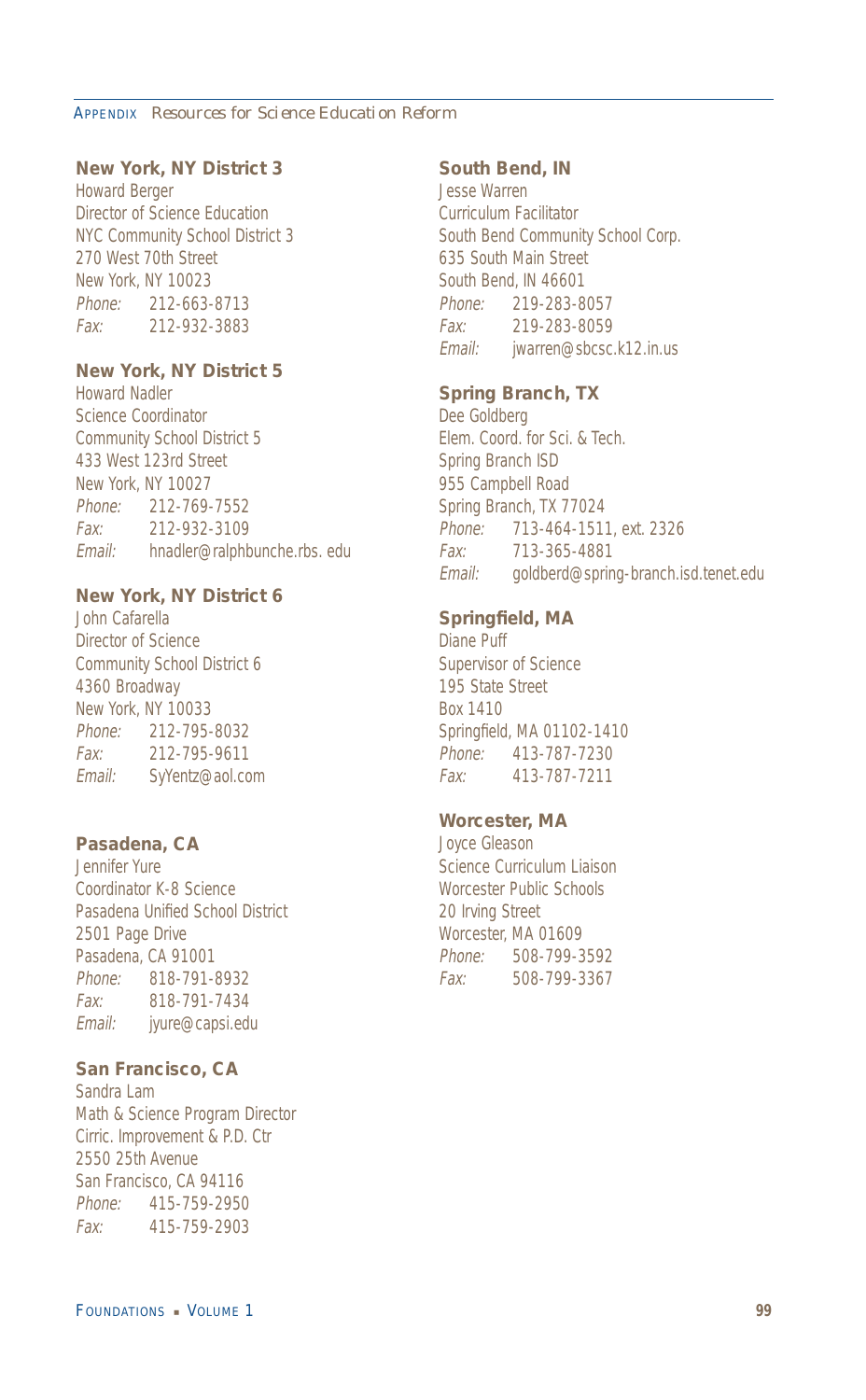The National Science Foundation (NSF) provides awards for research and education in the sciences and engineering. The awardee is wholly responsible for the conduct of such research and preparation of the results for publication. NSF, therefore, does not assume responsibility for the research findings or their interpretation.

NSF welcomes proposals from all qualified scientists and engineers and strongly encourages women, minorities, and persons with disabilities to compete fully in any of the research-related programs described here. In accordance with federal statutes, regulations, and NSF policies, no person on grounds of race, color, age, sex, national origin, or disability shall be excluded from participation in, be denied the benefits of, or be subject to discrimination under any program or activity receiving financial assistance from NSF.

Facilitation Awards for Scientists and Engineers with Disabilities (FASED) provide funding for special assistance or equipment to enable persons with disabilities (investigators and other staff, including student research assistants) to work on NSF projects. See the program announcement or contact the program coordinator at (703) 306-1636.

NSF has TDD (Telephonic Device for the Deaf) capability, which enables individuals with hearing impairment to communicate with NSF about programs, employment, or general information. To access NSF TDD dial (703) 306-0090; for the Federal Information Relay Service (FIRS), 1-800-877-8339.